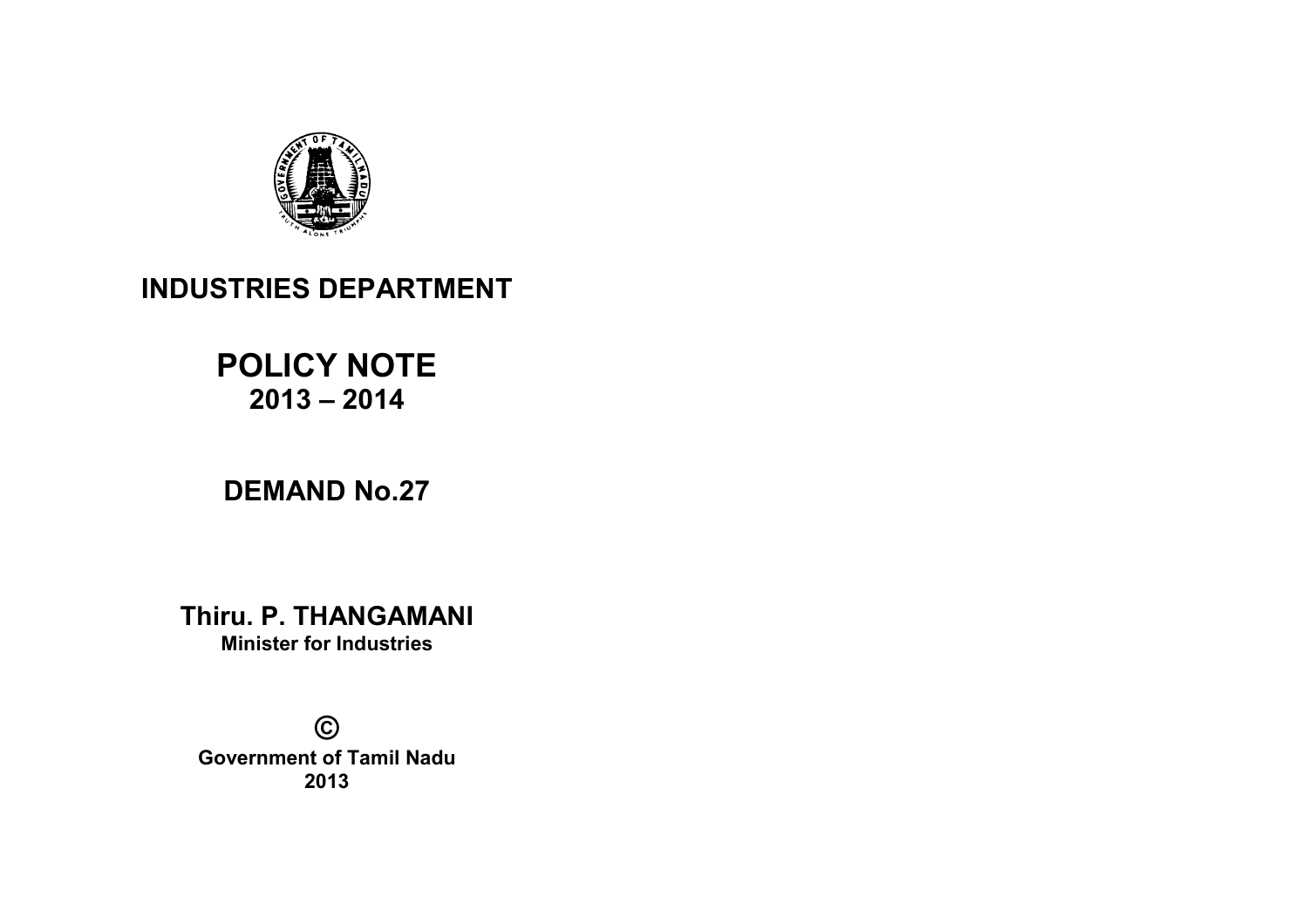## INDUSTRIES DEPARTMENT

# POLICY NOTE

# 2013 – 2014

#### **CONTENTS**

| SI.<br>No. | <b>Headings</b>                                                       | <b>Pages</b> |
|------------|-----------------------------------------------------------------------|--------------|
|            | Introduction                                                          | $1 - 13$     |
| 1.         | Industries<br>Promotion<br>State<br>Corporation of Tamil Nadu Limited | $14 - 39$    |
| 2.         | Nadu<br>Tamil<br>Industrial<br>Development Corporation Limited        | $40 - 61$    |
| 3.         | Tamil Nadu Newsprint and Papers<br>Limited                            | $62 - 71$    |
| 4.         | Tamil Nadu Industrial Investment<br><b>Corporation Limited</b>        | $72 - 86$    |
| 5.         | Tamil Nadu Cements Corporation<br>Limited                             | $87 - 98$    |
| 6.         | Nadu<br>Salt<br>Tamil<br>Corporation<br>Limited                       | $99 - 112$   |
| 7.         | Tamil Nadu Industrial Guidance<br>and Export Promotion Bureau         | $113 - 122$  |
| 8.         | Tamil Nadu Magnesite Limited                                          | $123 - 127$  |
| 9.         | Tamil Nadu Industrial Explosives<br>Limited                           | $128 - 131$  |
| 10.        | <b>Tamil Nadu Minerals Limited</b>                                    | $132 - 141$  |
| 11.        | Department of Geology and Mining                                      | $142 - 148$  |
| 12.        | Department of Sugar                                                   | $149 - 158$  |
|            |                                                                       |              |

-. (Contd.)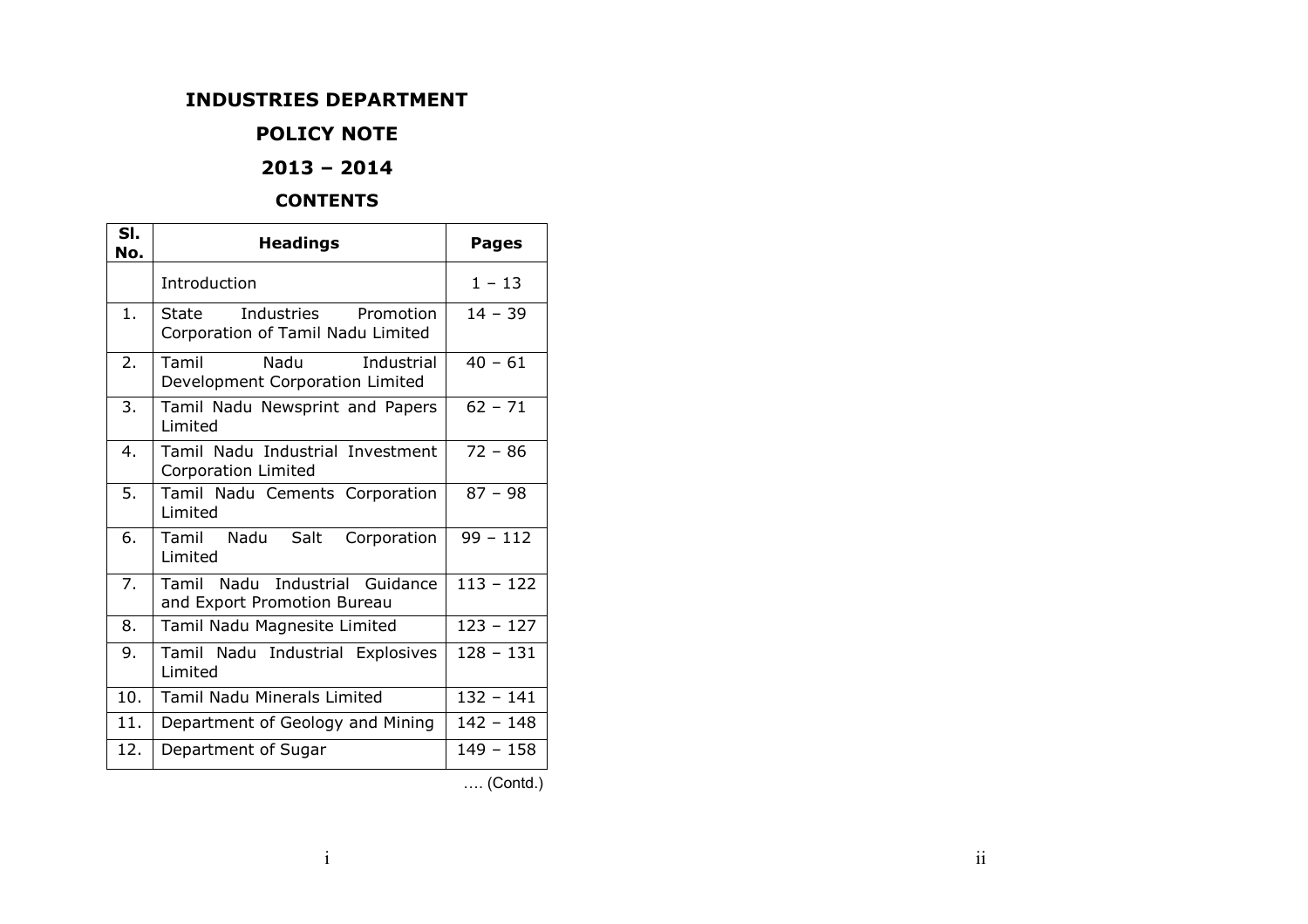# PERFORMANCE DETAILS OF THE CORPORATIONS / DEPARTMENTS UNDER THE CONTROL OF INDUSTRIES DEPARTMENT

# **CONTENTS**

| SI.<br>No.     | <b>Headings</b>                                                    | <b>Pages</b> |
|----------------|--------------------------------------------------------------------|--------------|
| 1 <sup>1</sup> | Industries Promotion<br>State<br>Corporation of Tamil Nadu Limited | $161 - 166$  |
| 2.             | Tamil Nadu Industrial Development<br><b>Corporation Limited</b>    | $167 - 170$  |
| 3.             | Tamil Nadu Newsprint and Papers<br>Limited                         | 171          |
| $\mathbf 4$ .  | Tamil Nadu Industrial Investment<br><b>Corporation Limited</b>     | $172 - 173$  |
| 5.             | Tamil Nadu Cements<br>Corporation<br>Limited                       | 174          |
| 6.             | Tamil Nadu Salt Corporation Limited                                | $175 - 178$  |
| 7.             | Tamil Nadu Magnesite Limited                                       | $179 - 183$  |
| 8.             | Tamil Nadu<br>Industrial<br>Explosives<br>Limited                  | $184 - 185$  |
| 9.             | <b>Tamil Nadu Minerals Limited</b>                                 | $186 - 188$  |
| 10.            | Department of Geology and Mining                                   | $189 - 190$  |
| 11.            | Department of Sugar                                                | $191 - 210$  |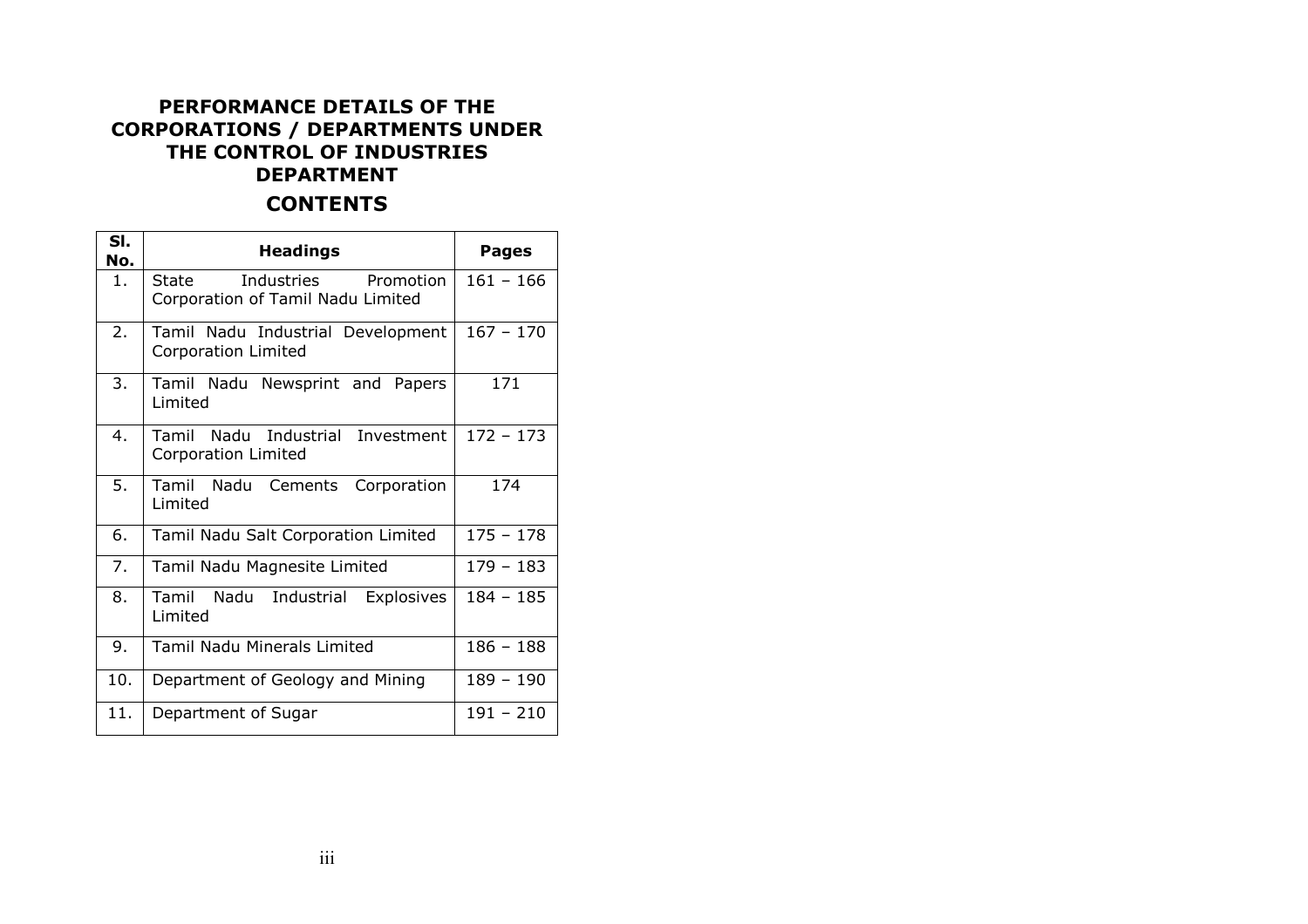# INDUSTRIES DEPARTMENT POLICY NOTE 2013 - 2014

# INTRODUCTION

Tamil Nadu has always been at the forefront of economic growth, contributed by substantial measure through its industrial development. As per the Tamil Nadu Vision-2023 Document, the contribution of the manufacturing sector, which is currently about 17% of the Gross State Domestic Product (GSDP) is targeted to be increased to 22% by 2023. The Census 2011 highlighted that Tamil Nadu has the highest level of urbanization rate (48.45%) among large states in India. An important indicator of economic output, its GSDP (at constant prices), stands at Rs.4.28 lakh crores, positioning it as the second largest state economy after Maharashtra and one of the most developed states in India. Tamil Nadu's Per Capita State Domestic Product at Rs.84,058 with a growth rate of 15.16% is among the highest among large states.

The policy that a State Government adopts for any given sector has a direct impact on its prospects of growth and its attractiveness for further investment. Industrial Policy in the State has historically sought to increase investment, employment and output by providing a favourable investment climate and making it an attractive investment destination, providing the required infrastructure to industry and enabling procedural simplicity. It has also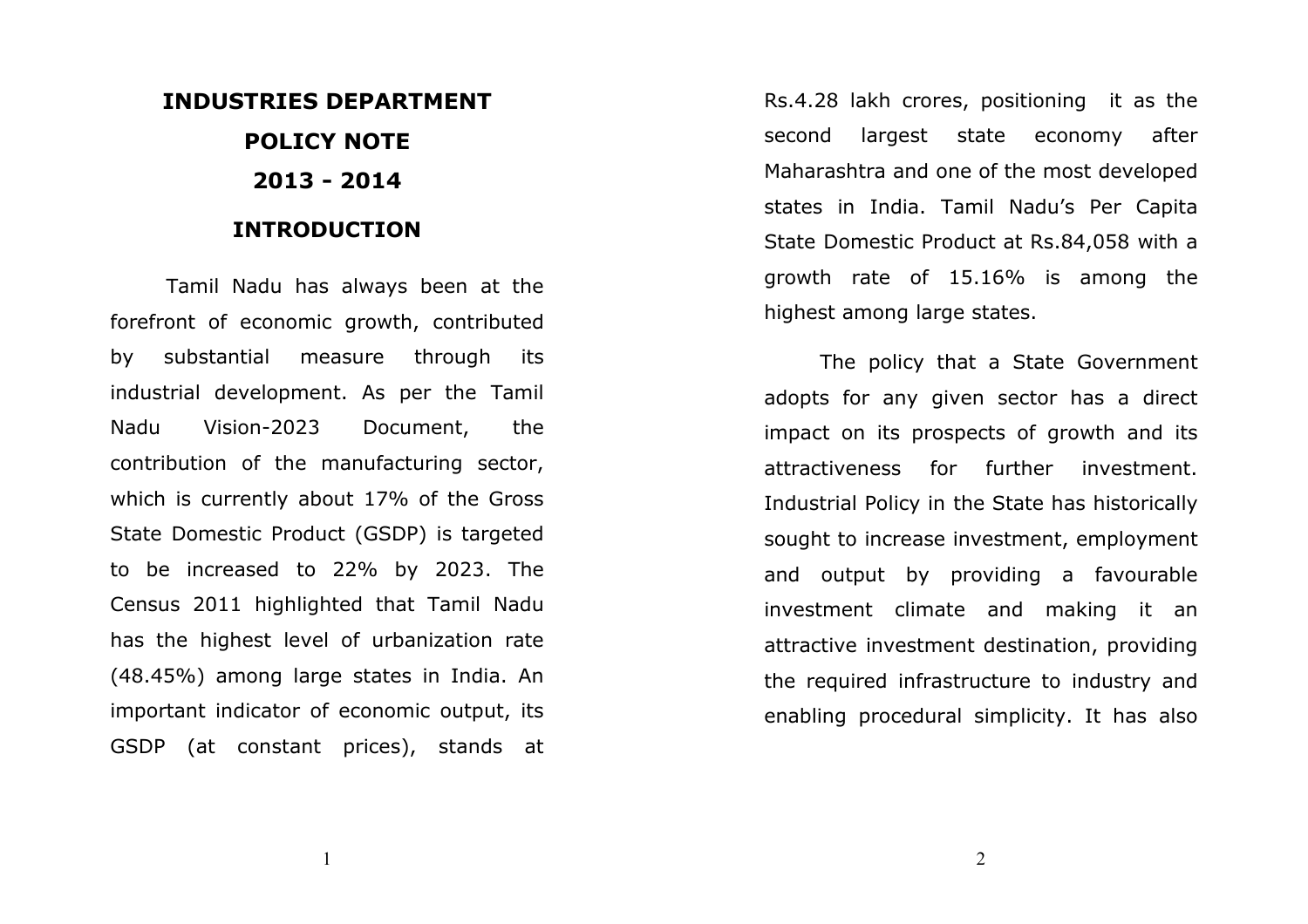sought to actively integrate the SMEs with the major industries.

This is in consonance with the objectives set out in the Tamil Nadu Vision-2023 Document, which, with respect to industry seek to:

- Provide the best infrastructure services in India in terms of universal access to Housing, Water & Sanitation, Energy, Transportation, Irrigation, Connectivity, Healthcare and Education.
- Make Tamil Nadu one of the top three preferred investment destinations in Asia and the most preferred in India with a reputation for efficiency and competitiveness.
- Make Tamil Nadu known as the innovation hub and knowledge capital of India, on the strength of world class institutions in various fields and the best human talent.
- Ensure Peace, Security and Prosperity for all citizens and business, enabling free movement and exchange of ideas, people and trade with other Indian states and rest of the world.

The contributing factors to industrial development in Tamil Nadu are many. Availability of good quality manpower at a comparatively low cost is a must for all industries to flourish. The state has a rich labour pool comprising of well-qualified, skilled, disciplined, productivity-oriented and English-speaking workforce. The standard of education and educational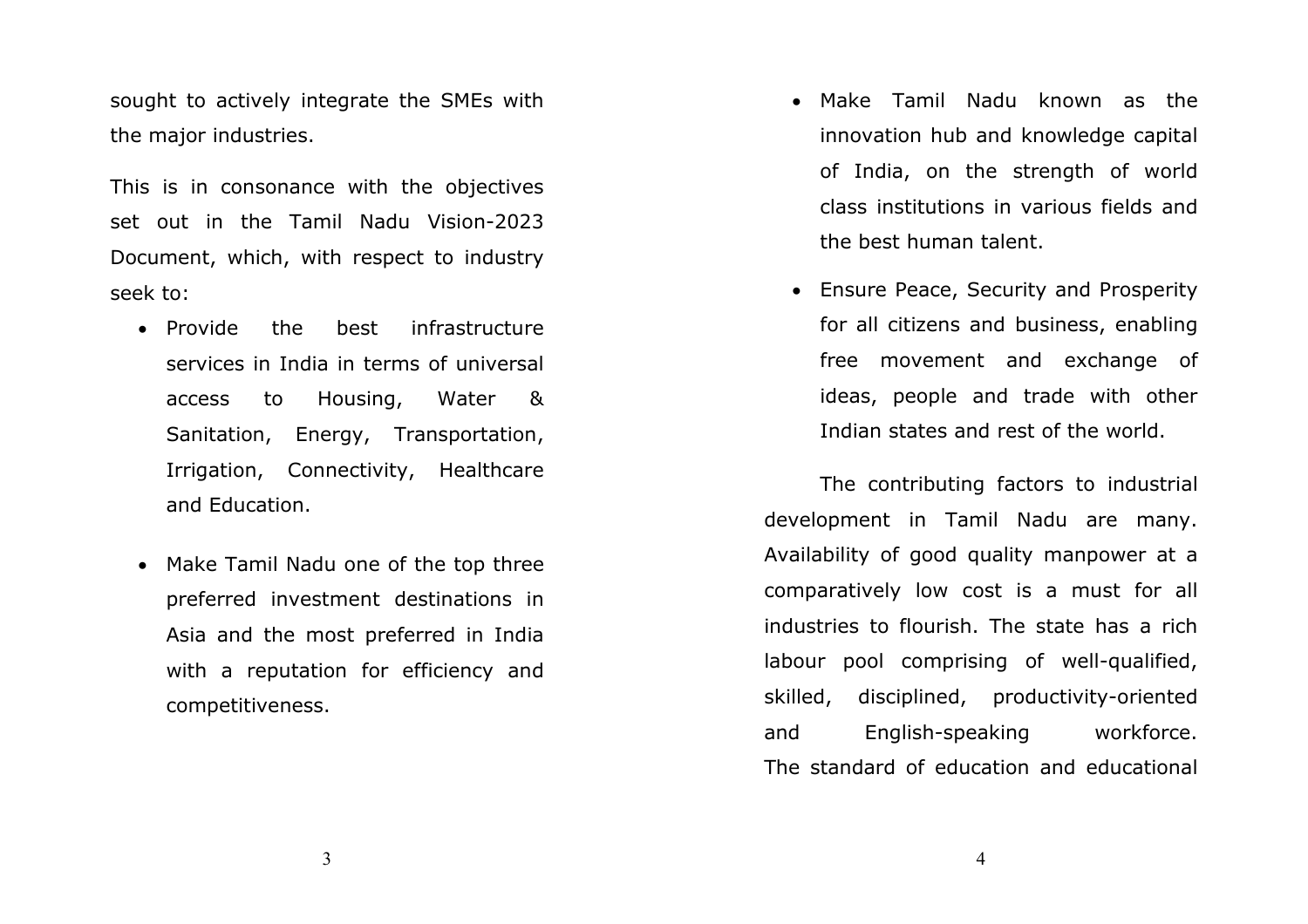institutions is highly rated in the country. The State has an output of nearly four lakh engineering and polytechnic students every year, which is the highest in the country, resultantly, the state has skilled manpower in abundance.

The state has largely peaceful living conditions and good social infrastructure making it an attractive destination for industries.

A strong engineering base exists in the state involving products ranging from automobiles, bicycles, castings and forgings, to textile machines, electrical and non-electrical machinery, pumps and transportation equipment, engineering ancillary industries, which are concentrated in Chennai, Coimbatore, Salem, etc. The strong engineering base consists of a network of more than 3,000 units, employing a skilled workforce of more than 2.5 lakhs, making high quality inputs such as castings and forgings and a wide variety of ancillary products.

Tamil Nadu has a well developed banking and financial intermediation system consisting of about 7% of the banking offices in India, with more than 80,000 branches spread in the rural, semi urban and urban spaces.

Tamil Nadu had always followed the best practices in implementation of the single window clearance and promotion of industries. It facilitates obtaining time bound clearances through a Single window mechanism, provides single point of contact for all permissions for starting a business provides common application forms for

5

 $\sim$  600  $\sim$  600  $\sim$  600  $\sim$  600  $\sim$  600  $\sim$  600  $\sim$  600  $\sim$  600  $\sim$  600  $\sim$  600  $\sim$  600  $\sim$  600  $\sim$  600  $\sim$  600  $\sim$  600  $\sim$  600  $\sim$  600  $\sim$  600  $\sim$  600  $\sim$  600  $\sim$  600  $\sim$  600  $\sim$  600  $\sim$  600  $\sim$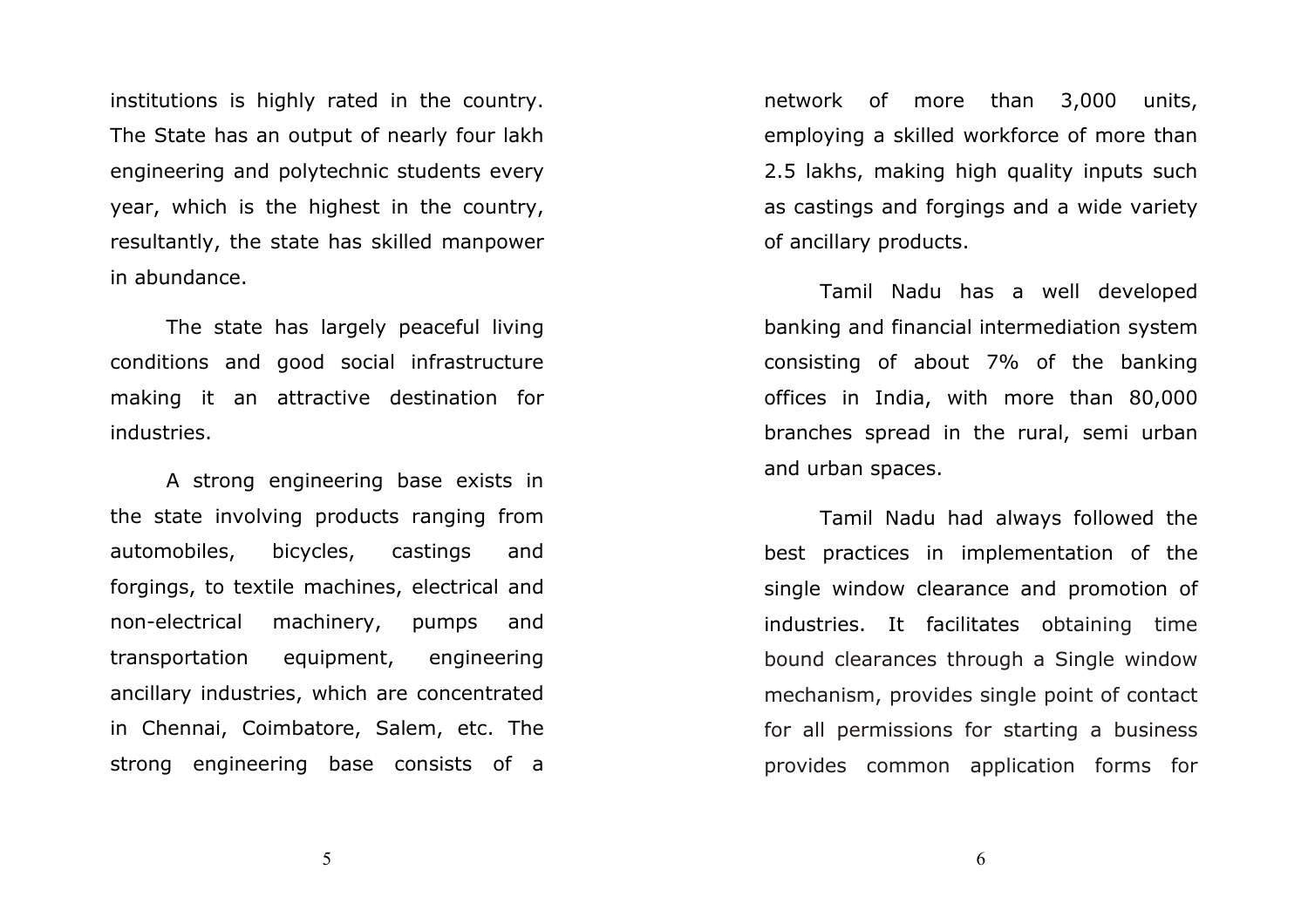obtaining the requisite clearances such as from the Pollution Control Board, water and electricity connections, layout approvals etc. To encourage and attract new investments to the State, a package of incentives is offered encompassing capital subsidies, VAT incentives, etc to investors based on the scale of investment.

Tamil Nadu has a well-developed system of roads, railways, ports, power, communication, etc. All villages in the state are fully electrified. It has 3 major and 17 non-major ports. Chennai, Tiruchirapalli, Madurai, Coimbatore and Thoothukudi have domestic airports while Chennai also has an international airport.

Tamil Nadu has actively facilitated provision of land coupled with necessary infrastructure and world class facilities, required to set up major industrial units through the State Industries Promotion Corporation of Tamil Nadu (SIPCOT). This has been one of the key factors in attracting major multinational manufacturing companies to the State. SIPCOT Industrial Parks are present in multiple areas and host industries such as engineering, electronics, chemicals, food processing and automotive, etc. The SEZs under SIPCOT are the Hi-tech SEZs in Kancheepuram, Sriperumbudur and Oragadam, Leather sector SEZ, Footwear SEZ, Engineering product SEZ, Transport engineering goods SEZ, and Granite SEZ.

Tamil Nadu has taken several other initiatives such as participating in Public Private Partnerships (PPP) to spur growth of different industries and increase business

7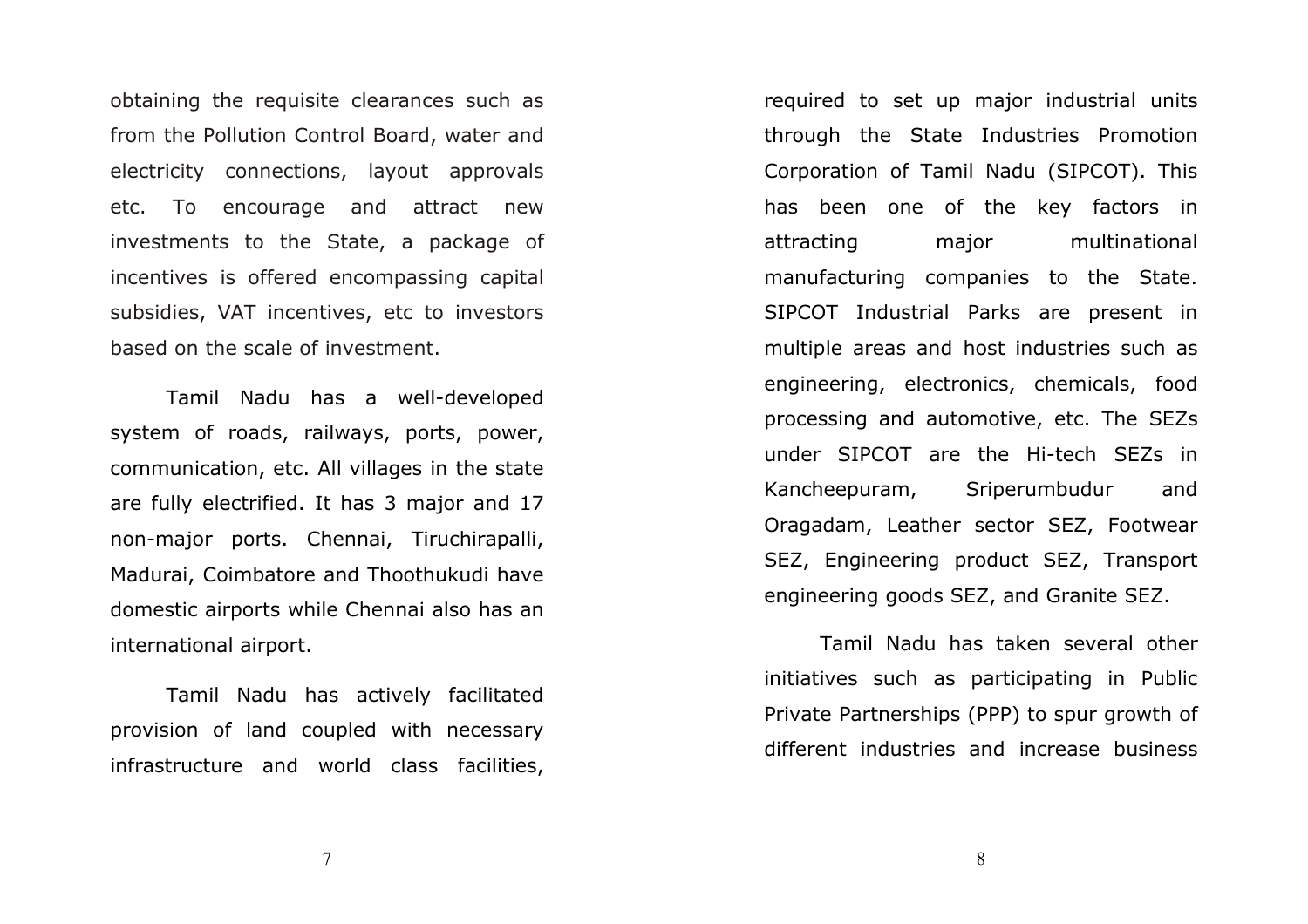opportunities, particularly in providing critical infrastructure such as roads and ports. TIDCO has also set up the L&T Port and Ship Building Complex at Kattupalli in joint venture mode. The TIDEL and TICEL parks have provided much needed facilities to the IT and Biotech sectors. The State Government appreciates the significance of the contribution of the Services sector to the growth of the manufacturing sector. It has therefore planned to set up an exclusive Integrated Financial Services Centre which shall house leading national and international financial intermediaries including banks, insurance companies, mutual funds, consultants, brokerages etc.

As a result of these proactive measures taken by the Government, Tamil Nadu is ranked third in terms of investment in fixed capital, value of industrial output and the net value addition. Further, Tamil Nadu is ranked first in the country in electronic hardware manufacturing and exports. It ranks second in software exports. It accounts for the largest number of SMEs in the country, which provide ample support and a conducive working environment to large manufacturing units.

Tamil Nadu has emerged as one of the top 10 global automobile manufacturing hubs, has the largest automotive production capacity in India and renowned automobile majors such as Hyundai, Ford, BMW, Renault-Nissan, Daimler etc have their manufacturing units in Chennai, ably supported by large international tyre manufacturing units such as Michelin, MRF, Apollo etc. Chennai is being increasingly

9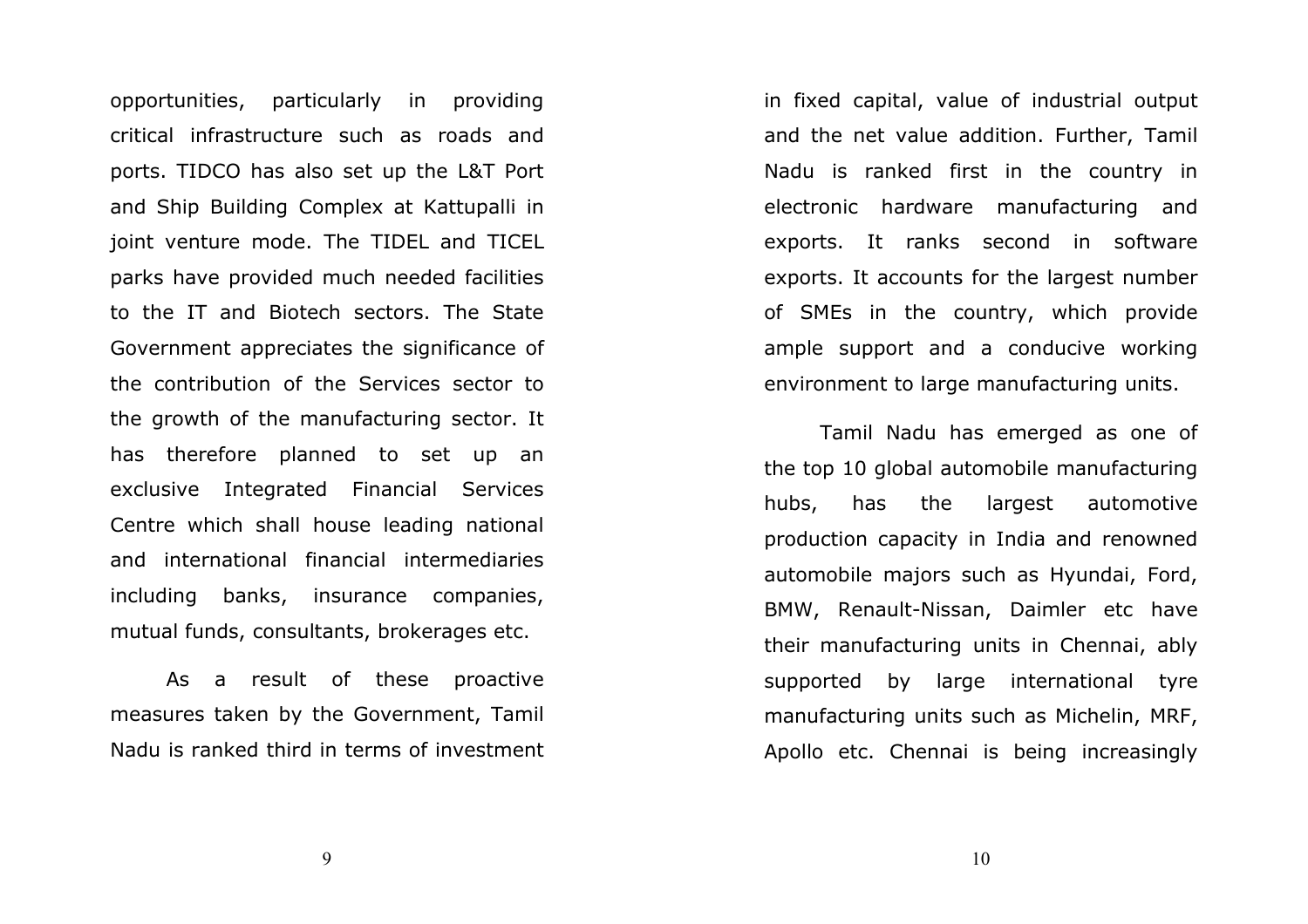recognised as a prime export hub for automobiles in South Asia and is therefore also called as "Detroit of India". Tamil Nadu has a 30% share each in the Indian automotive and auto components industries, 17% in the trucks segment and 20% each in passenger cars and two wheelers.

Tamil Nadu has a strong production base in textiles sector housing over 59% of the total spinning mills of the country. Tamil Nadu is the largest producer of cotton yarn and accounts for 41% of India's production. The net value addition in Textile industry in Tamil Nadu is the highest in the country. The Power loom Sector in Tamil Nadu is next only to Maharashtra in terms of number of looms. The Tiruppur cluster contributes about 56% of India's total

knitwear production and 90% of cotton knitwear exports.

Similarly, the Chennai Leather Cluster is known as one of the most dynamic industrial locations. It is the largest exporter of value added leather products and accounts for about 70% of the country's tanning capacity. The State Government has set up industrial estates and common effluent treatment plants for the leather cluster. It is also a major exporter of chemical products, mainly fertilizers, paints, pesticides, organic and inorganic chemicals, polymers, soda and pharmaceuticals, etc. These manufacturing units are located in the major clusters of Chennai, Cuddalore and Thoothukudi. It also accounts for more

11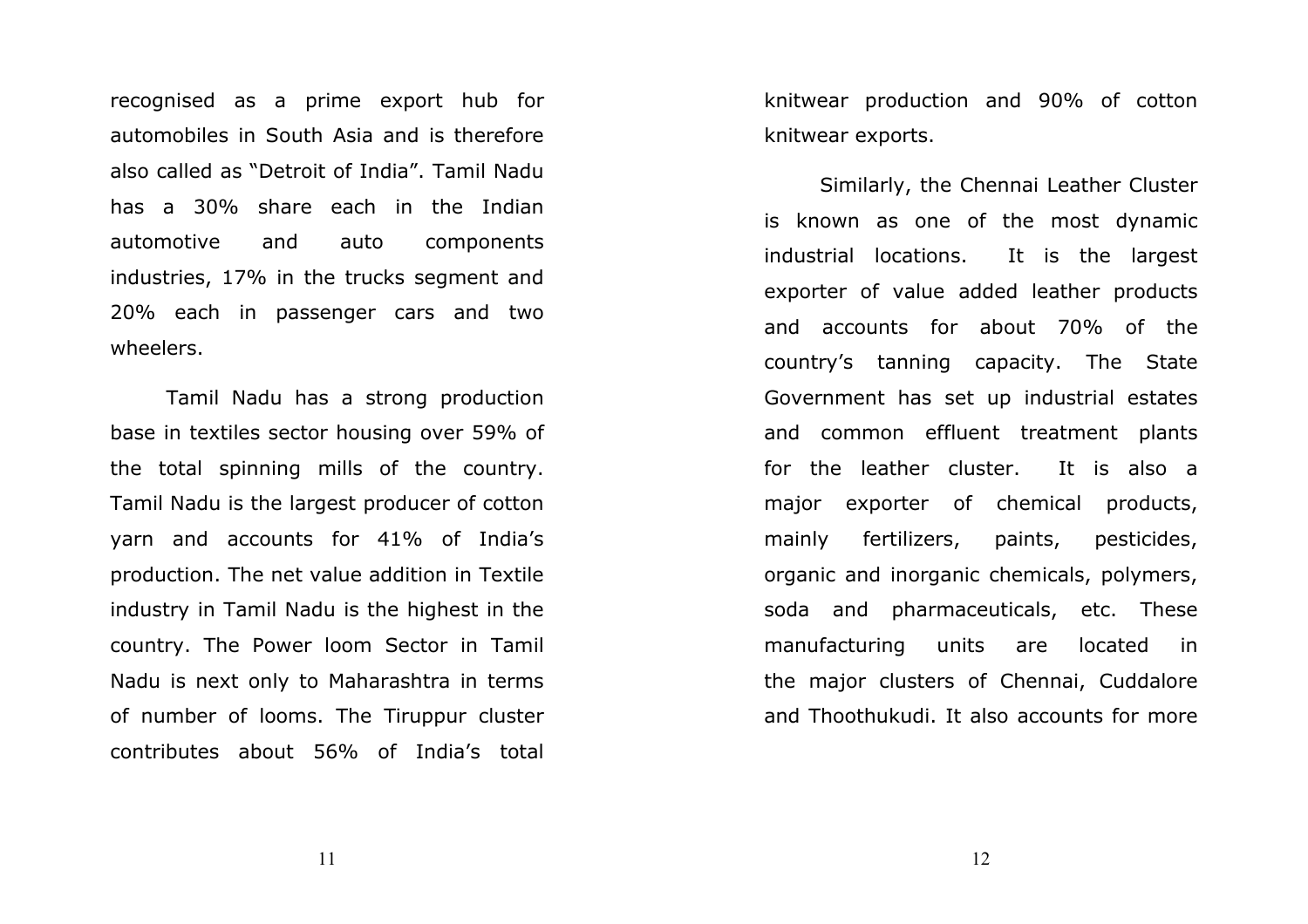than 10% of the pharmaceutical production in the country.

In 2012-13, as a result of the proactive steps taken by the State, 17 MoUs were signed with Multinationals and leading Indian companies like Ashok Leyland-Nissan, Hyundai, Indo Rama Group, Yamaha, BGR Energy, Amway etc, for investments to the tune of Rs.26,625 crores and another 8 companies were facilitated to set up their units and bring in investments of Rs.1,268.76 crores, thus totalling investments of Rs.27,893.76 crores, creating direct and indirect employment to about 1.46 lakh persons.During the current financial year, the Government shall endeavour to mobilize investments to the tune of Rs.30,000 crores.

# 1. STATE INDUSTRIES PROMOTION CORPORATION OF TAMIL NADU LIMITED

State Industries Promotion Corporation of Tamil Nadu Limited (SIPCOT), a catalyst for industrial growth in Tamil Nadu, was established in the year 1971. Till the year 2000, SIPCOT acted as twin functional State Industrial Development Corporation (SIDC), extending financial assistance to the industries by way of term loan, besides developing and maintaining industrial complexes with basic industrial infrastructure for ready occupation of the industries. However, since 2001, in order to give main thrust to area development activities, the Corporation is now confined to development of industrial complexes. Several major industrial houses, such as,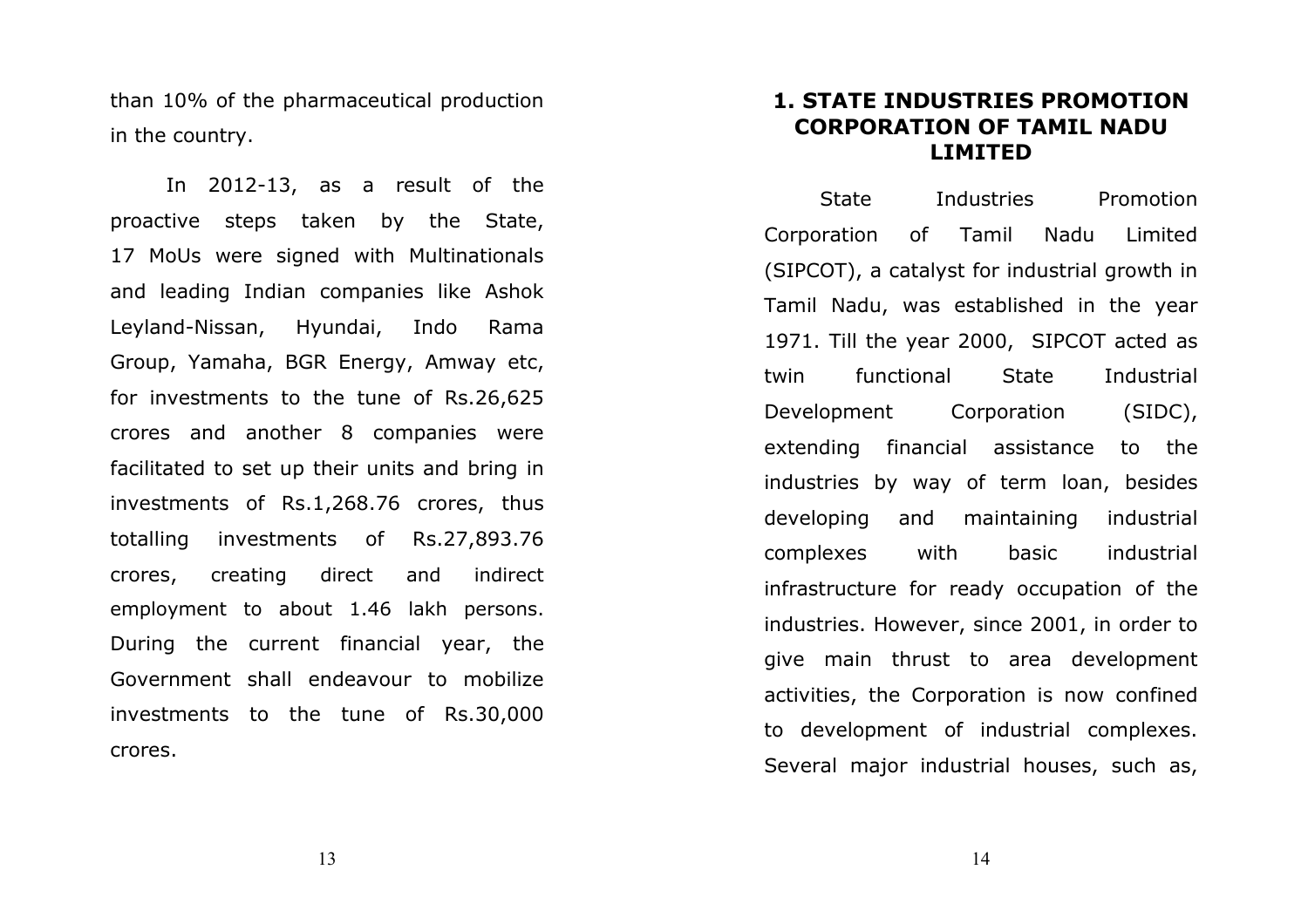M/s. Daimler, Hyundai, Saint Gobain, Dell, Renault & Nissan, Ashok Leyland, Nokia etc. have already established their facility in SIPCOT Industrial Complexes, which has changed the face of economic and infrastructure development in the State.

 SIPCOT has also been acting as a Nodal Agency of the State Government for implementing and monitoring the Structured Package of Assistance scheme, under which various incentives are extended to mega industries established with huge investments, besides generating large employment potential.

## 1.1. Physical Performance

## 1.1.1. Development of Industrial Complexes / Parks

SIPCOT has so far developed 19 Industrial Complexes including 7 SEZs in 12 Districts across the State with about 27,000 acres of land acquired for the purpose. Out of allotable extent, 20,806 acres of land have so far been allotted to 2,184 units including SEZs and thereby attracted investment of about Rupees one lakh crores paving way for direct and indirect employment opportunity for about 5.55 lakh persons.

# (i) Oragadam Industrial Growth Centre (Expansion)

Two multinational companies viz., M/s. Renault & Nissan Automotive India Private Limited and M/s. Daimler India Commercial Vehicles Private Limited have already commenced production. In respect of Daimler India Commercial Vehicles Private Limited though they had signed MoU (Memorandum of Understanding) with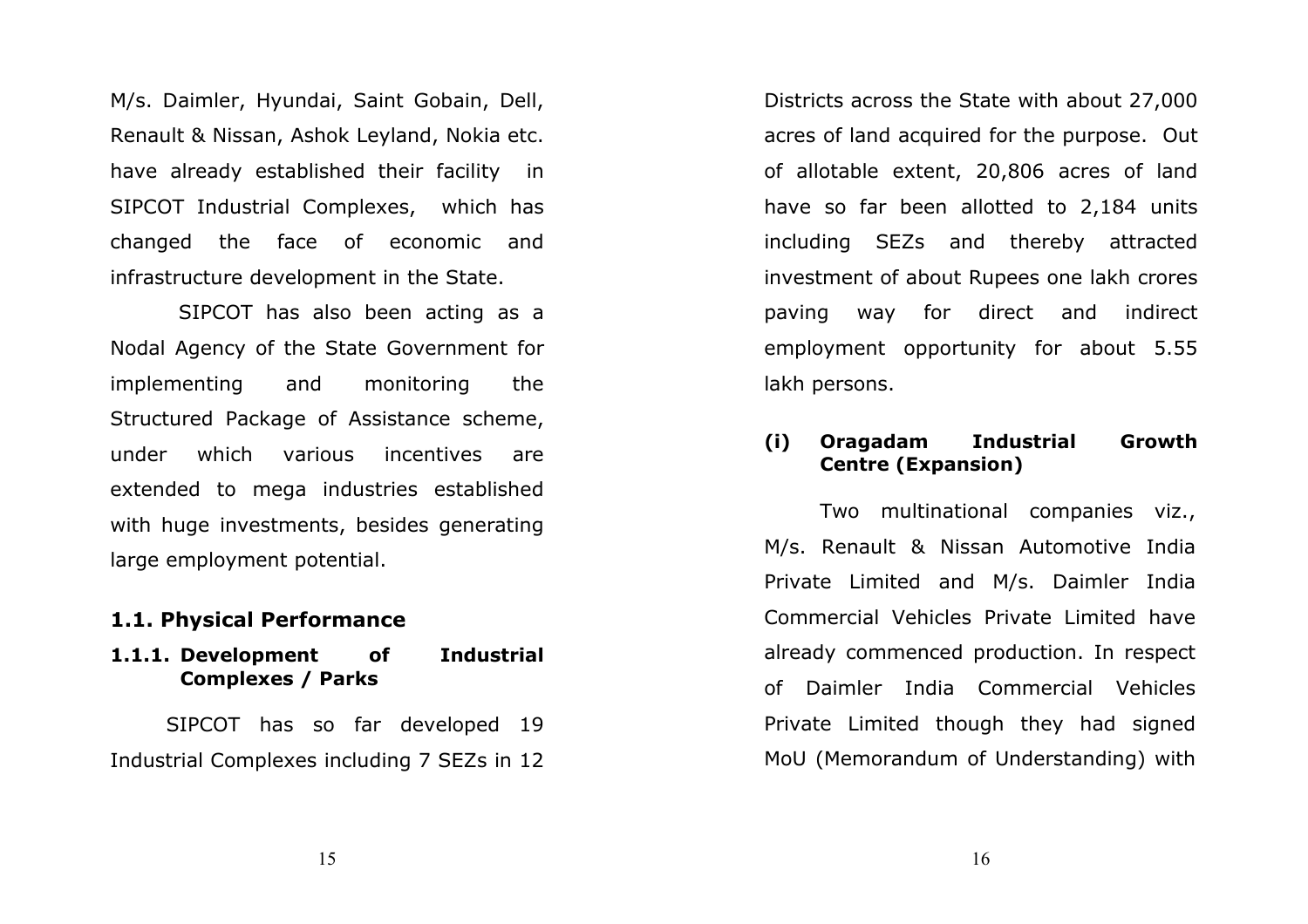Government of Tamil Nadu for investment of Rs.3,000 crores, subsequently they reduced it to Rs.2,000 crores in 2010. However, due to the efforts taken by the present Government, now the company has signed a fresh MoU in 2012 for making an investment of Rs.4,000 crores, thereby this company will provide direct employment to 3,000 persons. Altogether the Oragadam Expansion Scheme, provides employment opportunity to 8,000 persons directly and manifold indirectly.

#### (ii) Pillaipakkam Industrial Park

This Industrial Park has been established in an extent of 927 acres in Sriperumbudur Taluk of Kancheepuram District. So far, an extent of about 690 acres have been allotted to 82 units including M/s. Ashok Leyland-Nissan. This would create employment opportunity to about 18,000 persons directly and manifold indirectly.

## (iii) Thervoy Kandigai Industrial Park

Established in an extent of 1,127 acres of Government poramboke lands in Gummidipoondi Taluk, Tiruvallur District. SIPCOT has so far allotted 601.62 acres to 8 units, which includes M/s. Michelin India Tamilnadu Tyres Private Limited, Harsha Group, Bekaert Industries Private Limited, Phillips Carbon Black Limited, Metal Powder Company Limited, Reckitt Benkiser etc. These allotments envisage an investment of Rs.7,000 crores and direct employment potential of around 6,000 persons.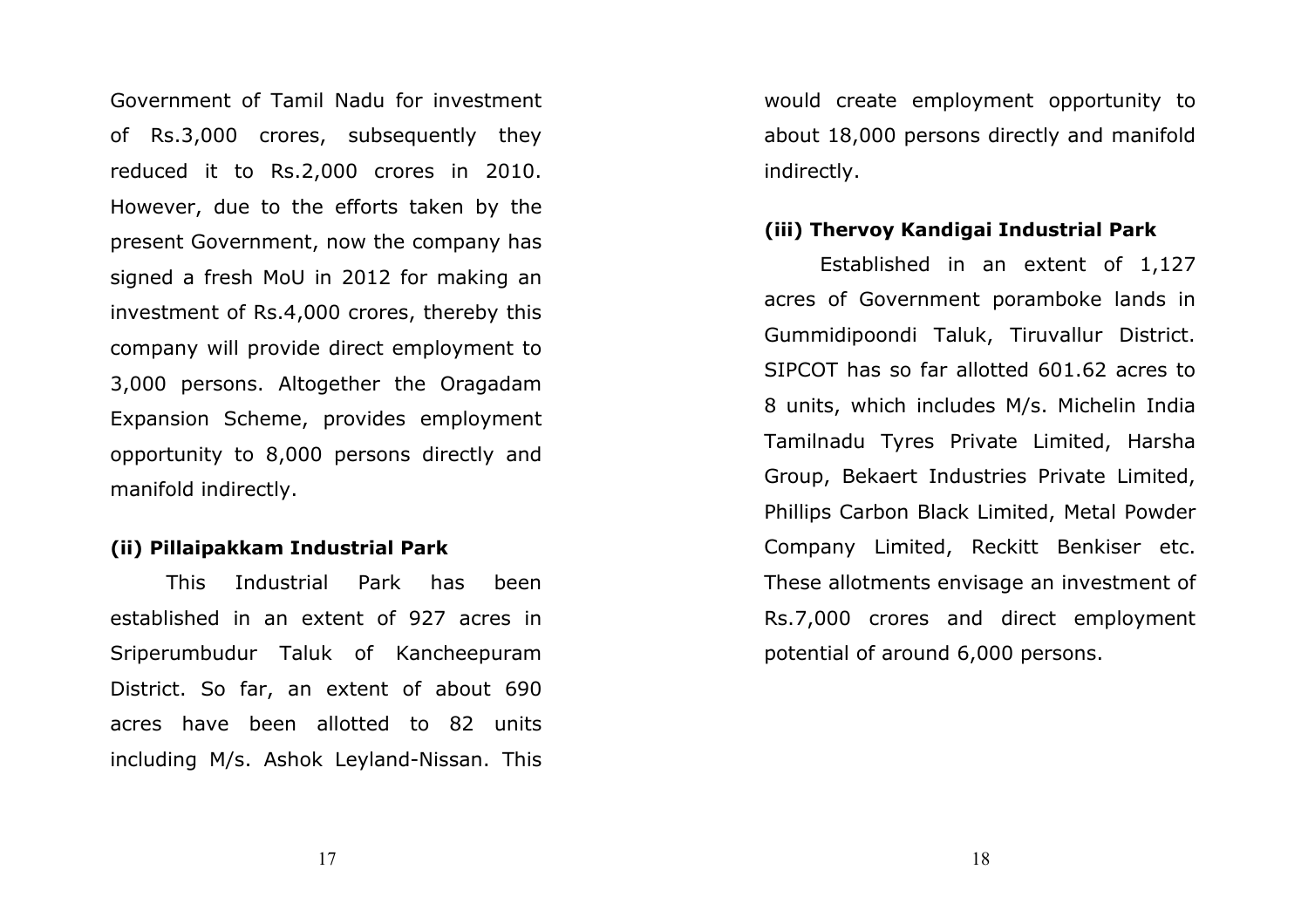#### 1.1.2. Upcoming Industrial Complexes

Acquisition of land covering an extent of 8,075 acres towards establishment of the following new Industrial Complexes/Parks is in progress:

(i) Sriperumbudur Industrial Park Expansion (Vallam-Vadagal) - 1,780 acres of land in Vallam, Vadagal and Budhanur villages in Sriperumbudur Taluk, Kancheepuram District. The Government of Tamil Nadu has already entered into an MoU with M/s. India Yamaha Motors Limited, a Japanese company, for an investment of Rs.1,500 crores in an extent of 125 acres. This project alone will provide direct employment of 3,000 persons and 20,000 persons indirectly. Further, many more MNCs have evinced interest to establish their units in this Park.

- (ii) Cheyyar Industrial Complex Expansion – 2,300 acres of land in Kunnavakkam, Shozhavaram, Chellaperumbulimedu, Perumbulimedu, Mathur, Mangal, Karanai, Mahajanambakkam, Alinjampattu and Ukkamperumbakkam villages in Cheyyar Taluk, Thiruvannamalai District.
- (iii) Thoothukudi Industrial Complex Phase-II – 1,179 acres of land in Therkuveerapandiapuram and Meelavittan villages in Ottapidaram & Thoothukudi Taluks, Thoothukudi District.
- (iv) Madurai Industrial Park 1,478 acres of land in Sivarakottai Swamimallampattai and Karisalkalampatti villages in Thirumangalam Taluk, Madurai District.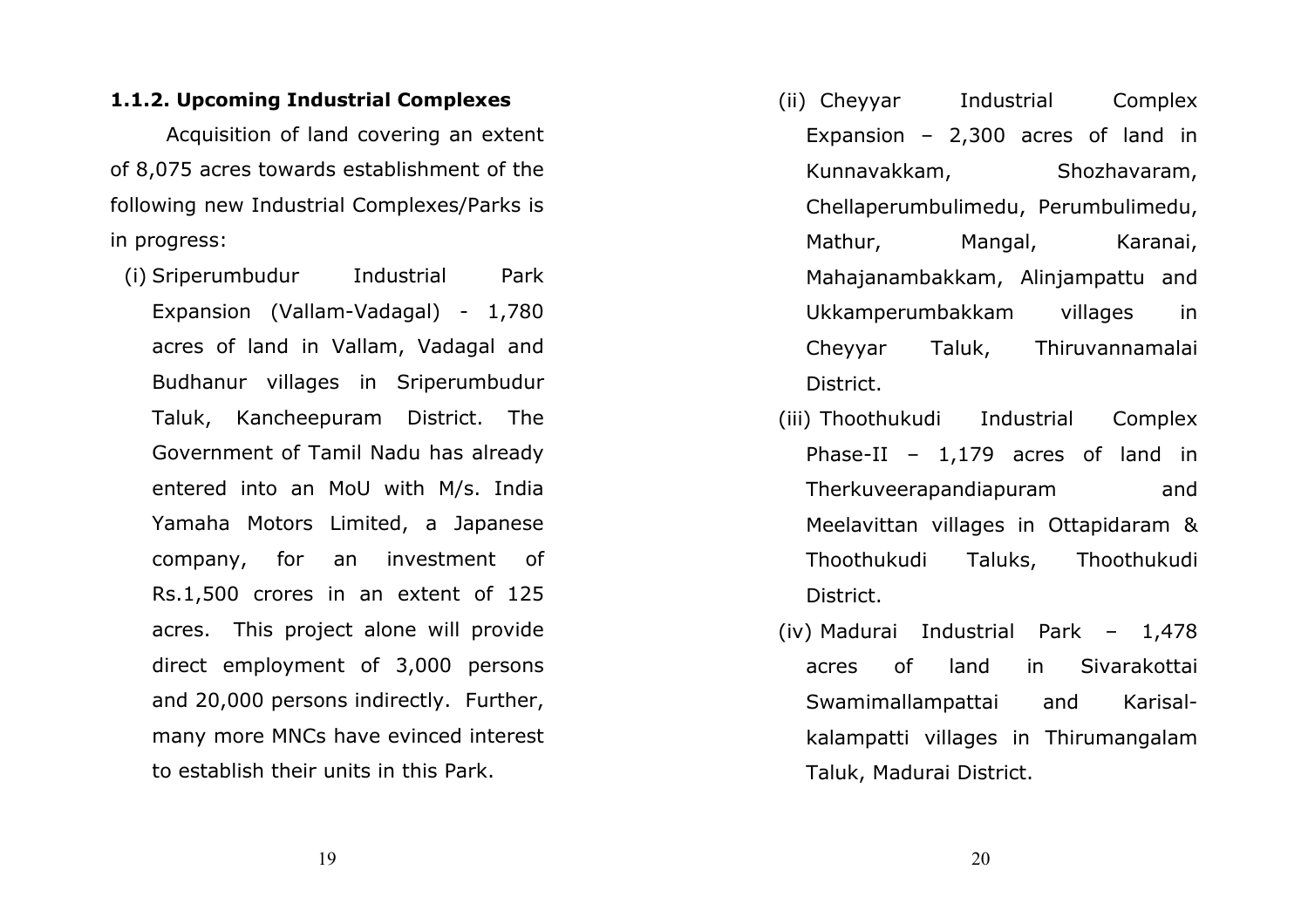- (v) Oragadam Industrial Growth Centre Expansion-II - 616 acres of land in Vaipur, Mathur & Perinjambakkam villages in Sriperumbudur Taluk, Kancheepuram District.
- (vi) Tindivanam Industrial Park 720 acres of land in Pelakuppam, Kollar and Venmaniathur villages in Tindivanam Taluk, Villupuram District.

#### 1.1.3. Industrialization of Southern **Districts**

SIPCOT has been endeavouring for industrialisation of the state, particularly in the industrially backward southern districts, to maintain widespread industrial development. In order to promote more number of industrial parks in the southern districts, it has proposed to create a Land Bank of 20,000 acres to fulfil the Tamil

Nadu Vision-2023 Document. In addition to this, SIPCOT has identified another 25,000 acres to develop backward districts in Tamil Nadu.

# 1.2. Special Economic Zones

In order to attract foreign direct investments and promote exports as well as creation of more employment opportunity, SIPCOT has promoted seven Sector Specific Special Economic Zones in its Complexes / Parks / Growth Centers as given below:

- Hi Tech SEZ (570.92 acres) in Sriperumbudur
- Hi-Tech SEZ (347.66 acres) in Oragadam
- Engineering Sector SEZ (263.19 acres) in Perundurai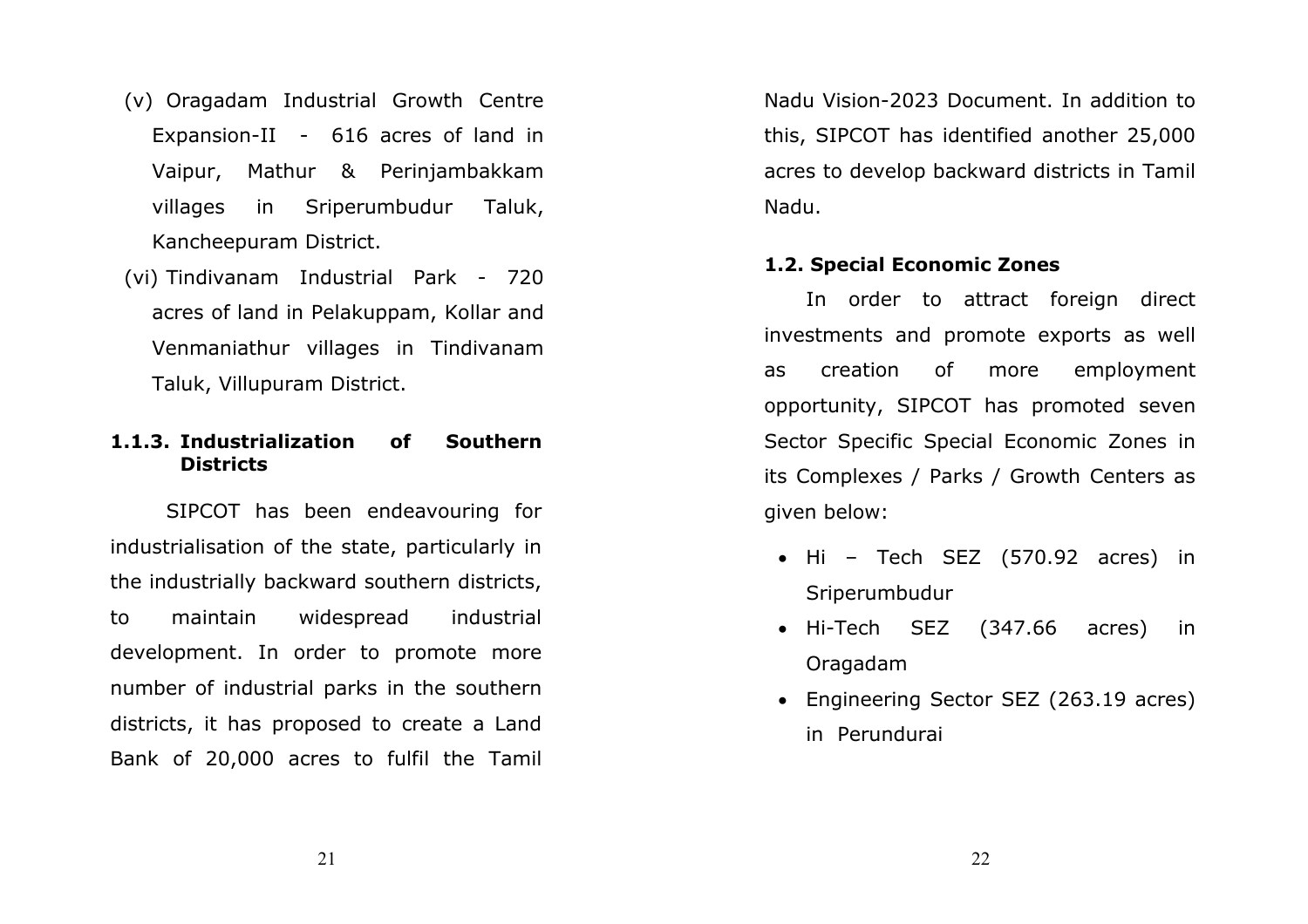- Transport Engineering Sector SEZ (255.00 acres) in Gangaikondan
- Sector Specific SEZ for Engineering (260.00 acres) in Ranipet
- Granite Industries SEZ (379.96 acres) in Bargur
- Leather & Footwear Products SEZ (153.68 acres) in Irungattukottai

Many industrial giants like M/s. DELL India Private Limited, Samsung Electronics, Motorola, Sanmina, Moser Baer, etc., have established industries in these SEZs with huge investment. So far, about 1,116 acres of land have been allotted to 50 industrial units, through which direct and indirect employment opportunity has been created for about one lakh persons.

After introduction of Minimum Alternate Tax (MAT) and Dividend Distribution Tax (DDT) by the Central Government for the SEZs, the demand for SEZ has come down due to non viability. Hence SIPCOT has proposed to denotify Leather & Footwear Products SEZ (153.68 acres) in Irungattukottai.

#### 1.2.1. MoU Units

After this Government assumed charge, 17 MoUs have been signed with leading industrial houses of which 12 companies are setting up their facility in SIPCOT Industrial Complexes / Parks. They will bring an investment of about Rs.20,000 crores and create employment potential to about 1.02 lakh persons (both direct and indirect).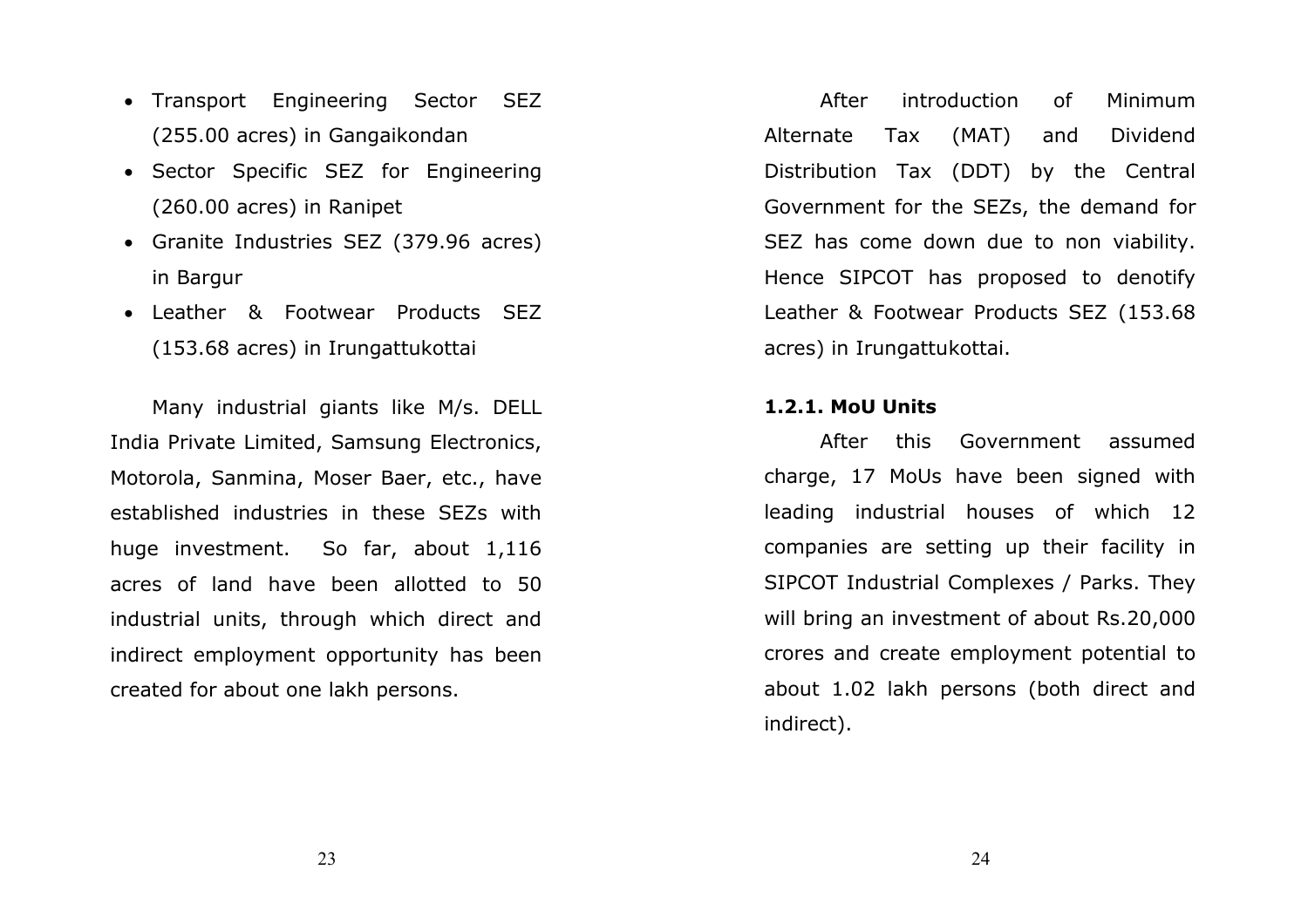#### 1.3. Civil Works

The main focus of SIPCOT, to attract more investors is to provide world class infrastructure in its industrial complexes. Hence extra attention is paid towards this task. For the year 2013-14, the Corporation has planned to take up civil works towards roads, water supply, street lights, sewerage system, buildings, etc. at an estimated cost of Rs.209.58 crores. For the usage of the industries located in Bargur and Thervoy Kandigai Industrial Complexes and the villagers living around as well to connect to the State Highways Road works are being carried out through Highways Department as deposit work.

# 1.4. Special Infrastructure Schemes

Apart from developing and maintaining Industrial Complexes/Parks, SIPCOT is focusing on developing special infrastructure schemes.

#### 1.4.1. Apparel Park, Irungattukottai

SIPCOT has established Apparel Park in an extent of 123.83 acres of land in Irungattukottai industrial park and the entire extent has been allotted to 36 units. Apart from basic infrastructure, special infrastructure facilities viz., dormitory for working women, crèche, dispensary, design and training centre, canteen etc., are created in this park.

A Special Purpose Vehicle (SPV) called 'Apparel Park Allottees Association' has been formed with the allottees of this Apparel Park as members and Women Self Help Groups have been engaged for operation and maintenance of the Hostel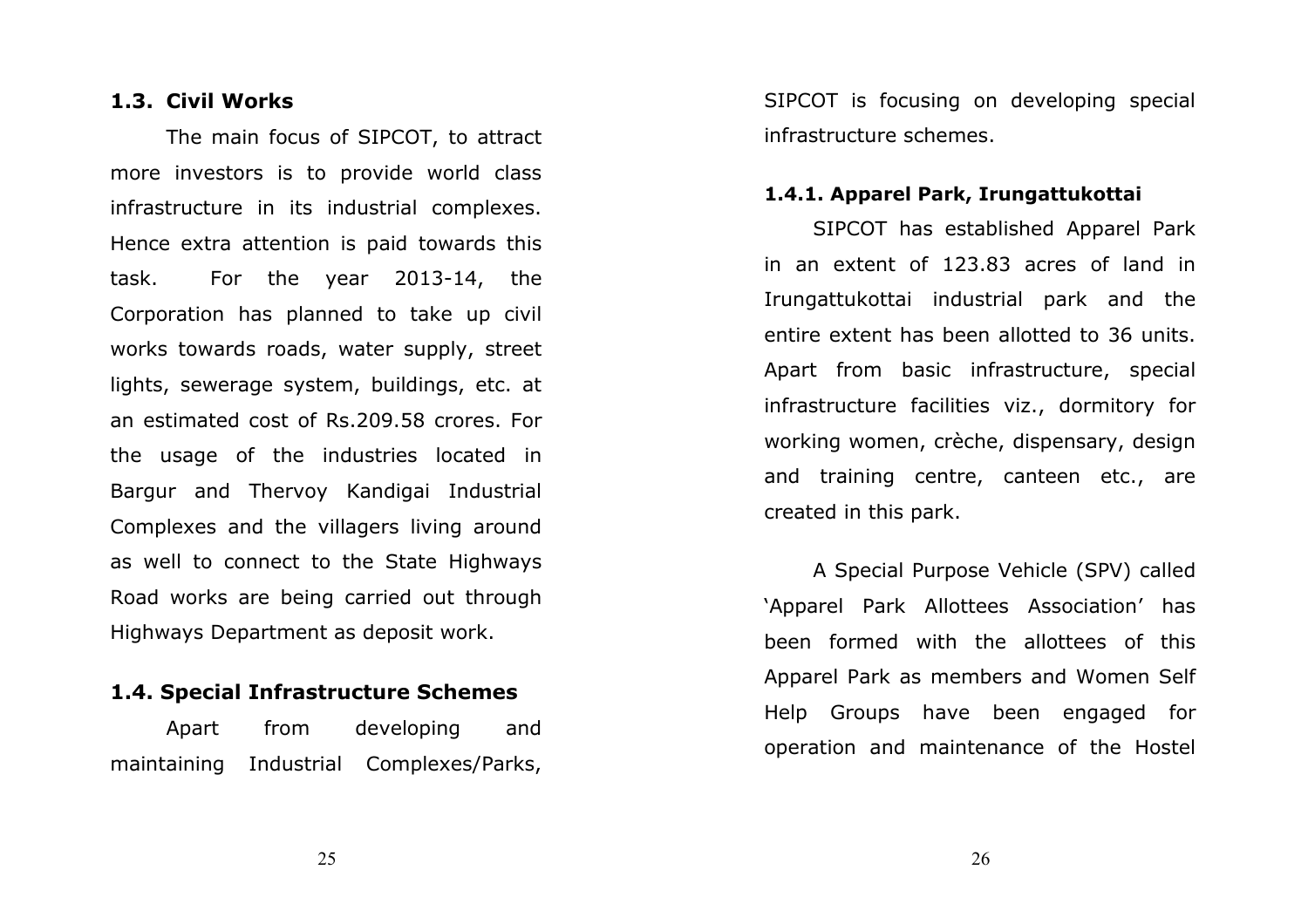and Canteen and the Training Center through a renowned training institute.

#### 1.4.2. Footwear Component Park, Irungattukottai

SIPCOT has promoted Footwear Component Park in an extent of 52.63 acres of land in Irungattukottai Industrial Park. So far 13 units have been allotted land in this park which would create employment for 750 persons.

#### 1.4.3. Industrial Corridor of Excellence

SIPCOT has completed the study for development of Industrial Corridor of Excellence (ICE) along the National Highways through Consultants:

- 1. Chennai Sriperumbudur Ranipet - Hosur
- 2. Madurai Madurai - Thoothukudi and Coimbatore - Salem

Subsequent to the completion of study it is proposed to create Industrial Parks in Madurai – Thoothukudi Corridor to develop the industrially backward Southern Districts to provide sustainable industrialisation and increased economic growth.

#### 1.4.4. Skill Upgradation Centre

Pursuant to the announcement made by the Government, SIPCOT has been taking effective steps to provide employment to one person from the families, who have given land for its Industrial Complexes. Efforts will be taken to operate the Skill Upgradation Centre with the assistance of the allottee units who will in turn train the educated youth in and around the surrounding villages and provide jobs within their units.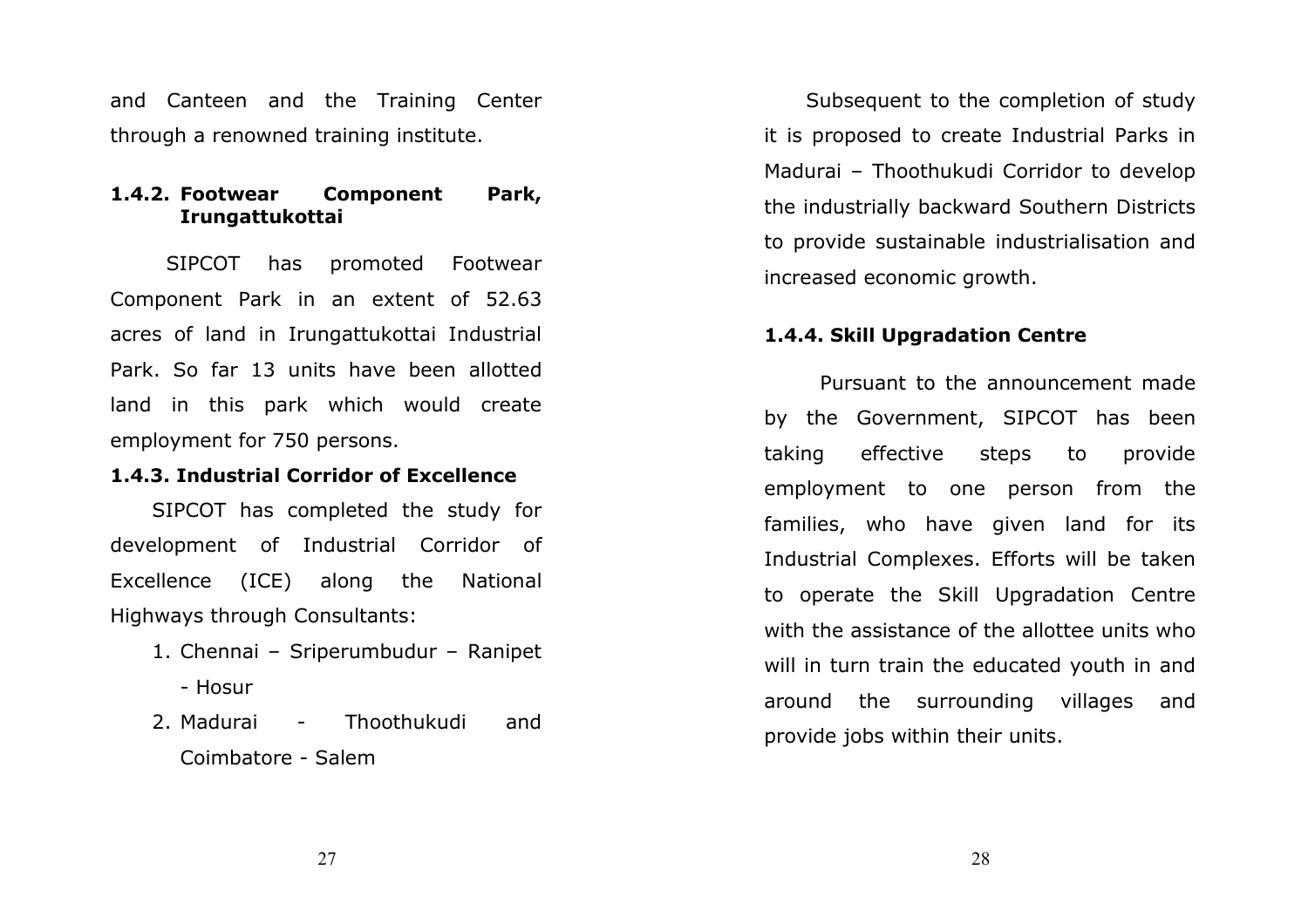#### 1.4.5. Construction of Dormitories

SIPCOT has been constructing two dormitories with all amenities for both men and women to provide affordable housing facility for working force at Sriperumbudur. Once, the same is completed, it would accommodate 1,000 workers. This year, two Dormitories will start functioning.

## 1.4.6. Projects implemented by allottee companies under Rehabilitation and Re-settlement Scheme

- (i) 16 new houses along with required infrastructure facilities were constructed at an estimated cost of Rs.1.20 crores and allotted to the families, who lost houses in Oragadam and Sennakuppam villages, Sriperumbudur Taluk.
- (ii) For the benefit of the residents in Oragadam and Sennakuppam villages

proper sanitation facilities were provided by constructing 310 individual toilets at a cost of Rs.48 lakhs.

- (iii) Drinking water supply provided to the residents in these two villages by drilling alternative bore wells at a cost of Rs.16 lakhs.
- (iv) In Sennakuppam village, the erstwhile school for Adi-Dravidar children was newly constructed in an extent of 1.20 acre at a cost of Rs.2.70 crores.

# 1.4.7. Social Infrastructure Schemes / Corporate Social Responsibility Activities (CSR)

For the welfare of the local people in and around SIPCOT Industrial estates, SIPCOT has been, while acquiring lands, implementing various social infrastructure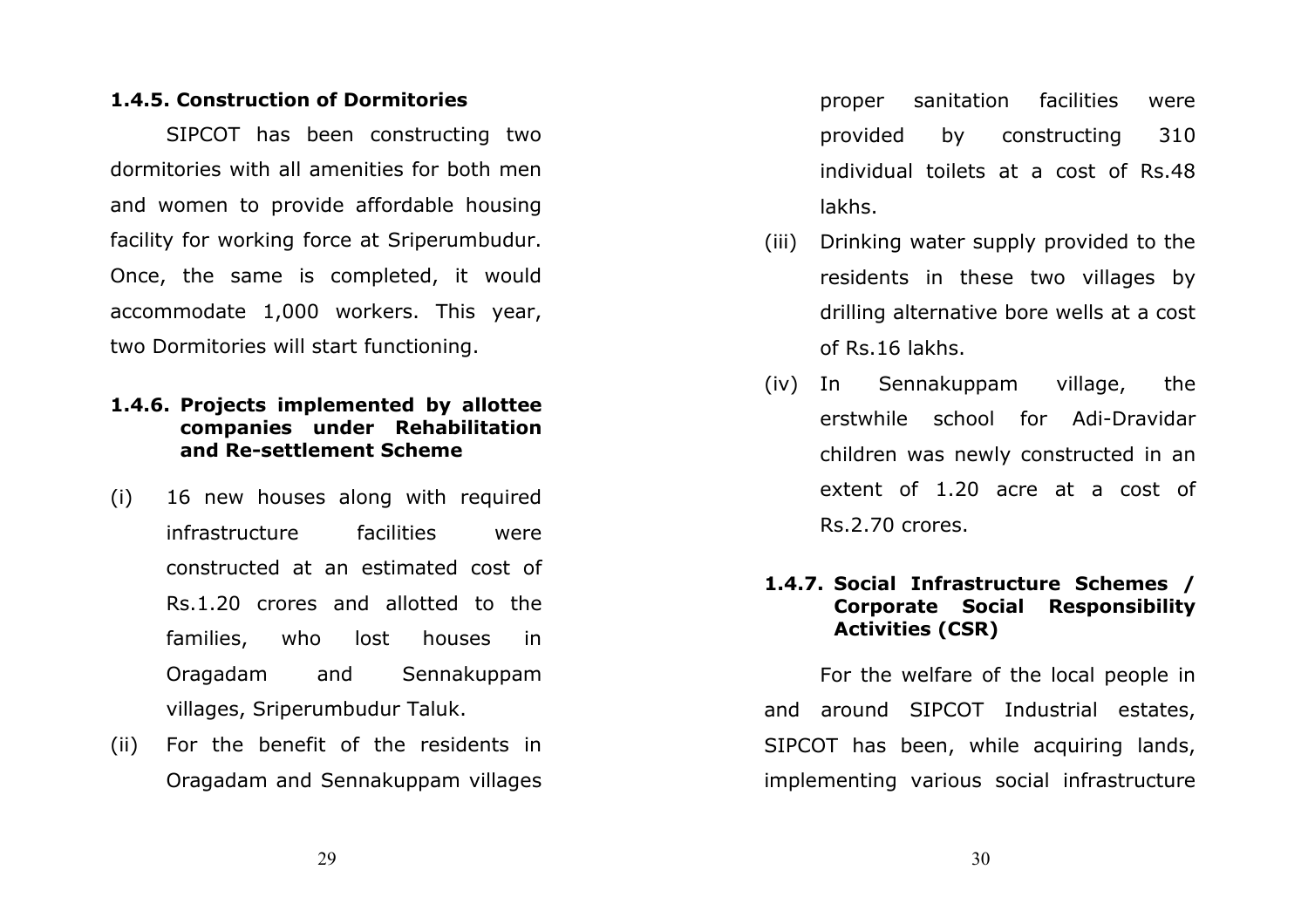schemes / facilities in those areas, such as, provision of houses to the displaced families, sanitation facility to village hamlets, construction of new school buildings / renovation of the existing schools, establishment of health centre, burial ground, fodder cultivation scheme, sports development activities, water facilities etc. The major works carried out are:

- (i) Fodder Development in an extent of 100 acres has been created for the exclusive use of cattle belonging to Thervoykandigai villagers.
- (ii) 16 houses were constructed and handed over to the homeless people who were displaced from the Thervoykandigai Industrial Park site.
- (iii) Dormitories were constructed at Sriperumbudur Industrial Park for the economically weaker section of work force at as affordable rate.
- (iv) Drinking water facilities provided to the Mappedu village in Thiruvallur Taluk, Thiruvallur District.

#### 1.4.8. Comprehensive Plan for the Development of Sriperumbudur Area

Pursuant to the Government announcement, SIPCOT has been preparing Comprehensive Plan through the Consultant, to upgrade the basic and social infrastructure and to provide modern housing facility for the employees and the general public residing in and around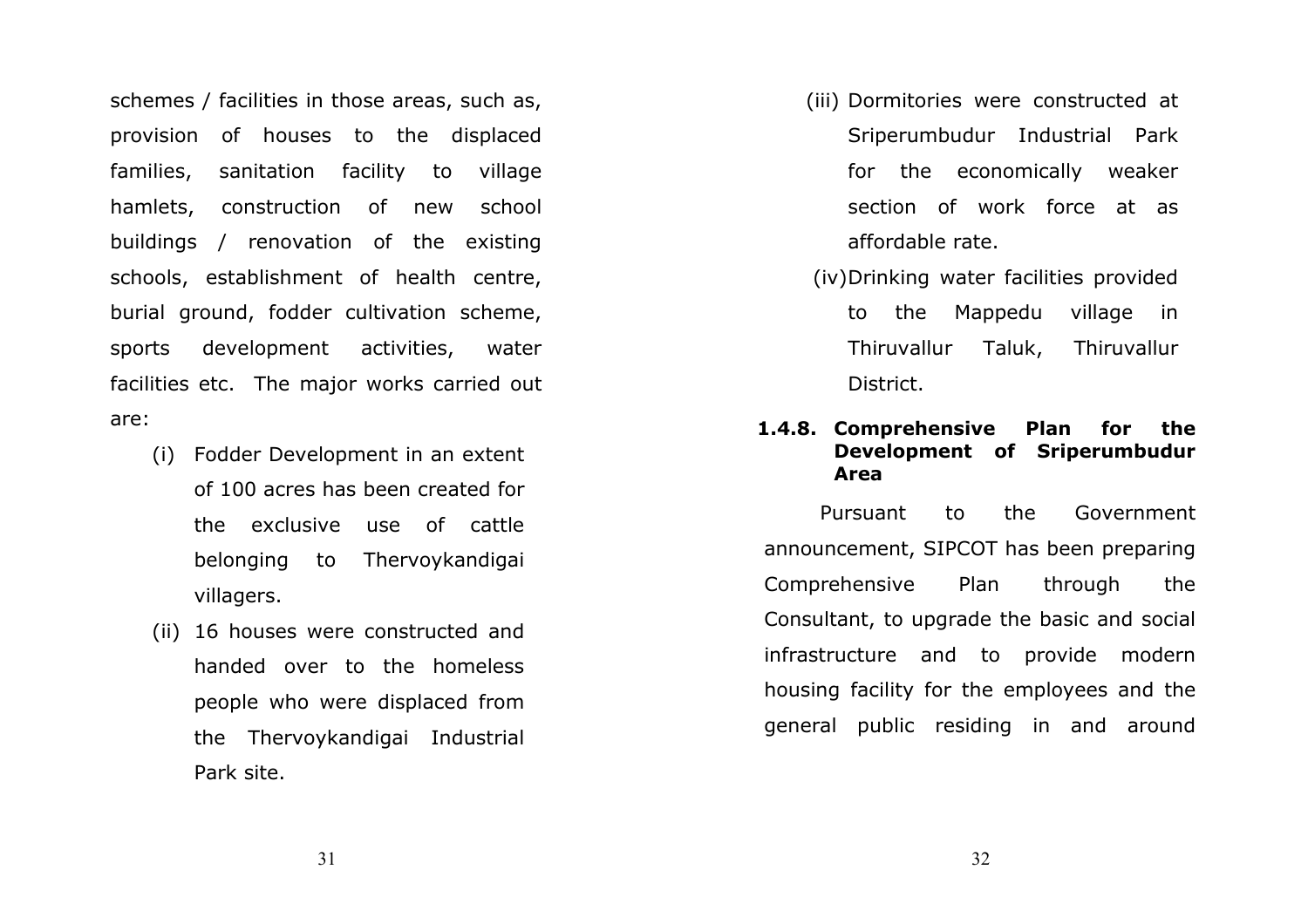Sriperumbudur. The study is under progress.

# 1.5. Attracting Foreign Investment from MNCs

Government have issued orders for 100 acres of land each to be allotted by SIPCOT for setting up of separate Industrial Parks for investors from countries like Japan, Korea, Finland, Germany and France to attract more foreign investments. The allotment would be made after completion of acquisition of lands in the Sriperumbudur Industrial Park Expansion (Vallam – Vadagal Scheme).

#### 1.6. Financial Performance

SIPCOT earned a net profit of Rs.197.60 crores for the year 2011-12 and it is expected that the net profit of Rs.218.14 crores will be earned in 2012-13 as detailed below:

|                                              | (Rs. in crores) |        |                                              |
|----------------------------------------------|-----------------|--------|----------------------------------------------|
| <b>Description</b>                           |                 |        | 2012-13<br>$ 2010-11 2011-12 $ (provisional) |
| Total Income                                 | 908.73          | 649.83 | 537.92                                       |
| Net Profit                                   | 121.95          | 197.60 | 218.14                                       |
| Dividend declared<br>$\sin \frac{\theta}{6}$ | 25              | 25     | 25                                           |
| Dividend Amount                              | 14.48           | 14.48  | 14.48                                        |

# 1.7. New Schemes / Projects

# 1.7.1. Truck Terminals at Irungattukottai and Oragadam Industrial Park

SIPCOT is taking action to establish a Truck Terminal facility in an extent of 12.48 acres of land with an investment of Rs.8.65 crores on BOOT (Build Own Operate Transfer) basis at Irungattukottai Industrial Park, in order to reduce the traffic congestion in this area. Similarly another Truck Terminal facility on the same mode will be established in land at Vallam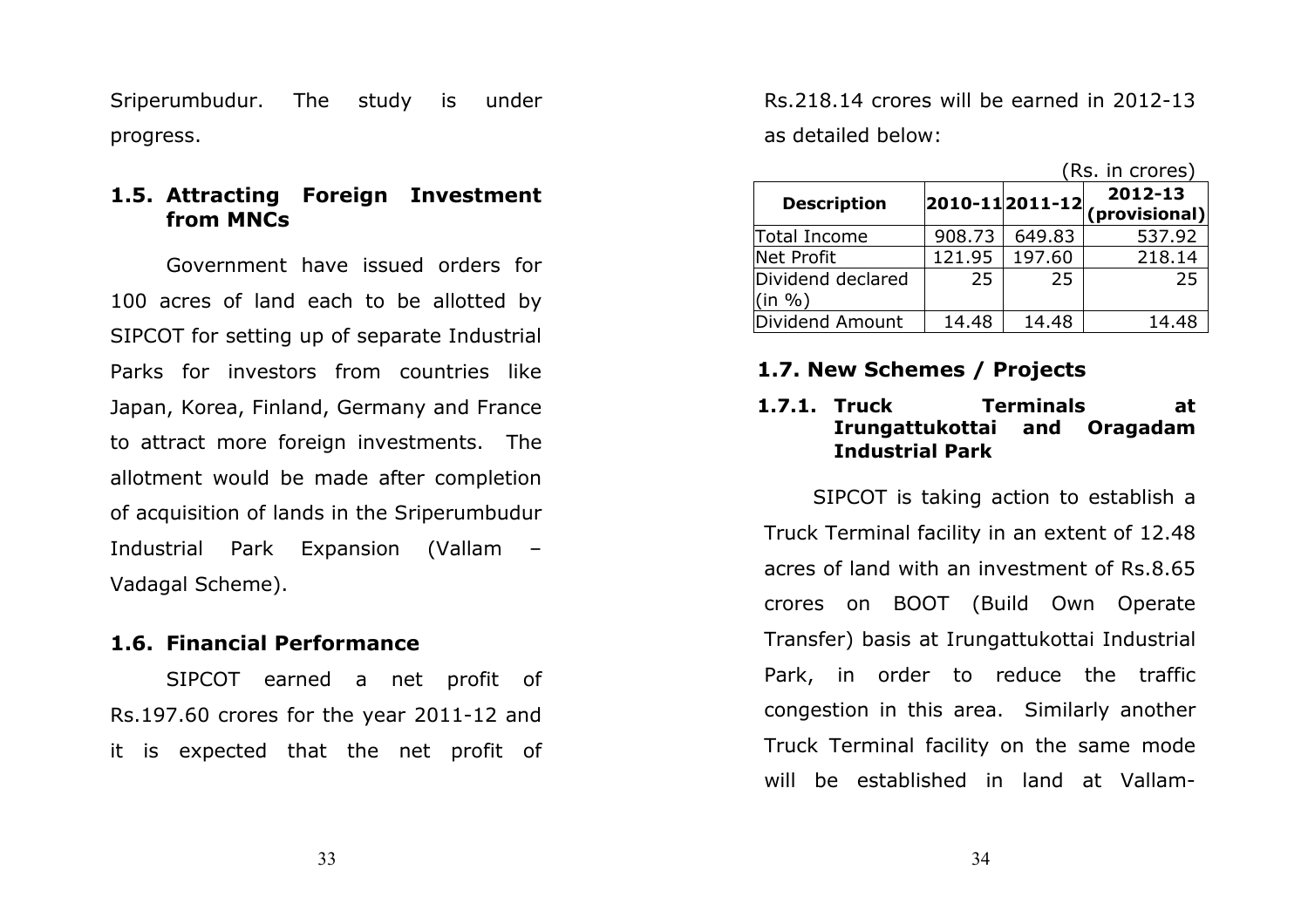Vadagal scheme for the industries in SIPCOT Industrial Growth Centre, Oragadam.

# 1.7.2. Water Supply to the new Industrial Parks

Presently, SIPCOT is drawing 5 MGD (5 Million Gallons per Day) water from Chembarambakkam lake to supply water to Industrial parks at Irungattukottai, Sriperumbudur and Oragadam. Consequent upon expansion in the above Industrial Parks, besides Vallam – Vadagal scheme, Vaipur-Mathur scheme, SIPCOT water requirement has increased from 5 MGD to 10 MGD. As directed by the Government, SIPCOT is exploring the possibility of establishing TTRO Plant to meet the present water requirement upto 10 MGD through CMWSSB or by PPP (Public Private

Partnership) mode. Also SIPCOT has remitted Rs.48.80 crores to CMWSSB to supply 3 MGD of water to SIPCOT Industrial Park, Thervoy kandigai.

#### 1.7.3.Northern Port Access Road (NPAR)

Northern Port Access Road (NPAR) project, an integrated project to strengthen connectivity to the Ennore Port, besides boosting industrial growth in the North Chennai area is implemented jointly by State Highways Dept., SIPCOT and TNRDC. Industrial Parks will be set up abutting the NPAR in an extent of about 10,000 to 15,000 acres.

#### 1.8. Nodal Agency Function

SIPCOT also acts as a Nodal Agency of Government of Tamil Nadu in the sanction / disbursement of Structured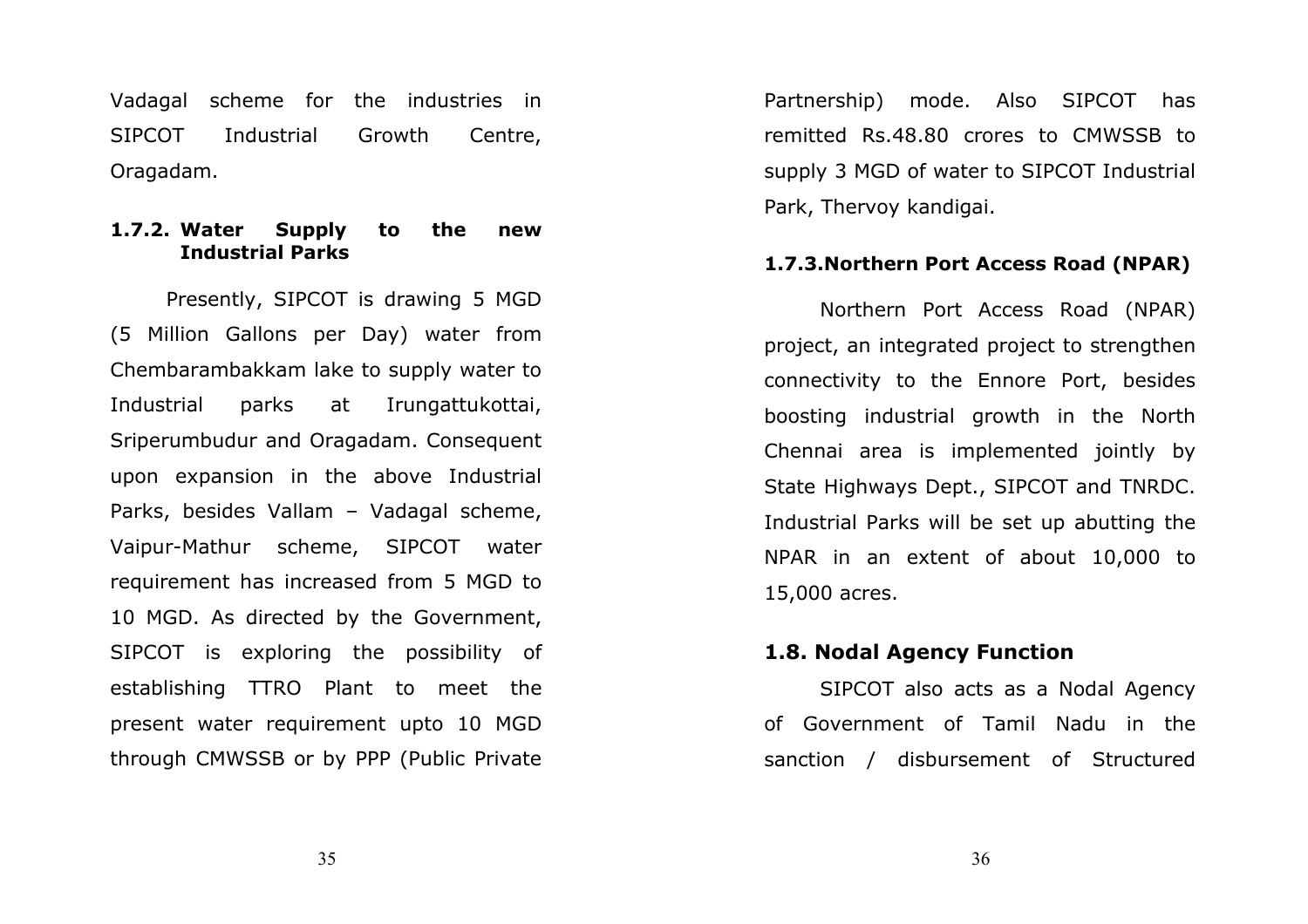Package of Assistance to large industrial units. Various incentives viz., Soft Loan based on the VAT paid to Government, Investment Promotion Subsidy (refund of VAT paid to Government), Capital Subsidy, ETP/Critical Infrastructure Subsidy and Training Subsidy are considered based on the Government Orders. So far, applications for disbursal of incentives have been received from 33 units. SIPCOT has released Rs.1748.58 crores to 15 units. The applications of other units are under process.

SIPCOT is mandated to handle the Structured Package of Assistance for all the MoU/Government Order cases apart from the Non-MoU cases where the investment exceeds Rs.300 crores.

SIPCOT will assess the eligible fixed asset through a Committee specially constituted for this purpose. The Committee will decide the investment made in the eligible fixed assets which is the ceiling limit for availing the VAT related incentives.

 The mega industry classification needs minimum investments of Rs.350 crores in Chennai, Kancheepuram and Thiruvallur District and Rs.250 crores in other Districts. In respect of Electronic/ Hardware industries this limit is pruned down to Rs.250 crores in Chennai, Kancheepuram and Thiruvallur District and Rs.150 crores in other Districts. The investment period for the mega industries is three years and eligible VAT refund/soft loan will be made in 10 years.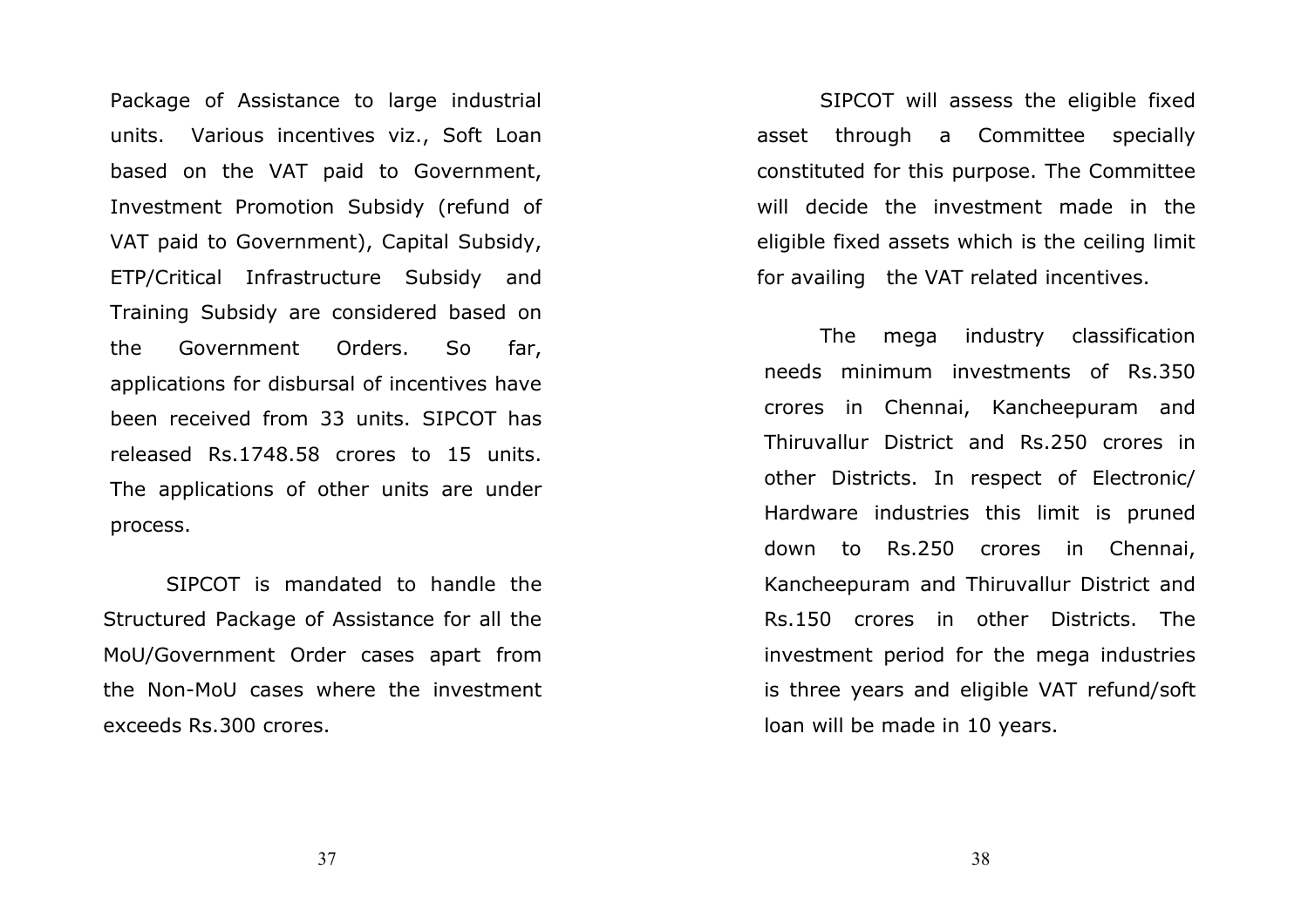In respect of Super mega project, the minimum investment required is Rs.1,500 crores in a period of 5 years. The eligible VAT refund/soft loan will be made in 14 years.

The minimum investment required for fulfilling the Ultra mega project is Rs.4,000 crores in a period of 7 years. The eligible VAT refund/soft loan will be made in 21 years.

# 2. TAMIL NADU INDUSTRIAL DEVELOPMENT CORPORATION LIMITED

 Tamil Nadu Industrial Development Corporation Limited (TIDCO), a premier development agency of the Government of Tamil Nadu, established in 1965, endeavours to achieve a balanced, rapid and continual industrial growth by promoting medium and large industries in the State through Joint Ventures in association with Private Sector.

 TIDCO facilitates large industrial and infrastructure projects involving large investments and huge employment potential in Tamil Nadu with a vision to make Tamil Nadu the numero uno state in India. TIDCO adapts itself to the changing business environment and pursues several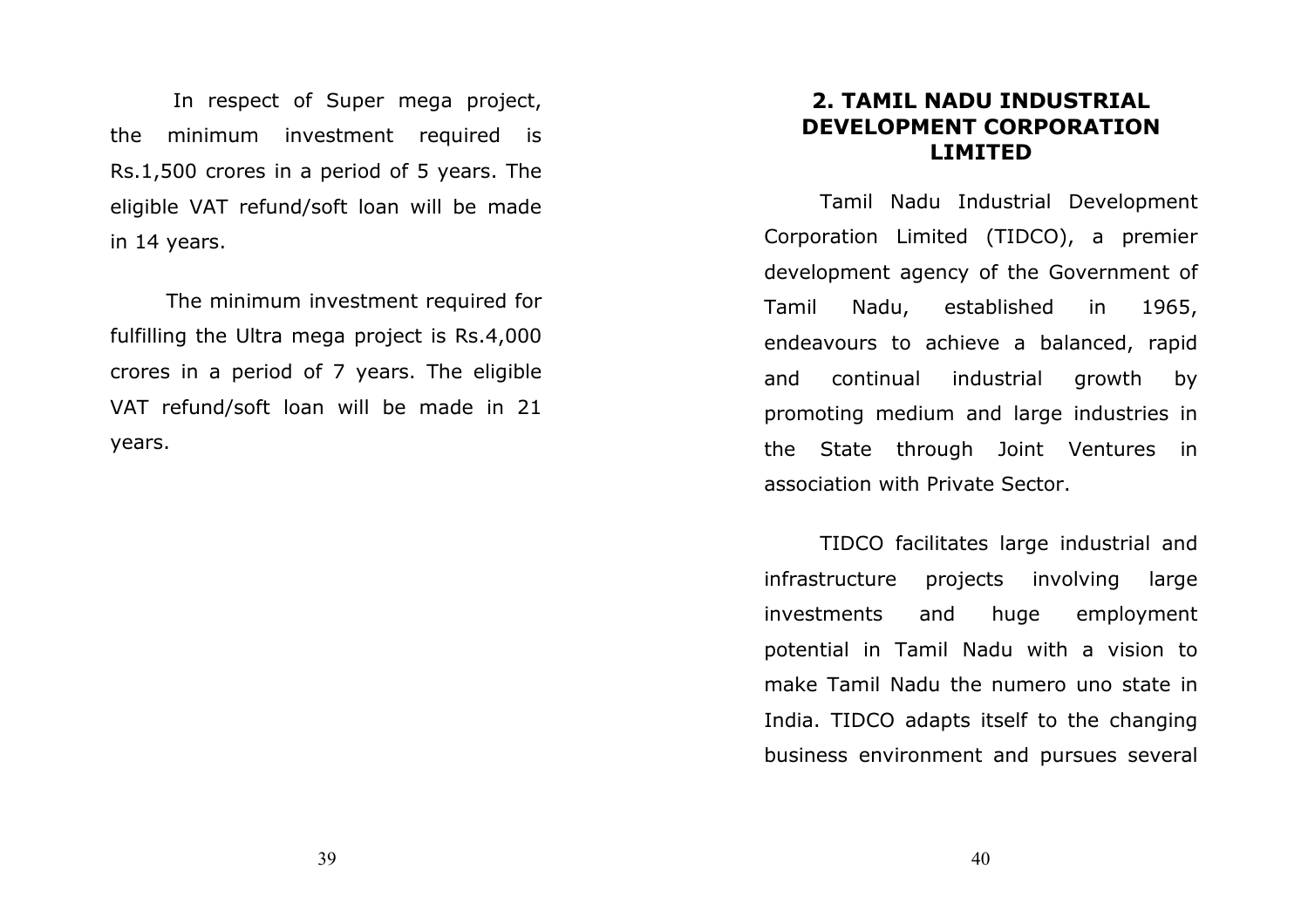initiatives that accelerate the growth of the local economy and the society in collaboration with the private sector.

 TIDCO has established its abilities to identify and conceptualize opportunities for large investments and achieved core competence in pioneering sectoral developments in Chemicals, Fertilizers, Pharmaceuticals, Information Technology, Energy Infrastructure, Petroleum and Petrochemicals, Aerospace Industry, Engineering, Bio-Technology, Floriculture, Agri Export and Special Economic Zones.

 TIDCO's portfolio of investments valued at cost is Rs.377.06 crores are mostly in the form of equity investments in Joint Venture Companies and investments made in ongoing projects.

2.1. Some of the industrial and infrastructure initiatives taken by TIDCO are given below:

#### 2.1.1. TITAN Industries Limited

TIDCO and TATA Sons jointly promoted Titan Industries Limited at Hosur for manufacturing and retailing of Watches, Gold Jewellery, Eyewear and Precision Components. This project has generated Direct and Indirect employment for 11,000 persons.

#### 2.1.2. Tamil Nadu Petro-products Limited

Tamil Nadu Petro-products Limited, a Petrochemical Industry was established at Manali, near Chennai at a cost of Rs.292 crores. This industry provides employment for about 700 persons.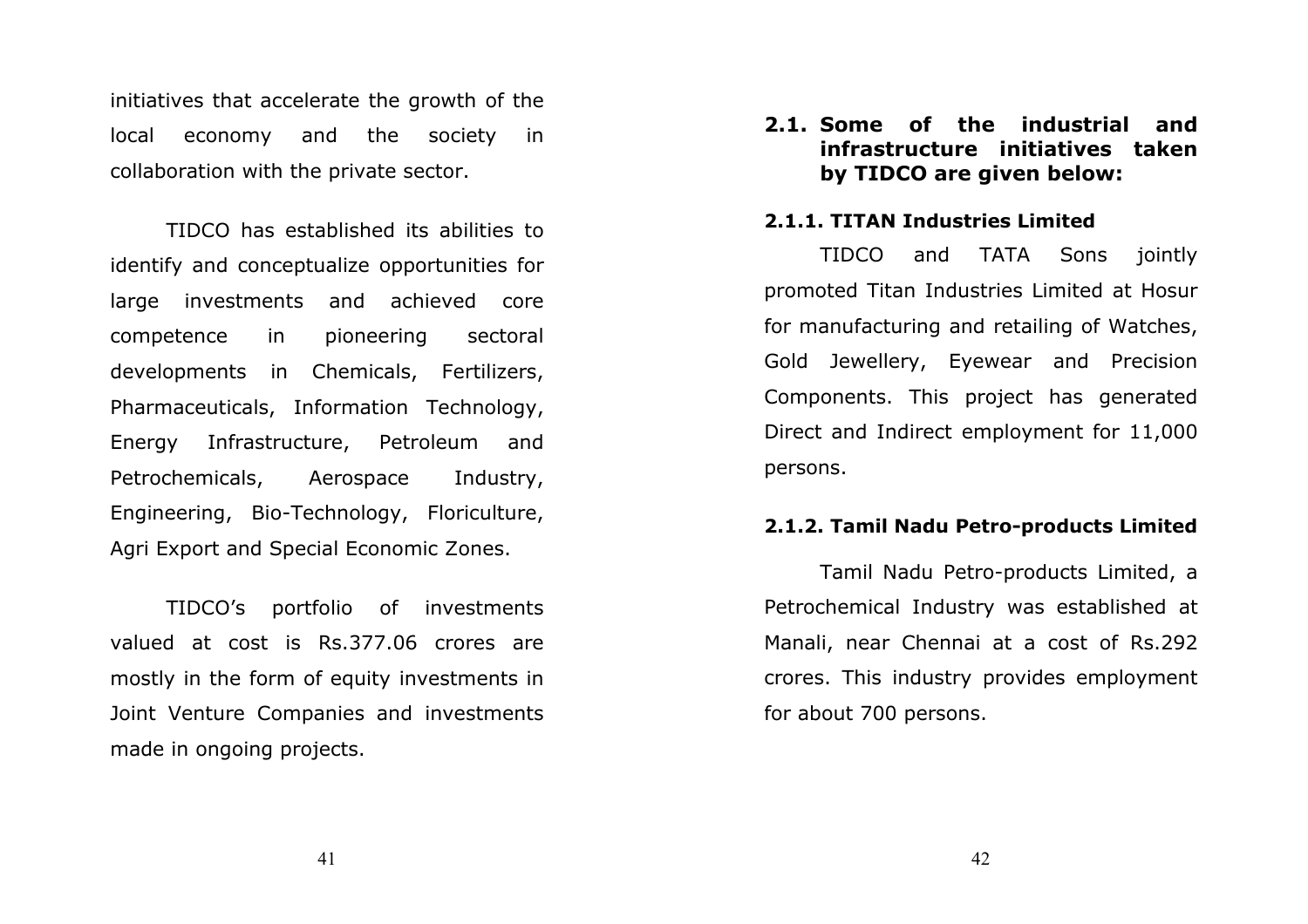#### 2.1.3. TIDEL Park Limited

First IT Park in Tamil Nadu was jointly promoted by TIDCO & ELCOT with built-up area of 12.78 lakh sq.ft. with world-class facilities in Taramani, Chennai at a project cost of Rs.292 crores. 36 Information Technology companies are operating in this Park and this Park provides employment for 12,000 Software professionals and 2,000 service providers.

#### 2.1.4. TICEL Bio Park Limited

TICEL Bio Park Limited was established in Taramani, Chennai in Collaboration with Cornell University, USA for providing lab facilities for Bio Technology, Pharmaceuticals, Nano Technology R & D activities at a Project Cost of Rs.54.76 crores. Twelve Bio-Technology companies are operating in

this Park which provides employment for 300 scientists.

#### 2.1.5. Mahindra World City

A World Class industrial complex includes Specific Special Economic Zones (SEZ) such as IT, Auto and Apparel and social infrastructure was developed in association with Mahindra Lifespace Developers Limited in about 1,500 acres at an estimated project cost of about Rs.350 crores in Chengalpattu Taluk of Kancheepuram District. 47 leading Multinational and Indian companies are operating in this park. This park provides employment for about 30,000 persons.

#### 2.1.6. Ascendas IT Park (Chennai) Limited

 About 21 lakhs sq. ft. of I.T. space at a project cost of about Rs.608 crores was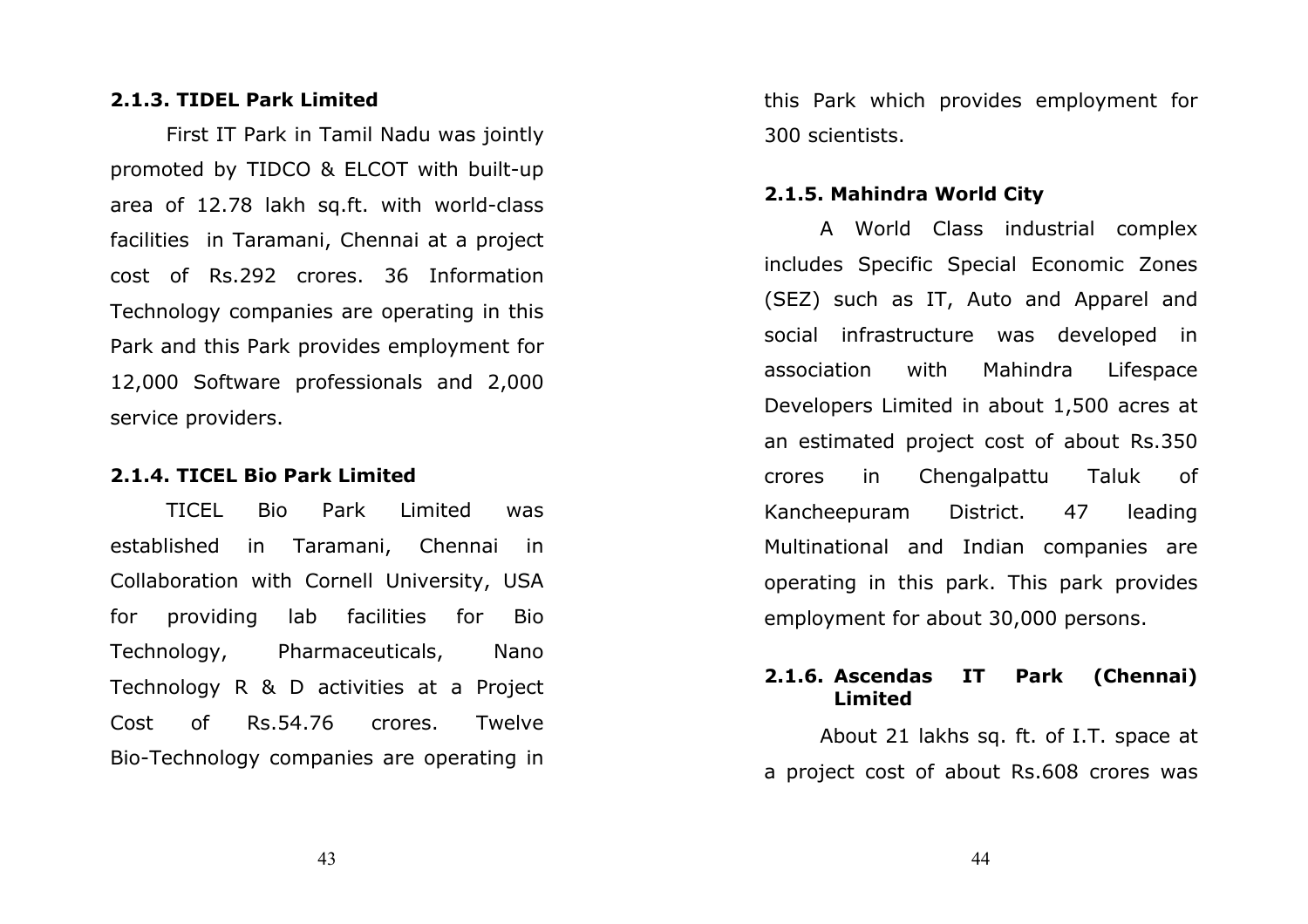developed at Taramani, Chennai in association with Ascendas Property Fund India Private Limited. 57 local and Multinational IT/ITES companies are functioning in this Park and about 20,000 persons are working in this park.

## 2.1.7. Rajiv Gandhi Salai (IT Expressway Limited)

Phase I of the project from Madhya Kailash temple junction to Siruseri and ECR link road main carriageway works was completed and the road was dedicated for use by public. Service road and foot path work is under progress and is expected to be completed by August 2013. The estimated cost of Phase-I of the project is Rs.403 crores. This Project provides employment for about 280 persons.

#### 2.1.8. Chennai Trade Centre

Tamil Nadu Trade Promotion Organisation (TNTPO) was set up as a joint venture between India Trade Promotion Organisation (ITPO) and Tamil Nadu Industrial Development Corporation Limited (TIDCO). TNTPO had developed the Chennai Trade Centre (CTC) comprising Exhibition Halls and Convention Centre developed in an area of 25.48 acres of land at an investment of Rs.60.70 crores. CTC provides employment for about 250 persons.

#### 2.1.9. L&T Shipbuilding Limited

TIDCO and Larsen & Toubro Limited have constructed a Port Complex and Shipbuilding yard in Kattupalli, Ponneri Taluk of Tiruvallur District. The total investment in the first phase of the project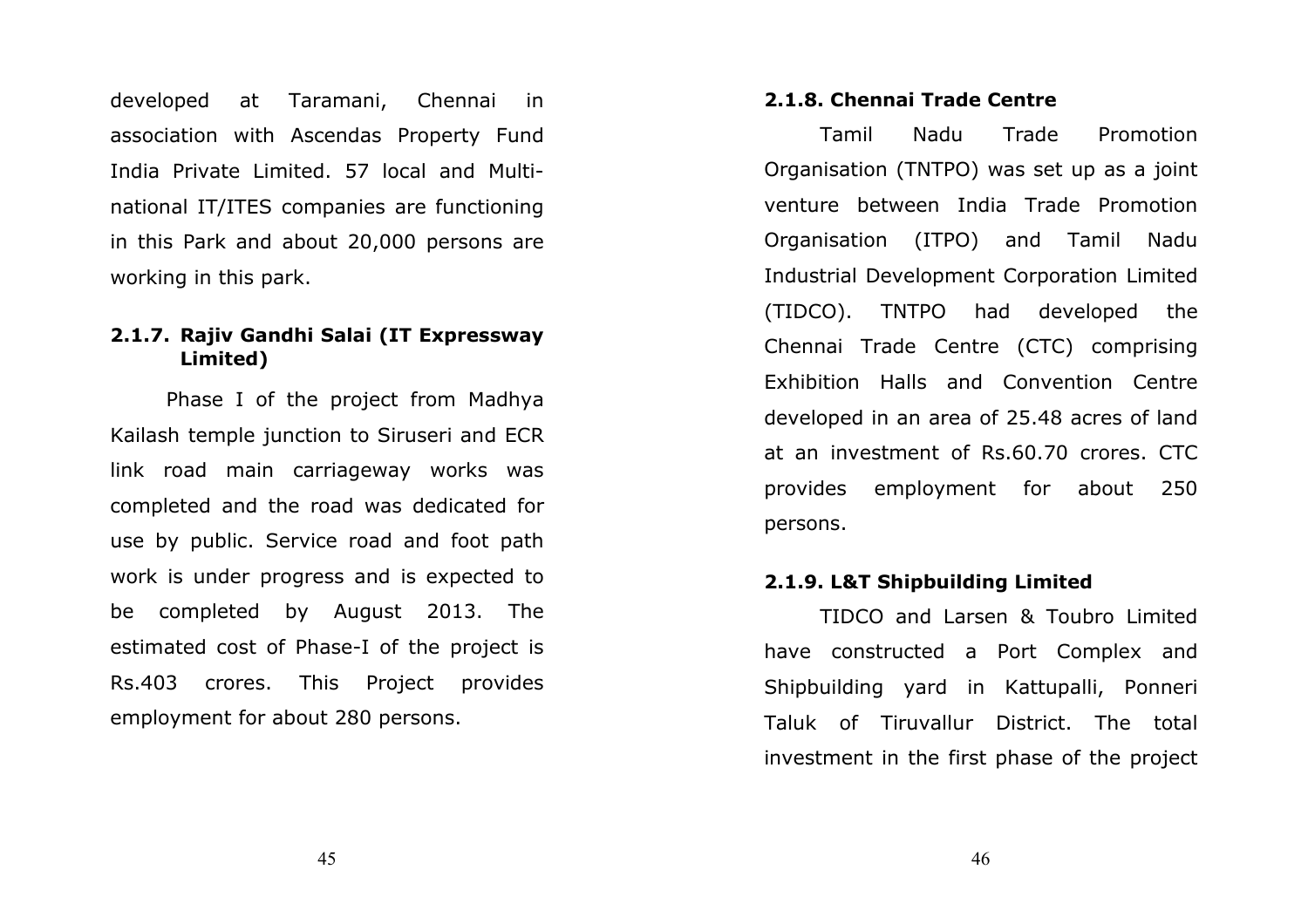is Rs.3,375 crores. This project was inaugurated by Hon'ble Chief Minister on 30.1.2013.

This complex includes the Captive marine facilities for the shipbuilding complex and a 12 lakhs TEU capacity container handling facility in Port Complex and Facilities for Building of Very Large Cargo Carriers (VLCC); Specialized Cargo Ships for liquid / gas transportation and Cruise vessels, Building of Defence ships including Submarines, Offshore Platforms for Oil / Gas sectors, Refitting and Re-engineering of Commercial and Defence Ships and Heavy engineering fabrication and components production for shipbuilding in Shipbuilding yard Complex. The second phase of the project with an additional investment of about Rs.1,300 crores will be

taken up in 2014 and will be completed in 2015. Project will provide the direct and indirect employment for about 10,000 persons when two phases are fully completed.

#### 2.2. Other Important Projects

 TIDCO is now implementing Biotechnology Park-II at Taramani, Liquefied Natural Gas (LNG) Import Terminal at Tiruvallur district, Petroleum Refinery Project at Cuddalore, AEZ for Cashew in Cuddalore District, IT Park at Coimbatore IT and ITES SEZ at Taramani, Food Processing SEZ in Thoothukudi, Free Trade Warehousing Zone in Tiruvalllur district and Multi Product SEZs at Nanguneri, Perambalur & Krishnagiri.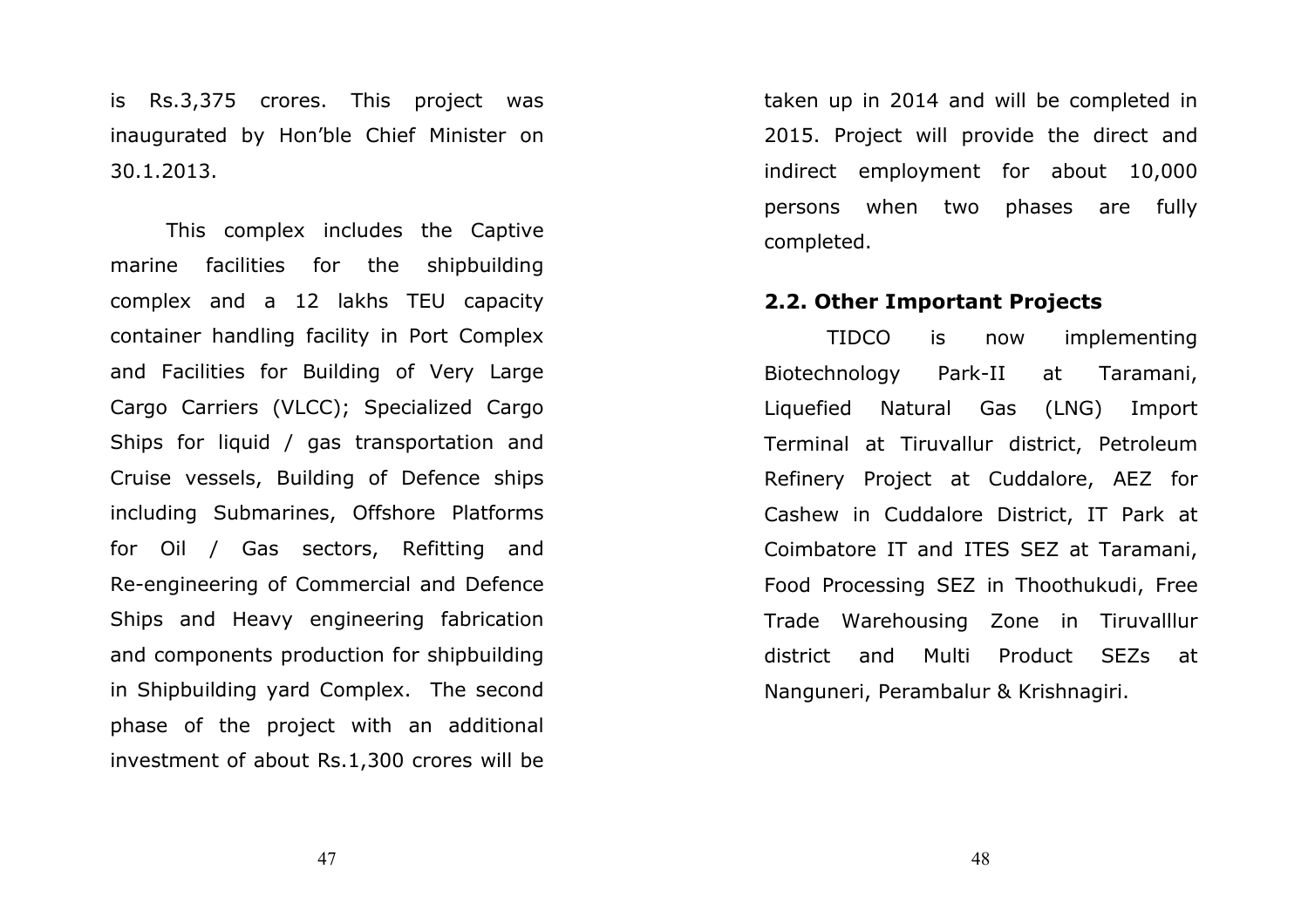As per the direction of Government, TIDCO is also taking steps for implementing Aerospace Park, Solar Power Parks, Polymer Industries Park, Integrated Textile and Industrial Park, Integrated Food Irradiation and Service Facility and Integrated Financial Services Centre.

#### 2.2.1. Bio Technology Park-II

TICEL Bio-Park Limited, implemented by TIDCO and TIDEL Park Limited is now constructing Bio-Park – II for providing additional lab space of 6.13 lakh sq.ft. for Bio-Technology, Pharmaceuticals, Bio-IT, Nano-Technology and R&D activities at a cost of Rs.150 crores. Civil construction of the project is expected to be completed in October, 2013.

#### 2.2.2. LNG Import Terminal

 To meet the State's growing demand for energy especially the Natural Gas which is an efficient and environment friendly fuel, to position a firm source for natural gas in the long term. Towards this, a project for setting up a Liquified Natural Gas (LNG) Import Terminal at an estimated investment of Rs.4,320 crores near Ennore Port in the Kattupalli village of Tiruvallur District has been planned by TIDCO and Indian Oil Corporation Limited through a Joint Venture.

 The LNG Import Terminal will have a capacity to handle 50 lakh tons per year of LNG and it will distribute about 180 lakh cubic metres per day of natural gas for power plants, fertilizer units, other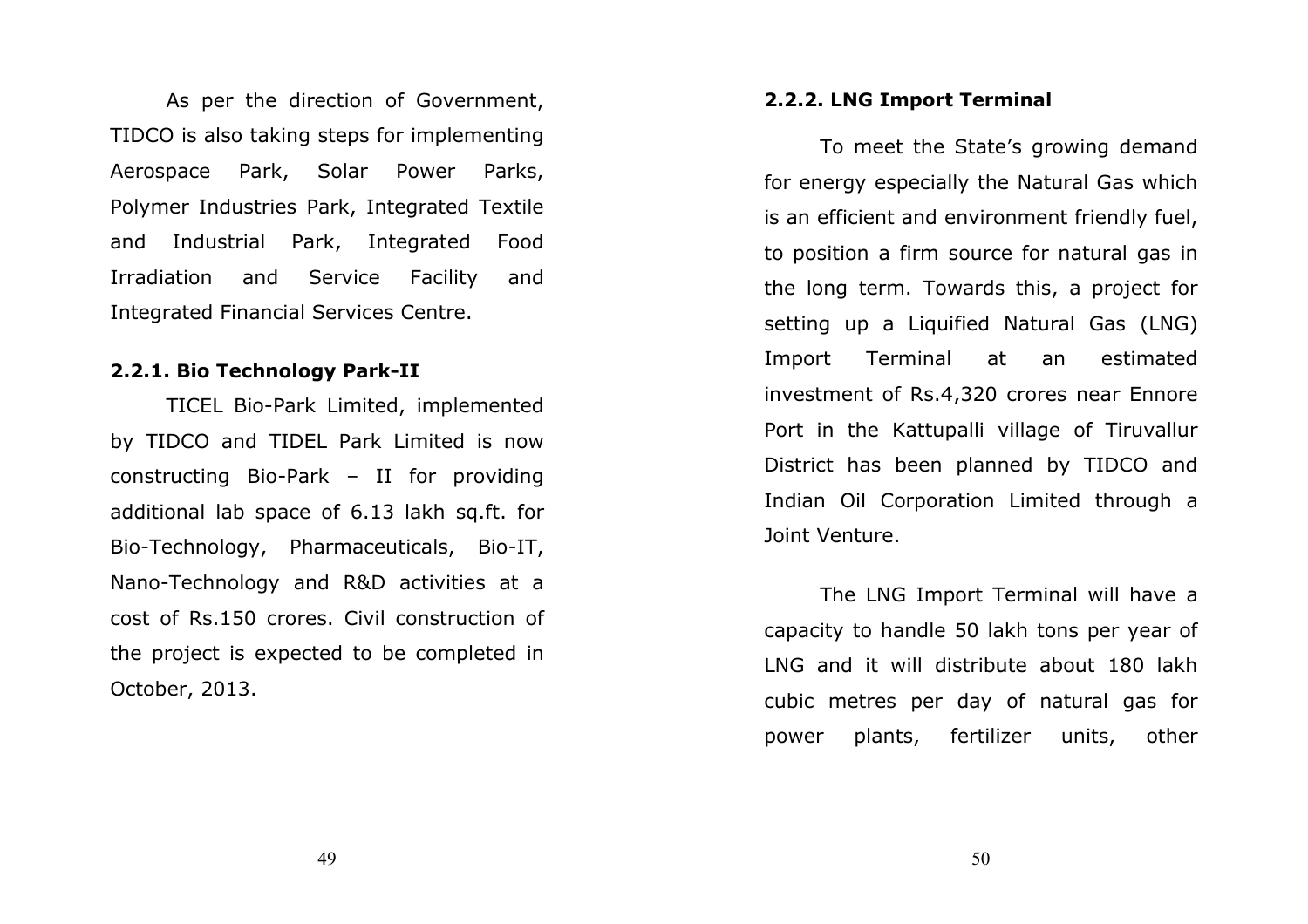industries, domestic use and transportation sector in Tamil Nadu.

To expedite the implementation of this project TIDCO and Indian Oil Corporation Limited signed a Heads of Agreement on 22.3.2012 in the presence of the Hon'ble Chief Minister.

 The Front End Engineering and Design work for this project has been completed. The construction of this terminal is expected to start in the current year and it will be completed in 2017.

# 2.2.3. Petroleum Refinery Project of Nagarjuna Oil Corporation Limited

 The Petroleum Refinery Project of Nagarjuna Oil Corporation Limited (NOCL) a Joint Venture of TIDCO and M/s. Nagarjuna Fertilizers Limited is being implemented at Thiruchopuram in Cuddalore District. The proposed capacity of this Petroleum Refinery will be 120 lakh tons per year. The total investment in this project is estimated to be about Rs.22,000 crores. In the first phase, the implementation of 60 lakh tons per year capacity unit will be completed and operations are expected to commence by 2014.

#### 2.2.4. TRIL Info-park Limited

TIDCO and the Consortium led by M/s. Tata Realty and Infrastructure Limited are jointly implementing the IT-ITES Special Economic Zone with an Integrated International Convention Centre with all supporting infrastructure in 25.27 acres of land at Taramani, Chennai.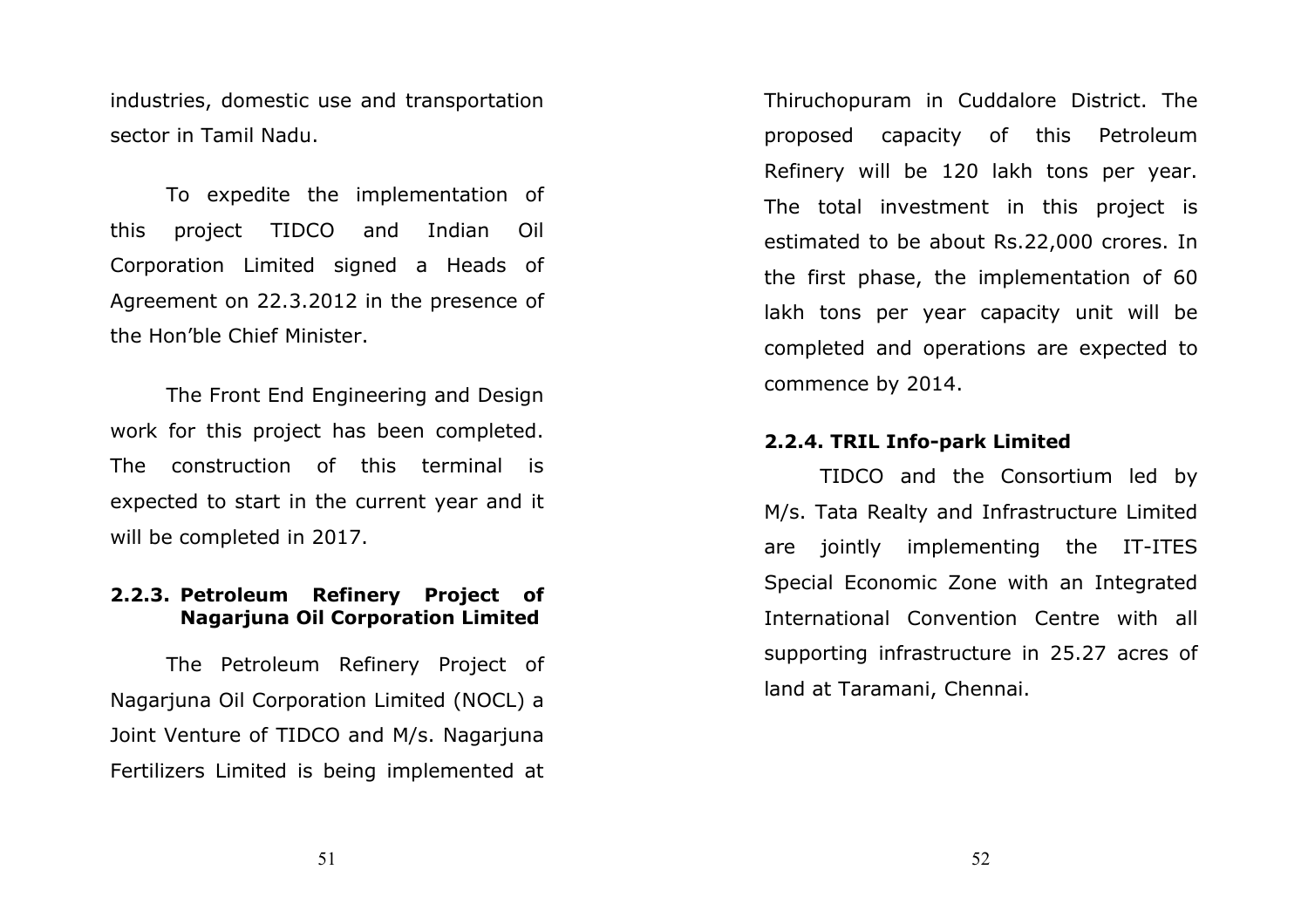A total of 34 lakh sq.ft. of built-up space is being constructed in the Processing Zone. The first two blocks of 6.5 lakh sq.ft. each have been completed and fully leased out. The largest third block comprising 14 lakh sq. ft. and the last block comprising 7 lakh sq. ft. are scheduled to be completed and handed over for fit outs shortly. The work relating to construction of additional IT space by another 11 lakh sq.ft. (apart from present 34 lakh sq.ft.) has started. Construction of convention centre will also be taken up during the year and the entire project is expected to be completed by the end of 2014.

#### 2.2.5. I.T. Park at Coimbatore

An IT Park with a built-up area of 17 lakh sq.ft. in ELCOT-IT-SEZ, COIMBATORE in an area of 9.5 acres as a Joint Venture of TIDCO, TIDEL, ELCOT and STPI at a cost of Rs.407.40 crores.

Fifteen (15) IT Companies have booked IT space for 4.93 lakh sq.ft. and commenced their operations. TPCL has allotted 33,000 sq.ft. of commercial space. State Bank of India and State Bank of Travancore have commenced their banking operations. Post Office, Internet Services and Food Court are in operation. The balance work is expected to be completed shortly.

#### 2.2.6. Perambalur SEZ

 A multi-product SEZ is being jointly developed by TIDCO and M/s. GVK Group of Hyderabad in Perambalur District in an area of around 3,000 acres of land. Ministry of Commerce & Industries, Government of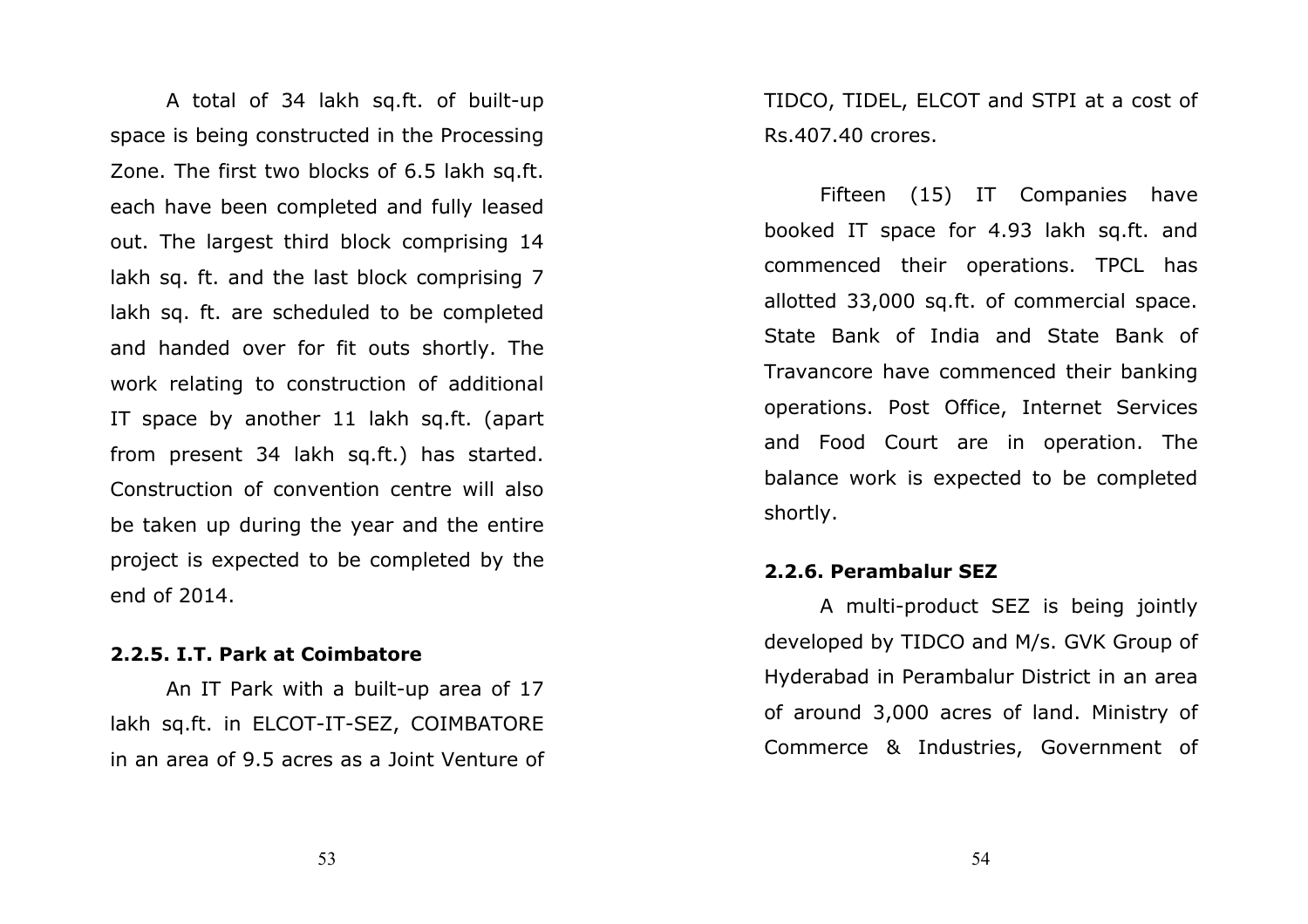India has accorded formal approval for the development of SEZ. TWAD Board has carried out detailed investigation for the water supply arrangements for this project. Environmental Impact Assessment Study has been completed.

The project company has procured around 3000 acres of lands for this project. The land earmarked for the SEZ encompasses around 135 acres of Government poramboke lands. TIDCO is in the process of leasing the above lands to the project. The project company has requested to develop this project as Integrated Industrial Park instead of SEZ. After evaluating this request the project implementation activities will be taken up.

#### 2.2.7. Development of Solar Power Park Project

TIDCO is proposing to develop Solar Power Parks to enable to set up around 1000 MW of Solar Power Projects in association with Public and Private Organisation. In the first phase, TIDCO and M/s. Raasi Green Earth Energy Private Limited, Bangalore are jointly developing 100 MW capacity Solar Park project in Paramakkudi Taluk of Ramanathapuram District in 500 acres of dry lands. The estimated total investment for this project is around Rs.920 crores. TIDCO and M/s. Raasi Green Earth Energy Private Limited have signed a MoU in the presence of Hon'ble Chief Minister on 13.12.2012 for developing this Project. The Project is expected to be completed in next 6 months.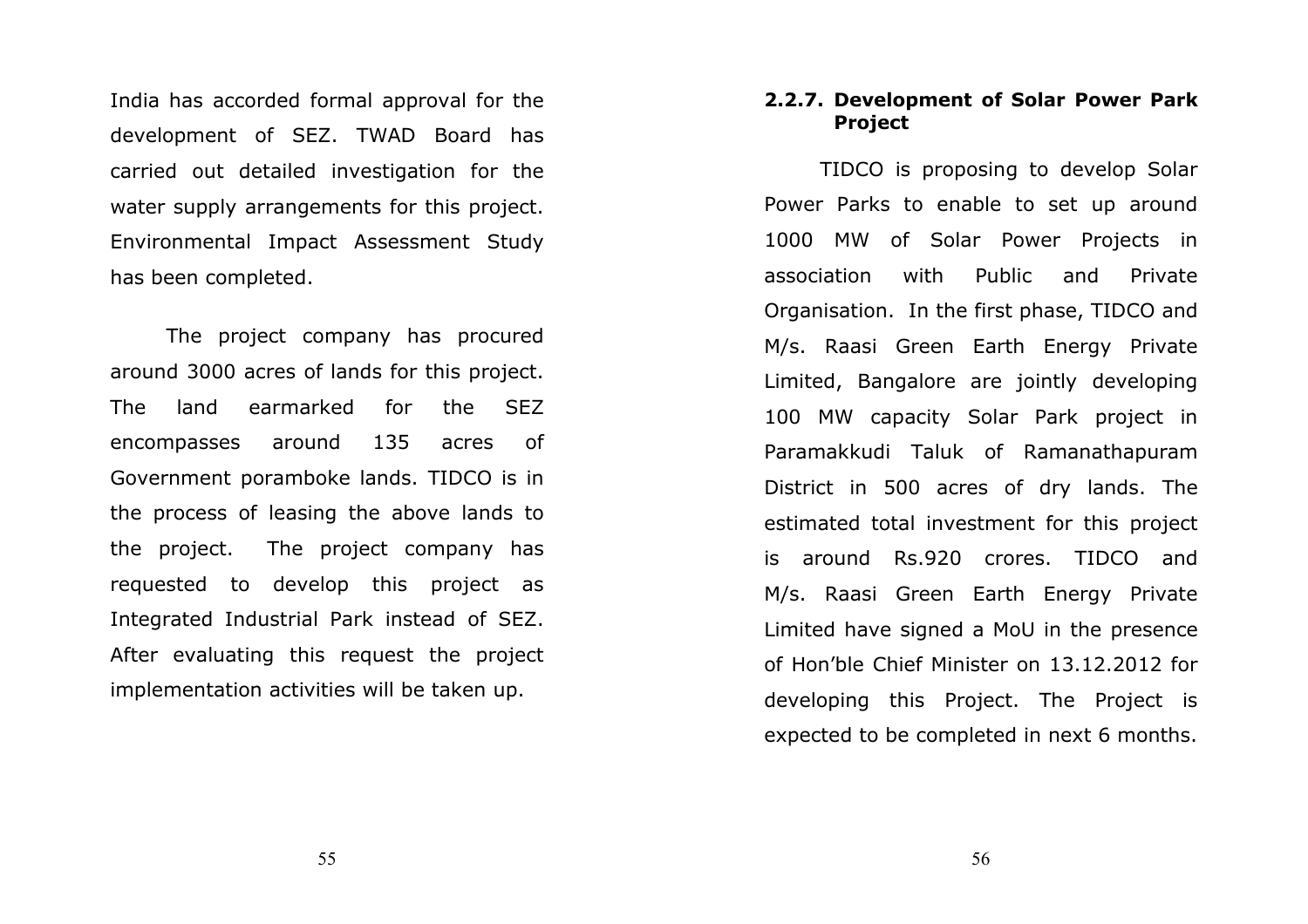In the next phase, TIDCO has also proposed to facilitate to establish 1000 MW capacity Solar Power Park Projects in multiple locations in association with private players during the year 2013-14 and the total investment required to set up this 1000 MW Solar Power Plant Projects is estimated around Rs.9,000 crores. The proposed Solar Parks will provide common facilities to the independent solar power producers such as developed lands, roads, water supply, drainage, dedicated power evacuation facilities, etc.

#### 2.2.8. Aero Space Park

TIDCO is planning to establish an Integrated Aerospace Park Project with the objective to support the development of aerospace industry covering design, engineering, manufacturing, servicing and

maintenance of aircrafts in Tamil Nadu. Feasibility Report for the project has been prepared.

It has been planned to set up a MRO facility in an area of around 50 acres adjoining the existing Chennai Airport. The land has been identified. It has been proposed to develop the components manufacturing park for Aerospace industry in Sriperumbudhur in an area of around 300 acres and the land is being acquired by SIPCOT.

#### 2.2.9. SEZ in Krishnagiri District

TIDCO has proposed to implement a multi product Special Economic Zone, through GMR Infrastructure Limited in Krishnagiri District. The lands for this project have been identified and are being procured by the project company. It is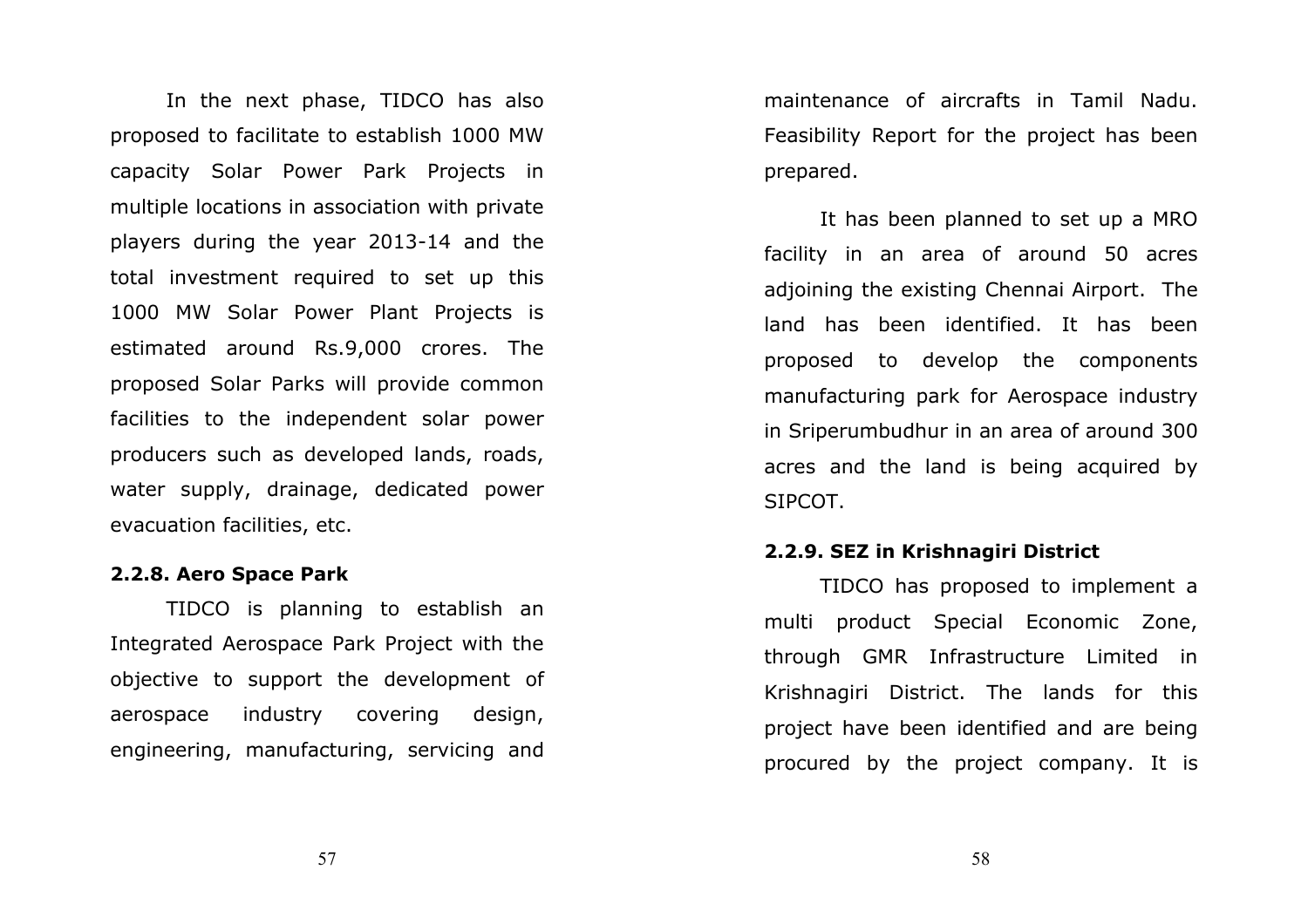proposed to implement a sector specific SEZ for Engineering Sector in about 280 acres of land, at an estimated cost of Rs.1,050 crores in Phase-I of the project. After getting the Notification from Government of India, the development of infrastructure for Phase-I will be taken up.

#### 2.2.10. Polymers Conversion Industries Park

Tamil Nadu Industrial Development Corporation Limited (TIDCO) has planned to promote a Plastics Industries Park including support facilities in the Voyalur village, Ponneri Taluk of Thiruvallur District with an investment of about Rs.243 crores.

 The Plastics Industries Park will have specialized infrastructure required to accommodate about 70 Plastic goods manufacturing units. When fully developed, this Park will be able to attract investments

of about Rs.2,100 crores and is expected to generate employment for about 25,000 persons.

 As per the Policy announced by the Department of Chemicals and Petrochemicals, this Project will be eligible for grant funding by Government of India upto 50% of the project cost not exceeding Rs.40 crores per project.

 Department of Chemicals and Petrochemicals has granted In-Principle approval for setting up of the Plastic Park in Tamil Nadu on 13.4.2012. A Detailed Project Report (DPR) has been prepared and forwarded to Government of India on 17.1.2013.

#### 2.2.11. Integrated Financial Services Centre

TIDCO has proposed to develop an Integrated Financial Services Centre (IFSC)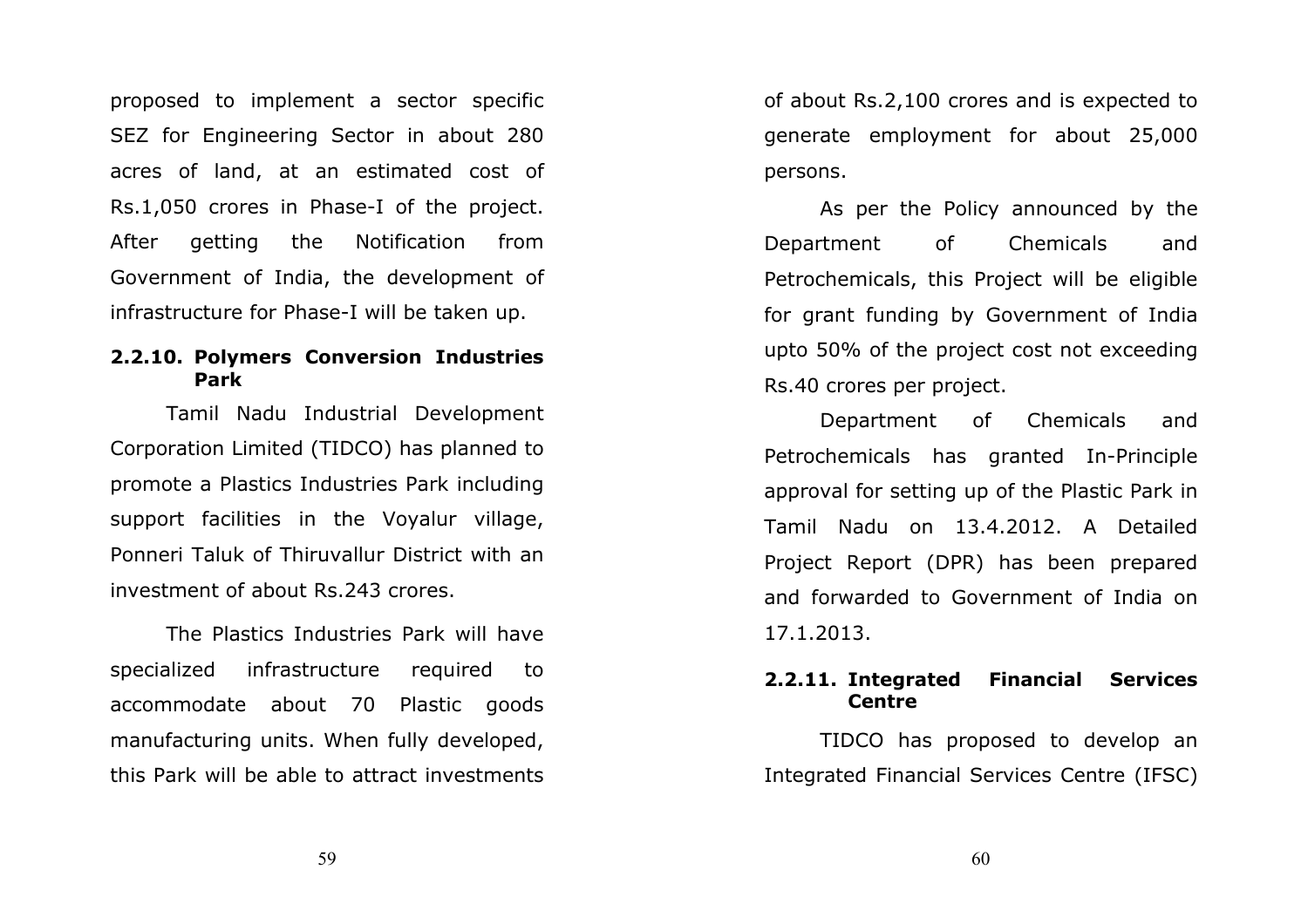near Chennai to attract both the domestic and overseas Financial institutions. The objective of this project is to promote industrial development by providing financial services required for the industries to be set up in Tamil Nadu.

 This Financial Services Centre will be an assembly of all relevant players in the financial eco-system which will include Banks, Financial Institutions, Insurance Companies and Regulatory Agencies such as Financial Markets Regulator, Central Bank and Quasi-Regulatory agencies viz., Stock Exchanges. A feasibility report has been prepared and TIDCO is taking steps to implement this project by identifying a suitable land near Chennai.

# 3. TAMIL NADU NEWSPRINT AND PAPERS LIMITED

Tamil Nadu Newsprint and Papers Limited (TNPL) was promoted by the Government of Tamil Nadu in the year 1979 to produce Newsprint and Printing and Writing Paper with bagasse as primary raw material. The factory is located at Pugalur in Karur District. The plant with a capacity 90,000 tons per annum was commissioned in 1985. The capacity has been enhanced to 4,00,000 TPA in four phases. Simultaneously, the pulp production capacity also has been increased from 250 tons per day to 880 tons per day.

#### 3.1. TNPL – Mission statement

"To emerge as the market leader in the manufacture of world class adopting eco-friendly papers, innovative technologies for sustainable development"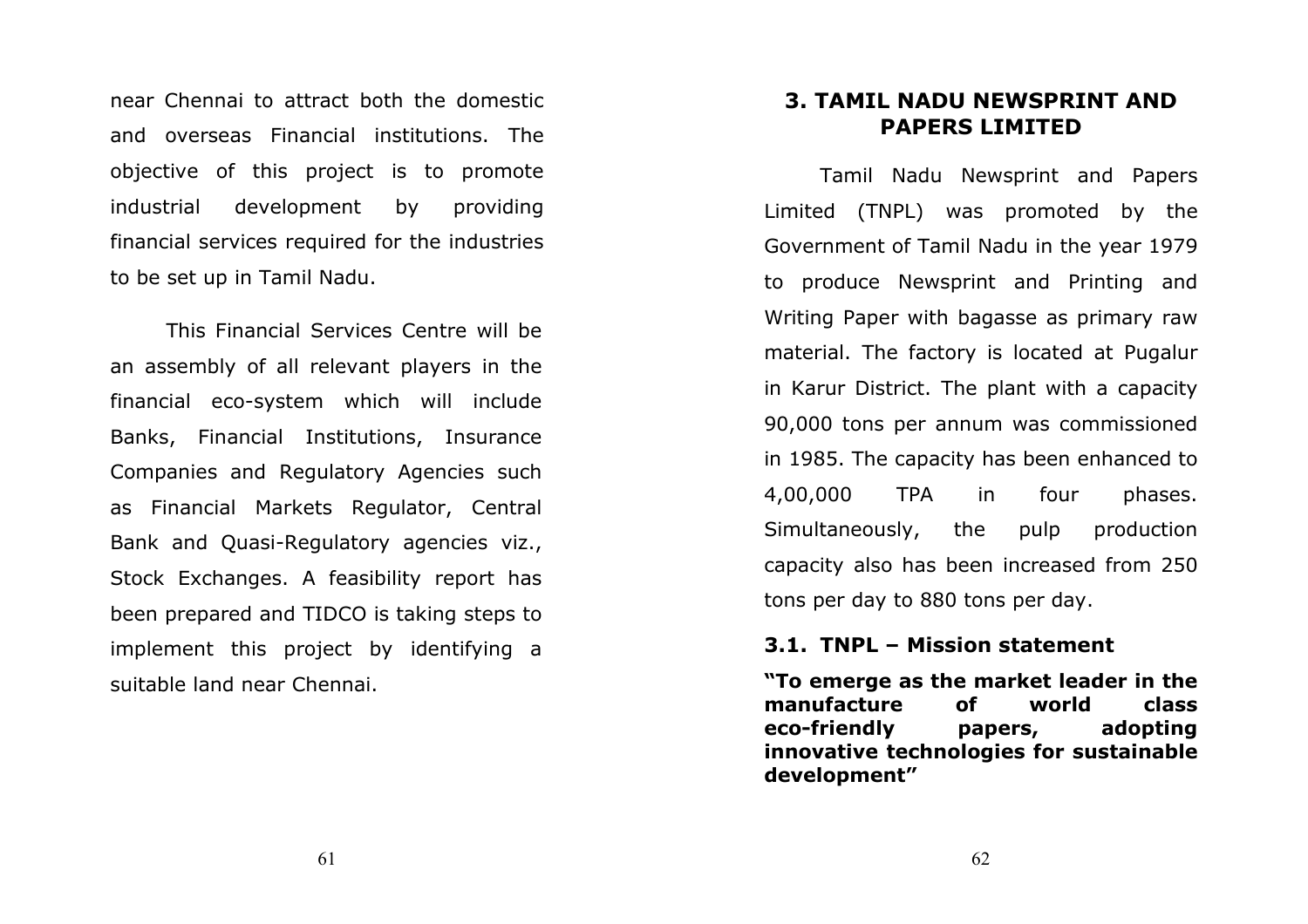TNPL has emerged as the largest bagasse based paper mill in the world and the second largest producer of printing and writing paper in the country. Presently the Government of Tamil Nadu holds 35.32 % shares in the company and the Government of Tamil Nadu owned companies hold 4.06% shares. The balance shares are held by Foreign Institutional Investors (FIIs), Financial Institutions, Mutual funds, Insurance companies Corporate bodies and general public.

TNPL produces a wide variety of high quality papers suited for different end uses as under:

| <b>Surface sized</b><br>varieties | <b>Non Surface</b><br>sized varieties |
|-----------------------------------|---------------------------------------|
| Pigment Paper                     | Hitech Maplitho                       |
| Print Vista                       | Radiant printing                      |
| Ultra white maplitho              | <b>Ace Marvel</b>                     |
| <b>Elegant Printing</b>           | Offset printing                       |
| <b>Superprint Maplitho</b>        | Creamwove                             |
| Copier Paper                      |                                       |

TNPL markets its products throughout the country. TNPL exports about 20% of its products to over 40 countries across the world.

TNPL has installed two wind farms of capacity 35.5 MW in Tirunelveli District.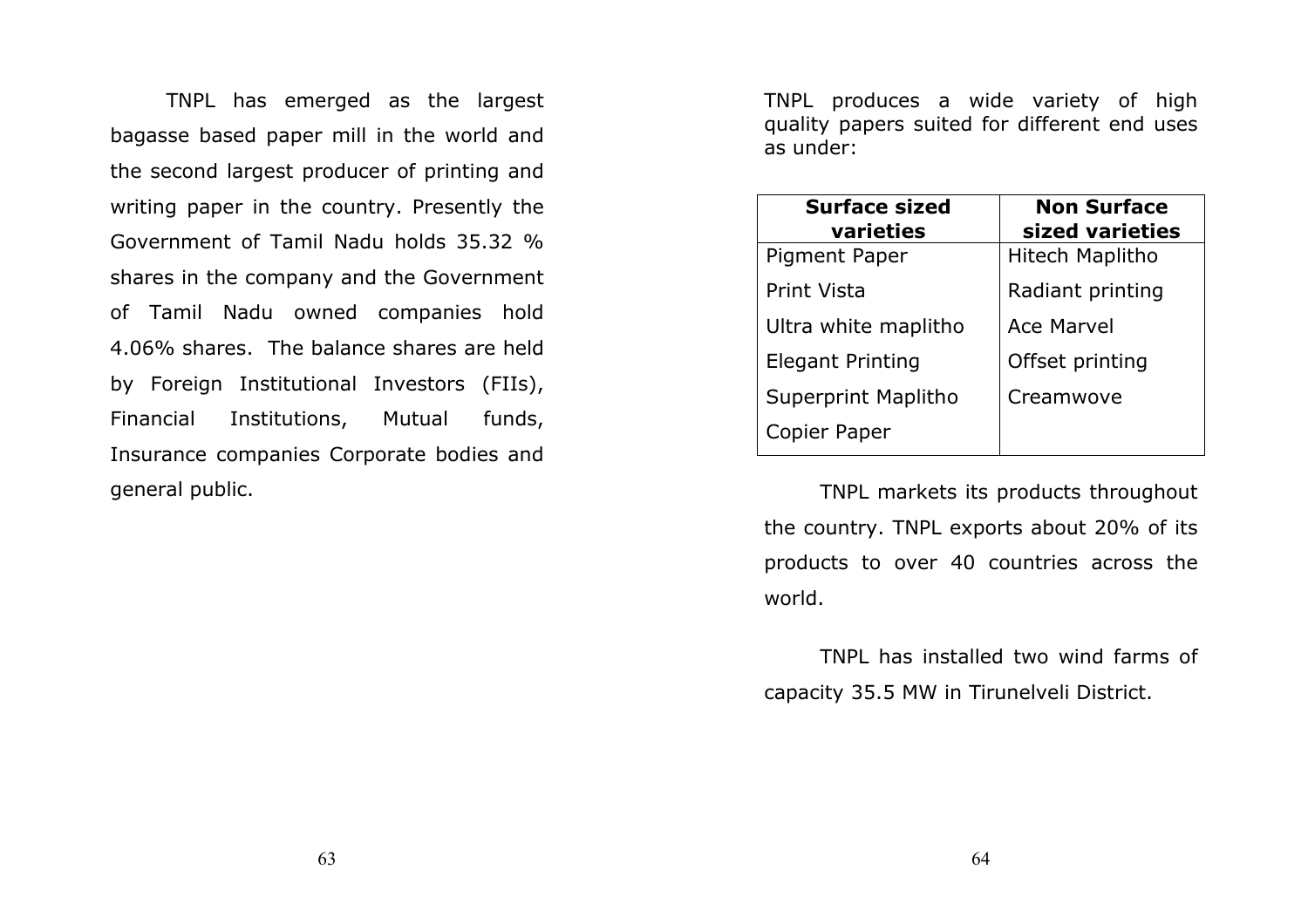TNPL has installed a bio-methanation plant for the first time in 2003–04 to capture methane gas from bagasse waste water and use the same in lime kiln in lieu of furnace oil. The plant has been expanded and currently generates about 29,000  $\mathrm{m}^3$  of methane gas every day. The methane gas replaces the usage of 17,400 litres of furnace oil per day in the lime kilns. This enables savings of Rs.25 crores per annum.

#### 3.1.1. Production and Capacity Utilization during the year 2012-13

The production during the year was 3,71,637 tons with 93% capacity utilization.

#### 3.1.2. Turnover and Profit during the year 2012-13

The likely turnover during the year 2012-13 will be about Rs.1,800 crores. The

profit before tax will be about Rs.130 crores.

#### 3.1.3. Dividend

The performance of the company is consistent over the years. The company is functioning profitably and paying reasonable dividend to its shareholders on a regular basis. The company has paid dividend at 50% for the year 2011-12. Accordingly, the company has paid the dividend of Rs.12.22 crores to the Government of Tamil Nadu for the year 2011-12.

#### 3.1.4. Exports

TNPL is the largest exporter of printing and writing paper from India. TNPL has exported 70,951 tons of printing and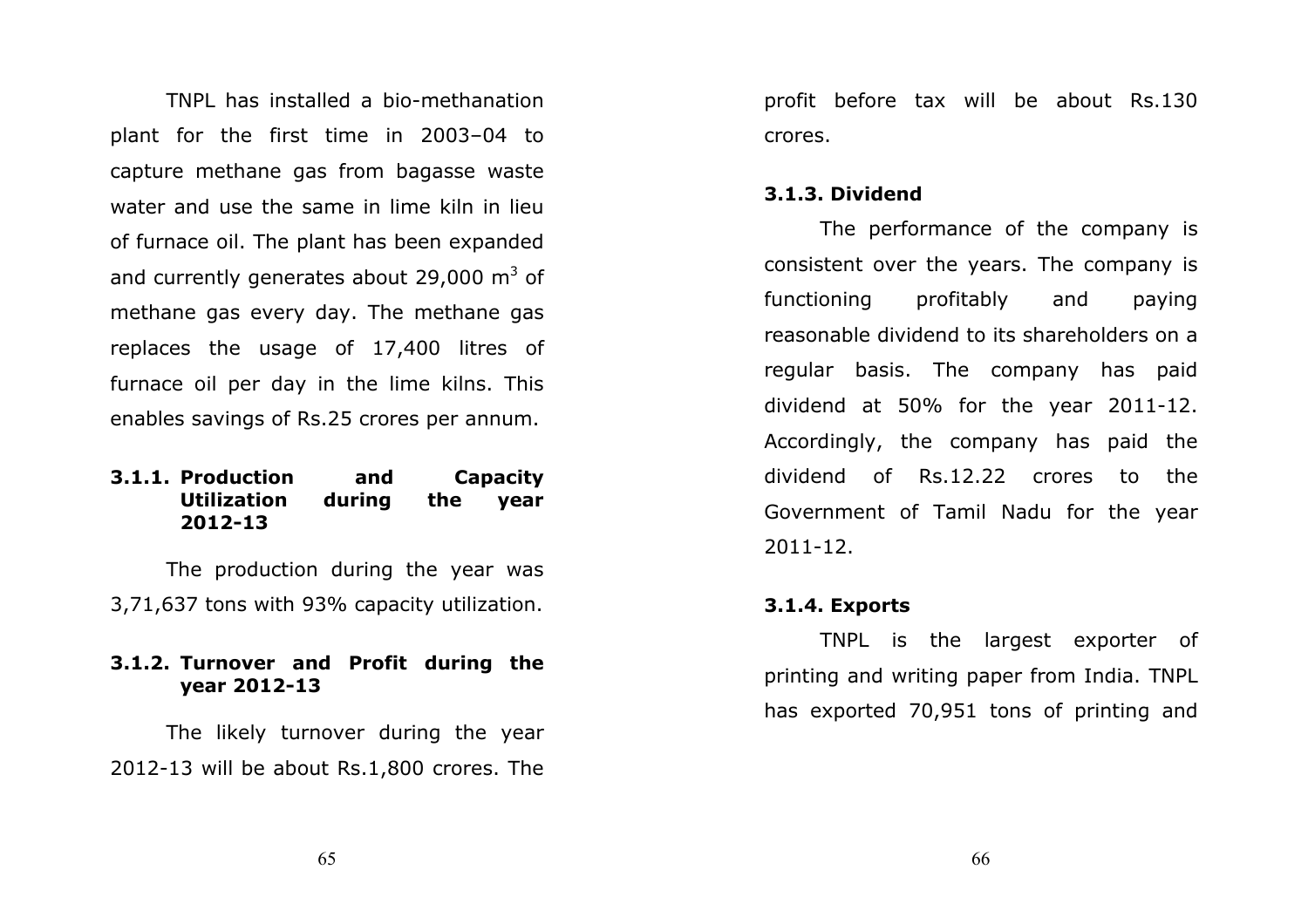writing paper during the financial year 2012-13.

### 3.1.5. Employment

The company provides direct employment to 1,926 employees and indirect employment to about 3,000 persons.

### 3.2. Significant initiatives taken during 2012-13

- (i) TNPL has set up a 600 tpd Cement Plant at an outlay of Rs.100 crores. The plant was inaugurated by the Hon'ble Chief Minister of Tamil Nadu on 30.1.2013.
- (ii) Installation of a 300 tpd De-inking pulp plant at an outlay of Rs.174 crores. De-inked pulp will be produced from waste paper.

Production will commence in May 2013.

- (iii) Revamping of the steam and power generation system by installing a new boiler by replacing three old boilers and installing a new 41 MW capacity turbo generator (TG) by replacing two less efficient old TGs of 18.5 MW capacity, at an outlay of Rs.145 crores. The project will be completed by May 2013.
- (iv) TNPL ventured into farm forestry and captive plantation schemes for the first time in 2004-05. So far 17,021 farmers in 28 districts have been covered under the scheme. The Company has raised plantation in 91,711 acres upto 31.3.2013.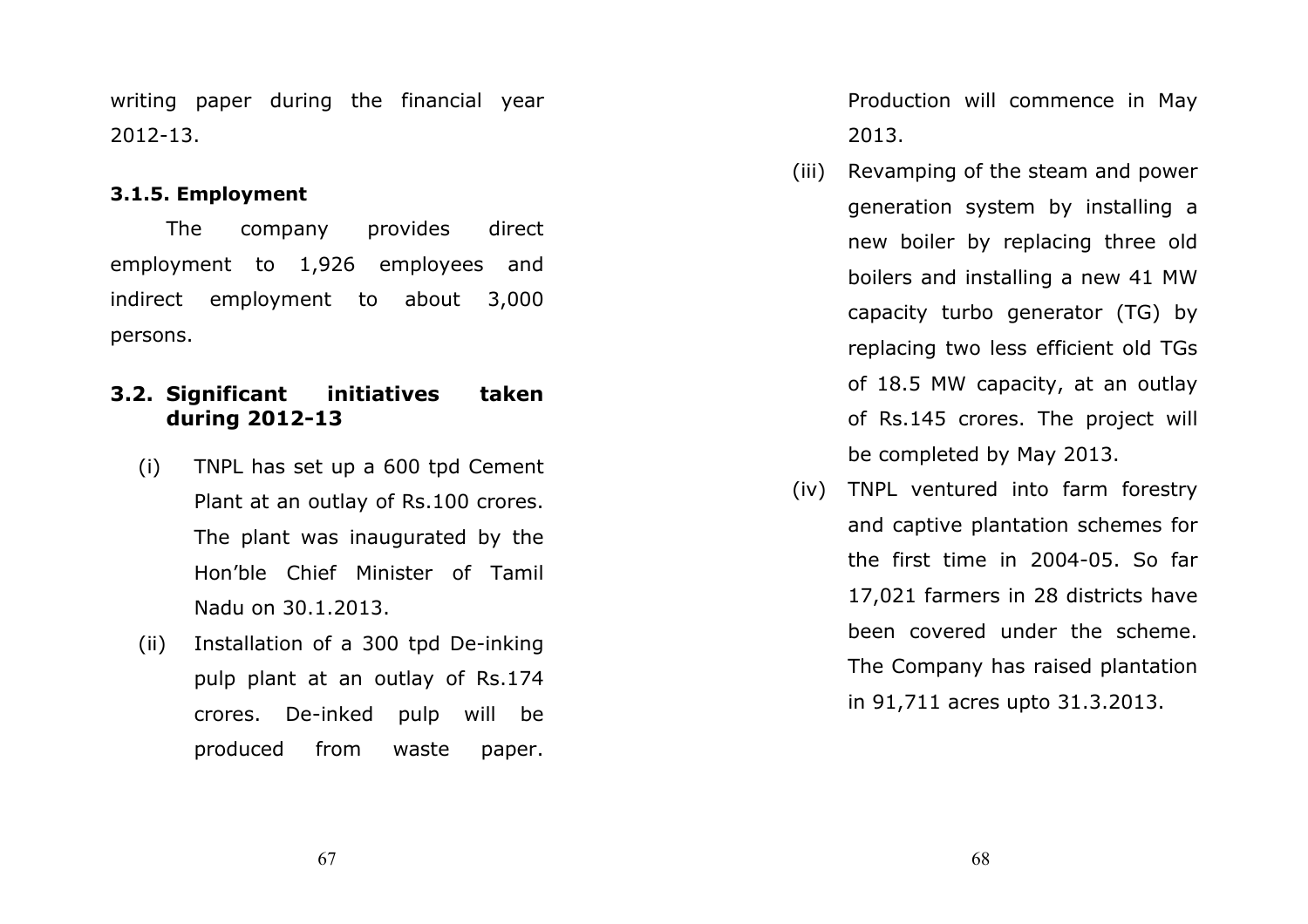### 3.3. Major projects scheduled for 2013-14

- (i) To set up a 100 tpd Wet Ground Calcium Carbonate (WGCC) Plant within the factory on BOO (Build-Own-Operate) basis to replace the purchased WGCC. Environmental clearance has been obtained. The project will be implemented by September 2013.
- (ii) To set up a 200 tpd Precipitated Calcium Carbonate (PCC) Plant within the factory on BOO basis to replace purchased PCC. The project will be implemented by March 2014.
- (iii) Reclamation of polluted soil along the Noyyal river bed area, through bio remediation technology by raising pulp wood trees under farm

forestry scheme. TNPL has planted pulp wood trees in 1,000 acres during the year 2011-12 and another 600 acres during 2012-13. TNPL will plant pulpwood trees in the balance 2,400 acres during 2013-14.

### 3.4. Corporate Social Responsibility

As a policy, TNPL spends approximately 3% of the profit earned after tax every year for Corporate Social Responsibility activities under various heads namely Education, Health, Infrastructure, Economic Development, Environment, Water Supply and Promotion of Culture and Heritage.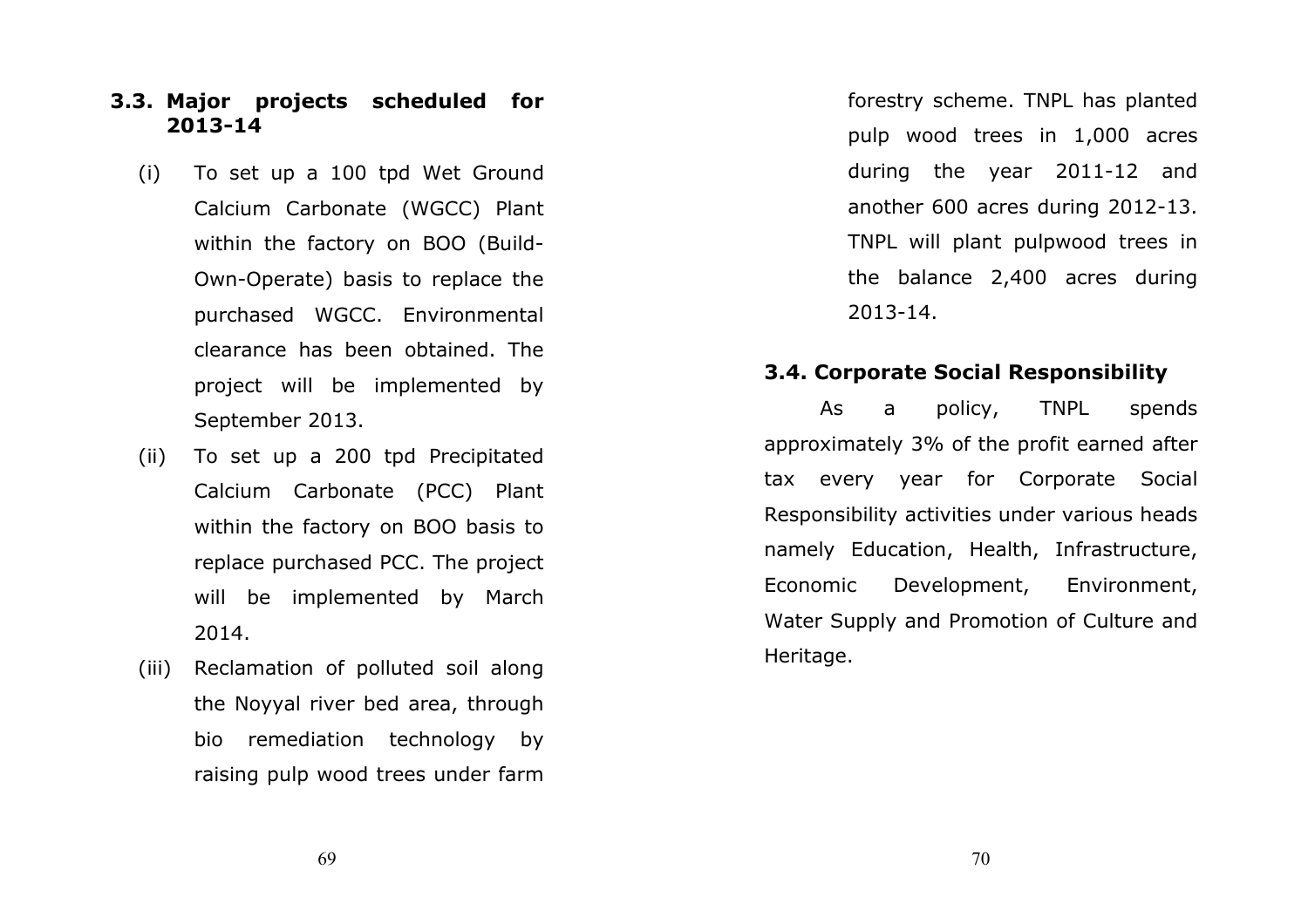TNPL has spent Rs.3.2 crores during the year 2012-13 for community welfare measures.

### 3.5. Awards received

- (i) Indian Paper Manufacturers Association (IPMA), New Delhi has bestowed on TNPL "IPMA Paper Mill of the Year Award" for the year 2011-12.
- (ii) TNPL has received the first prize of Green Award 2012 from the Hon'ble Chief Minister of Tamil Nadu on 11.9.2012. This award has been bestowed on TNPL in recognition of its various initiatives taken to protect the environment friendly technologies in the process

### 4. TAMIL NADU INDUSTRIAL INVESTMENT CORPORATION LIMITED

 The Tamil Nadu Industrial Investment Corporation (TIIC) was incorporated under the Companies Act on 26.3.1949. It is the first State Level Financial Corporation to be set up in the country to foster industrial development.

 With vast experience in industrial finance, TIIC remains the prime catalyst for industrial development of Tamil Nadu particularly catering to the needs of MSMEs, especially first generation entrepreneurs. Among the major industries which owe their development, in part, to the support given by TIIC are sugar, cement, textile and textile machinery, paper and aluminium. TIIC has also had its share in promotion of

72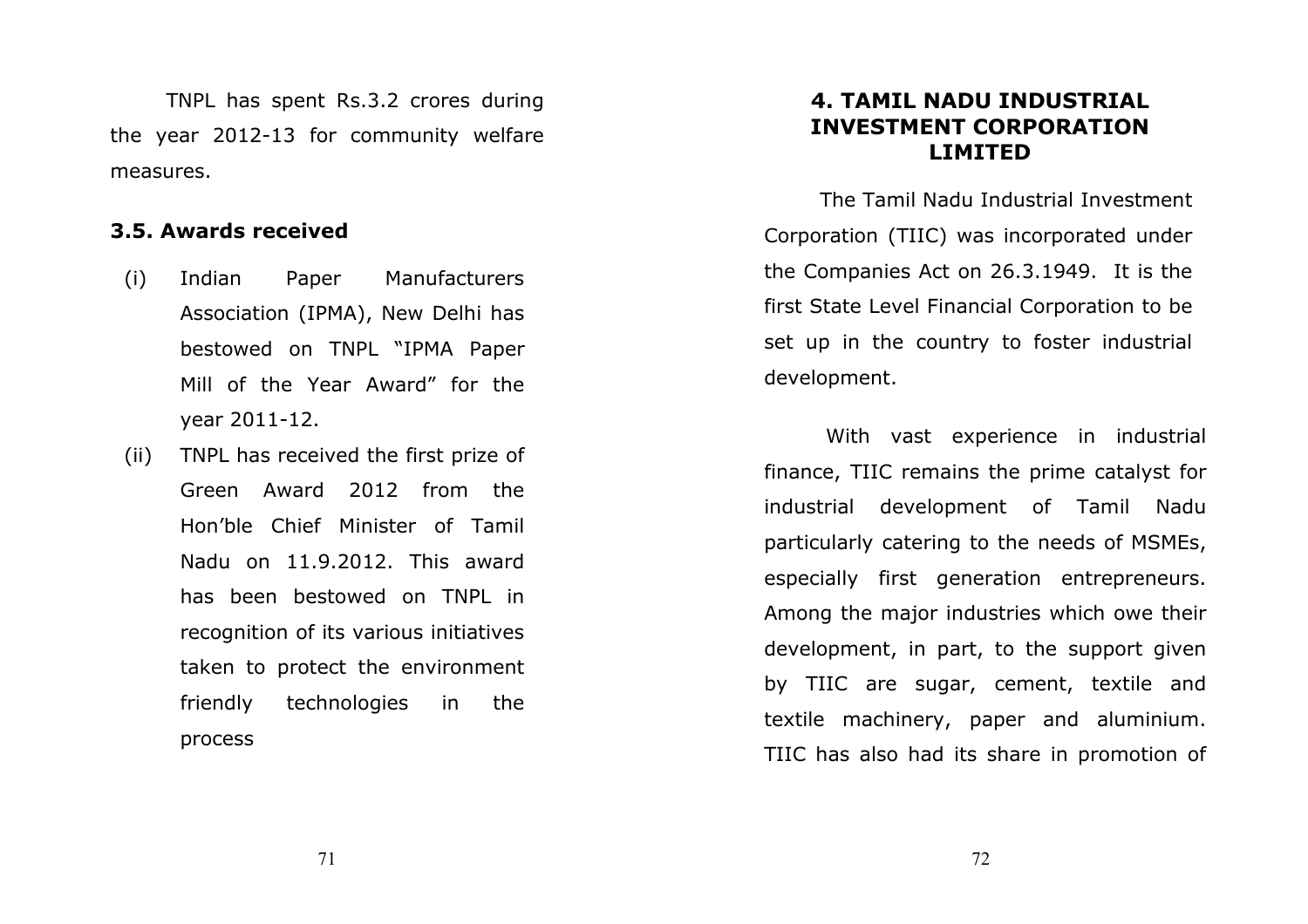industrial clusters like Hosiery in Tiruppur, Textiles and Foundries in Coimbatore, Sericulture and Sago in Salem and Dharmapuri, Wind Mills in Tirunelveli, Palladam, Udumalpet etc.

 TIIC has so far assisted 1,13,936 units with a cumulative sanction of Rs.10,382.52 crores upto 31.3.2013. Micro, Small & Medium Enterprise (MSME) sector have availed nearly 90% of the sanctions given by TIIC. The loan portfolio of the Corporation as on 31.3.2013 stands at Rs.1,480 crores.

 With the valuable guidance and continued support of State Government and the untiring efforts of the employees of the Corporation, TIIC made a turn around and has earned profit continuously for 9 years since 2003-04 onwards. TIIC expects to

register a net profit of Rs.35.50 crores during 2012-13.

### 4.1. Share Capital of TIIC

 The Share Capital of TIIC as on 31.3.2013 is Rs.283.50 crores and the details are as under:

|                                                                 | <b>Share Capital</b> |               |
|-----------------------------------------------------------------|----------------------|---------------|
| <b>Share holder</b>                                             | (Rs. in<br>crores)   | $\frac{0}{0}$ |
| Government of Tamil Nadu                                        | 266.02               | 93.84         |
| <b>Small Industrial</b><br>Development Bank of<br>India (SIDBI) | 17.00                | 6.00          |
| Government of<br>Pondicherry                                    | 0.15                 | 0.05          |
| Insurance Companies,<br>Banks including<br>Co-operative Banks   | 0.33                 | 0.11          |
| Total                                                           | 283.50               |               |

### 4.2. Schemes

 TIIC is operating a number of schemes to fulfill the divergent needs/requirements of the industries and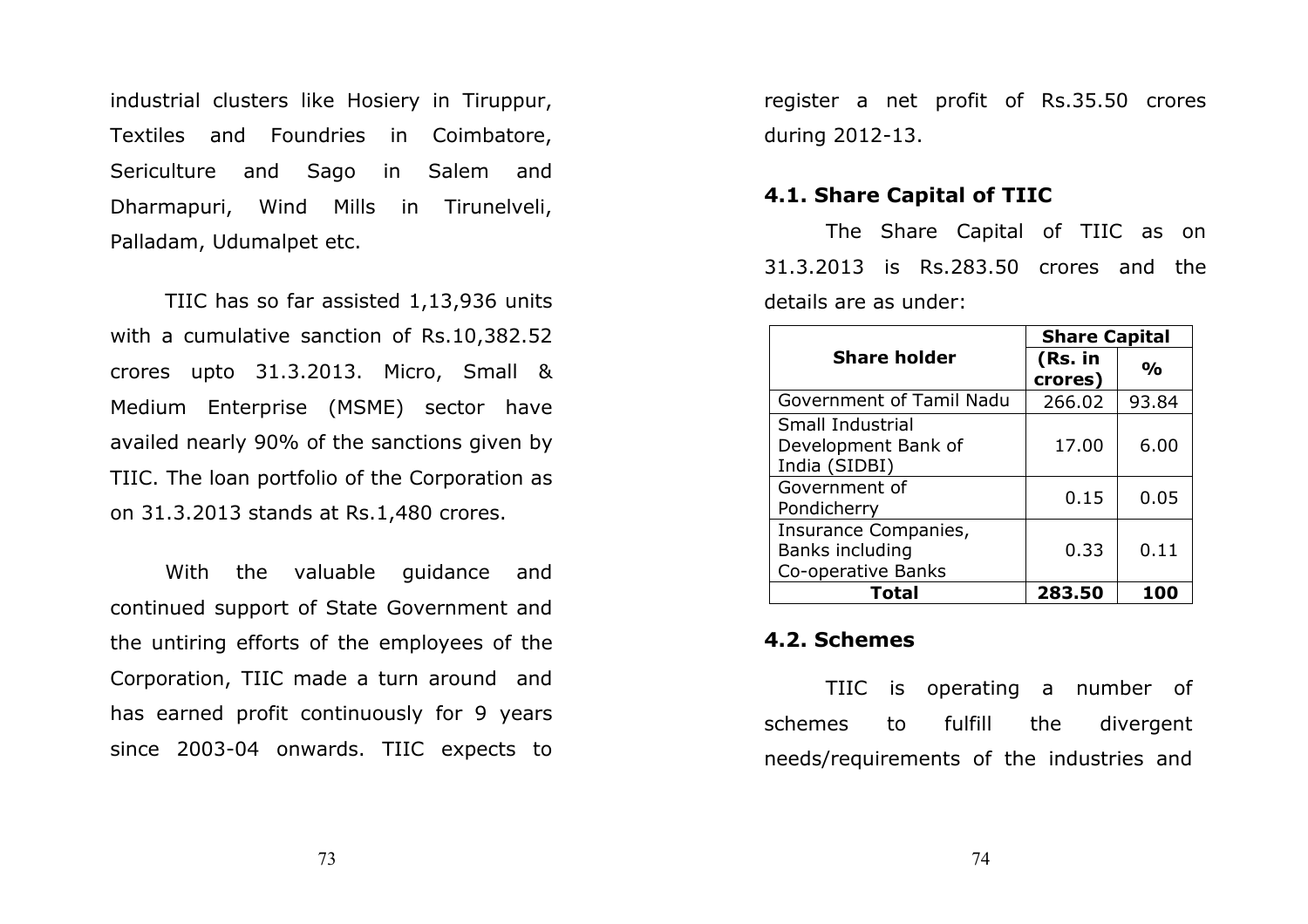some of the special schemes operated by TIIC are:

### 4.2.1. General Term Loan

Financial assistance for new projects or for expansion, modernization and diversification of existing units both in manufacturing and service sectors are considered under the scheme.

 Assistance will be through Term Loan upto Rs.30 crores for Private/ Public Limited companies and upto Rs.15 crores for proprietary / partnership concerns. Promoters contribution will be 33.33% of the project cost. Based on the type of project, repayment period can be extended up to 9 years and moratorium period for principal from 6 months to 2 years.

### 4.2.2. Transport Operators Scheme

 Financial assistance is extended for purchase of transport vehicles that are registered as public carriers with promoters contribution ranging from 15% to 30%.

### 4.2.3. Equipment Finance Scheme

 The scheme will facilitate existing industrial units with good track record to purchase capital goods/equipment. The promoters contribution under the scheme is minimum 15% of the cost of capital goods / equipments acquired. This would be advantageous to the entrepreneur.

### 4.2.4. Generator Loan Scheme

 The scheme is extended to MSME units for purchase of generator sets. Since 7.12.2012 the promoters contribution has been reduced from 25% to 10% in compliance of the announcement of the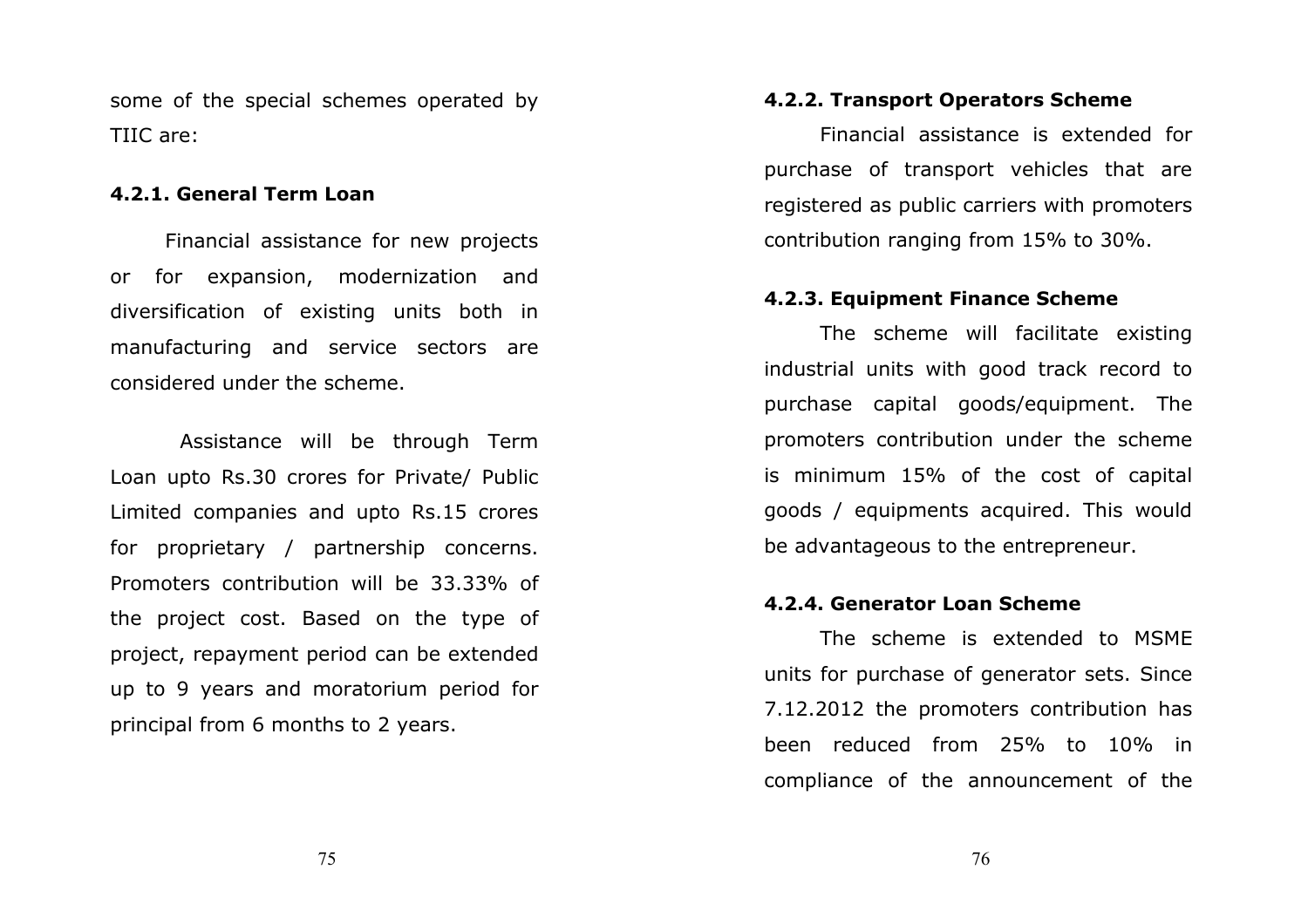Hon'ble Chief Minister. TIIC has further liberalized the collateral security norms to make the generator loans accessible to entrepreneurs.

### 4.2.5. Wind Power Projects

The scheme aims to encourage entrepreneurs to set up private wind mills for captive consumption of renewable energy as well as for selling power to TNEB. The assistance will be extended towards cost of land, equipment, electricals, erection and commissioning etc.

### 4.2.6. Entrepreneurs DevelopmentScheme

As a part of its commitment to social obligations and in order to help a new generation of entrepreneurs TIIC has introduced a "Entrepreneur Development Scheme" aimed at promoting a new

generation of entrepreneurs especially from economically and social disadvantaged backgrounds who are unable to offer required collateral security. Under the scheme, loan upto Rs.5 lakhs is rendered at a lesser promoter's contribution of 10% without collateral security but backed by one/two guarantors satisfying the norms.

### 4.2.7. Working Capital Term Loan for Manufacturing units / Rice Mill Units

The scheme aims to extend financial assistance to the existing assisted and non assisted manufacturing units including modern rice mill units to meet their working capital needs. The Scheme is well received by the manufacturing units and rice mills and is being implemented successfully.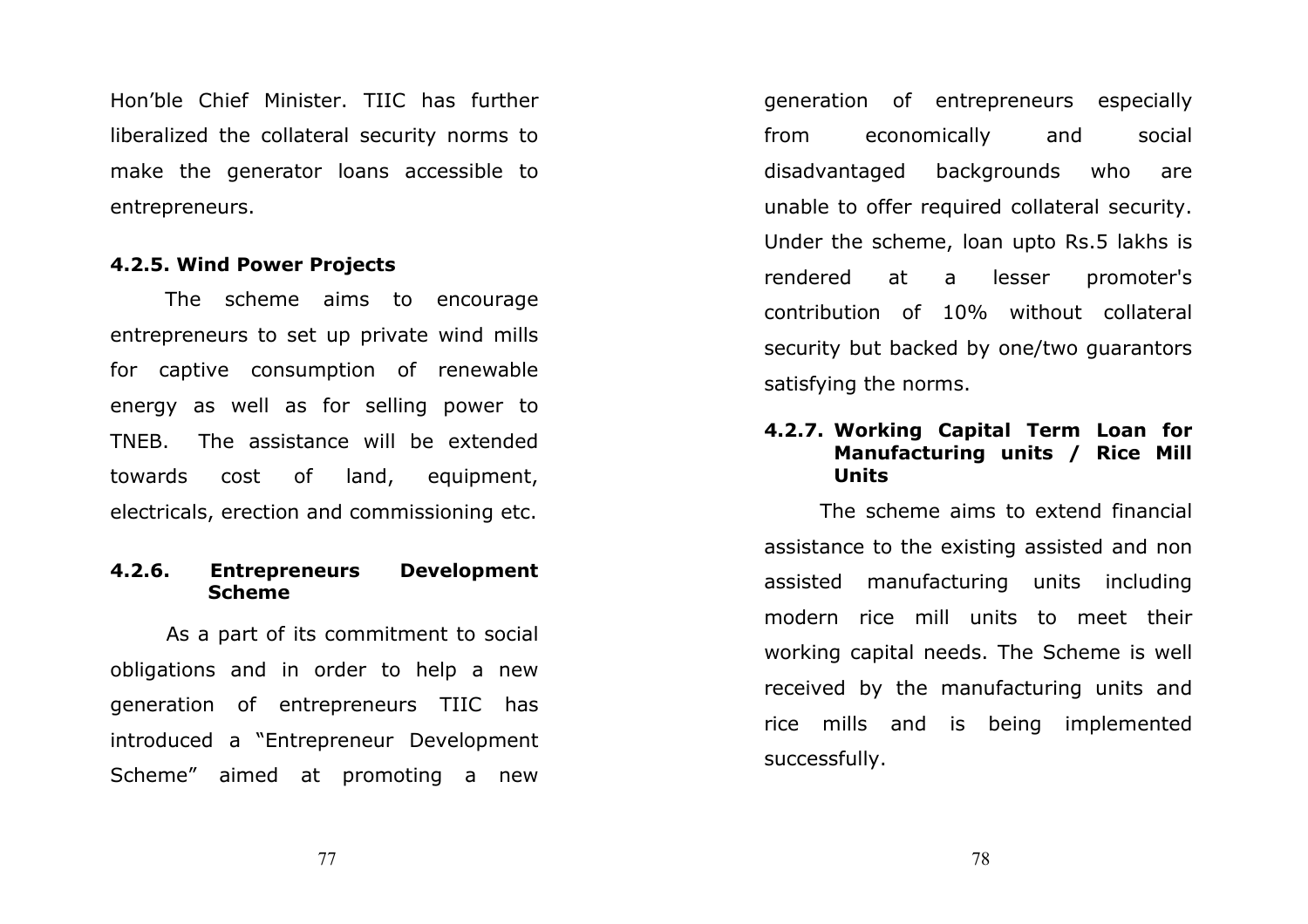The maximum financial assistance under the scheme is Rs.1.50 crores. The Working Capital Term Loan is generally repayable in 36 monthly instalments.

### 4.2.8. Bill Financing Scheme

TIIC has entered into MoUs with TNEB and TNPL for offering bill discounting facilities to MSME suppliers/contractors of TNEB / TNPL. It is also offering discounting facilities to MSME contractors of TWAD against their bills for contract works executed partly / fully for TWAD. The loan is offered without any collateral security.

### 4.2.9. New Entrepreneur cum Enterprise Development Scheme (NEEDS)

TIIC has an active role to play in the implementation of the newly formulated NEEDS scheme of the State Government for assisting educated youth to become first generation entrepreneurs. Under the Scheme, State Government will provide capital subsidy of 25% of the project cost which shall not exceed Rs.1 crore. Besides 3% interest subvention is also extended to the entrepreneurs on the loan availed for the project.

### 4.3. Subsidy

 TIIC is also functioning as an operating agency for various State/ Central Government incentives for promoting industries in Tamil Nadu as under:

### 4.3.1. Government of Tamil Nadu Subsidies:

### (i) Backward areas subsidy and Specific Thrust Sectors subsidy

15% on Plant & Machinery subject to a maximum of Rs.30 lakhs. It is available for subsequent expansions provided there is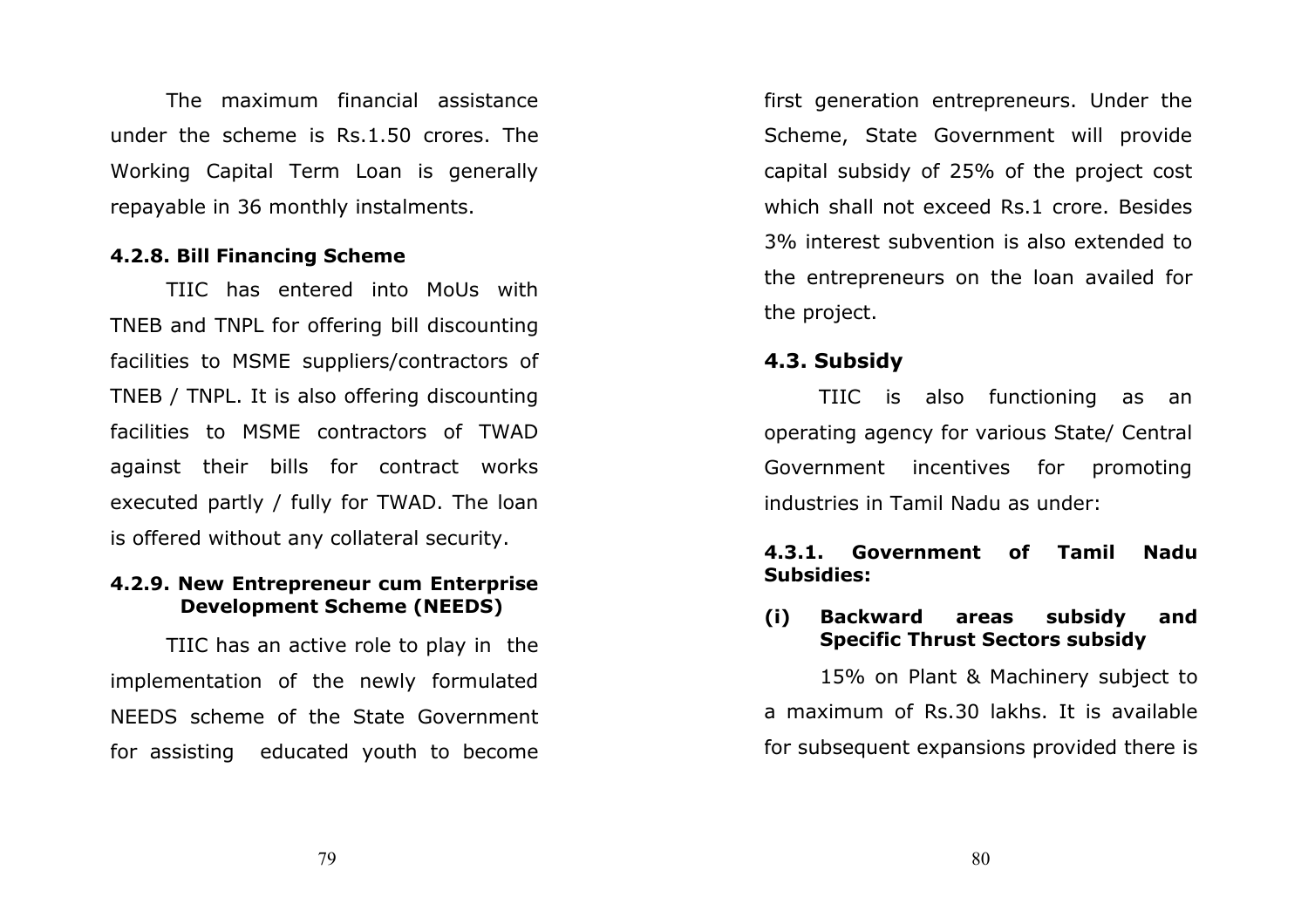25% increase in cost of Plant & Machinery and 15% increase in the average turn over of last 3 years after expansion. The Corporation has disbursed Rs.11.29 crores as State Capital subsidy during 2012-13.

### (ii) Back ended Interest subsidy

3% on the interest claimed for 5 years subject to maximum of Rs.10 lakhs per loan.

### (iii) Generator Subsidy

15% for the purchase of upto 320 KVA Genset subject to a maximum of Rs.5 lakhs per unit.

### (iv) 3% interest subvention for loans availed from TIIC by MSME units during 2012-13

On account of the Government of Tamil Nadu Scheme for 3% interest

subvention introduced from 3.9.2012, the interest rate for new loans from TIIC to MSMEs has effectively come down to 11.5% to 12.5% from 14.5% to 15.5%, almost on par with the rates charged by Commercial Banks. Since 3.9.2012, 1,071 units, to whom loans to the tune of Rs.402.10 crores were sanctioned, have benefited from this interest subvention scheme as on 31.3.2013.

### 4.3.2. Central Government Subsidies

### (i) Credit linked Capital Subsidy

15% on the eligible Plant & Machinery subject to a maximum of Rs.15 lakhs per unit.

### (ii) Textile Upgradation Fund Subsidy

### a. Interest Subsidy

• 4% for stand alone spinning mills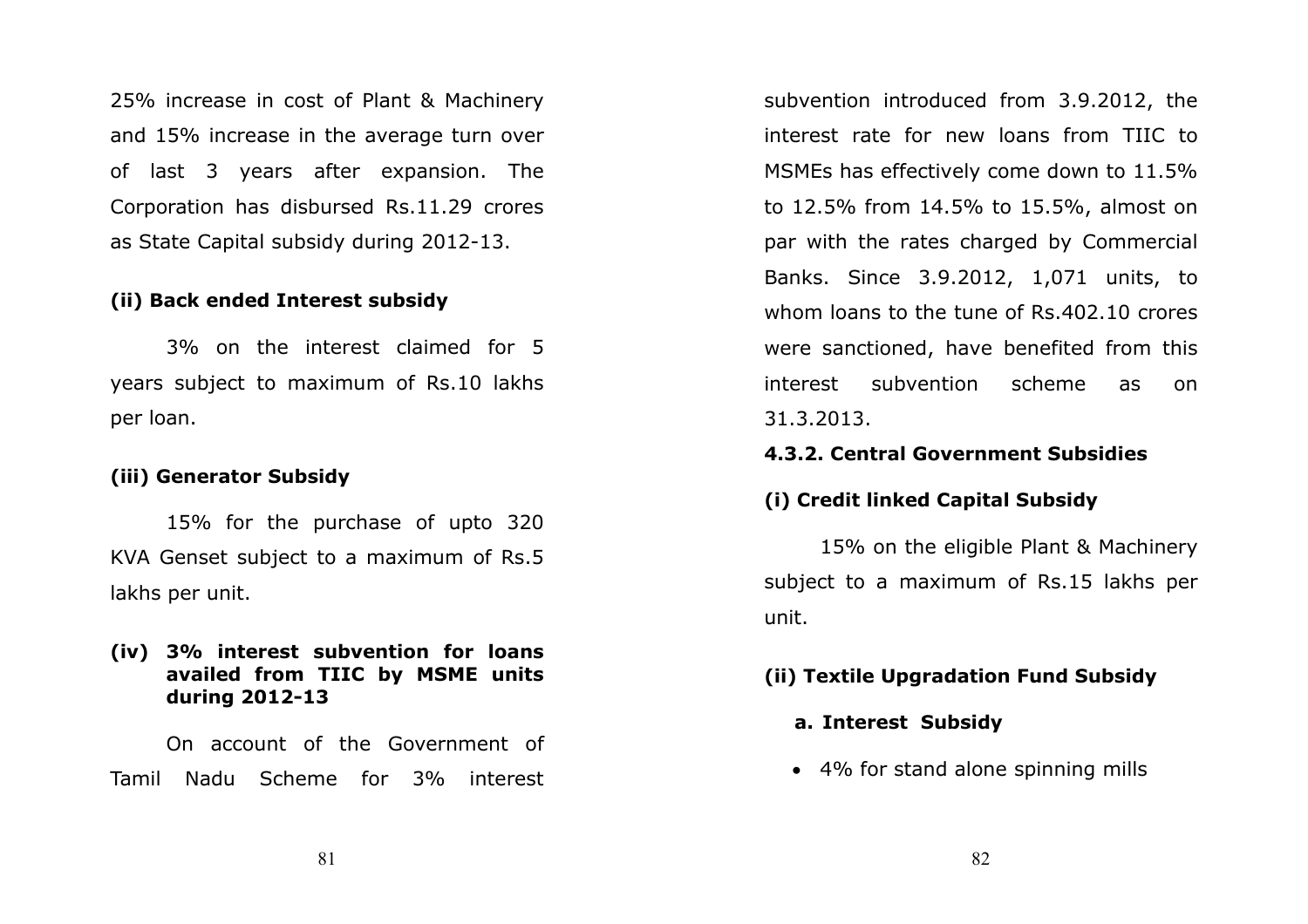- 5% for other textile sector including textile processing
- It is available for MSME and Non-MSME units

### b. Margin Money Assistance Subsidy (Capital Subsidy)

• 15% / 20% depending upon the machines installed available for Micro/Small Manufacturing Enterprises upto an investment limit of Rs.5 crores.

### (iii) Food processing Industries Subsidy

• 25% on the eligible investment subject to a maximum of Rs.50 lakhs per unit.

During the current Financial Year, TIIC has drawn and disbursed Rs.12.12 crores to the beneficiaries as subsidy from MSME Department, Government of India under Credit Linked Capital Subsidy (CLCS) scheme.

### 4.4. Insurance

The Corporation has ventured into insurance business since the last quarter of 2009-10. Through insurance business, the Corporation has earned an income of Rs.11.80 lakhs during Financial Year 2012-13.

### 4.5.- Preferred Financial Institution

 Commercial Banks which had earlier concentrated on working capital loans are now aggressively focusing on term loan financing also thus posing stiff competition to TIIC. Though Commercial Banks are also offering assistance to industries, TIIC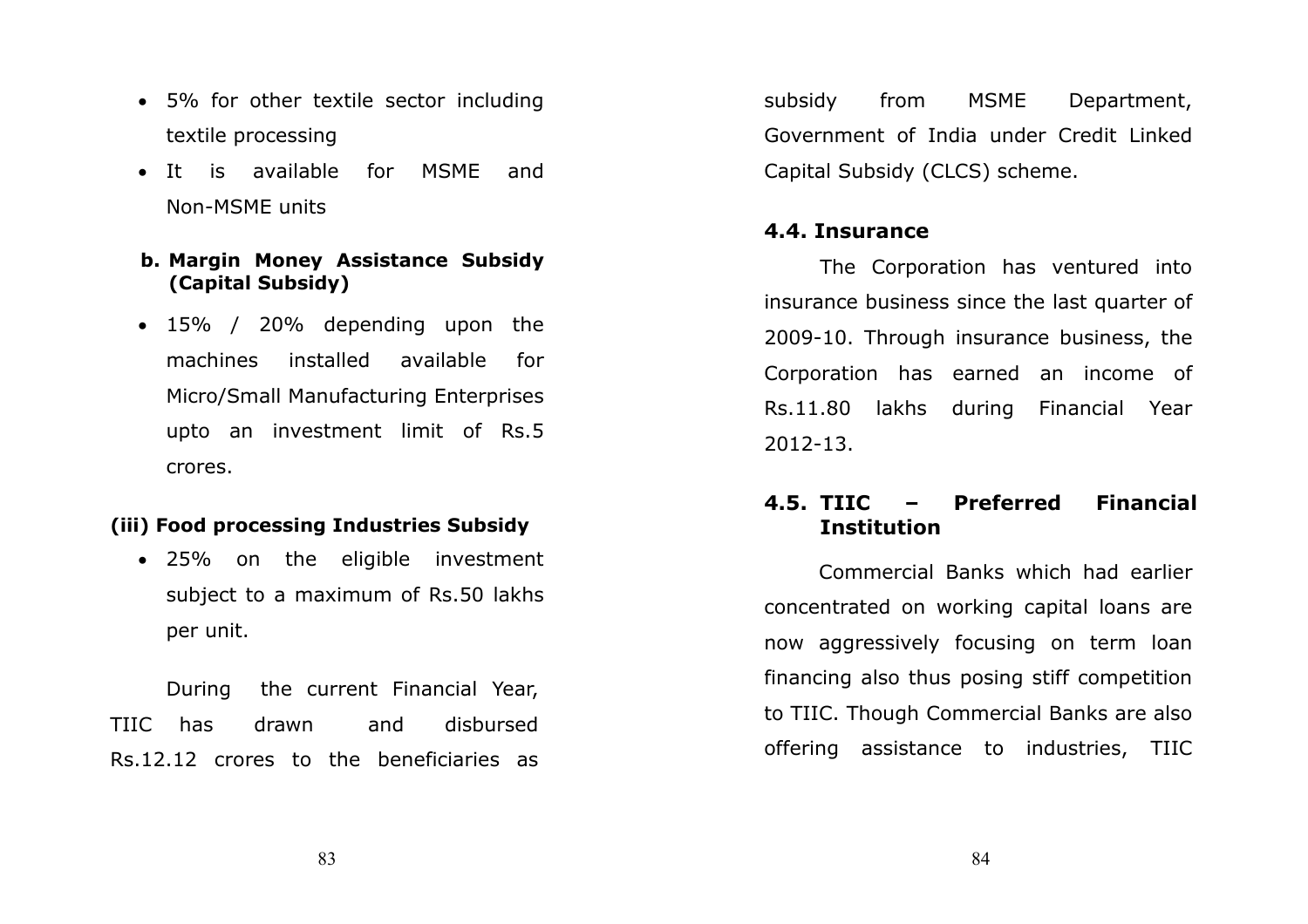continues to be the preferred institution for first generation entrepreneurs, people from rural backgrounds and others with little social support on account of its transparent functioning, long repayment period, quick service and providing loan besides eligible subsidy under one roof.

### 4.5.1. Achievement of the Corporation from May 2011

The performance of the Corporation in the various areas of operations viz. sanction, disbursement and collection from May 2011 upto 31.3.2013 is as under:

|                          | $11.5.2011 -$<br>31.3.2013 |
|--------------------------|----------------------------|
| Area of operation        | (Rs. in crores)            |
| Sanction (including Bill | 1,727.63                   |
| Finance Scheme)          |                            |
| Disbursement             | 1,455.95                   |
| Collection               | 1.630.77                   |

### 4.5.2. Performance – Financial Year 2012-13

| <b>Particulars</b> | <b>Achievement</b> |
|--------------------|--------------------|
|                    | (Rs. in crores)    |
| Sanction           | 969.53             |
| Disbursement       | 789.05             |
| Collection         | 888.62             |

During 2012-13, 60% of the total financial assistance was given by the Corporation to Engineering / Auto Components, Textiles and Food Processing Sectors.

### 4.5.3. Action Plan for the years 2013-14 and 2014-15

(Rs. in crores)

| Year        |       | Sanction   Disbursement   Collection |       |
|-------------|-------|--------------------------------------|-------|
| $2013 - 14$ | 1,125 | 950                                  | 950   |
| $2014 - 15$ | 1.250 | 1.050                                | 1.000 |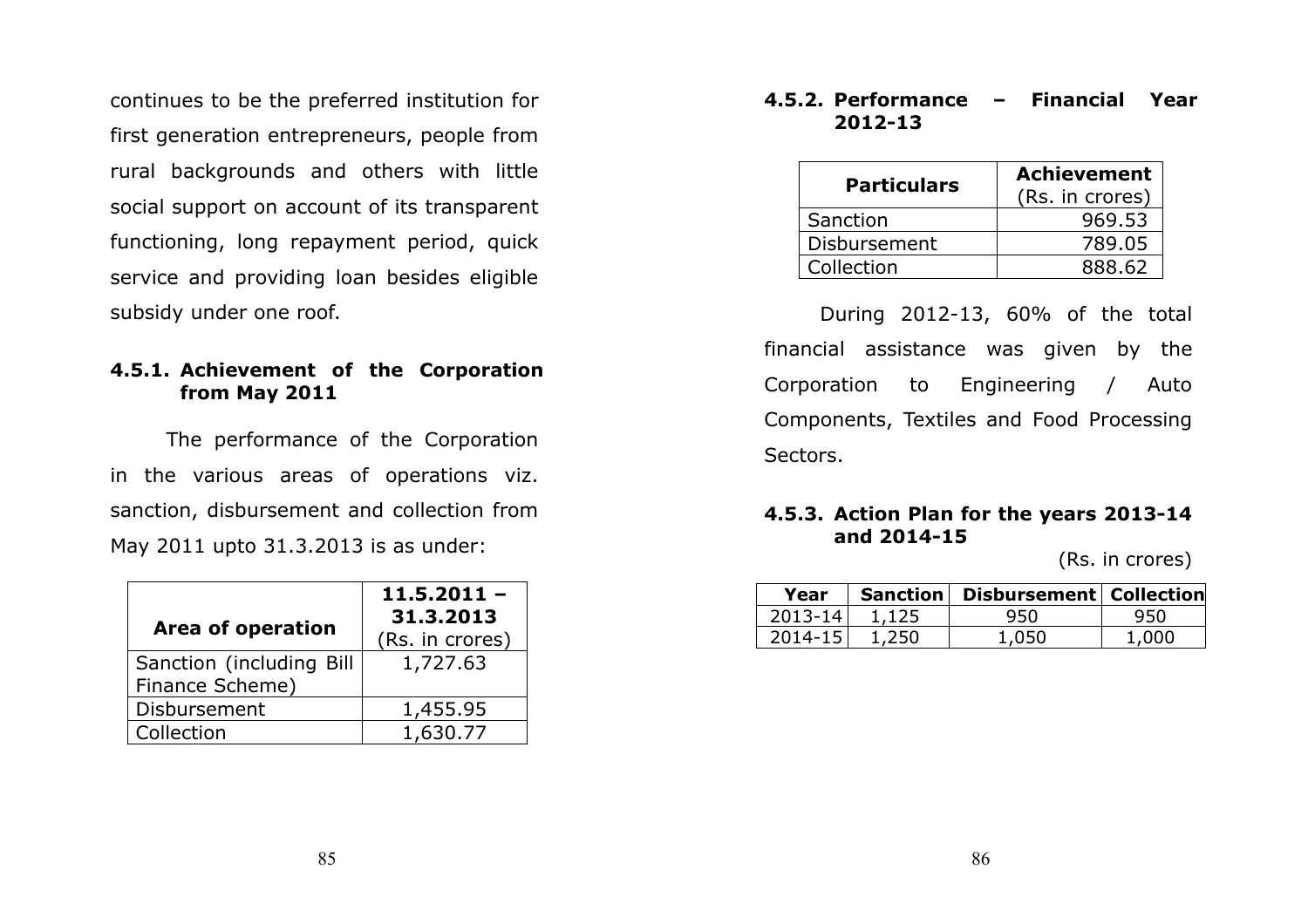### 5. TAMIL NADU CEMENTS CORPORATION LIMITED

Tamil Nadu has attained tremendous improvement in cement production. At present, Tamil Nadu is the largest producer of cement in India after Andhra Pradesh and Rajasthan. By commissioning the Alangulam cement plant in 1969, Tamil Nadu become the first state in India to produce cement under public sector.

### 5.1. TANCEM has the following units:

- 1. Alangulam Cement Works, Alangulam, Virudhunagar District.
- 2. Ariyalur Cement Works, Ariyalur, Ariyalur District.
- 3. Tamilnadu Asbestos (Sheets), Alangulam, Virudhunagar District.
- 4. Stoneware Pipe Factory, Vridhachalam, Cuddalore District.

TANCEM is producing and selling cement and allied products through these plants. The Annual Turnover of TANCEM is Rs.250 crores. TANCEM has been using limestone from various mines on behalf of the Government of Tamil Nadu for the production of Cement. Cement is supplied primarily to meet the requirement of various Government Departments, particularly, Rural Development and Panchayat Raj Department, Tamil Nadu Electricity Board, Education Department, Co-operative Department etc. at concessional price. TANCEM also provides sustainable direct and indirect employment opportunities to nearly 2,000 persons in backward districts like Virudhunagar and Ariyalur.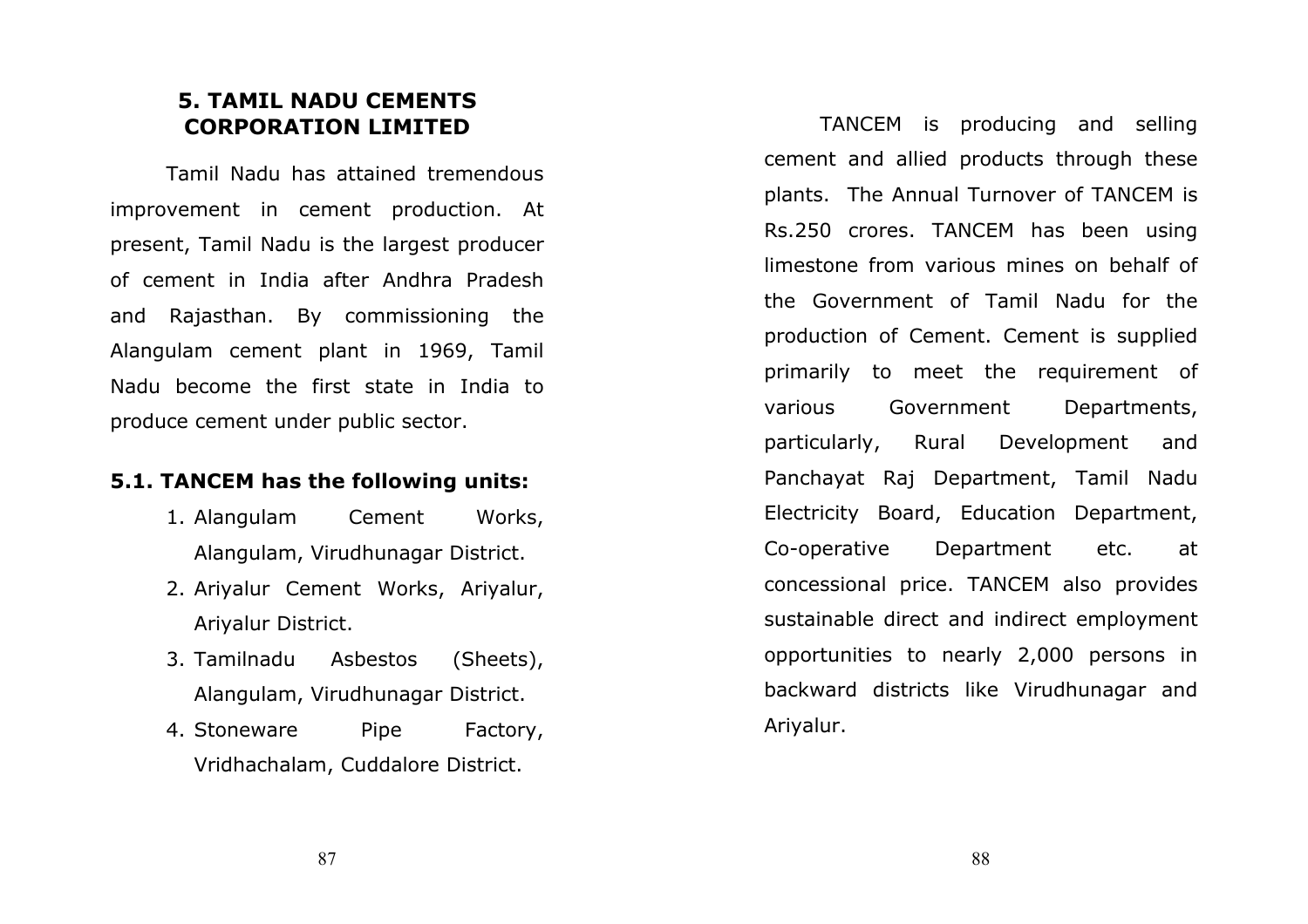Apart from this, TANCEM also plays a vital role in the procurement of cement from private manufacturers for the Rural Development and Panchayat Raj Departments and ensuring prompt supply of Cement to various Blocks of District Rural Development Agency for the implementation of rural development schemes.

The present production capacity of TANCEM is 7 lakh tons per annum which is only around 2% when compared with the annual production capacity of 343.8 lakh tons in Tamil Nadu. As a measure to make available higher quantum of cement to Government as well as to the public at an affordable price, action is being taken to increase the cement production capacity of

TANCEM from the existing 7 lakh tons to 19 lakh tons per annum.

### 5.2. Alangulam Cement Unit

TIDCO installed a cement plant in 1969 at Alangulam with annual capacity of 4 lakh tons per annum using wet process technology. When TANCEM was established in 1976, it took over the Alangulam Cement plant from TIDCO. Its present capacity is 2 lakh tons due to stoppage of one kiln.

### 5.2.1. Modernisation of Alangulam Cement Unit

The project cost has now been reassessed at Rs.195 crores inclusive of Rs.50 crores for the mines development works. By availing Government sanction of Rs.95.16 crores as "Ways and Means Advance" and "Interest free loan" to meet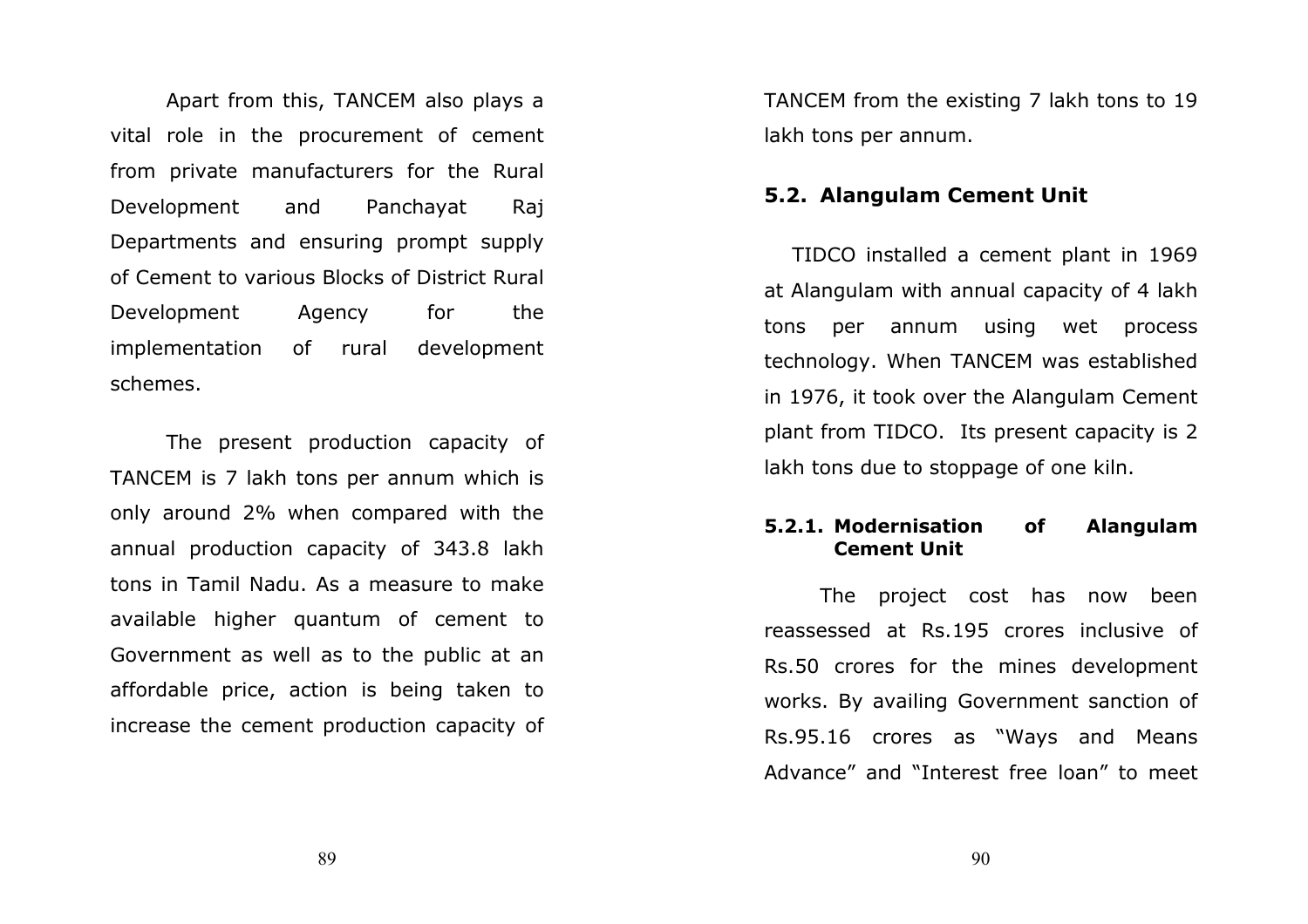its share of contribution and after getting the approval of the Project Investment Committee (PIC), TANCEM will modernize its Alangulam Cement Unit.

### 5.3. Ariyalur Cement Unit

TANCEM has established a second plant with Dry process technology at Ariyalur during 1979 with an installed capacity of 5 lakh tons per annum.

### 5.3.1. Expansion of Ariyalur Cement Unit

TANCEM has engaged a Private Consultancy as Project Management Consultant for the preparation of Detailed Project Report (DPR) and other activities in respect of the Ariyalur expansion project. On receipt of DPR, action will be taken for the expansion of Ariyalur Cement Unit.

### 5.4. Tamil Nadu Asbestos (Sheet), Alangulam

TANCEM set up an Asbestos sheet unit at Alangulam during 1981. Its present capacity is 28,800 tons. The main raw materials are Asbestos fibre and cement. The sale of Asbestos Cement Sheet fully depends on the open market. TANCEM has now engaged M/s. TNPL for the import of fibre and the first consignment of 495 tons of fibre has been imported from Russia for production of sheets.

### 5.5. Stoneware Pipe Factory, Virudhachalam

TANCEM took over the Stoneware Pipe Factory from TACEL in 1989 on the directions of the Government. The capacity of the plant is 5,400 tons per annum. The plant was modernized in 1993. The Chennai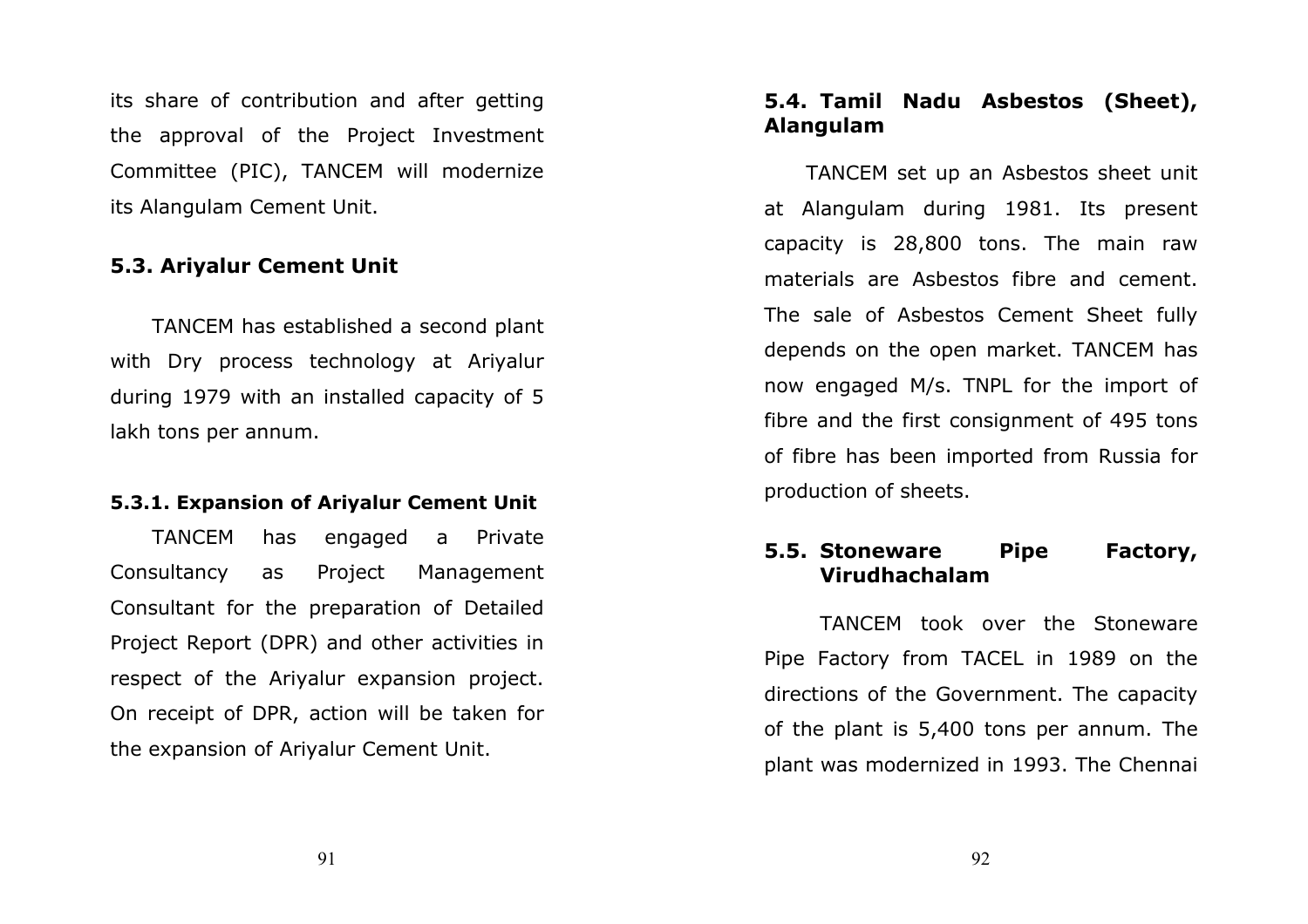Metro Water Supply and Sewerage Board, TNHB, TWAD Board and local bodies are the major consumers of this product.

At present, the contractors who are undertaking under ground Sewerage Schemes at Coimbatore and Erode districts are using the Stoneware pipes being produced in this factory. Likewise the Chennai Metro Water Supply and Sewerage Board are also using the Stoneware pipes of this factory for its maintenance work. During 2012-13, the unit has produced 4,286 tons and sold 4,340 tons and earned a profit of Rs.30.29 lakhs.

### 5.6. Steps taken by the Government to control cement prices in the Open Market

 Government of Tamil Nadu has taken action to control the increase in the price of Cement and to ensure greater Cement availability at a reasonable price for the poor and middle income households.

### 5.6.1. Supply of Cement through Civil Supplies Corporation and Sale at an affordable price

One lakh ton of Cement per month is being procured from Private Cement Manufacturers and sold to the Public through the Tamil Nadu Civil Supplies Corporation at a rate not exceeding Rs.200 per bag to construct new houses and repair the old houses. Particularly from the year 2011-12 to 2012-13, 9.93 lakh tons of cement have been procured and 9.96 lakh tons were sold at a reduced rate of Rs.200 per bag to the public.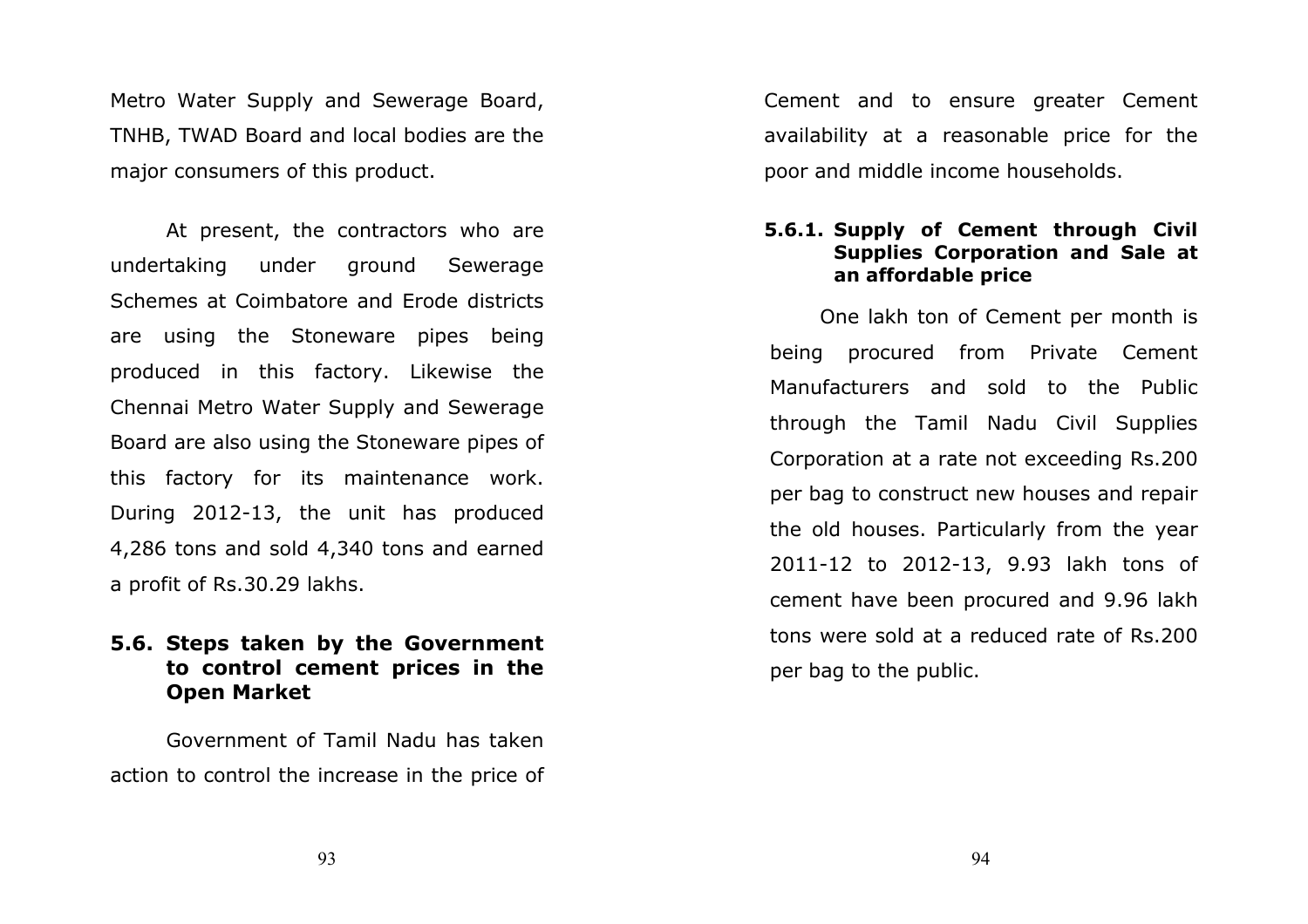### 5.6.2. Procurement of Cement from **Rural** private manufacturers for Development and Panchayat Raj Departments

The Cement requirement of Rural Development and Panchayat Raj Department for the year 2012-13 is around 13.85 lakh tons. TANCEM has been supplying around 4 lakh tons to that department at a price of Rs.235 per bag. To meet the remaining quantity of 9.85 lakh tons, TANCEM procures Cement at a rate of Rs.220 per bag from Private Manufacturers through tender and supplies to different schemes of the Rural Development and Panchayat Raj Department. The Cement requirement of Rural Development and Panchayat Raj department for the year 2013-14 is expected to be around 12.40 lakh tons, which will also be met in a similar manner.

5.6.3. Sale of Cement for Education Works, Department, Public Highways Department, Housing Board and Slum Clearance Boardthrough Contractors

TANCEM is supplying Cement to Education Department, Public Works, Highways Department, Housing Board and Slum Clearance Board etc at a reduced rate of Rs.260 per bag to the Contractors of the concerned departments.

### 5.6.4. Sales in the open market

In order to control the Cement price in the open market, TANCEM is selling Cement to Public through stockists at an affordable price.

### 5.7. Energy Conservation

One Belt Bucket Elevator at a cost of Rs.1.50 crores has been installed in Ariyalur Cement Plant as an energy saving measure.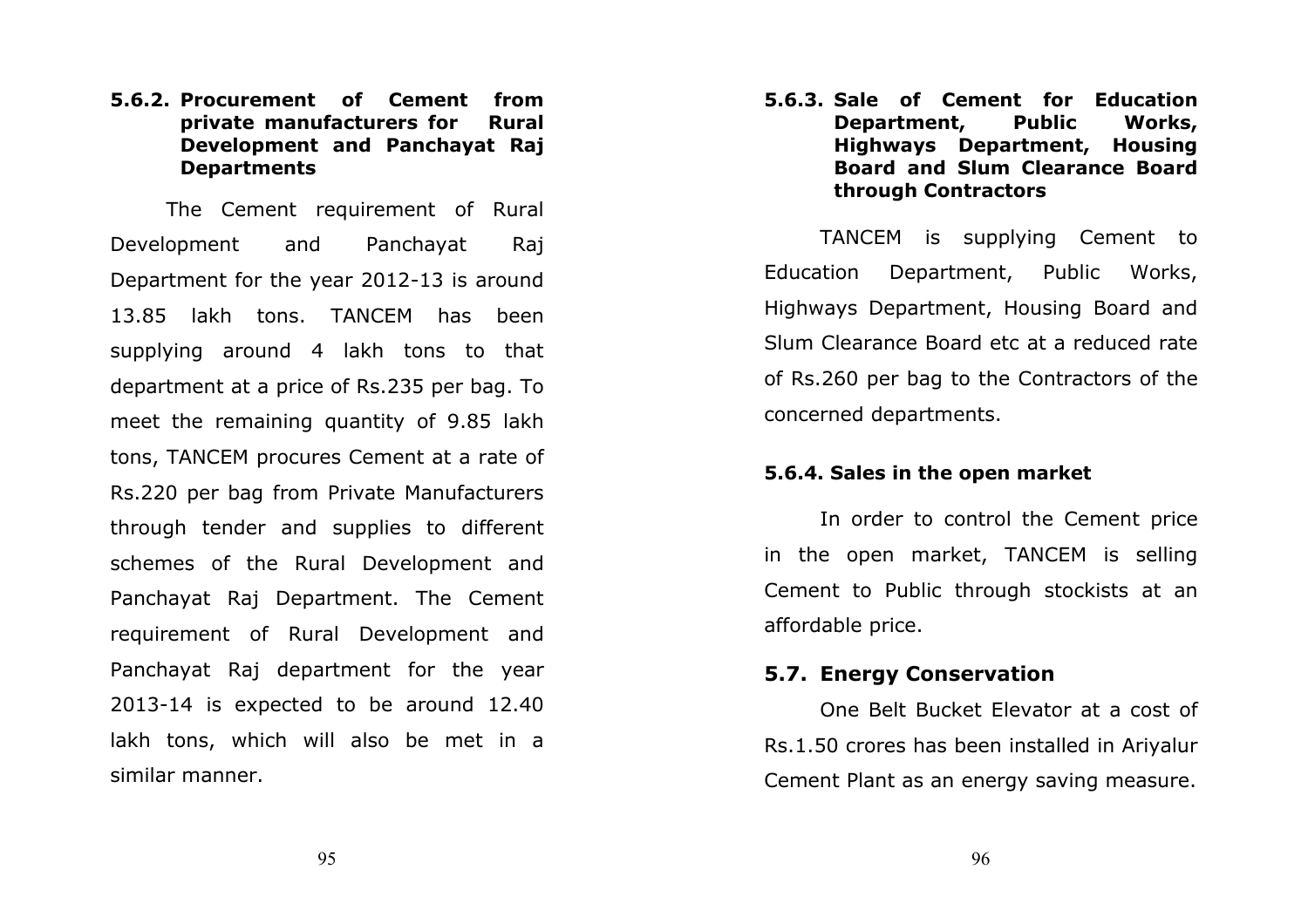### 5.8. Proposed Measures in 2013-14

### 5.8.1. Energy Fuel Conservation

- (i) In order to replace the present power intensive pneumatic conveying systems, it has been proposed to install two additional Belt Bucket Elevator system at a cost of Rs.2 crores to convey raw material for Ariyalur Cement works as a power conservation measure. Work order has been issued and the work is in progress.
- (ii) In Ariyalur Cement plant, waste heat recovery system installation work has been initiated at a cost of about Rs.25 lakhs to utilize the waste heat from clinker cooler. The work order has been issued and the work is under progress.

### 5.9. Environmental Management

- (i) In Ariyalur Cement plant, work order has been issued to install two clinker cooler Electro Static Precepitators at a cost of Rs.7.5 crores. As a result of this installation, carbon emission will be contained which will contribute towards Environmental conservation. The work is under progress.
- (ii) In order to comply with Pollution Control Board norms, it has been proposed to upgrade two Kilns ESPs and coal mill ESP to control the emission level in Ariyalur Cement works. The work is under progress.

98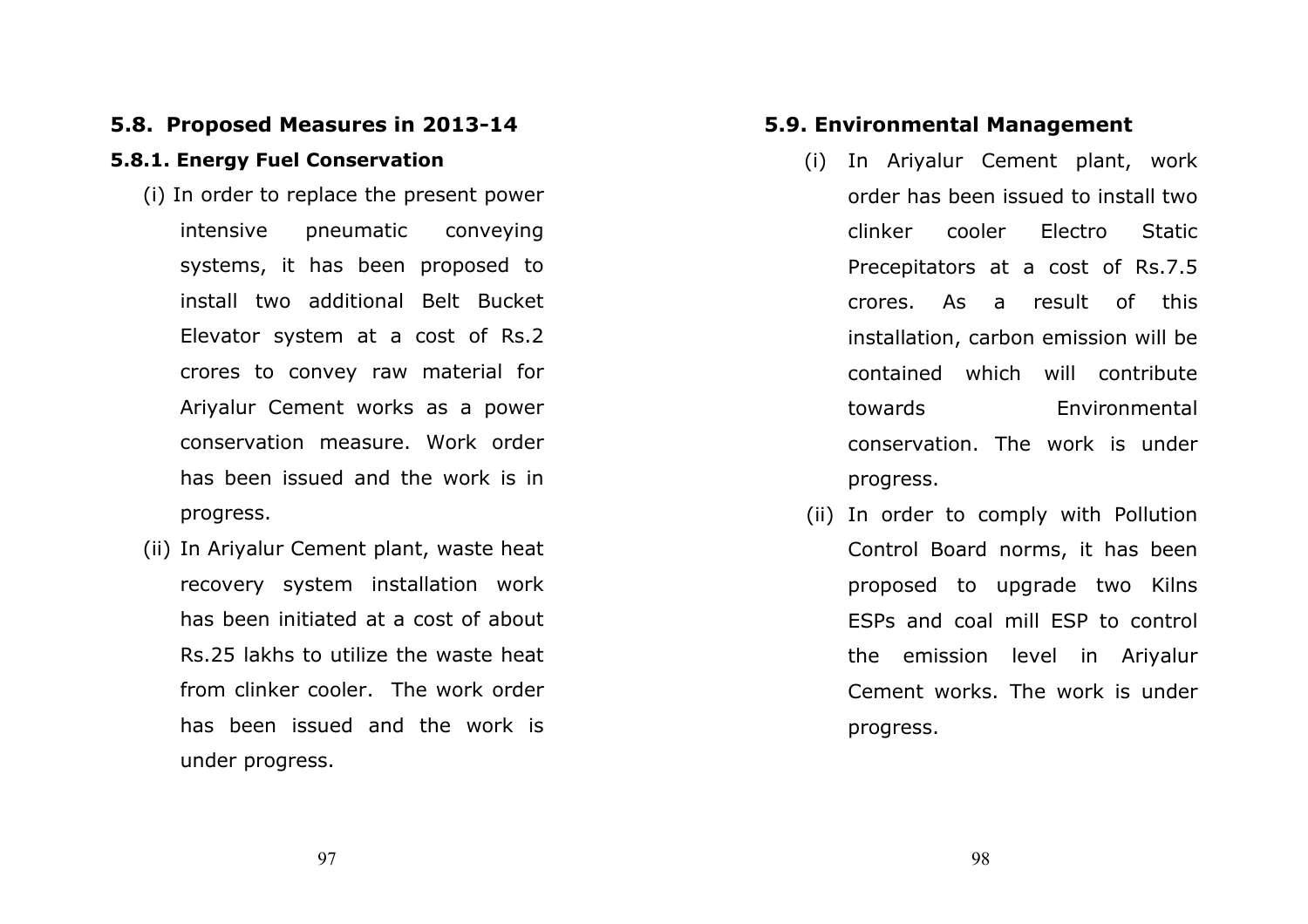### 6. TAMIL NADU SALT CORPORATION LIMITED

Tamil Nadu is the second largest state in production of salt in the country. India produces around 220 lakh tons of salt per annum. Tamil Nadu produces around 12% of India's total production. Tamil Nadu Salt Corporation (TNSC) is the only company in India owned by State Government in the salt industry.

Tamil Nadu Salt Corporation was established in Valinokkam Village, Kadaladi Taluk, Ramanathapuram District with a view to develop the backward area, to provide employment to the local people and to avoid migration of people in search of job to other districts. Government allotted 5,520 acres of land on long term lease basis. The corporation is providing

employment to about 1,350 workers from 15 surrounding villages of Valinokkam area.

### 6.1. Industrial Grade Salt

 TNSC is manufacturing around 1.75 lakh tons of good quality Industrial grade salt per annum. The quality of the salt produced by the Corporation is well accepted by the Chlor Alkali Industries in and around Tamil Nadu. There is good scope for further marketing of Industrial Grade salt.

The main customers for Industrial Grade salt are Tuticorin Alkali Chemicals, Dharanga Dhara Chemical Works, Arumuganeri, Shree Rayalaseema Alkalies and Chemicals, Kurnool, Travancore Cochin Chemicals, Cochin, Tamil Nadu Petro Products, Manali, Chemplast Sanmar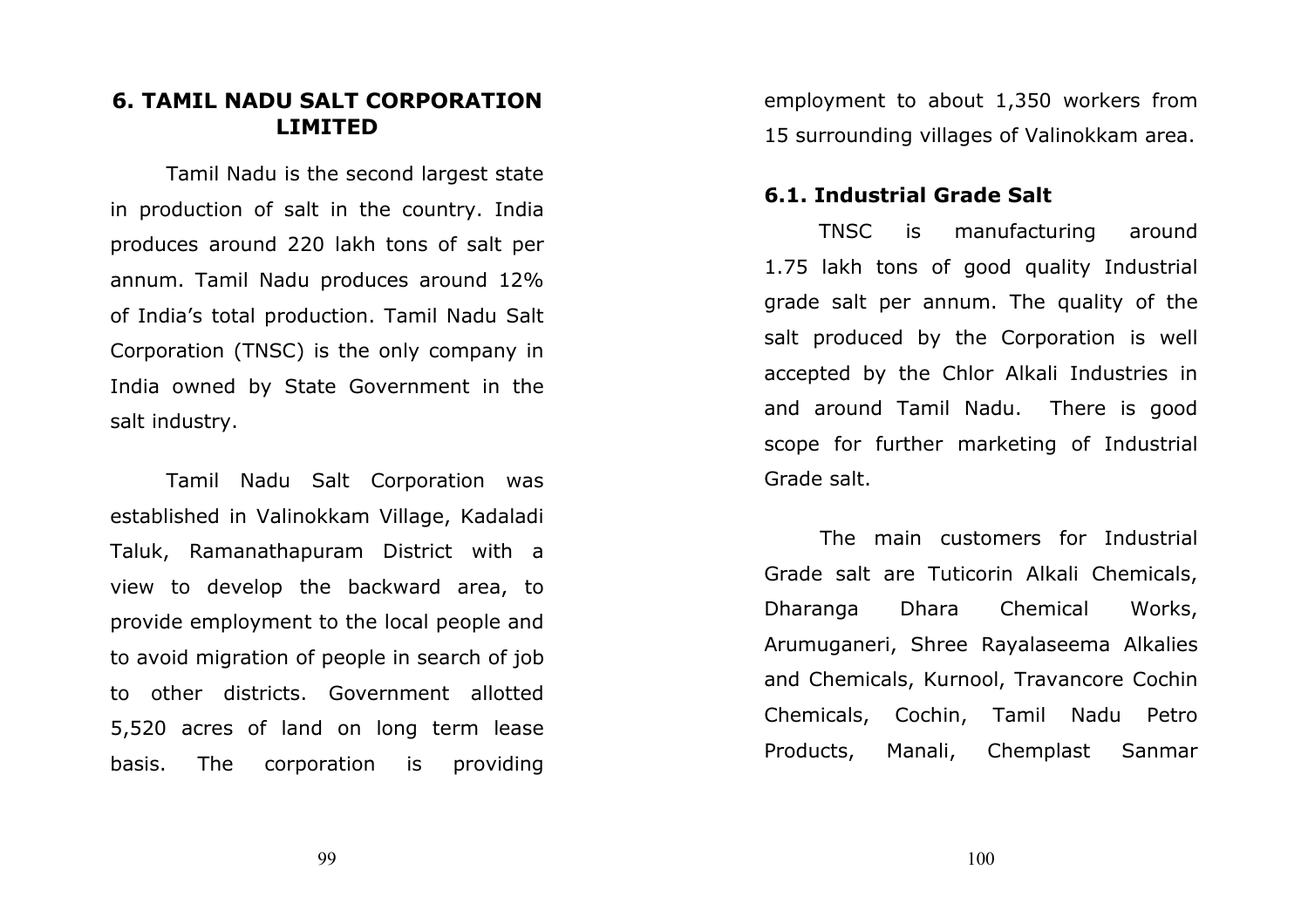Limited Mettur and Chemfab Alkali Limited Pondicherry.

### 6.2. Fortified Salts

TNSC has expanded its activity into production of Iodised salt, Double Fortified (iron and iodine) Salt (Crystal Form) and Double Fortified Salt (Free Flow Form) and distributing to the States of Tamil Nadu, Kerala and Karnataka under Public Distribution System/Mid-day Meals schemes for the benefit of the common public and school going children.

### 6.2.1. Iron Fortified salt

TNSC has been associated with the Health Department of Government to implement the Health Programmes like eliminating Iron deficiency disorders among the school going children for the past 22 years. TNSC has been supplying Iron Fortified salt to Noon meal Programme of Government of Tamil Nadu since the year 1991. TNSC produced the Iron Fortified salt with the formula developed by National Institute of Nutrition Hyderabad during 1991. TNSC is the first Company in India to produce Iron Fortified salt. Initially as per the Government order, TNSC supplied Iron fortified salt to the anemia prone districts of Dharmapuri, Krishnagiri, Tiruchirappalli, Perambular, Ariyalur, Nilgiris and Salem. Later on the above programme was successfully extended to all the districts of Tamil Nadu.

### 6.2.2. Iodised Salt

 TNSC took special steps and obtained the orders of the Government to include Iodised salt as an essential commodity and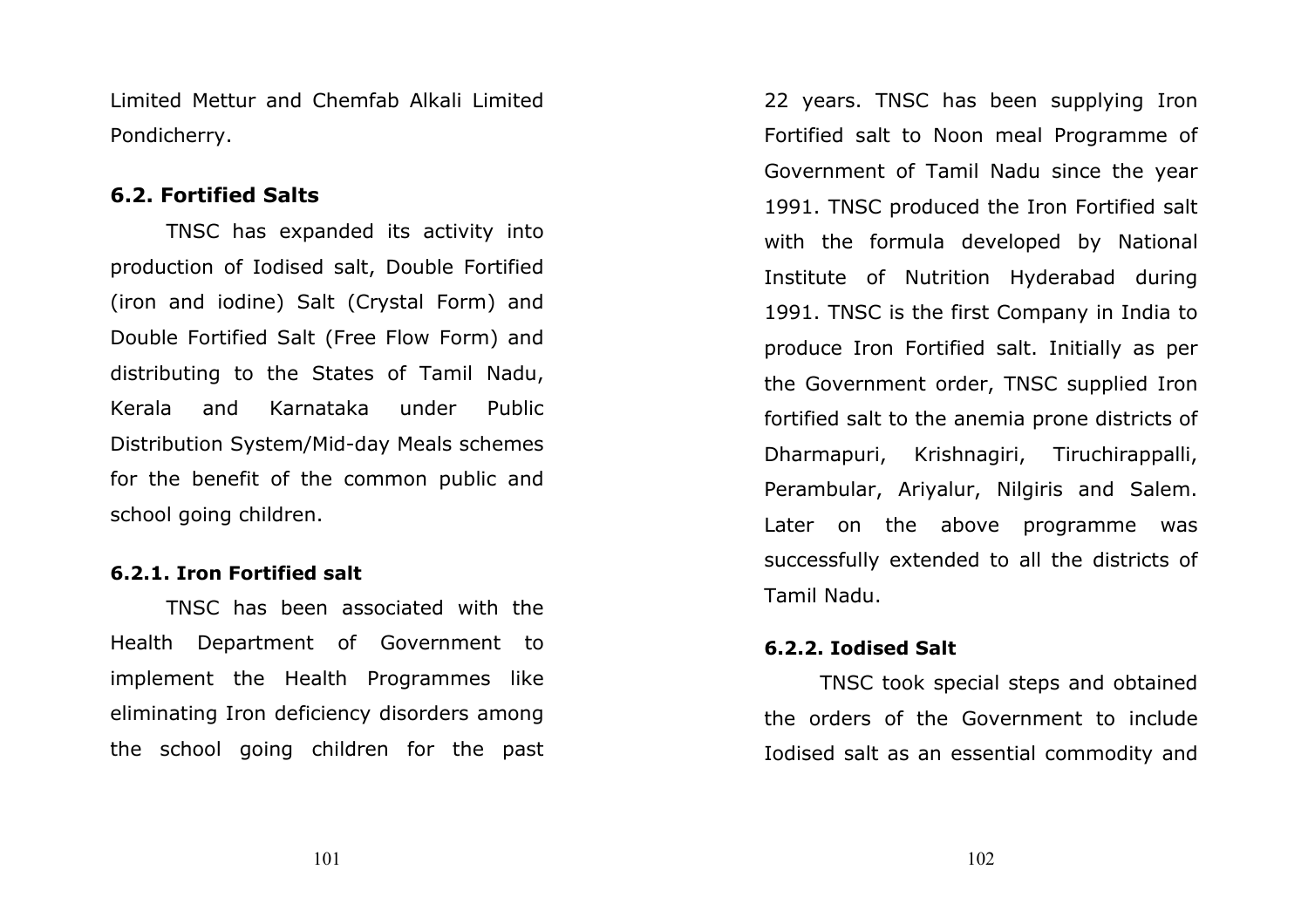to distribute through Fair Price Shops of Public Distribution System in the state at an affordable price. TNSC made a major breakthrough in improving the consumption level of Iodised salt among the people below the poverty line the state by distributing Iodised salt through the Public Distribution System. The Iodised salt is made available throughout the State (including hilly regions) from 1998 onwards.

TNSC was able to distribute Iodised salt to the Public Distribution System only to an extent of 3,000 tons per year during its introduction in 1997-98. After creating awareness by conducting sensitization campaigns and massive publicity with the assistance of UNICEF, Salt Department, District Administration and Health

Department of Government of Tamil Nadu, the sale of Iodised salt gradually increased manifold and currently it is 30,000 tons per annum.

The Crystal Iodised salt is being sold at an affordable price of Rs.3.50 per kg. When compared to other states in India, this salt is being sold at its lowest price in Tamil Nadu. TNSC is also distributing Refined Free Flow Iodised Salt through the PDS network at an affordable price of Rs.6 per kg when other branded refined free flow iodised salts are being sold at more than Rs.12 per kg in the open market.

### 6.2.3. Double (Iron and Iodine) Fortified Salt (Crystal Form)

TNSC for the first time in India produced Double Fortified salt (salt fortified

103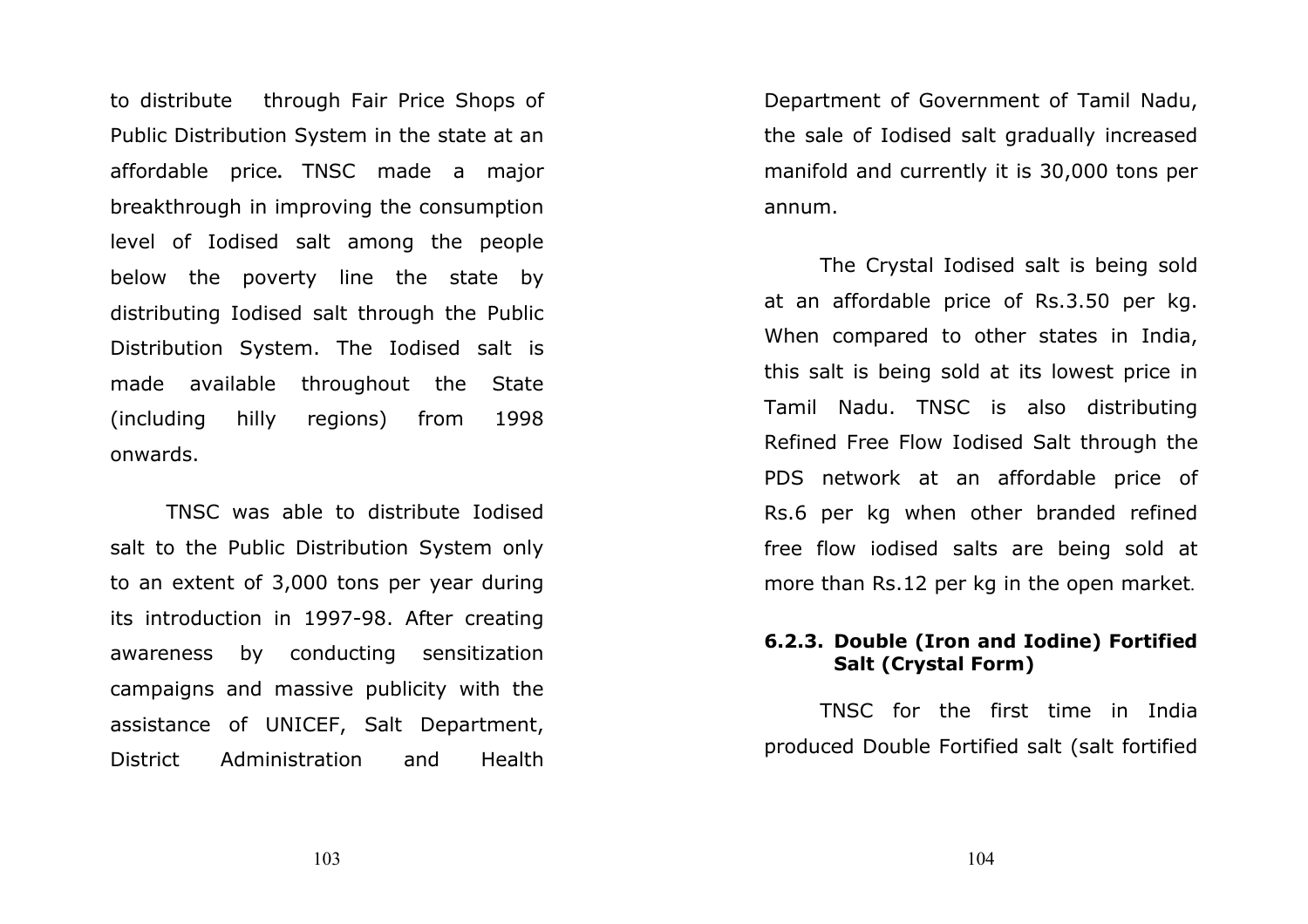with Iron and Iodine) from 2004 onwards adopting the formula developed by Micronutrient Initiative, an International NGO. This product was introduced to control Iron deficiency anemia and Iodine deficiency disorders and salt in the form of crystal is used. TNSC has been producing Double Fortified salt since 2004 and distributing around 3,000 tons per month to the PTMGR Noon meal scheme throughout the state.

### 6.3. Production of Bromine

TNSC entered into Memorandum of understanding (MOU) with M/s. South India Bromine and Allied Chemicals (SIBAC), Thoothukudi for the production of bromine from the waste water (Bittern) left out after salt production. This water contains the Bromine chemical as a bye-product.

Previously TNSC used to let out the waste water (bittern) to sea itself. Now, as per the arrangement, TNSC is supplying the waste water to M/s. Sibac and the company is extracting Bromine, a value added product from the waste water. With this arrangement, TNSC is getting an additional income of around Rs.8 lakhs to 10 lakhs per annum.

### 6.4. ISO certified company

 TNSC obtained ISO 9001:2008 certificate for Quality Management system for the production and supply of Industrial grade salt and Fortified salts. The corporation has been supplying Iodised salt through PDS network confirming to the ISI standards IS 7224:2006.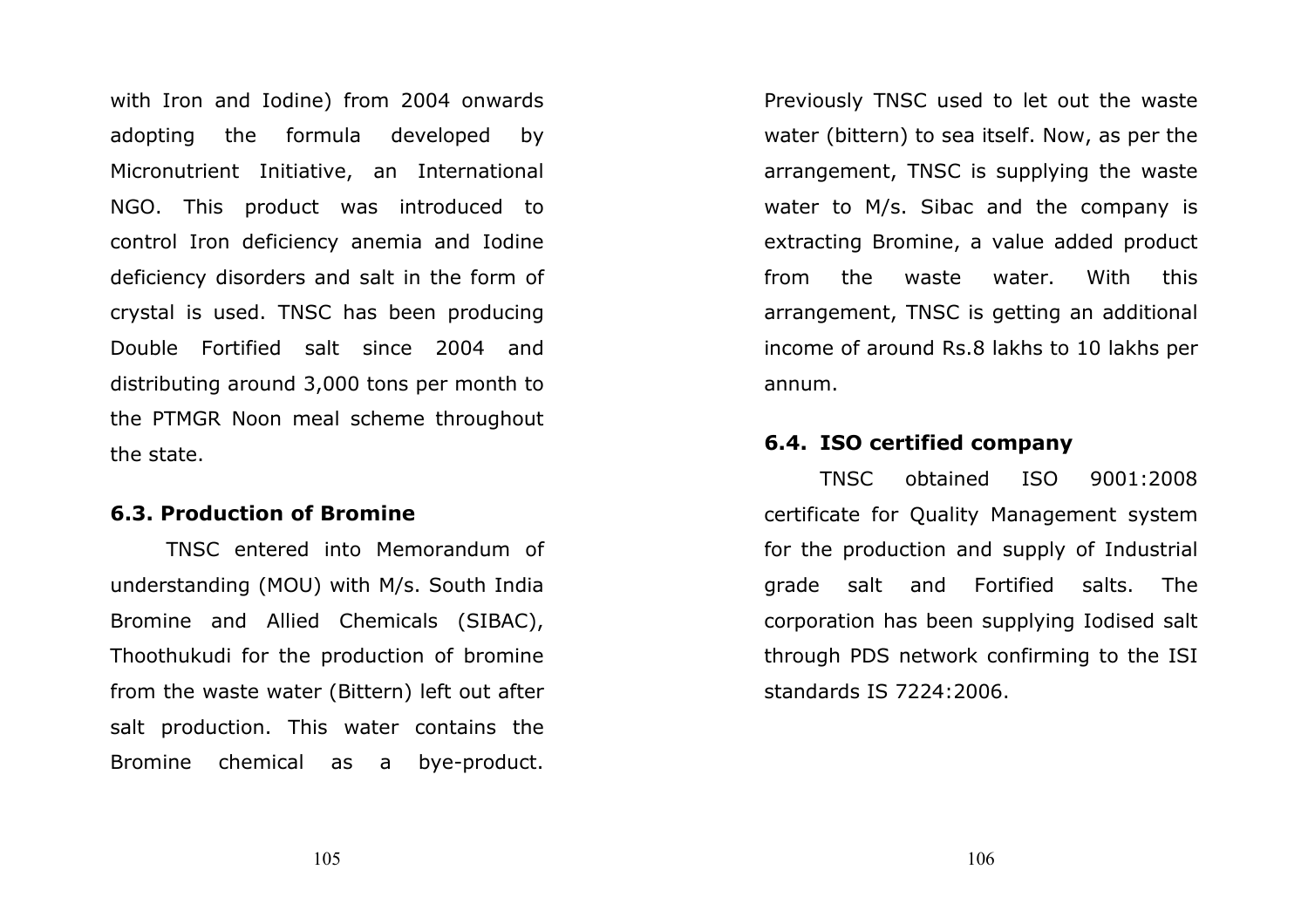### 6.5. Achievements

### 6.5.1. Highest Production of Industrial Grade Salt

TNSC took earnest steps to provide training to its workers and staff by inviting eminent persons in the field of salt to train the workers and staff in the areas of effective utilization of the area, Brine Management (Sea water) and quality control efforts. As a result, TNSC was able to achieve highest production of salt since its inception.

During 2012-13, TNSC achieved its highest production of salt of 1.77 lakh tons in the history of the Corporation. This is 20% higher than the previous year's production of 1.47 lakh tons.

 Similarly the sales turnover for the year 2011-12 was Rs.21.88 crores. During 2012-13, the Corporation has achieved turnover of Rs.26 crores which is 18.82% higher than previous year.

### 6.5.2. Additional area development – 2320 acres in the existing Mariyur Valinokkam Salt Complex

 TNSC took 5,520 acres of land from Government and utilized only 3,200 acres up to 2010-11. In the current year (2012-13), with encouragement from Government, TNSC is developing 2,320 acres of the unutilized land at an estimated cost of Rs.7 crores. All the development works are expected to be completed by end of May, 2013 and production will be commenced in the new area from June, 2013 onwards. After inclusion of the newly developed areas, TNSC will increase its production of salt from the current level of

108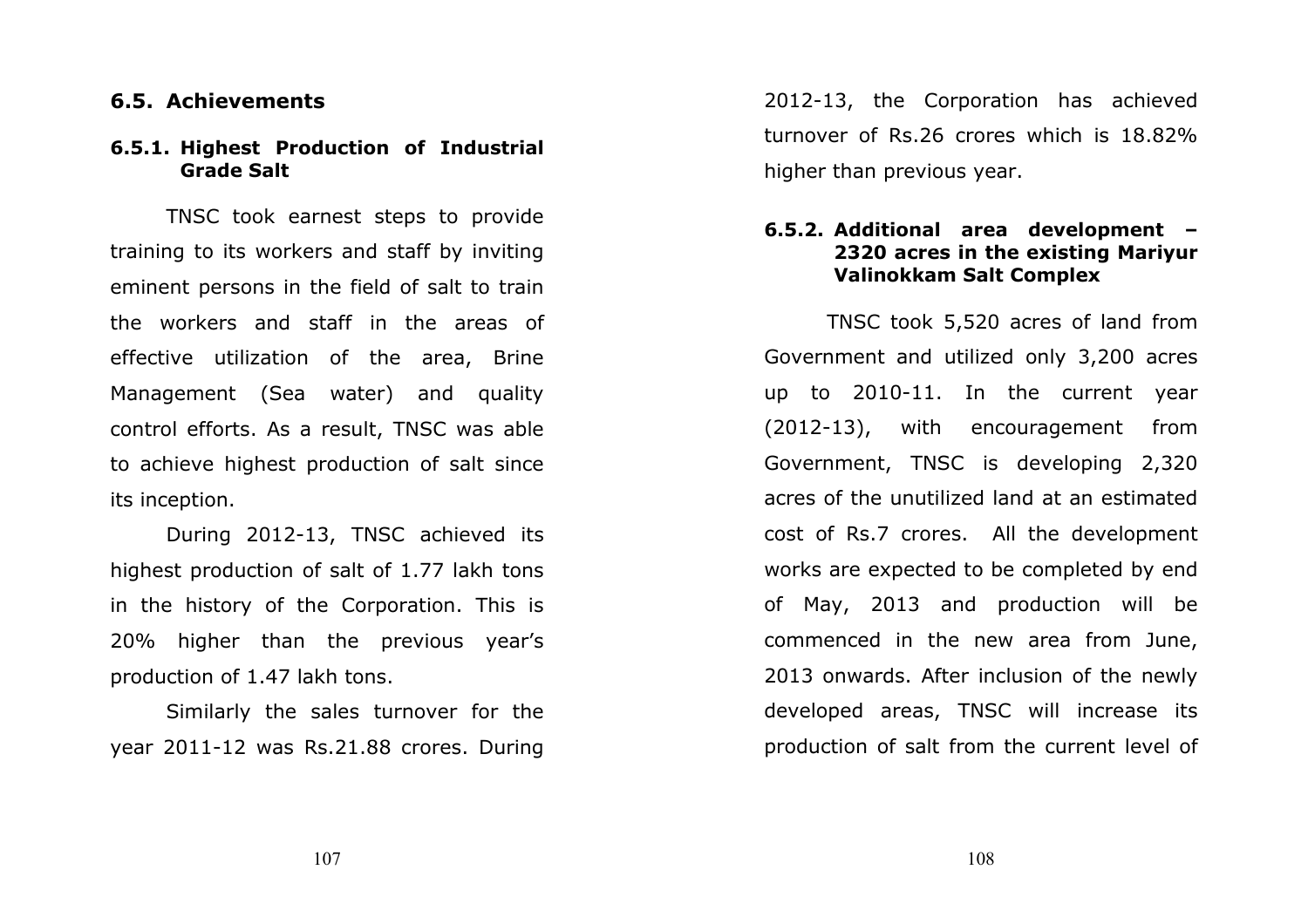1.77 lakh tons per annum to 3.5 lakh tons per annum. Further, additional employment opportunity for 500 people will also be generated.

### 6.5.3. Introduction of white colour salt in transparent covers

TNSC till 2011-12 used to supply its fortified salts in opaque covers. From 2012-13 onwards, with encouragement from Government and for the first time it introduced transparent poly polyester laminated 1 Kg. pouches with pure white colour salt. Now the Corporation is distributing pure White Colour Salt in transparent 1 Kg. pouches in the Public Distribution system which is being welcomed by the public.

### 6.5.4. Increased Production of Double Fortified (Iron and Iodine) Salt (Free Flow)

TNSC produces two kinds of Double Fortified Salts one is under Micro-nutrient Initiative formula and the other under National Institute of Nutrition (NIN), Hyderabad formula. The NIN formula was introduced in the year 1998-99, but the production was very meagre and it was stopped. In view of requirement from various State Government ICDS schemes the demand for DFS is increasing. Therefore, TNSC took major steps for the production of Double Fortified Salt and signed a Memorandum of Understanding with National Institute of Nutrition, Hyderabad.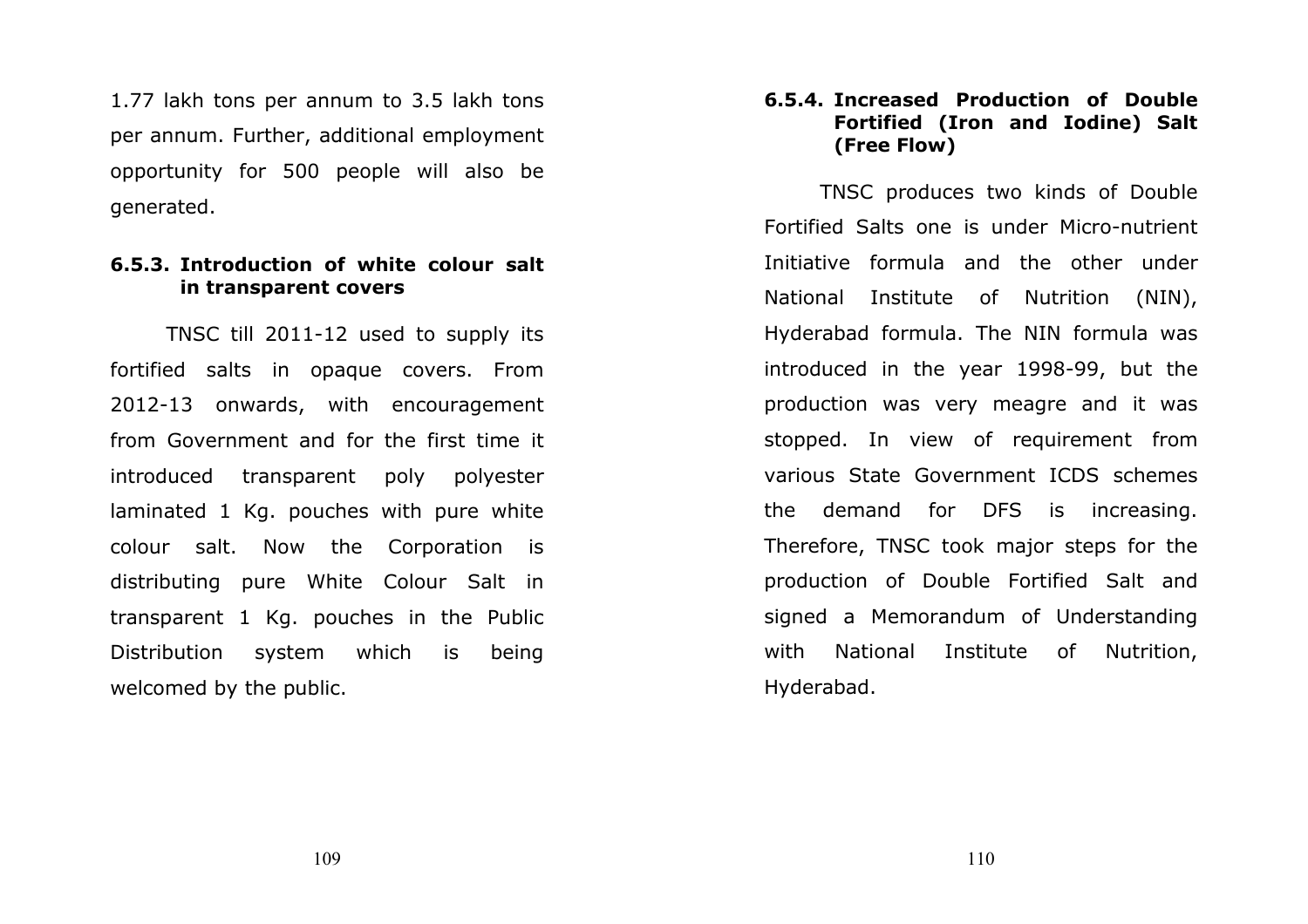### 6.5.5. Market expansion

TNSC took special effort and re-entered the market of Karnataka and Andhra Pradesh after a gap of 5 years i.e. after 2008. During 2012-13, TNSC has been awarded an order of 5,000 tons DFS (NIN Free Flow) supply and 5,000 tons Crystal Iodised, Refined Free Flow Salt for Karnataka State and supply is in progress. Similarly, for the first time TNSC entered into the market of Kerala for the supply of 2,000 tons Iodised salt to Kerala PDS scheme.

TNSC has been awarded an order of 15,000 tons of Refined Free Flow Iodised for the year 2013-14 to Andhra Pradesh State Civil Supplies Corporation Limited and supply has commenced.

### 6.6. Corporate Social Responsibility

 The Project office of Tamil Nadu Salt Corporation is located in Valinokkam Village, Kadaladi Taluk, Ramanathapuram District. This is one of the most backward Taluks in Tamil Nadu. TNSC is providing major employment to the workers belonging to around 15 villages in and around Valinokkam. As a part of Corporate Social Responsibility TNSC is providing tables and benches to the schools located adjacent to the factory. So far the Corporation has extended support to the Government Primary School, Kothankulam, Government Middle School, Kavakulam and Government Higher Secondary School, Melakidaram for a total value of around Rs.6.50 lakhs.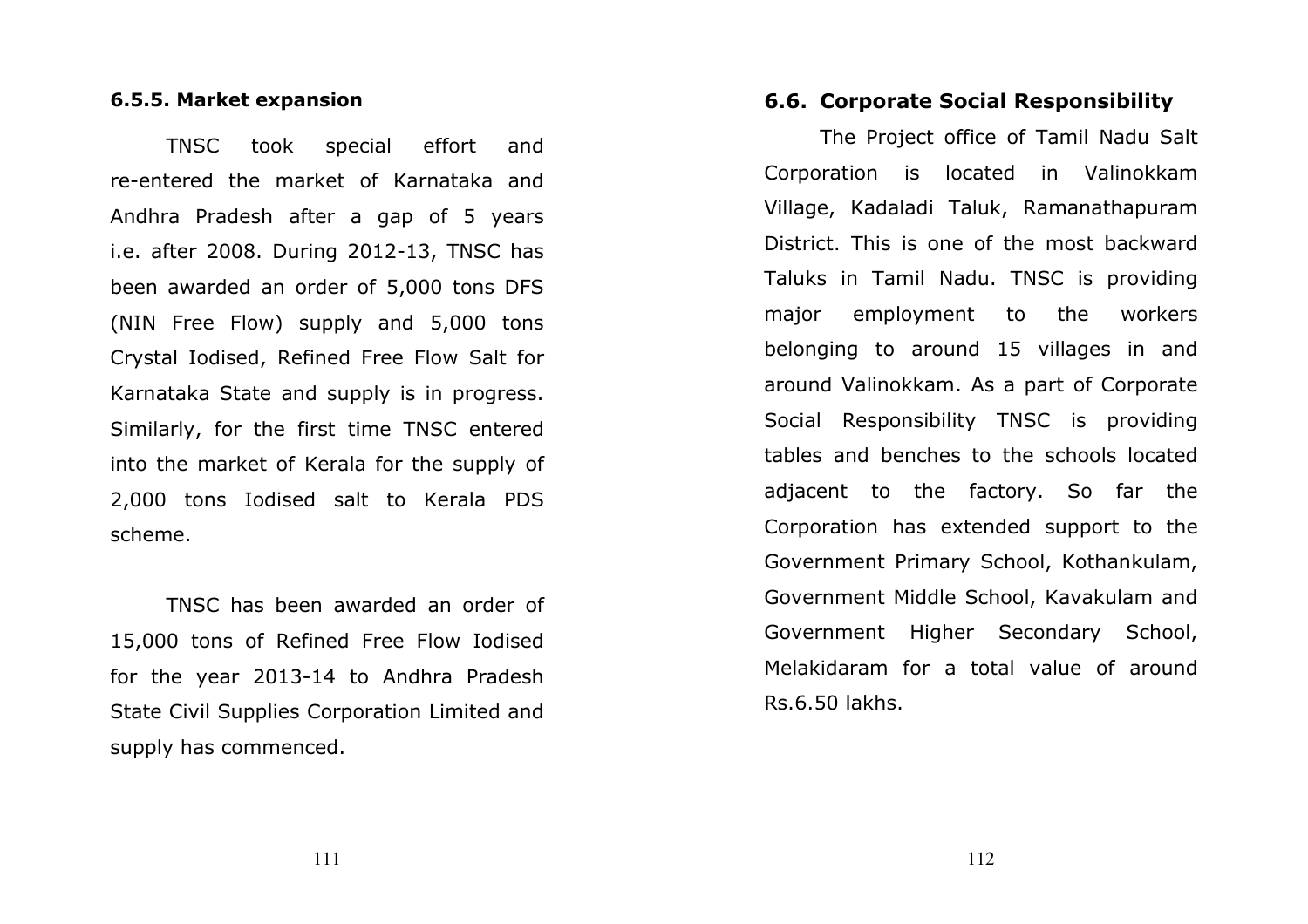### 7. TAMIL NADU INDUSTRIAL GUIDANCE AND EXPORT PROMOTION BUREAU

Guidance Bureau (Tamil Nadu Industrial Guidance and Export Promotion Bureau) was instituted by Government of Tamil Nadu in January, 1992 with the objective of attracting major industrial projects to the State. Apart from this, Guidance Bureau is mandated to provide Single Window facilitation to large industries, implement ASIDE programme to improve export related infrastructure, etc.

During the period 2012-13, Guidance Bureau handled 25 major investment proposals with a total investment of Rs.27,893.76 crores.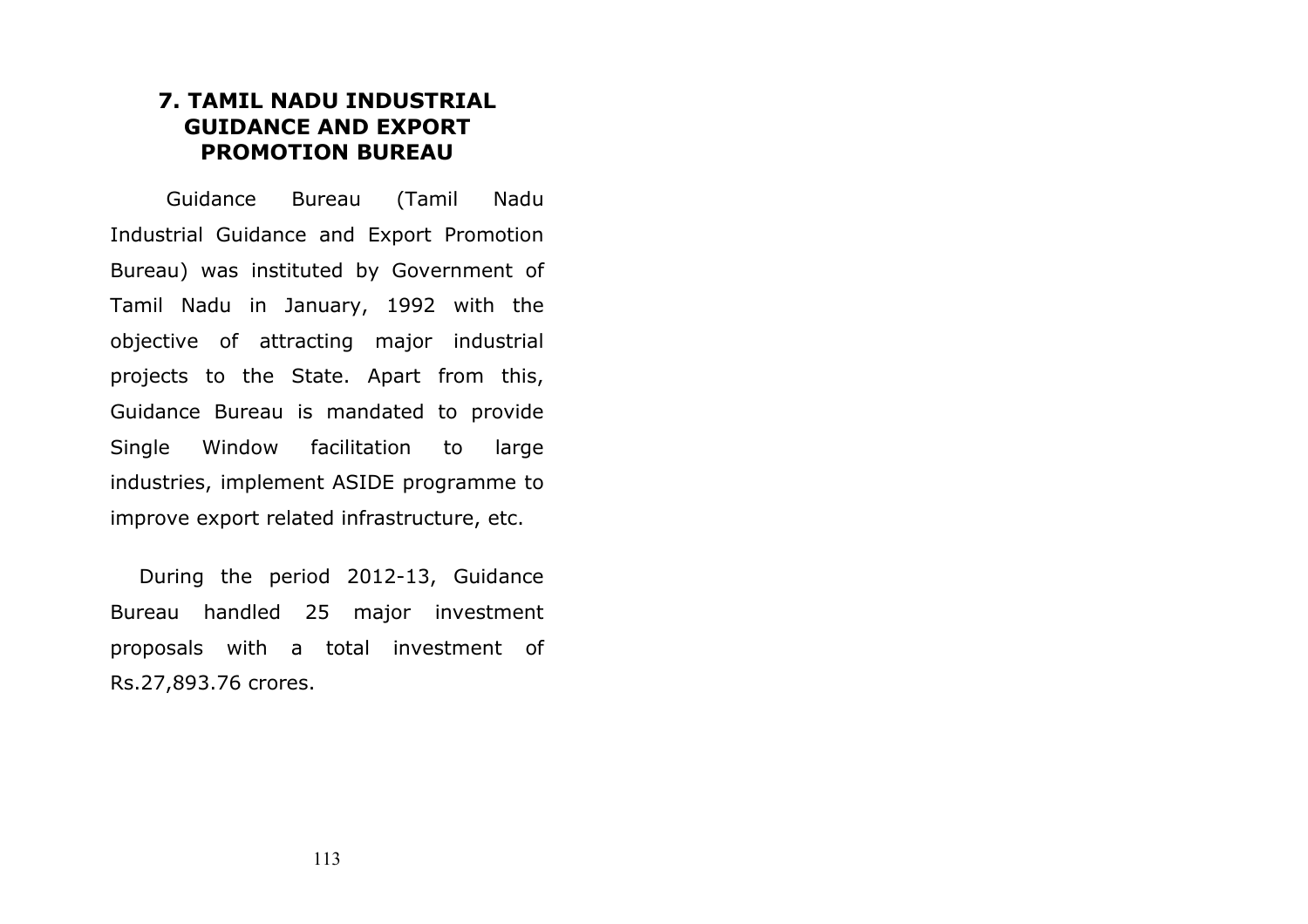### 7.1. 7.1. Projects for which Government signed MoU Projects for which Government signed Mol<br>(on 14.5.2012 - 5 projects and on 5.11.12 - 12 projects) (on 14.5.2012 - 5 projects and on 5.11.12 - 12 projects) which signed NoU

details are hereunder: During 2012-13, 17 projects for which MoU were signed by the State<br>Government were attracted and facilitated by Guidance Bureau. The total<br>investment committed by these 17 companies was Rs.26,625 crores. The details are hereunder: investment committed by these 17 companies was Rs.26,625 crores. The Government were attracted and facilitated by Guidance Bureau. The total During 2012-13, 17 projects for which MoU were signed by the State

# MoU signed on 14.5.2012 MoU signed on 14.5.2012

| <b>OES6</b>                          | 0025                             | <b>Total</b>                              |                                                     |         |
|--------------------------------------|----------------------------------|-------------------------------------------|-----------------------------------------------------|---------|
| 230                                  | ա<br>05                          | SIPCOT Thervoykandigai<br>Industrial Park | Philps Carbon<br>Carbon black)                      |         |
| დ<br>00                              | ա<br>05                          | SIPCOT Oragadam<br>Industrial Park        | Eicher Motors (Unit: Royal Enfield)<br>Two Wheelers |         |
| <b>3000</b>                          | <b>1500</b>                      | SIPCOT Vallam Vadagal<br>Industrial Park  | Yamaha<br>Two Wheelers                              |         |
| <b>3000</b>                          | 2500                             | SIPCOT Industrial Park,<br>Pillaipakkam   | Ashok Leyland - Nissan<br>(Commercial Vehicles)     |         |
| <b>3000</b>                          | 1000                             | Oragadam<br>SIPCOT Industrial Park,       | Daimler (Commercial Vehicles)                       |         |
| Employment<br>Indirect)<br>(Direct & | Investment<br>crores)<br>(Rs. in | Location                                  | Name of the Company &<br>Product                    | ი<br>პე |
|                                      |                                  |                                           |                                                     |         |

114

# MoU signed on 5.11.2012 MoU signed on 5.11.2012

| ო <mark>≍</mark> | <b>Nance Company &amp;</b><br>Product                                              | Location                                            | Investment<br>crores)<br>(Rs. in | Employment<br>Indirect)<br>(Direct & |
|------------------|------------------------------------------------------------------------------------|-----------------------------------------------------|----------------------------------|--------------------------------------|
|                  | Hyundai Expansion (Cars)                                                           | SIPCOT Irungattukottai<br>Industrial Park           | 4000                             |                                      |
|                  | Synthetic fibres)<br>Indo Rama (PTA, PET and                                       | Ennote & Coimpatore                                 | 4500                             |                                      |
| $\omega$         | ADD Industrial Park (Integrated<br>textile and industrial park)                    | Coimbatore                                          | 3100                             | 25000                                |
| 4                | BGR Energy Group (Turbines,<br>generators and boilers)                             | Kancheeprram District                               | 2325                             | 2400                                 |
| С٦               | float glass, drilling equipment<br>Harsha Group (Fibre glass,<br>parts, etc.       | <b>SIPCOT</b><br>Industrial Park<br>Thervoykandigai | 4100                             |                                      |
| Ō                | Saint Gobain Glass India<br>materials)<br>Solar glass and refractory<br>Expansion) | SIPCOT Perudurai<br>Industrial Park                 | 400                              |                                      |
|                  | Danfoss Industries<br>Refrigeration and controls)                                  | Industrial Park<br>SIPCOT Oragadam                  | <b>900</b>                       | 1200                                 |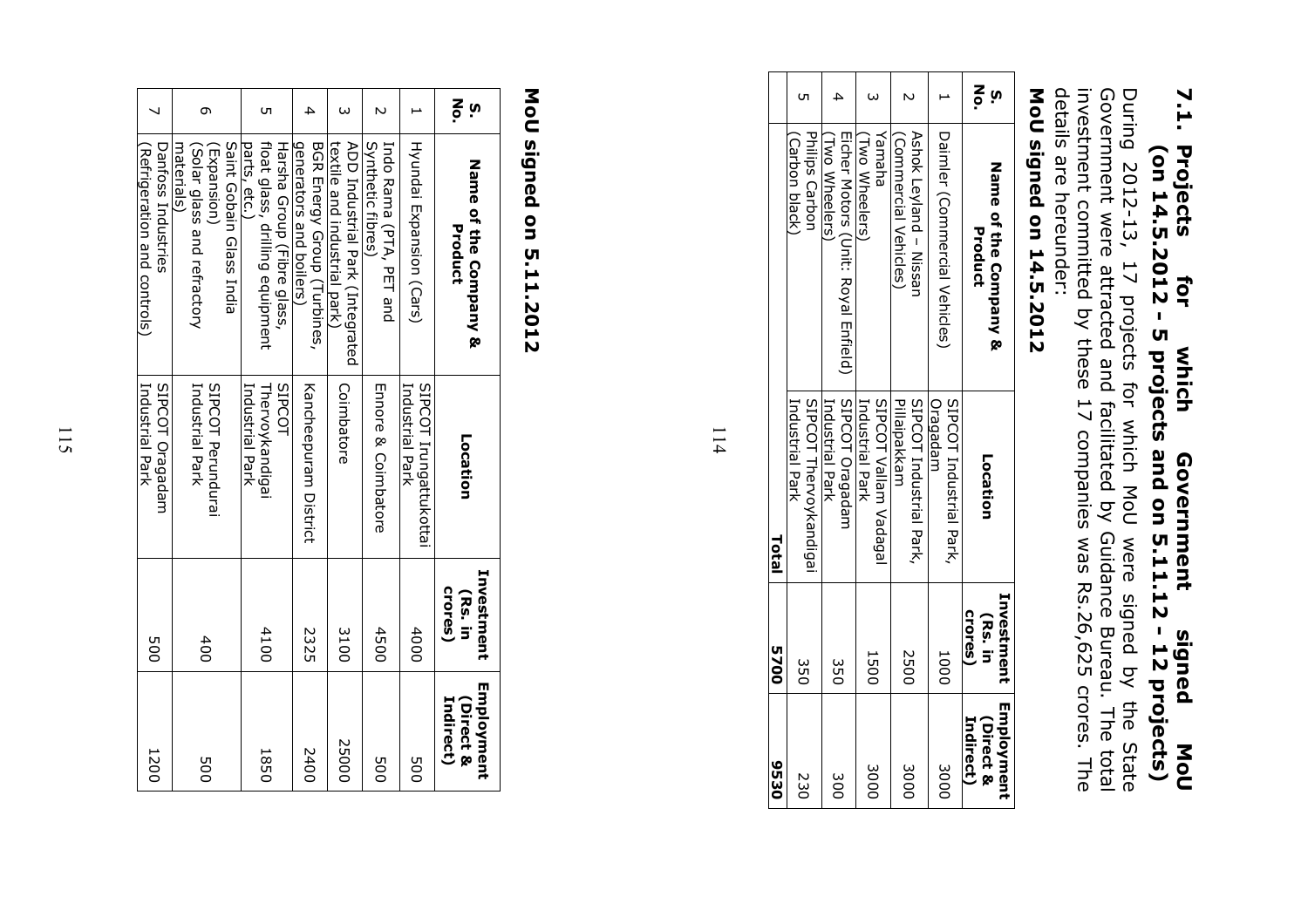| <b>13655</b>                         | 20925                            |                                                 | Total                                                                                                                       |                           |
|--------------------------------------|----------------------------------|-------------------------------------------------|-----------------------------------------------------------------------------------------------------------------------------|---------------------------|
| 1300                                 | 200                              | <b>Uragadam and Hosur</b><br>Expansion of Padi, | (2 & 3 arts, acto parts, etc.)<br>TVS Group                                                                                 | 12                        |
| 475                                  | 300                              | Industrial Park<br><b>SIPCOT Nilakottai</b>     | Amway India Enterprises<br>Nietrition and cosmetic products.                                                                |                           |
| 1130                                 | <b>DOC</b>                       | Tiruvallur and Vellore<br>Districts             | chains and bicycle)<br>(3 projects for manufacture of auto<br>parts, welded tribes, industrial<br>Tube Investments of India | 50                        |
| <b>1500</b>                          | 250                              | SIPCOT Oragadam Hi<br>Tech SEZ                  | Sourina - SCI India (Expansion)<br>Electronic hardware                                                                      |                           |
| <b>DO</b>                            | 550                              | Sriperumpudur<br>Nokia Telecom SEZ,             | (Mobile handsets)<br>Nokia India (Expansion)                                                                                | $\infty$                  |
| Employment<br>Indirect)<br>(Direct & | Investment<br>Crores)<br>(Rs. in | Location                                        | Nanne Companny &<br>Product                                                                                                 | $\frac{2}{9}$<br><u>i</u> |

116

### 7.2. 7.2. Projects for which Guidance Bureau provided single Projects Projects for which<br>window facilitation window facilitation Guidance Bureau provided single

During 2012-13, following 8 projects with an investment of Rs.1268.76 crores were provided Single window facilitation by Guidance Bureau: During 2012-13, following 8 projects with an investment of Rs.1268.76<br>crores were provided Single window facilitation by Guidance Bureau:

| $\mathbf{z}_{\mathsf{S}}$<br><u>in</u> | Name of the project                                 | Products                                         | Location                       | Investment<br>Crores)<br>(Rs. in |
|----------------------------------------|-----------------------------------------------------|--------------------------------------------------|--------------------------------|----------------------------------|
|                                        | Steels Private Limited<br>M/s. Kadimi Special       | Drawn Bar<br>Quality Wire / Cold<br>Cold Heading | Pillaipakkarr<br><b>SIPCOT</b> | Ğ                                |
|                                        | M/s. Syntel                                         | Software                                         |                                |                                  |
|                                        | Limited - Expansion<br><b>International Private</b> | facility<br>Development                          | SIPCOT Siruseri                | 23                               |
|                                        | International Private<br>M/s. Syntel                | Software<br>Development                          | SIPCOT                         | 113.61                           |
|                                        | Limited                                             | facility                                         | Gangaikondan                   |                                  |
|                                        | M/s. Lear Automotive                                | Automobile seats                                 |                                | 45.21                            |
|                                        | India Private Limited                               | and ancillary parts                              | Mahindra World City            |                                  |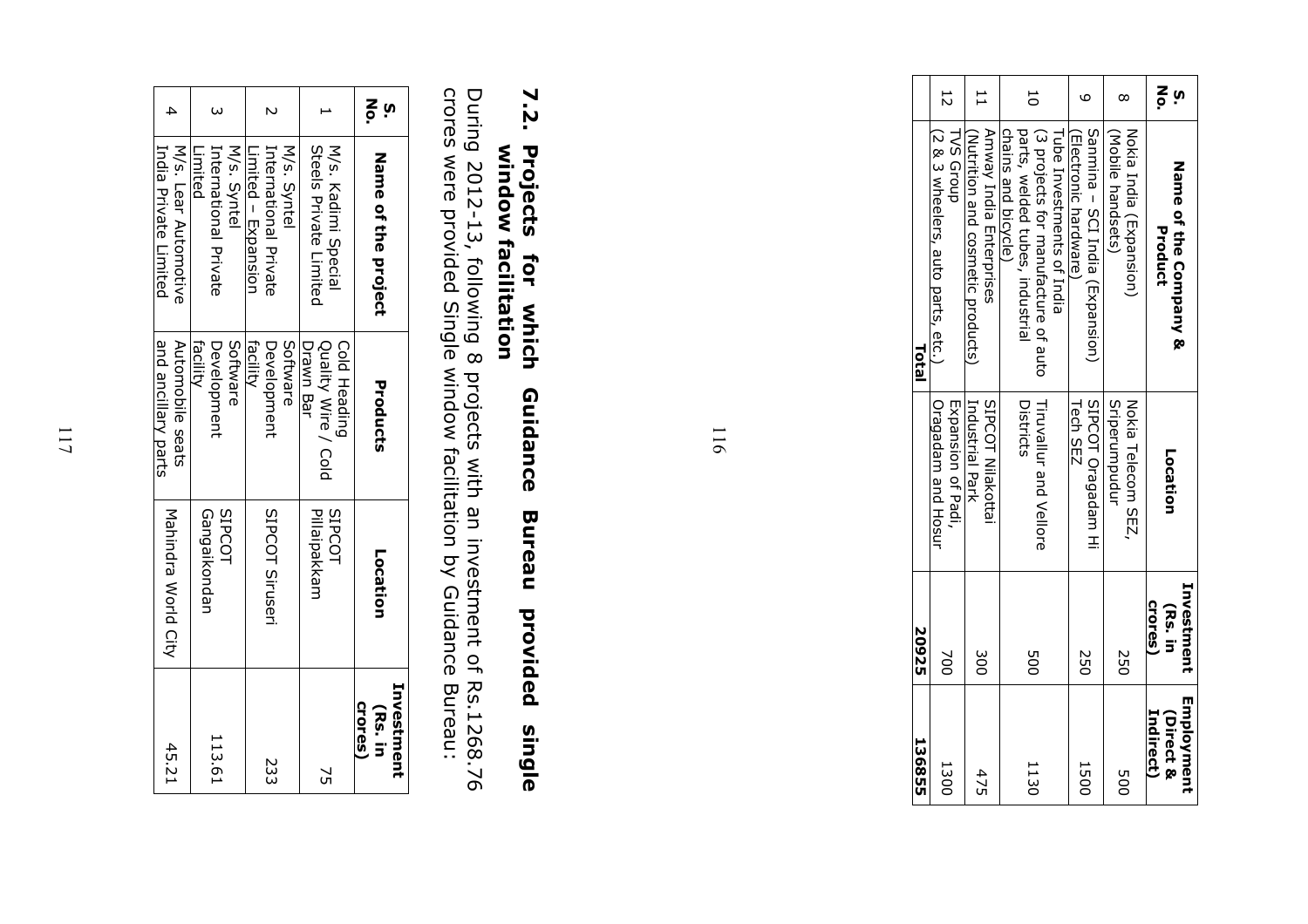| 1268.76                                |                                                    | Total                                   |                                                                      |                     |
|----------------------------------------|----------------------------------------------------|-----------------------------------------|----------------------------------------------------------------------|---------------------|
| 594                                    | Thirikalukundram<br>Thirumani Village,             | Integrated vaccines                     | M/s. HLL Biotech<br>Limited                                          |                     |
| 27.02                                  | Madurai<br>ELCOT IT/ITES SEZ,                      | Development<br>Software<br>facility     | <b>Technology Solutions</b><br>M/s. Honeywell<br>Lab Private Limited |                     |
| 17.72                                  | SIDCO Industrial<br>Estate, Ambattur               | Non Ferrous Metals                      | M/s. Cookson India<br>Private Limited                                |                     |
| 163.20                                 | Sanmina-SCI)<br>Hi Tech (inside<br>SIPCOT Oragadam | communication<br>equipment<br>Microwave | M/s. NEC rudia private<br>Limited                                    |                     |
| Investment<br><b>Crores</b><br>(Rs. in | Location                                           | Products                                | Name of the project                                                  | $\frac{2}{5}$<br>ຸທ |

Rs.30,000 crores to the State during 2013-14. Rs.30,000 crores to the State during 2013-14. It is proposed to bring new investments to the tune of around It is proposed to bring new investments to the tune of around

118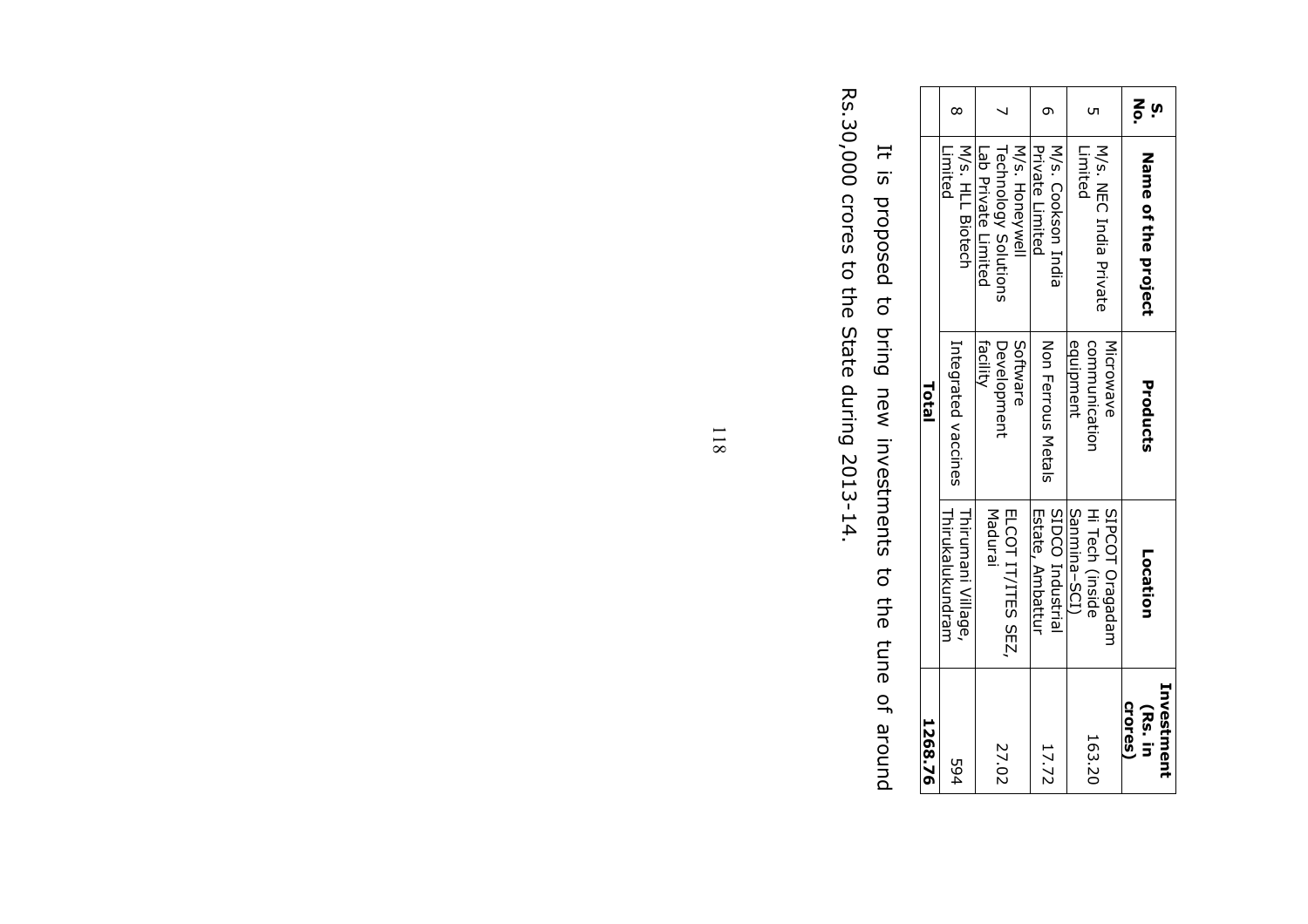### 7.3. ASIDE (Assistance to States for Infrastructure Development for Exports and Allied Activities)

Executive Vice Chairman, Guidance Bureau has been designated as the Member-secretary to the State Level Export Promotion Committee (SLEPC) on ASIDE. Hence, Guidance Bureau receives proposals for ASIDE grant, scrutinises them to verify their eligibility and places them in the SLEPC meetings. So far, 13 meetings of SLEPC have been convened and last meeting was conducted on 18.7.2012.

Government of India have now modified the implementation strategy towards a "Basket Approach" where in States have to prioritize projects from within a basket of projects, instead of ASIDE being an open ended scheme. All States now have to furnish a list of 30 – 40

critical infrastructure projects with an investment of Rs.10 – 15 crores for funding from ASIDE.

Accordingly, a list of 44 projects was identified by the State Government, in consultation with various agencies and also on the basis of "Tamil Nadu Vision 2023" as the first batch of projects. As per the SLEPC decision, a Sub-Committee has been formed under the Chairmanship of Industries Secretary consisting of TIDCO, SIPCOT and Guidance Bureau to scrutinize the list of projects and submit the same to Government of India. The meeting of the Sub Committee took place on  $7<sup>th</sup>$  January 2013, TIDCO has recommended 44 projects to be forwarded to Government of India.

### 7.4. Economic cooperation with Japan Government of Japan and the

Government of Tamil Nadu have signed a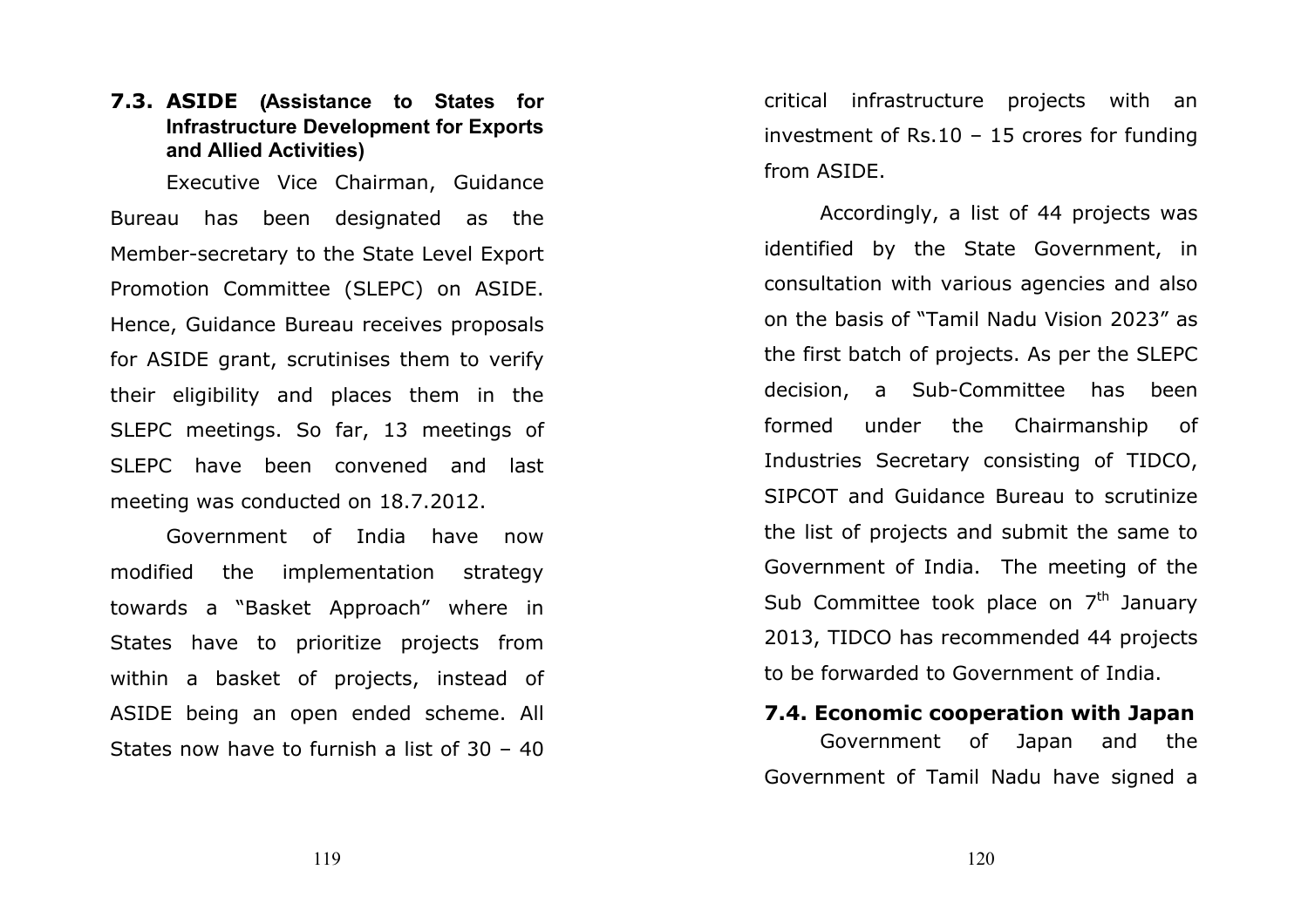bilateral Co-operation MoU to promote Japanese investments in Tamil Nadu. Under this, a Working committee has been constituted. The third meeting of the Working Committee with METI, Government of Japan was held on 27.2.2013 to promote bilateral economic cooperation between Tamil Nadu and Japan.

### 7.5. Joint Working Committee meetings

The Japanese Consulate in Chennai had proposed that a Joint Working Committee may be constituted under the Chairmanship of Chief Secretary to discuss various issues of interest to Japanese investors. Accordingly, Government, vide G.O. (Ms.) No.15, Industries Department, dated  $9<sup>th</sup>$  January 2012 had constituted a Joint Working Committee. Executive Vice Chairman, Guidance Bureau has been

designated as the Member-secretary to this Committee. So far, two meetings of this JWC have also been held, and the second meeting was held on 26.10.2012.

### 7.6. Facilitation of Ascendas "One Hub Industrial Township"

Guidance Bureau signed an MoU with Ascendas of Singapore and JGC of Japan to provide facilitation to promote an Industrial Township near Mamallapuram, Kancheepuram District in an area of about 1,270 acres. Guidance Bureau convened several meetings of Project Facilitation Committee to expedite the implementation of this project. A number of Japanese Companies have evinced interest to set up their projects in this Township. This Township is expected to attract investments of over Rs.15,000 crores.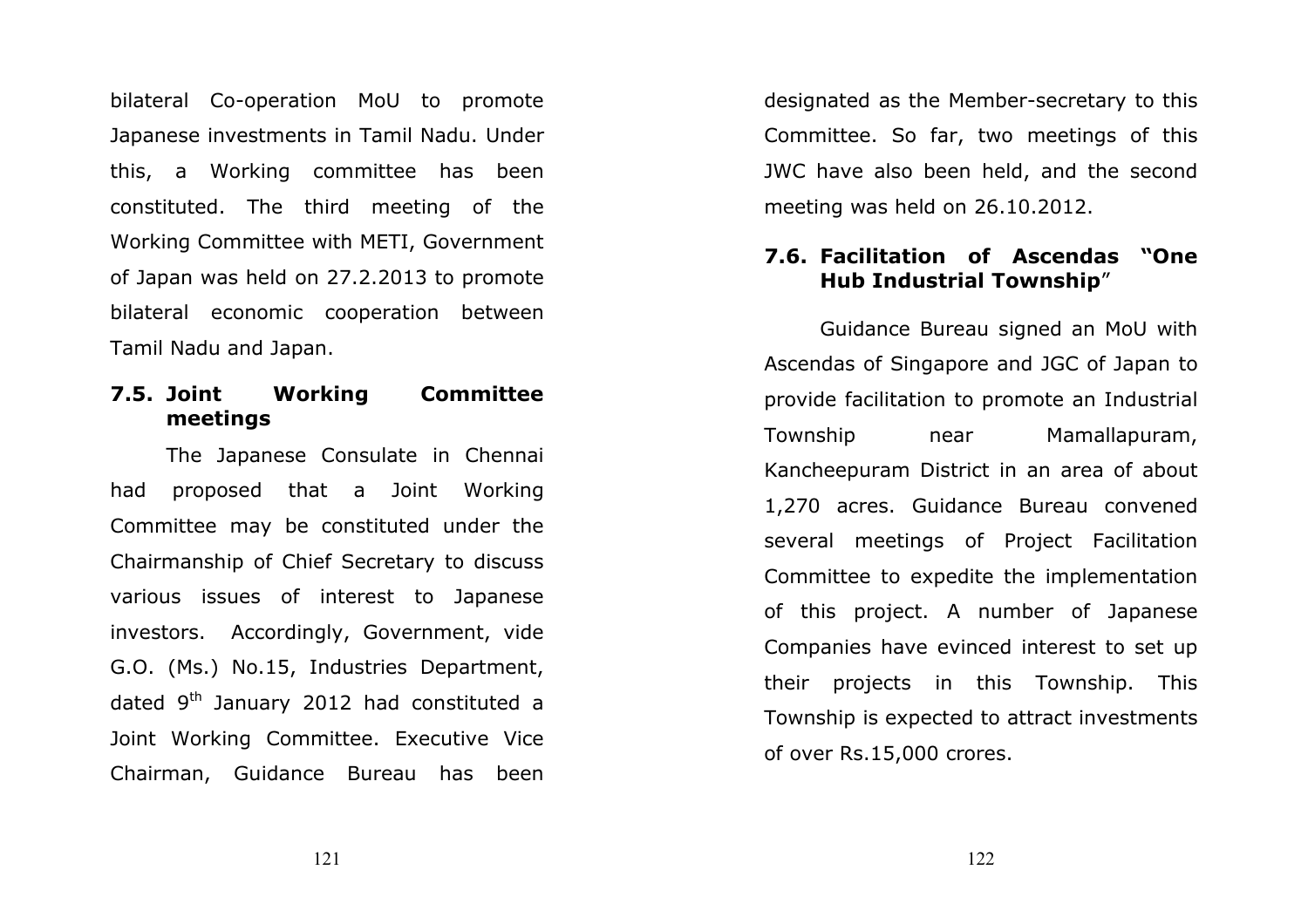### 8.TAMIL NADU MAGNESITE LIMITED

Tamil Nadu Magnesite Limited (TANMAG) is a Public Sector Undertaking started on 6.2.1979. It is an ISO 9001-2008 (Quality Management System) and ISO 14001-2004 (Environment Management System) certified company.

TANMAG mines are situated in Salem District at the bottom skirt of Shervaroy's hills also known as Chalk block hills, Shervaroys south forest range, at Kurumbapatti reserve forest area at an area of 96.34 hectares (238 acres). The lease for the Mines which was operated by the Salem Magnesite Private Limited was cancelled on 28.11.1978 and taken over by the Tamilnadu Magnesite Limited on 17.1.1979 to operate the above mines as "Arasu Magnesite Mines".

The mineral Magnesite (Magnesium Carbonate –  $MqCo<sub>3</sub>$ ) is a precious ore available in limited places in India. 70% of ore reserve is available in Tamilnadu particularly in Salem District.

As per the survey analysis made by Anna University the magnesite ore reserve at TANMAG mines will be 30.55 lakh tons as on 1.12.2011. Based on the annual mining quantity of 1,20,000 tons of Magnesite, the ore reserve is expected to last for another 25 years.

In order to preserve the rare mineral, TANMAG is operating the mines as Open Cast Mines.

The Raw Magnesite extracted in Mines is used for producing Dead Burnt Magnesite (DBM) at Rotary Kiln Division (RKD) and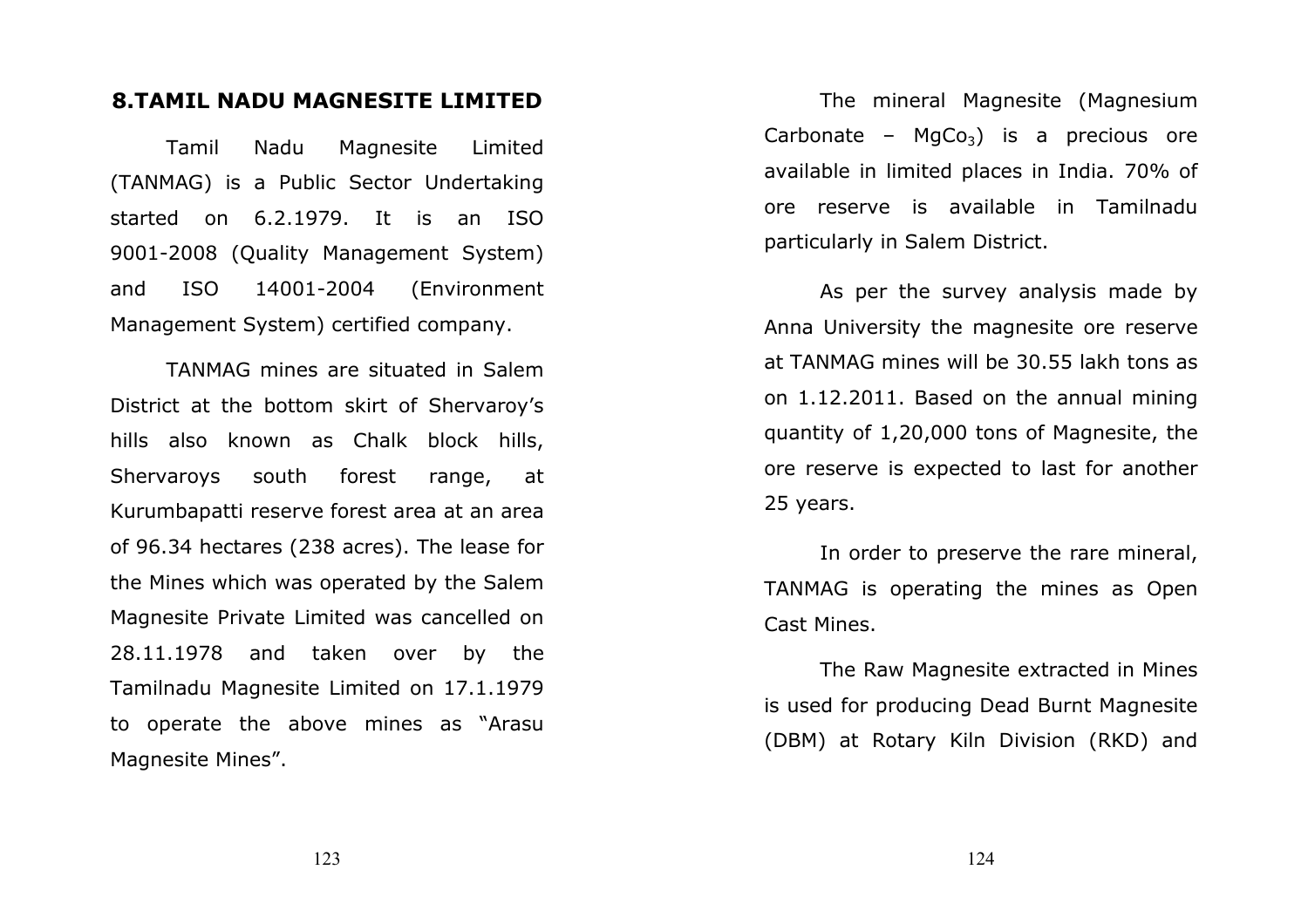Lightly Calcined Magnesite at Shaft Kiln Division (SKD) of TANMAG.

### 8.1. Rotary Kiln Division

Dead Burnt Magnesite is produced from Raw Magnesite excavated from Mines by the Rotary Kiln Division. The total Production capacity of RKD is 30,000 tons per annum.

This Dead Burnt Magnesite (DBM) is used for manufacturing Refractory Bricks and for Monolithics required for Steel industries.

### 8.2. Shaft Kiln Division

From Raw Magnesite, Lightly Calcined Magnesite is being produced by the Shaft Kiln Division. The total production capacity of SKD is 17,000 tons per annum.

This Lightly Calcined Magnesite (LCM) is used for manufacturing Chakki Stones which is used for flour grinding, magnesite Chemicals, Animal feeds, for making Polish stones used for granite polishing, rayon and in paper industries.

### 8.3. Achievements

TANMAG is earning profit continuously from the year 2004-05. During the year 2011-12 the company sold 47,560 tons of finished magnesite products and achieved highest turn over of Rs.91.86 crores since its inception and earned a profit before tax of Rs.11.24 crores during the year 2011-12. By adopting aggressive sales strategies, the Company has attained 'ZERO STOCK' position of the products as on 31.3.2012 which is considered as historical achievement in TANMAG.

While Mining Magnesite, Dunite is obtained as a Secondary Mineral. The main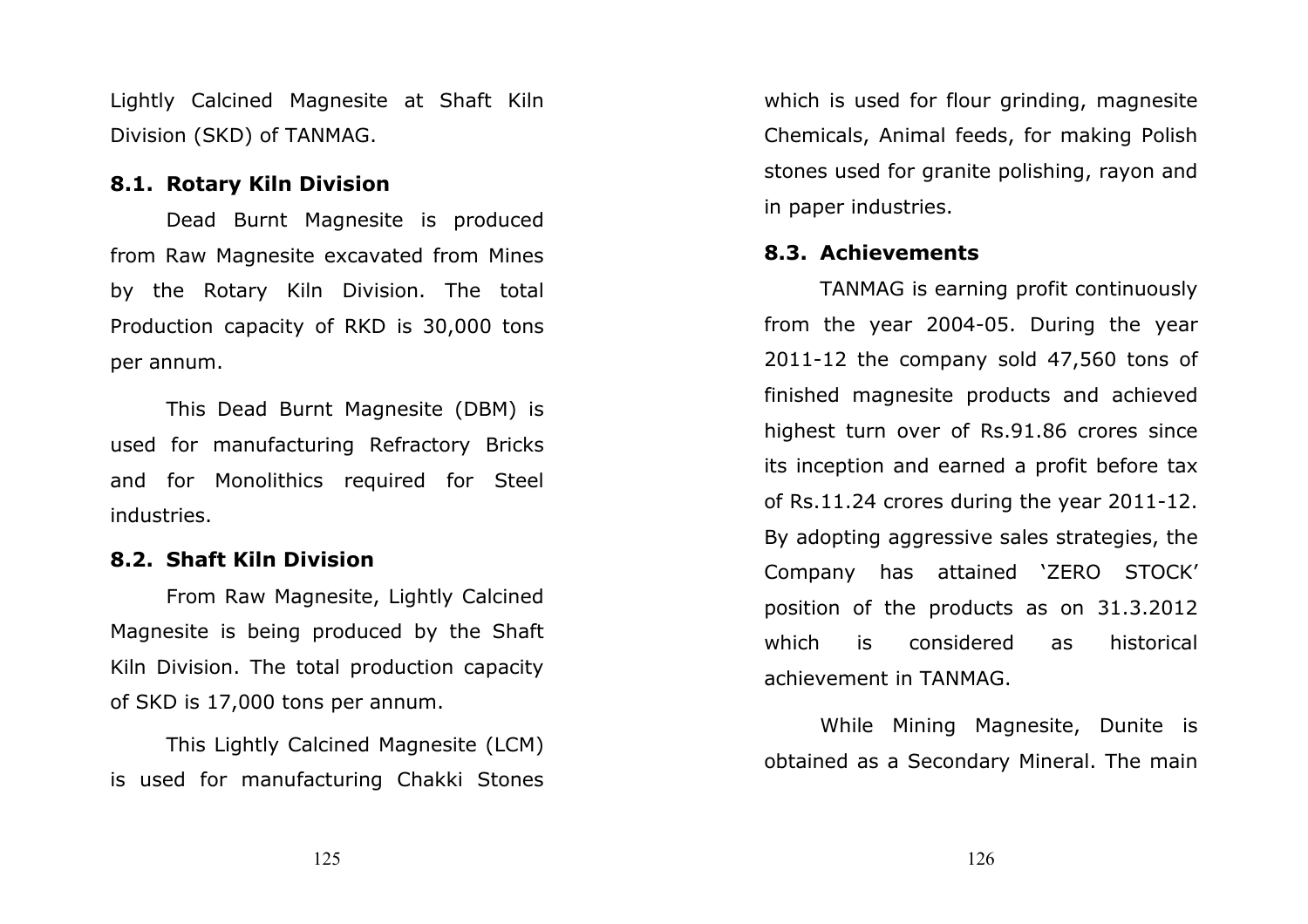ingredient of Dunite is Magnesium silicate. During the year 2012-13, TANMAG have sold 61,491 tons of Dunite which is a two fold increase over last year sales of Dunite.

 During 2012-13, the company sold 37,693 tons of magnesite products achieving Rs.88.22 crores turnover and profit of Rs.12.75 crores approximately (unaudited) before tax.

### 8.4. Plan of Action for the years 2013-14 and 2014-15

The production and sales targets for the year 2013-14 and 2014-15 are as follows: (Qty in tons)

| <b>Particulars</b> | 2013-14           |              | 2014-15           |              |
|--------------------|-------------------|--------------|-------------------|--------------|
|                    | <b>Production</b> | <b>Sales</b> | <b>Production</b> | <b>Sales</b> |
| Raw                | 1,20,000          | 1,20,000     | 1,20,000          | 1,20,000     |
| Magnesite          |                   |              |                   |              |
| Dead Burnt         | 30,000            | 30,000       | 30,000            | 30,000       |
| Magnesite          |                   |              |                   |              |
| Lightly            | 17,000            | 17,000       | 17,000            | 17,000       |
| Calcined           |                   |              |                   |              |
| Magnesite          |                   |              |                   |              |

### 9. TAMIL NADU INDUSTRIAL EXPLOSIVES LIMITED

Tamil Nadu Industrial Explosives Limited was established in Katpadi, Vellore District in the year 1986. It is in the business of manufacturing Explosives and accessories and having the following units:

| <b>Explosives Details</b>                      | <b>Year of Commencement</b><br>of Production                                             |  |
|------------------------------------------------|------------------------------------------------------------------------------------------|--|
| Detonators and<br>Detonating Fuse              | 1988                                                                                     |  |
| <b>Slurry Explosives</b>                       | 1992                                                                                     |  |
| <b>Emulsion Explosives</b>                     | 2004                                                                                     |  |
| Mono Methyl Amine<br><b>Nitrate</b>            | 2007                                                                                     |  |
| <b>Nitro</b><br>Glycerine<br><b>Explosives</b> | Commenced in 1986 and<br>subsequently banned by<br>Government of India from<br>1.1.2004. |  |

### 9.1. The Explosives & Accessories are mainly used in the following Public Sector Undertakings:

Public Sector undertakings like SCCL,

Coal India, NLC, ONGC, HCL, UCIL, Cement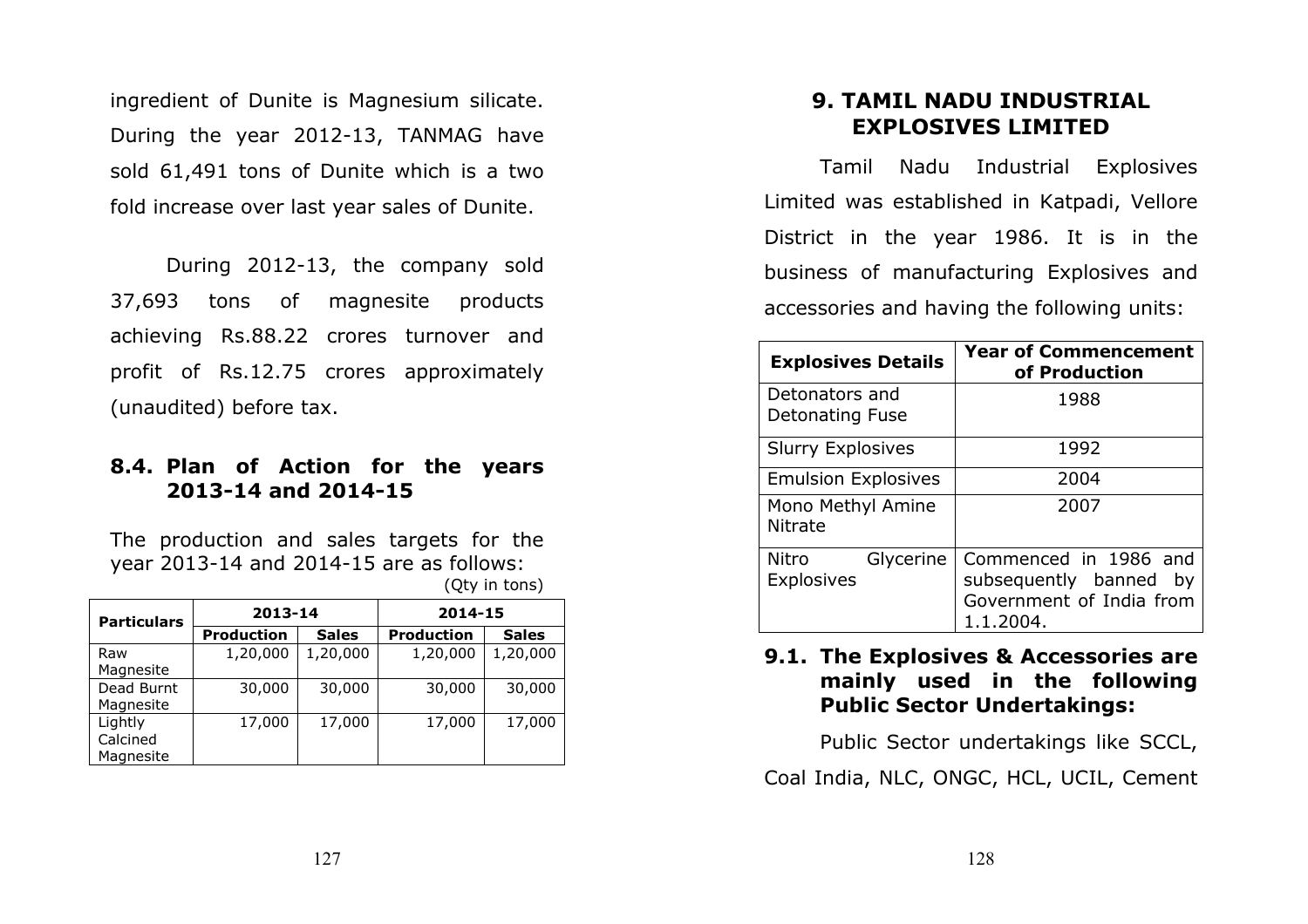Industries and TANMAG are some of the major customers of TEL. Further the explosives and accessories are used for mineral exploration activities.

Exports are also made to Overseas Markets like Philippines, Australia, Ethiopia, Bolivia and Angola.

The company has the necessary infrastructural facilities to manufacture the products required by the market and to achieve optimum sales. TEL has earned a net profit for 6 years and cash profit for 9 years between 1992–93 to 2002–03. From 2003–04 onwards, it has incurred loss due to banning of the production and sale of NG Explosives by Government of India.

### 9.2. Action Plan for the Years 2013–14 and 2014–15

 The Company has achieved a turnover of Rs.33.5 crores (inclusive of Merchandize Export of ammonium Nitrate to the extent of Rs.2.50 crores) during 2012-13.

 For 2013–14 the Company hopes to improve the Working Capital position by obtaining Ways & Means Advance of Rs.2 crores from Government and this will help the Company to achieve higher production and turnover. Moreover, the Company has proposed to give a thrust for Exports as it earns better margins from exports. As against the export turnover of Rs.9.12 crores in 2012-13, the Company shall endeavour to improve it to Rs.15 crores in the current year which will give a margin of Rs.1.50 crores. Further, the installation of a new Wood Fired Boiler with the financial assistance of Rs.1.08 crores provided by Government will bring down the cost of Furnace oil by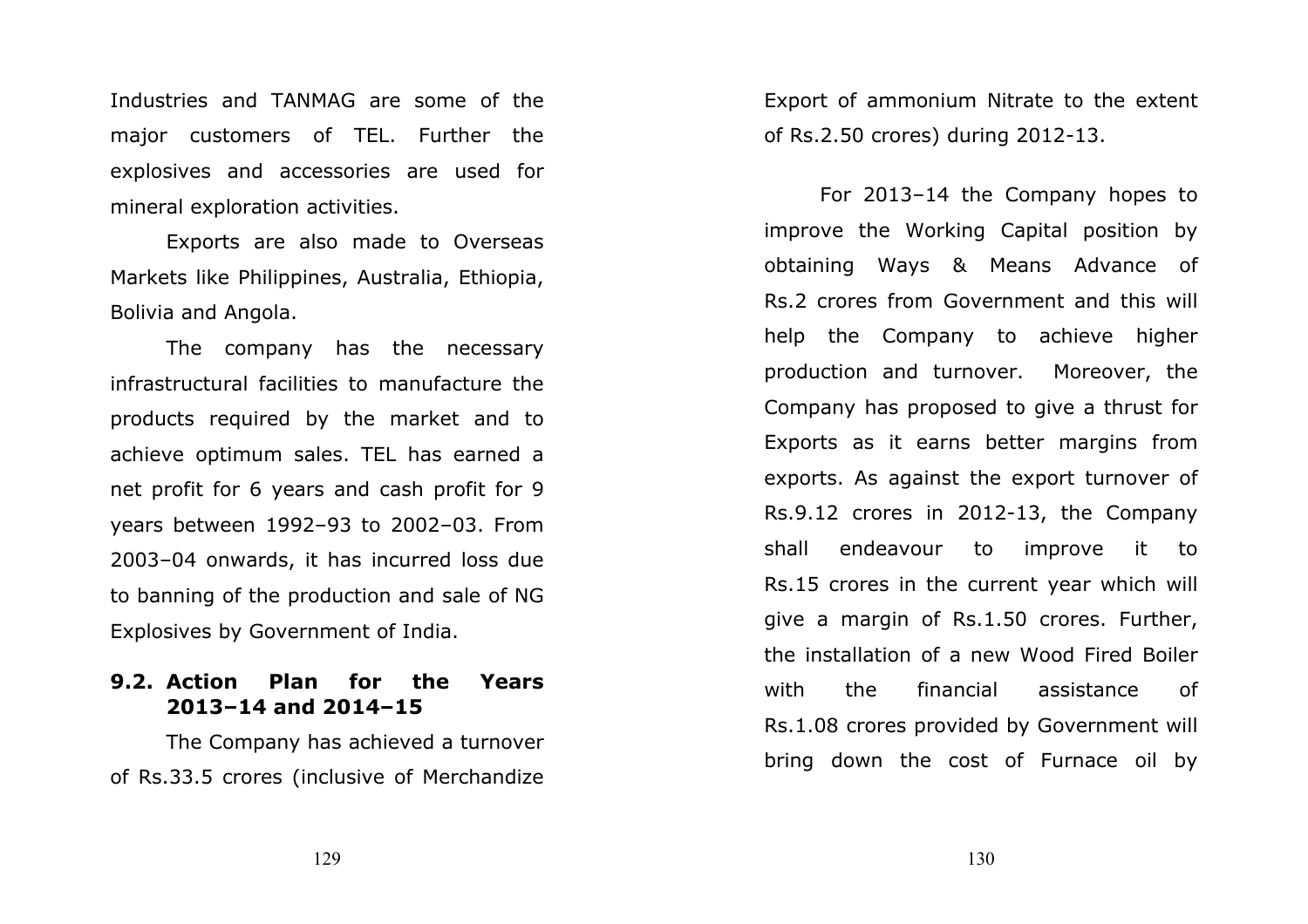around Rs.50 Lakhs per annum. This will reduce the cost of production of Emulsion products leading to competitive pricing and thus higher sales of these products. Further, by utilization of other cost saving measures like use of Galvanised Iron (GI) Wire in the place of Copper Wire in the production of Powertel-1, Powertel-5 explosives the Company is expecting to reduce the cost of production of these explosives.

 The above steps will help the Company to reduce its loss in 2013–14. For 2014–15, the Company will further improve its viability.

### 10.TAMIL NADU MINERALS LIMITED

Minerals are finite and exhaustible, TAMIN's endeavour is to exploit prudently the available natures resources and market the minerals profitably. The main objective of TAMIN is production and marketing of granite raw blocks, granite finished products, major minerals and mineral based products. Large deposits of black, colour granite blocks and Major Minerals like Graphite, Quartz, Feldspar, Limestone, Silica Sand and Vermiculite are being exploited by adopting scientific mining and are marketed through fair trade practices as "value added products".

### 10.1. Vision

Aspire to be top in the minerals sector for value creation and conservation of natural minerals.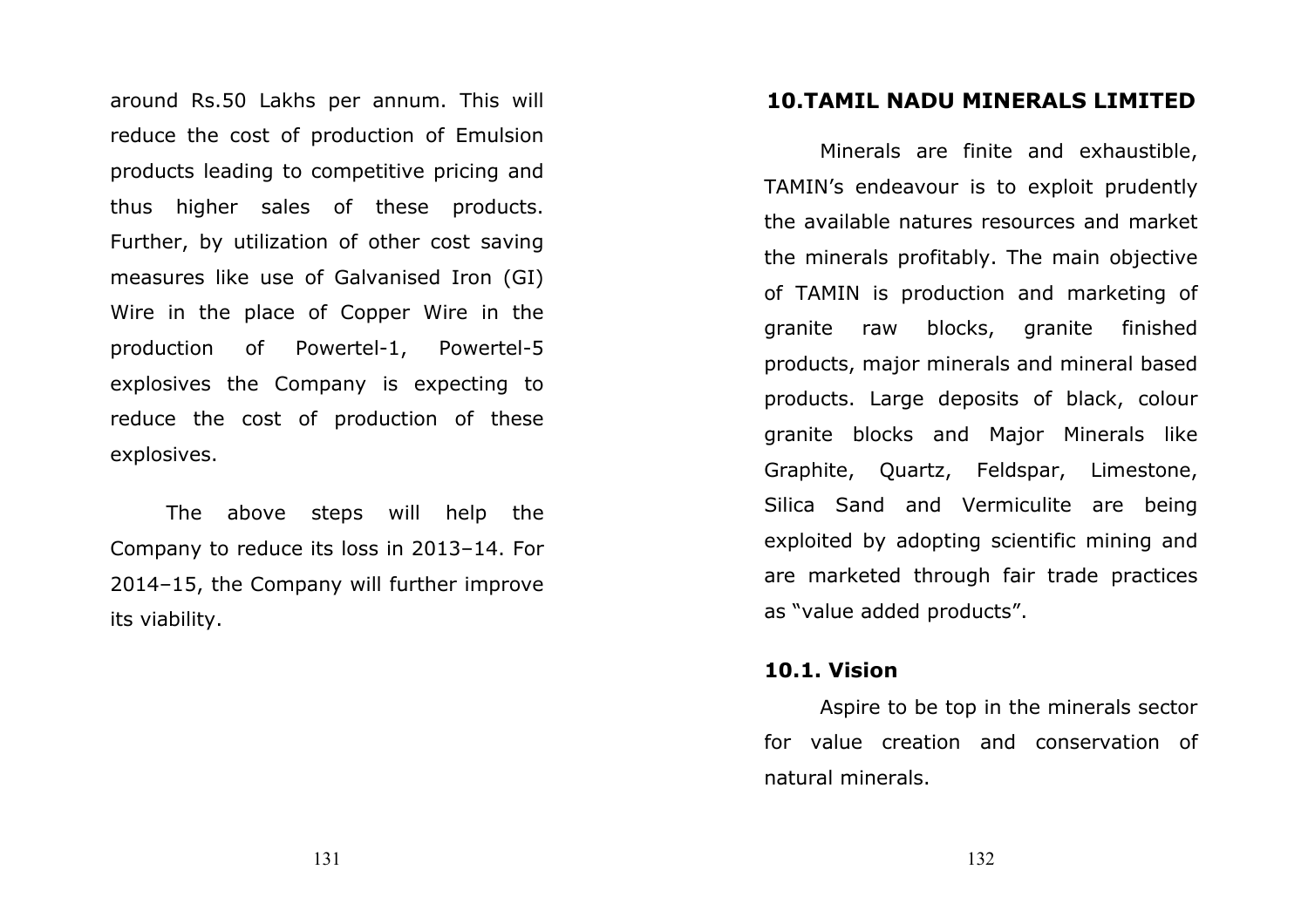### 10.2. Mission

- ❖ Continuous search for new mineral deposits
- ❖ Continuous updation of technology in safe mining operations, quality control measures and mineral processing and marketing.
- ❖ Export of granites and minerals with value addition for earning foreign exchange for the State and the Country.
- ❖ Generate gainful employment to people in rural and backward areas by the development of quarries and mines and offering opportunities to qualified technicians in the manufacture of value added quality products.

❖ Sustainable development of Quarries and Mines and recovery of maximum useful granite and other minerals.

### 10.3. Lease Details

TAMIN is having 148 leases in an extent of 2126.46.16 Hects.

| <b>Minerals</b>       | No. of        | <b>Extent</b> |
|-----------------------|---------------|---------------|
|                       | <b>Leases</b> | (in Hects.)   |
| <b>Black Granite</b>  | 75            | 964.80.96     |
| <b>Colour Granite</b> | 55.           | 836.71.00     |
| <b>Major Minerals</b> | 18            | 324.94.20     |
| <b>Total</b>          | 148           | 2126.46.16    |

### 10.4. Significant Initiatives taken during 2012-13

- (i) TAMIN initiated action to fetch higher export orders by which Rs.13.64 crores worth of Granite was exported to Eastern European countries, China, Japan, etc., from Black Granite quarries after a long gap.
- (ii) By engaging modern machineries like mega rock breaker the production of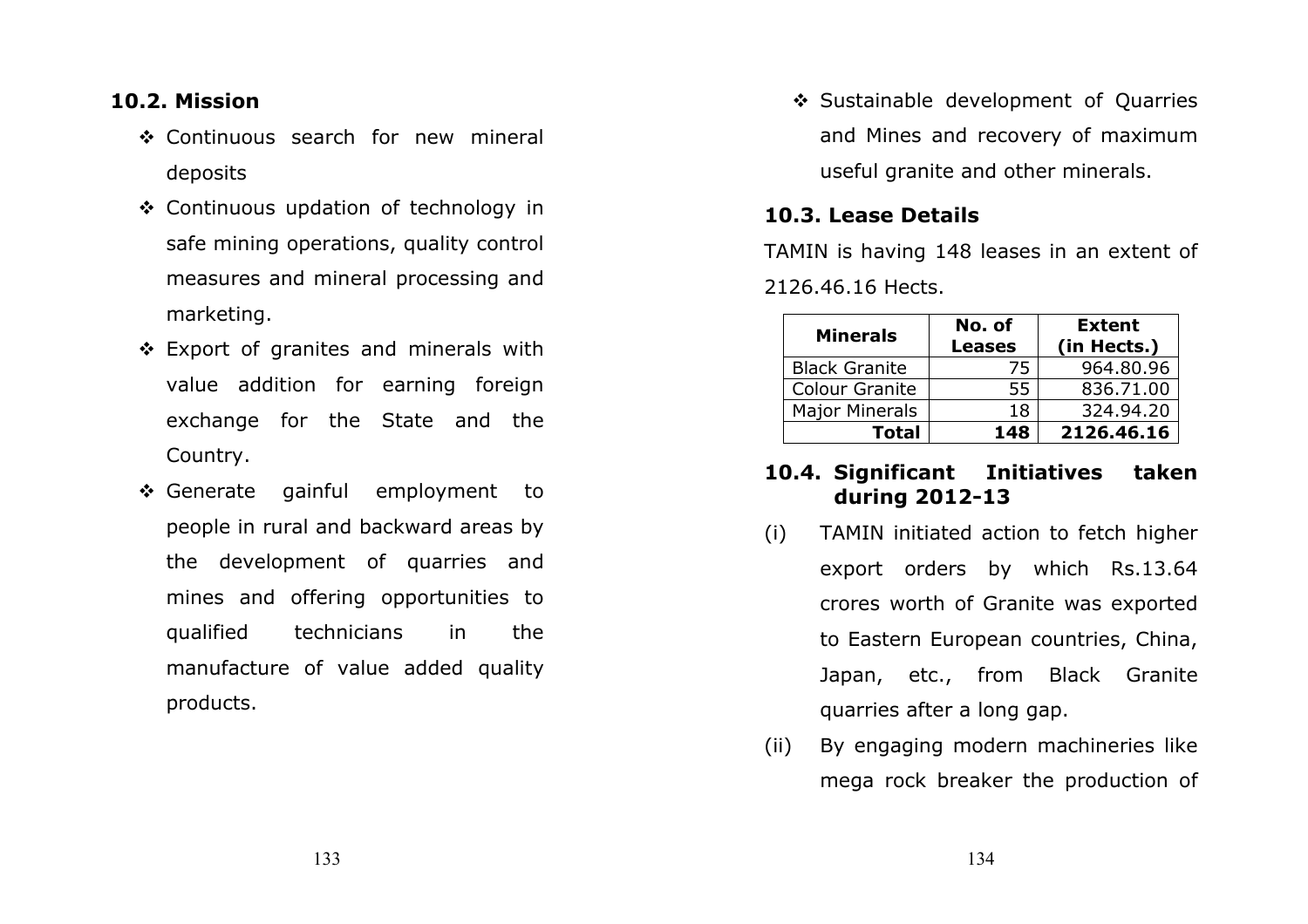Lime stone has been increased from 15,000 tons per month in 2011-12 to 60,000 tons per month in 2012-13.

- (iii) TAMIN earned additional revenue of Rs.1 crore during 2012-13 from sales of IS Sand and Exfoliated vermiculites.
- (iv) In order to turn around the TAMIN Granite Factory at Manali, certain initiatives have been taken. As the export market for Japanese monuments is encouraging, this unit has commenced the production of Japanese monuments for the first time.
- (v) In Sivaganga Graphite Mine, two pits are being operated. In order to increase the ore production and to have buffer stock for blending the various grades of raw ore, one

additional pit has been opened and an additional quantity of about 2,000 tons of raw ore has been mined. The surplus manpower in units is diverted to other needy units and is being used to enhance the production of graphite plant which will add revenue and absorb additional cost.

(vi) To cater to the additional demand for silica sand, one new pit has been developed at Mudaliyarkuppam Silica Sand mine, Villupuram District and raw sand is being sieved through labour contractor apart from sieving by existing self help groups. Mechanized sieving is also planned. This new initiative will reduce the labour cost and improve the production. It is expected that these improvements and initiatives, will

136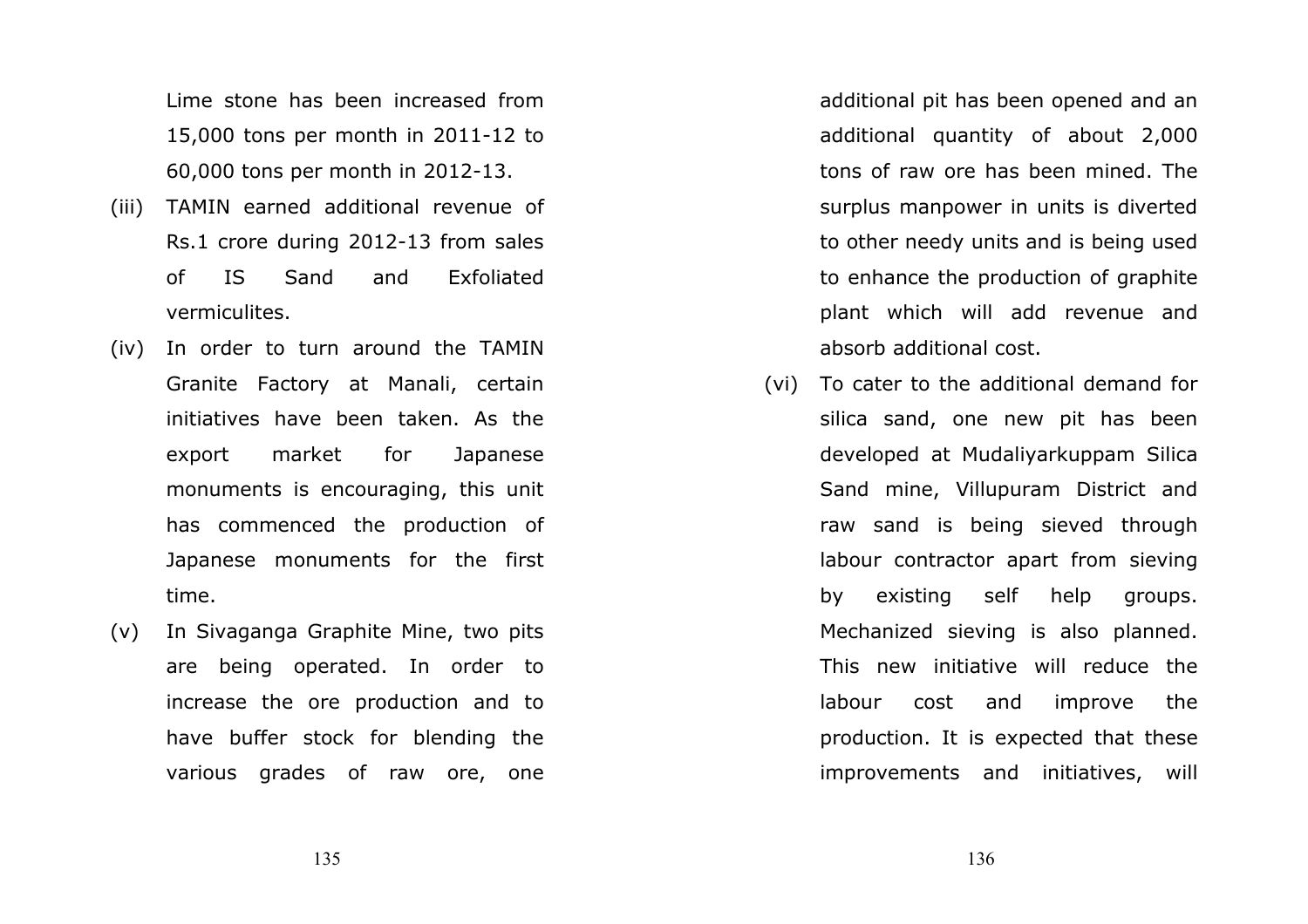fetch additional revenue to the tune of Rs.80 to 90 lakhs per annum.

- (vii) In order to audit the mined areas of the quarries and to keep strict vigil over the mining activities, a Mine Audit Committee has been constituted. This committee consist of Assistant General Manager of TAMIN, Mine Surveyor of TAMIN and an external cost Auditor. This Committee will audit each mine once in two months.
- (viii) A three member Core committee consisting of 2 mining staff and one worker is formed to monitor the day to day quarry operations like production, sales, dispatches and machinery utilization for better control.

## 10.5. On Going Projects 10.5.1. M. Sand (Manufactured Sand)

TAMIN proposed to set up manufactured sand factories in four different parts of state after detailed technical study.

M/s. ITCOT, Chennai has been awarded to study and submit a technical and economical feasibility report in M-Sand. The Board of TAMIN while noting the feasibility report of M/s. ITCOT Limited has proposed implementing the project through a Public Private Partnership / Joint Venture model in four different parts of the state.

### 10.5.2. Modernisation of TAMIN Granites, Manali

This factory was started in the year 1986 to produce building slabs, monuments and sawn thick slabs. As the existing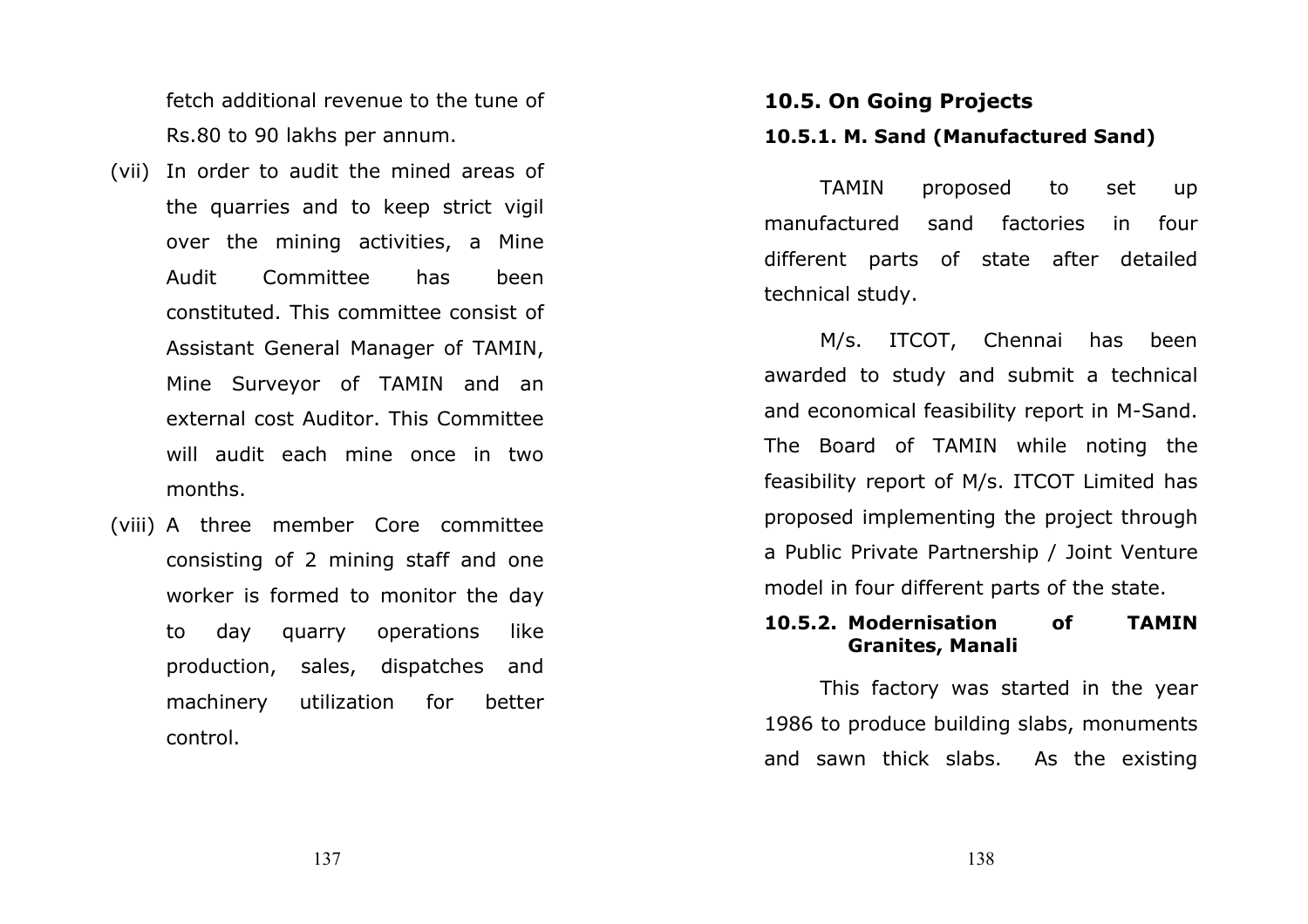machineries at the Manali Unit are old, and obsolete and quality products could not be produced, the production of building slabs was discontinued from 2008. A technoeconomic feasibility report to modernize the unit at an investment of Rs.12 crores has been prepared. It is proposed to install new machineries and to produce 1,20,000  $M^2$  of building slabs per annum for export.

## 10.5.3. Addition of Capacity in Sivaganga Graphite Factory

Graphite ore mined from Sivaganga Graphite mines is beneficiated to Graphite concentrate with fixed carbon content up to 96% for use in Industrial Sector. TAMIN has initiated action to prepare Detailed Project Report, with the technical assistance from M/s. Institute of Metals and Minerals Technology, Bhubaneshwar, Odisha for modernizing the graphite factory. Based on

local and export demand, it is proposed to augment the capacity of the Plant by adding an additional process circuit.

## 10.5.4. Modernisation of Indian Standard Sand Unit at Ennore

TAMIN has proposed to increase the production capacity of Indian Standard Sand Unit at Ennore to meet the market demand. M/s. ITCOT has submitted a report on the capacity enhancement of Indian Standard Sand Unit, Ennore and the same is under consideration.

## 10.6. Management of Mines and **Quarries**

 TAMIN is adopting modern techniques with State of the art mining machineries in all its mines to increase production and to protect the environment against noise, dust, smoke and vibrations.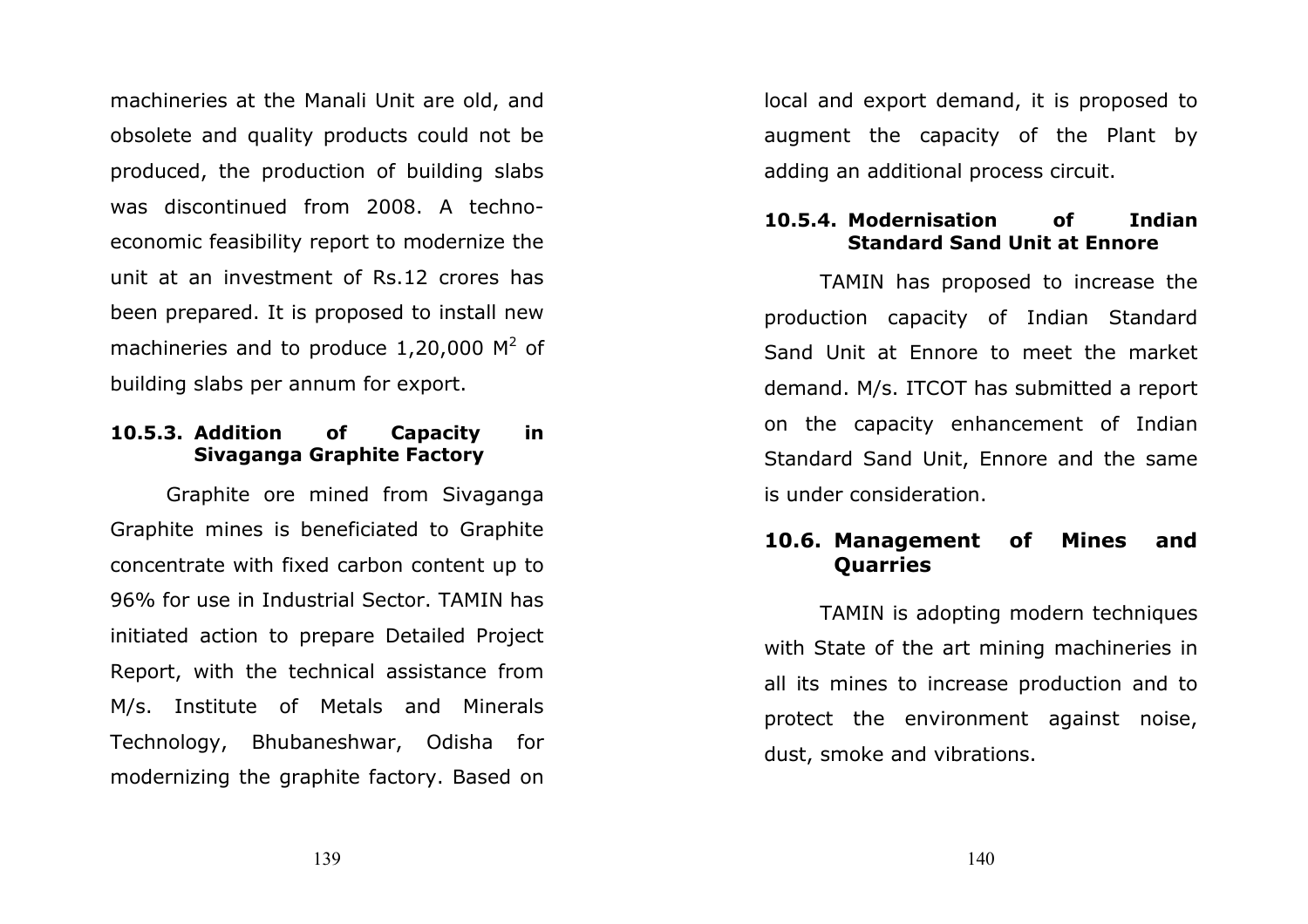TAMIN also raises plantation in the debris dumps and along the boundaries of the mines as well as unused and barren lease lands to protect the environment.

### 10.7. Mines Safety Awards

Out of 42 companies participated, TAMIN has been awarded 9 First prizes and 8 second prizes during the mines safety week celebrations in the year 2012 by the Tamil Nadu and Kerala Mines Safety Association patronized by the Director General of Mines Safety (DGMS) for various aspects for safe and scientific mining operations.

## 11. DEPARTMENT OF GEOLOGY AND MINING

Minerals form the basic resources for the development of mineral based industries and economic growth of the Nation. Tamil Nadu is endowed with several Industrial Minerals like Lignite, Limestone, Garnet Sand, Silica Sand, Quartz and Feldspar, Graphite, Oil and Natural Gas, Magnesite, Iron Ore etc and also common use minor minerals including Black and Multi Coloured Granite. Minerals are non-renewable assets which are to be scientifically exploited and judiciously utilized without detriment to the environment.

The Department of Geology and Mining is performing the following main functions:

> (i)Exploration, Mineral Reserves and Evaluation of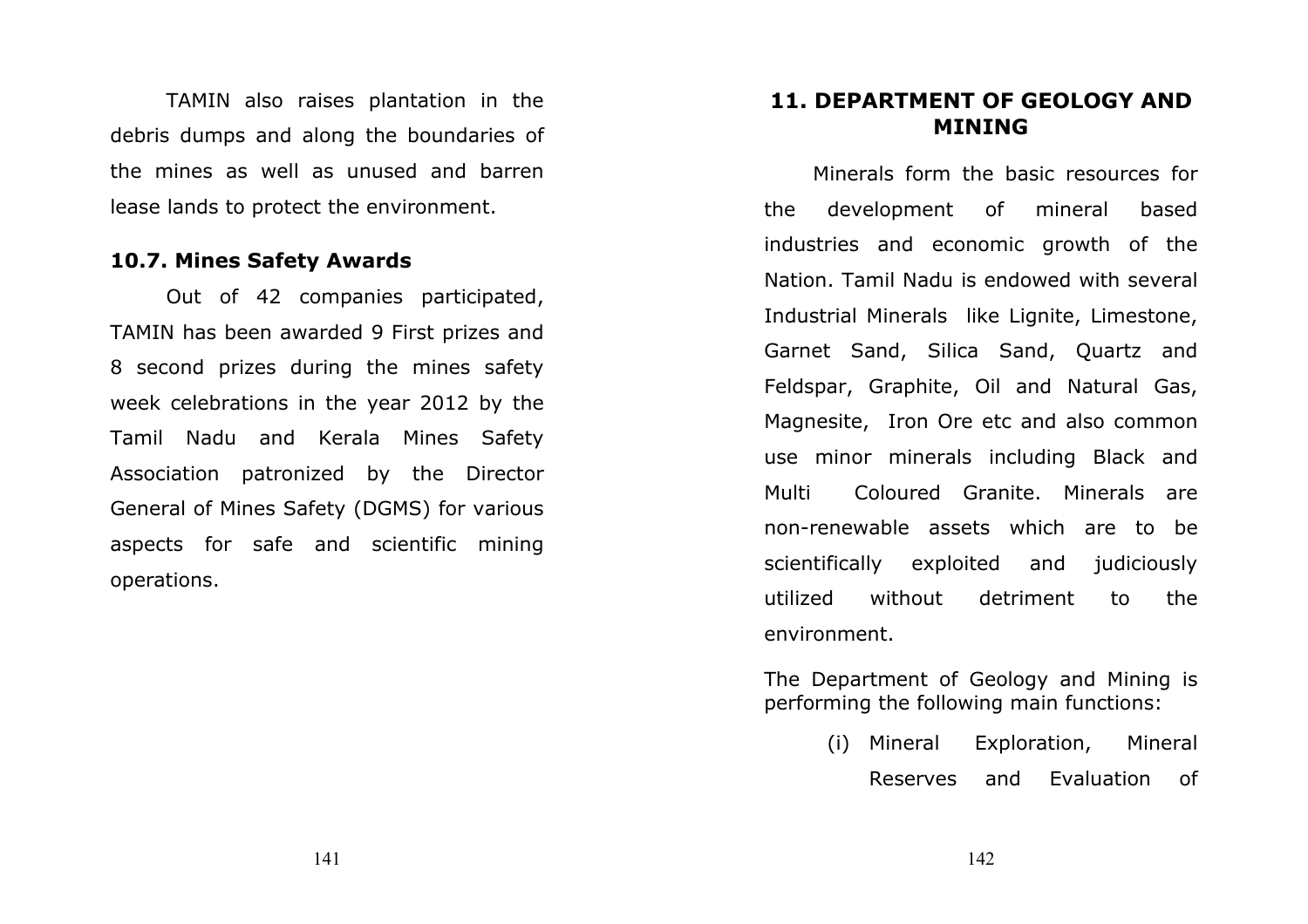various mineral deposits occurring in the State.

- (ii) Geo-technical studies in the Hill tracts of the Nilgiris and Kodaikanal.
- (iii) Mineral Administration.

## 11.1. Mineral Exploration

The exploration wing of the Department has carried out the investigation for Molybdenum, Gold and Platinum group of minerals in and around Chalk hills of Salem and Omalur Taluks of Salem district and Easwaramoorthypalayam village, Rasipuram taluk of Namakkal District.

Geochemical investigation over an area of 65 Sq.Kms in Salem and Omalur Taluks of Salem District and over an extent of 52 Sq.Kms in Namakkal District has been

carried out. 941 Geochemical samples were collected and 300 samples were sent to GSI, Hyderabad for analysis. Analytical reports for all the samples have been received.

### 11.2. Geo-Technical Studies

The Geo-Technical Cell of the Department prepares feasibility reports and offer suggestions and clearances for any construction activity in the hill areas. The Geotechnical Cell also helps the country planners in selecting land slide free areas for developmental activities by individual site studies. In addition, Technical Guidances are provided to the District Administration in mitigating landslide disasters and suggest safety and stability measures to safeguard human lives and property. The Geotechnical Cell examines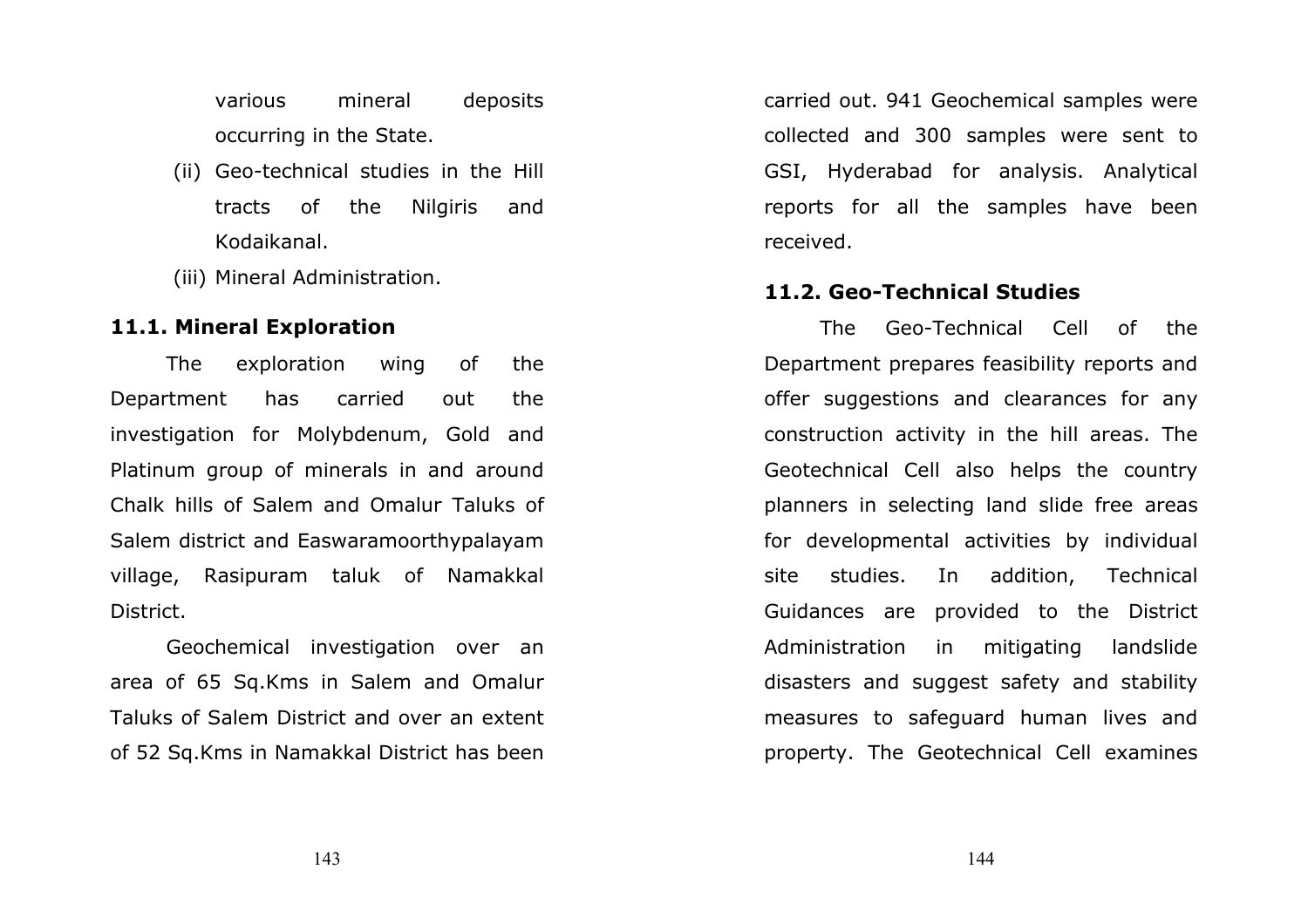the suitability of sites from landslides angle for construction activities like check dams, industrial units and development of house sites for the developmental schemes in the districts of the Nilgiris and Dindigul. During the year 2012-13 the Geotechnical Cell has inspected and furnished 553 feasibility reports including site clearances.

## 11.3. Mineral Administration

The Department of Geology and Mining plays an important role in augmenting revenue from the mineral sector to the State Exchequer.

The Department is having 28 District Offices functioning under the head of Assistant Director / Deputy Director. The District offices are working under the control of respective District Collector and

over all control of the Commissioner of Geology and Mining.

## 11.3.1. Mineral Administration Activities

- i) Granting of mineral concession for both major and minor minerals in accordance with the relevant provisions of the Act and Rules.
- ii) Regulation of mining operations so as to ensure conservation and development of minerals.
- iii) Collection of royalty / seigniorage fee etc. and
- iv) Prevention of illicit mining and transport of minerals.

## 11.3.2. Acts and Rules Governing the Grant of Mining Leases / Quarry Leases

- i) Mines and Minerals (Development & Regulation) Act, 1957
- ii) The Tamil Nadu Minor Mineral Concession Rules, 1959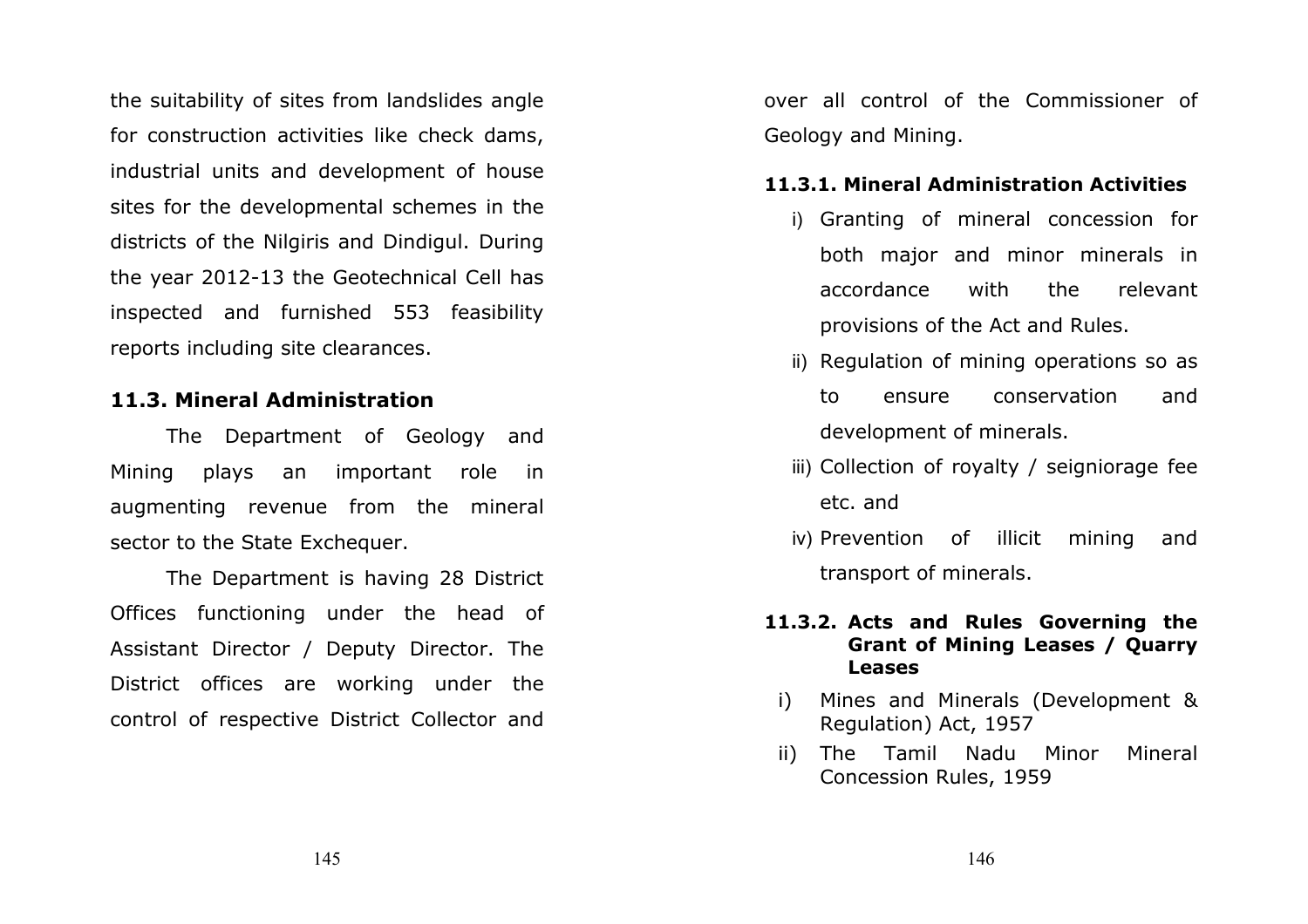- iii) Mineral Concession Rules, 1960
- iv) Granite Conservation and Development Rules, 1999
- v) Tamil Nadu Prevention of Illegal Mining, Transportation and Storage of Minerals and Mineral Dealers Rules, 2011

### 11.4. Mineral Revenue

The effective and diligent measures taken by the Department in mineral administration have brought out considerable increase in mineral revenue the State exchequer. The Mineral Revenue of Rs.2.83 crores during the year of inception viz., 1983-84 has steadily increased to Rs.941.64 crores during 2012-13 which is the highest revenue so far achieved in the mineral history.

## 11.5. Mining Tenement System

 Online Mining Tenement Registry is an information system in which the details of

mining leases are displayed online in the GIS based geo-referenced cadastral maps. In this project, these maps could thus be used to find out illegal mining in any part of the State.

Government have sanctioned Rs.1.08 crores for the preparation of online Mining Tenement Registry for the leasehold and mineral bearing villages of nine Districts viz., Coimbatore, Salem, Tirunelveli, Ariyalur, Krishnagiri, Madurai, Tiruchirappalli, Villupuram and Virudhunagar Districts through outsourcing during the financial years 2011-12 and 2012-13. The project has been entrusted to Tvl. ELCOT and the work in respect of three Districts viz., Coimbatore, Salem and Tirunelveli is under progress.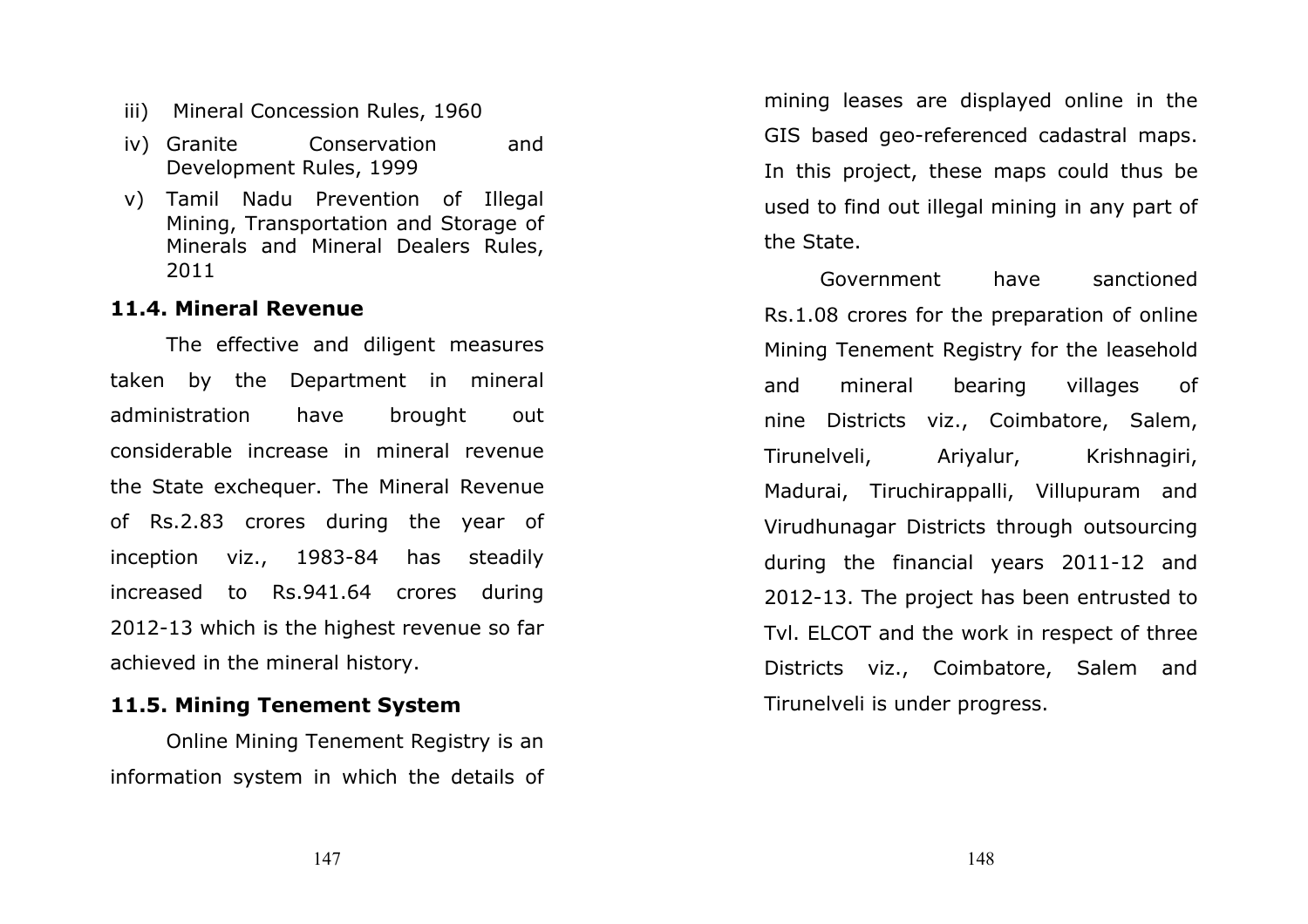## 12. DEPARTMENT OF SUGAR

Sugar Industry in Tamil Nadu improves the economic conditions of the farmers in the rural areas. Tamil Nadu is one of the major producers of Sugar in the country and its contribution is about 9% of the country's total production. Sugar Industry generates direct and indirect employment to lakhs of rural population in cultivation, harvesting, transport and allied services.

 There are 46 sugar mills in Tamil Nadu of which 16 sugar mills are in Cooperative Sector, 3 in Public Sector and 27 in Private Sector. At present 43 sugar mills are functioning i.e., 16 Co-operative Sugar Mills 2 Public Sector Sugar Mills and 25 in Private Sector.

## 12.1. Achievements

In our state, all the 43 operating mills have programmed to crush about 213.95 lakh tons of cane and to produce 19.58 lakh tons of sugar with an average recovery of 9.15% for this current crushing season (2012-13). During this season (up to 31.3.2013), the Co-operative and Public Sector Sugar Mills in Tamil Nadu have crushed 41.80 lakh tons of cane and produced 3.65 lakh tons of sugar with an average recovery of 8.90%. The details of mill wise cane crushed for the season 2011-12 and estimate for 2012-13 season are shown in the performance particulars of this Department.

 The State Government have announced Rs.2,350 as State Advised Price inclusive of transport charges of Rs.100 per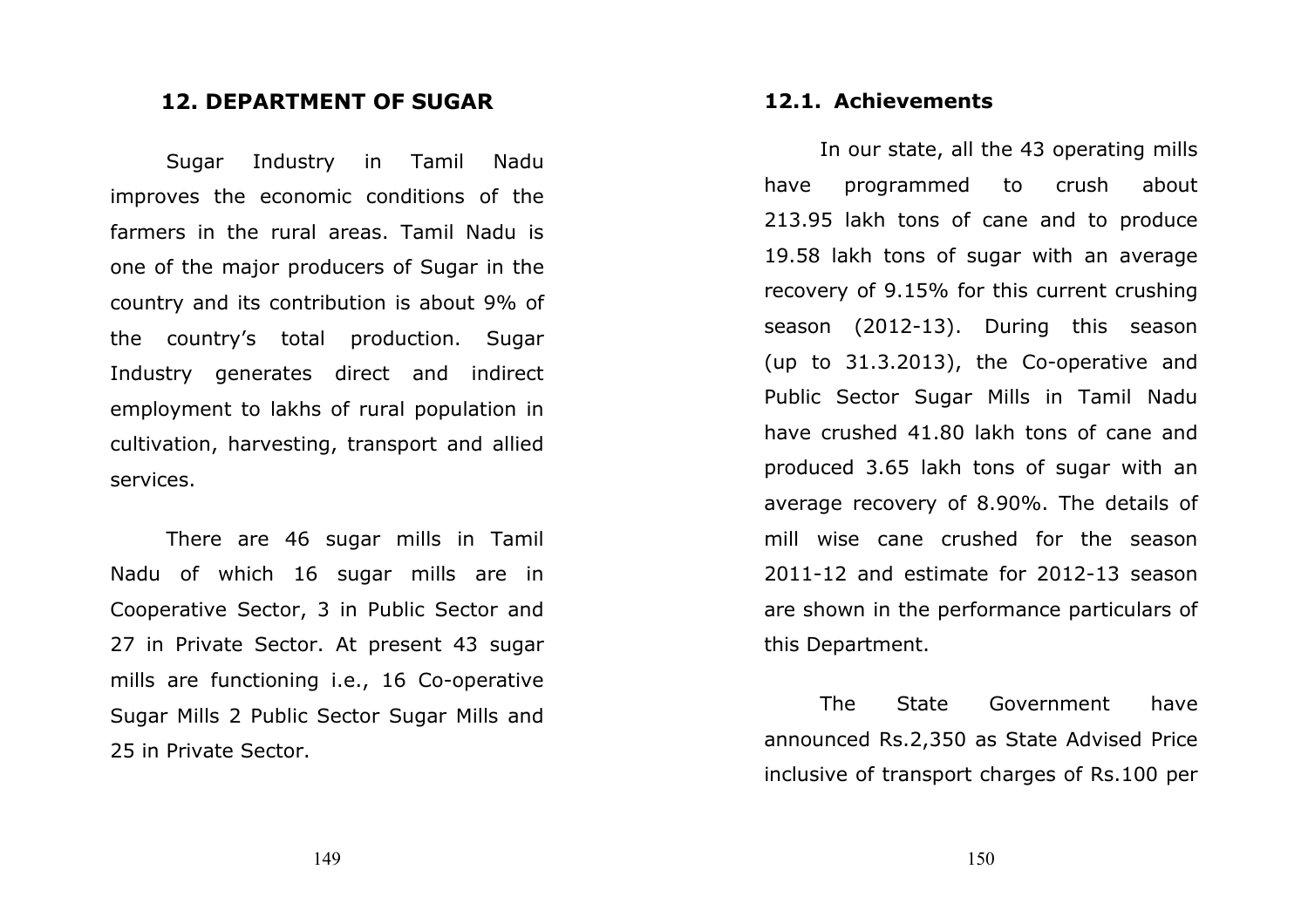ton for 2012-13 season. Higher production of sugarcane will be utilised for the production of Ethanol in addition to production of sugar.

The Tamil Nadu Cooperative Sugar Federation Limited as the Nodal Agency is looking after the sale of sugar for all Cooperative and Public Sector Sugar Mills. During the financial year 2011-12, a quantity of 3.86 Lakh tons of sugar have been sold and a sum of Rs.1,075.45 crores have been realized out of sale of 90% free sugar and the remaining 10% as levy sugar as per Government of India release orders. During the financial year 2012-13, a quantity of 4.56 Lakh tons of Sugar have been sold and an amount of Rs.1,471.47 crores was realized.

The by product bagasse is used as bio- fuel to generate steam and power required for the operation of the mill. After internal consumption the surplus bagasse is being sold to other users such as paper industry on tender basis. During the financial year 2011-12 a quantity of 51,244 tons of bagasse have been sold and earned a sum of Rs.6.57 crores by the Co-operative and Public Sector Sugar Mills. During the financial year 2012-13, a quantity of 63,247 tons of Bagasse have been sold and an amount of Rs.8.26 crores was realized.

Another valuable by-product of sugar mill is molasses which is utilized for production of alcohol, chemical purpose and cattle feed. During the financial year 2012-13, a quantity of 1.63 Lakh tons of

151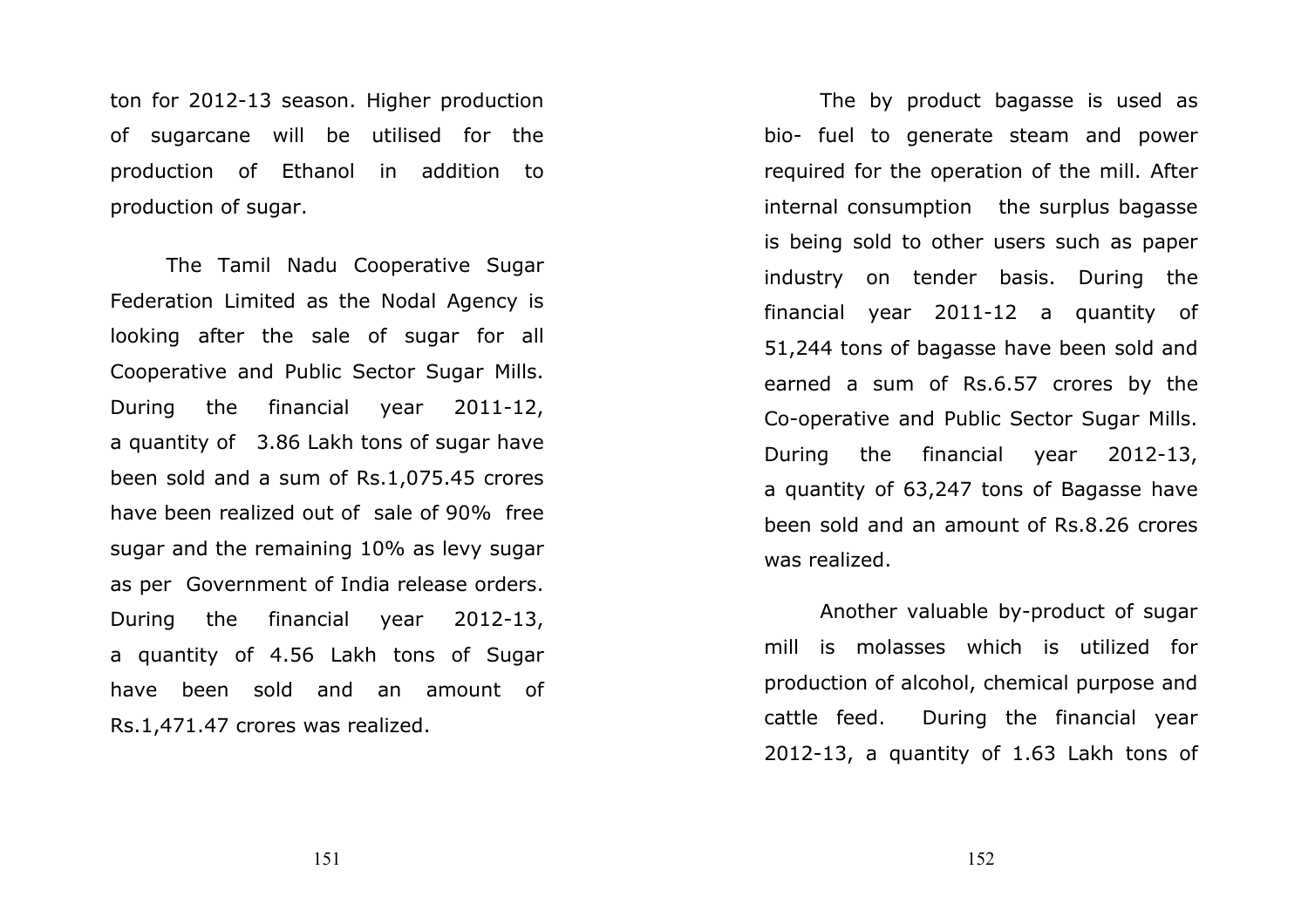Molasses have been sold and an amount of Rs.22.60 crores was realized.

Press mud is also one of the by-products of sugar mill which is utilized for production of Vermi Compost and enriched press mud by adding micro nutrients and bio organisms. The entire quantity of press mud is distributed to the cane farmers of the concerned sugar mill.

During the financial year 2012-13, a quantity of 59.55 Lakh Liters of Rectified Spirit have been sold and an amount of Rs.10.46 crores was realized from the Distillery units that are functioning in Salem and Amaravathi Co-operative Sugar Mills.

The requirement of Ethanol for 5% blending with petrol in Tamil Nadu is about 11 crore litres per annum. So far 8 (6 private and 2 co-operative) ethanol

plants having production capacity of 9.60 crore litres per annum have been established in Tamil Nadu, of which 2 ethanol plants have been set up in Amaravathi and Salem Co-operative Sugar Mills with a total capacity of 1.80 crore litres per annum.

The existing co-generation plants are functioning at an installed capacity of 7.50 MW in M.R. Krishnamurthy, Cheyyar Co-operative Sugar Mills respectively and Subramania Siva Co-operative Sugar Mills with an installed capacity of 5 MW. During the financial year 2012-13, surplus power to the tune of 85.29 lakh units have been exported to the State Grid and an amount of Rs.3.52 crores was realized.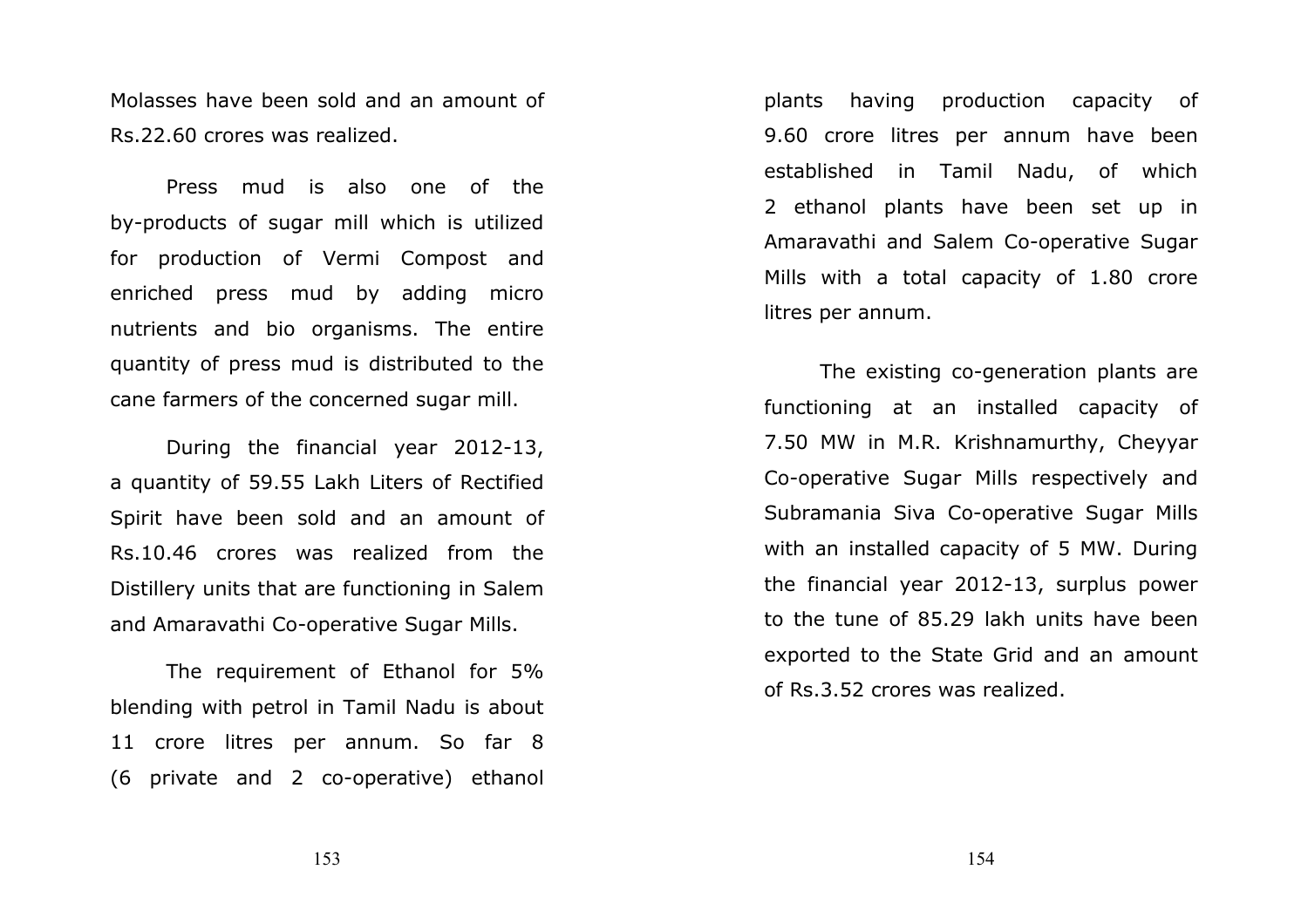## 12.2. Action Plan for the years 2013-14 and 2014-15

| SI. | <b>Particulars</b>              | 2013-14 | 2014-15 |
|-----|---------------------------------|---------|---------|
| No. |                                 |         |         |
|     | Cane Crush (Lakh tons)          | 55      | 60      |
| 2   | Sugar production (Lakh<br>tons) | 5.20    | 5.76    |
| 3   | Recovery (%)                    | 9.45    | 9.60    |
|     | Capacity utilization (%)        | 74      |         |

 In order to protect the interest of cane growers, it will be ensured that Government owned and Private sugar mills will make payment for cane on time.

## 12.3. Co-generation & Modernisation

The cogeneration project in 12 sugar mills (10 co-operative and 2 public sector) with a capacity 183 MW is undertaken at a total cost of Rs.964.88 crores. The project works are expected to be completed during the financial year 2013-14.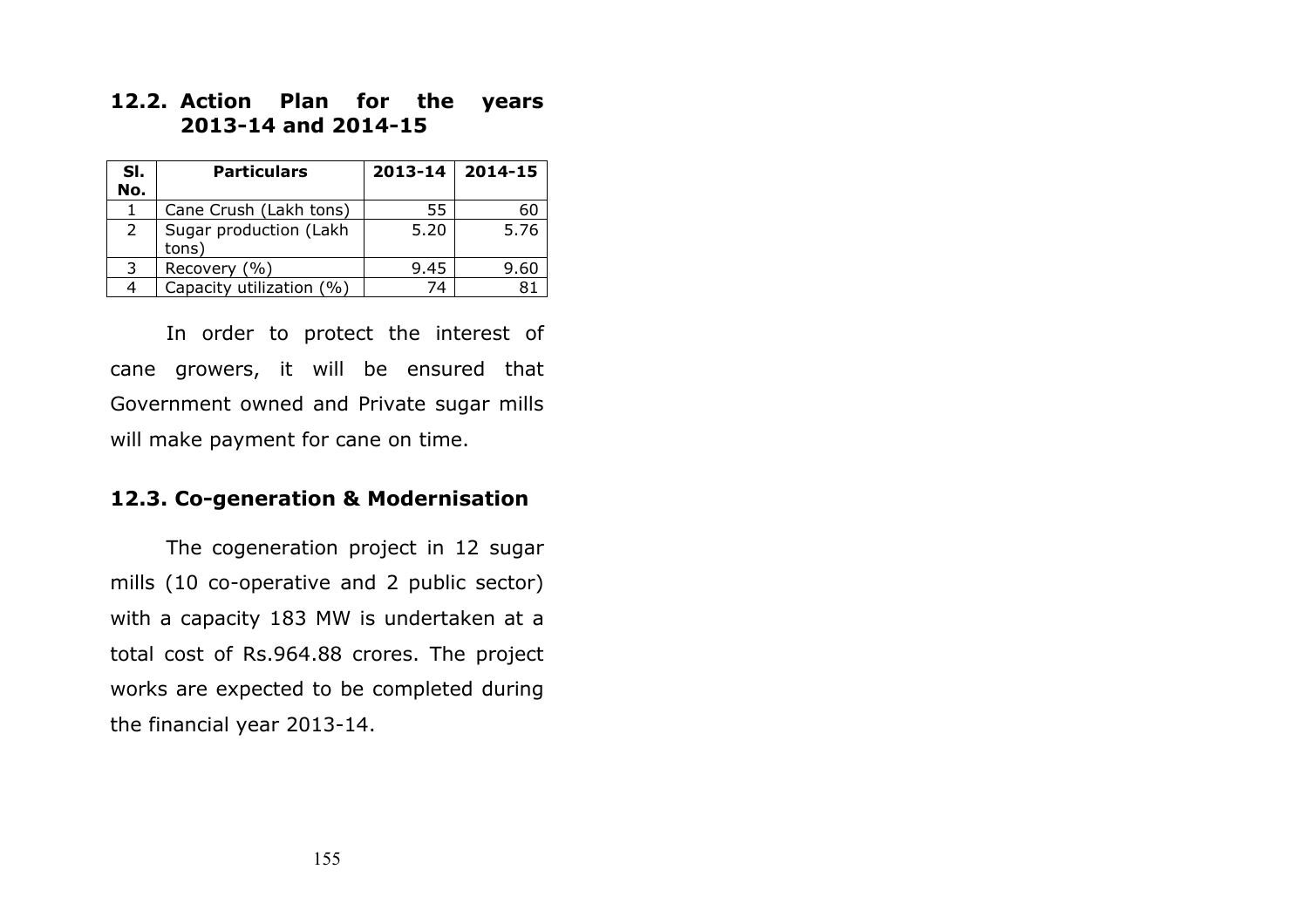|                                                                                                                                                                    |        |                          | $\mathbf{1}$           | 5                          | ဖ                                       | $\infty$                       |                                    | σ                                |                           | ₽                         |                                       |                                   |                         | $\frac{8}{5}$ ง                               |
|--------------------------------------------------------------------------------------------------------------------------------------------------------------------|--------|--------------------------|------------------------|----------------------------|-----------------------------------------|--------------------------------|------------------------------------|----------------------------------|---------------------------|---------------------------|---------------------------------------|-----------------------------------|-------------------------|-----------------------------------------------|
|                                                                                                                                                                    |        | $\overline{5}$           |                        |                            |                                         |                                |                                    |                                  |                           |                           |                                       |                                   |                         |                                               |
| <b>トプニュコ ハック いし、ニューコーユ コート ゴ コンフト フラ コフア コフフ コフ カェハェハフ トフ ェハユ!!!) コフ:::ハェ ココ::ハェ コトコ コトフ コミ</b><br>Along with the co-generation programme these 12 sugar mills are | Total  | Arignar Anna sugar mills | Perambalur sugar mills | National Coop. sugar mills | Coop. sugar mills<br>M.R.Krishnamoorthy | Chengalrayan Coop. sugar mills | Kallakurchi - II Coop. sugar mills | Kallakurchi -I Coop. sugar mills | Cheyyar Coop. sugar mills | Vellore Coop. sugar mills | Dharmapuri District Coop. sugar mills | Subramania Siva Coop. sugar mills | Salem Coop. sugar mills | Name of the sugar mill                        |
|                                                                                                                                                                    |        | Thanjavur                | Perambalur             | Madurai                    | Cuddalore                               | Villupuram                     | Villupuram                         | Villupuram                       | Thiruvanamalai            | Vellore                   | Dharmapuri                            | Dharmapuri                        | Namakkal                | District                                      |
|                                                                                                                                                                    | 183    | 5                        | 18                     | 5                          |                                         | 55                             | 5                                  | 51                               | 늕                         | 55                        | 12                                    | 55                                | 5                       | Capacity<br><b>In MW</b>                      |
|                                                                                                                                                                    | 964.88 | 78.66                    | 96.14                  | 80.61                      | 75.54                                   | 94.25                          | 76.81                              | 84.12                            | 81.03                     | 79.51                     | 02.20                                 | 78.83                             | 79.18                   | Cogeneration<br>Rs. in crores)<br><b>cost</b> |

being modernized at a cost of Rs.276.27 crores to reduce power and steam consumption in sugar manufacturing process, enhance power production and also to increase quantity of power for export to State Grid. being modernized at a cost of Rs.276.27 crores to reduce power and steam<br>consumption in sugar manufacturing process, enhance power production<br>and also to increase quantity of power for export to State Grid.

156

# 12.3.1. The Modernization project details are given below: 12.3.1. The Modernization project details are given below:

| 276.27                |             | Total                                  |     |
|-----------------------|-------------|----------------------------------------|-----|
| 37.06                 | Thanjavur   | Arignar Anna sugar mills               | ZI. |
| 42.72                 | Perambalur  | Perambalur sugar mills                 | ⊟   |
| 39.94                 | Madurai     | National Coop. sugar mills             | JO  |
| 13.63                 | Cuddalore   | M.R.Krishnamootthy Coop. sugar<br>mils |     |
| 40.95                 | Villupuram  | Chengalrayan Coop. sugar mills         |     |
| 10.96                 | Willupuram  | Kallakurchi - II Coop. sugar mills     |     |
| 0.02                  | Villupuram  | Kallakurchi -I Coop.sugar mills        |     |
| 14.68                 | islanamalai | Cheyyar Coop. sugar mills              |     |
| 37.07                 | Vellore     | Vellore Coop.sugar mills               |     |
| 11.21                 | Dharmapuri  | Dharnapuri District Cop.sugar mills    |     |
| 11.15                 | Dharmapuri  | Subramania Siva Coop. sugar mills      |     |
| 7.88                  | Namakkal    | Salem Coop. sugar mills                |     |
| Modernisation<br>Cost | District    | Name of the sugar Mills                | 종   |

 (Rupees in crores) (Rupees in crores)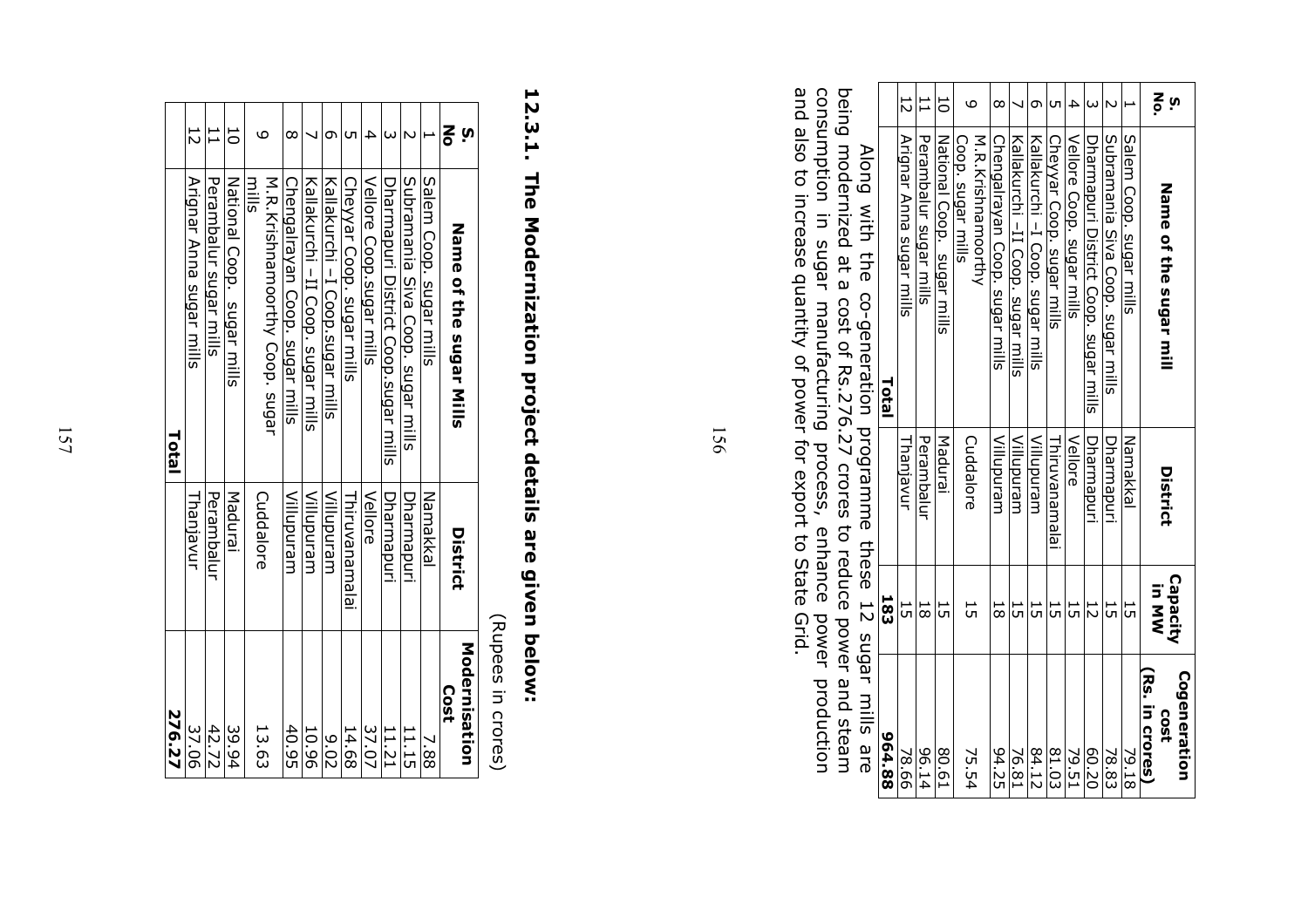## 12.4. Distillery cum Ethanol Plant

The Government Orders for the establishment of 45 Kilo Litres per Day (KLPD) Distillery-cum-Ethanol Plant in Cheyyar Co-operative Sugar Mills have been issued. The project at a cost of Rs.66 crores will be taken up during the year 2013-14.

 The works relating to the establishment of a 45KLPD Distillery-cum-Ethanol Plant in MRK Co-operative Sugar Mill will be started after getting the orders from the Green Bench.

## 12.5. New Initiatives

 The preliminary activities for establishment of a 45 KLPD Distillery-cum-Ethanol plant in Arignar Anna Sugar Mills, Thanjavur will be initiated during the year 2013-14.

### P. THANGAMANI Minister for Industries

PERFORMANCE DETAILS OF THE CORPORATIONS / DEPARTMENTS UNDER THE CONTROL OF INDUSTRIES DEPARTMENT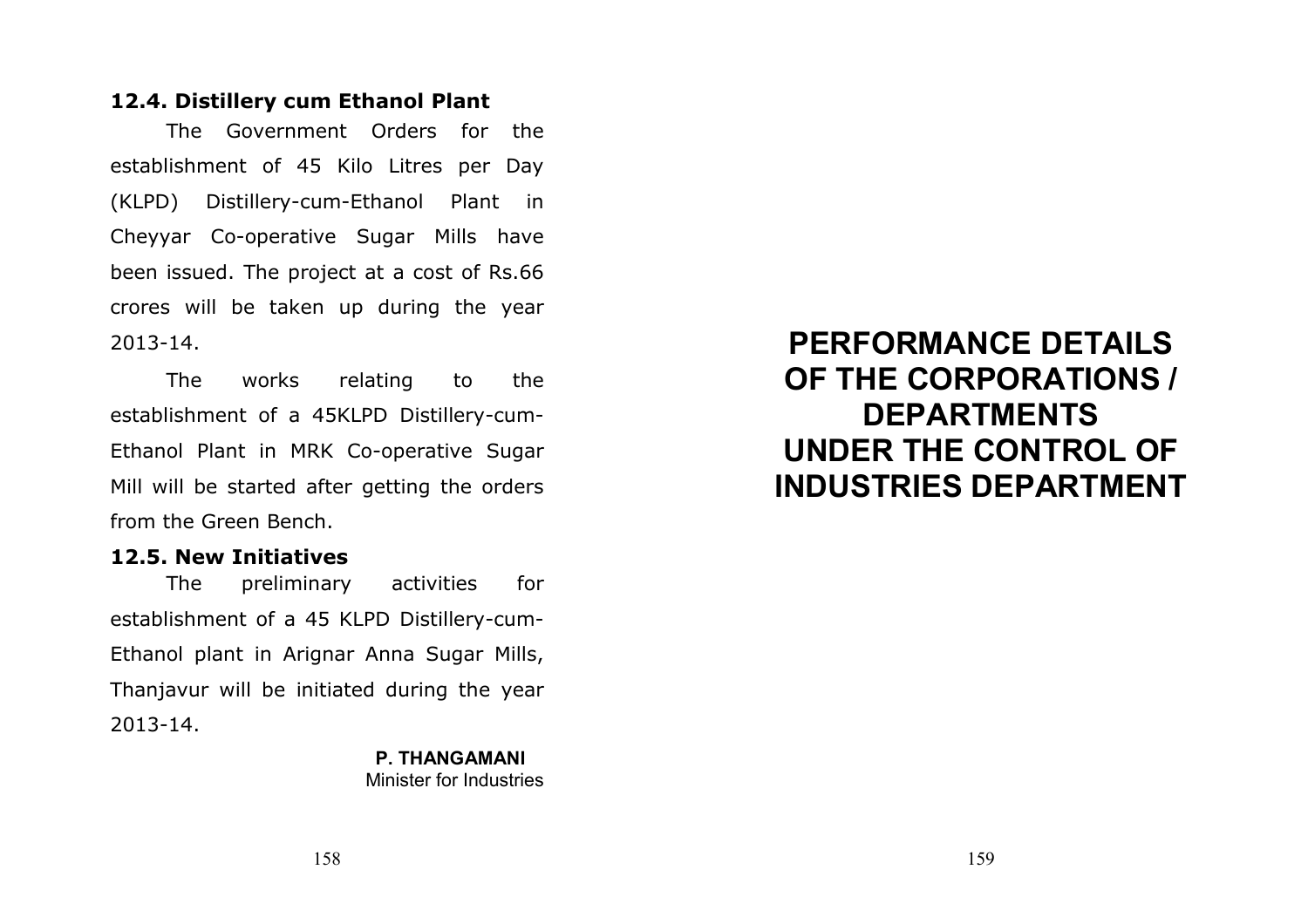## STATE INDUSTRIES PROMOTION CORPORATION OF TAMIL NADU LIMITED

State Industries Promotion Corporation of Tamil Nadu has so far developed 19 Industrial Complexes including 7 SEZs in 12 Districts across the State. About 27,000 acres of land have been acquired for the purpose. Out of the allottable extent, 20,806 acres of developed industrial plots have been allotted to 2,184 units including SEZs and thereby attracted investment of about Rupees One Lakh crores and created direct and indirect employment opportunity for about 5.55 Lakh persons.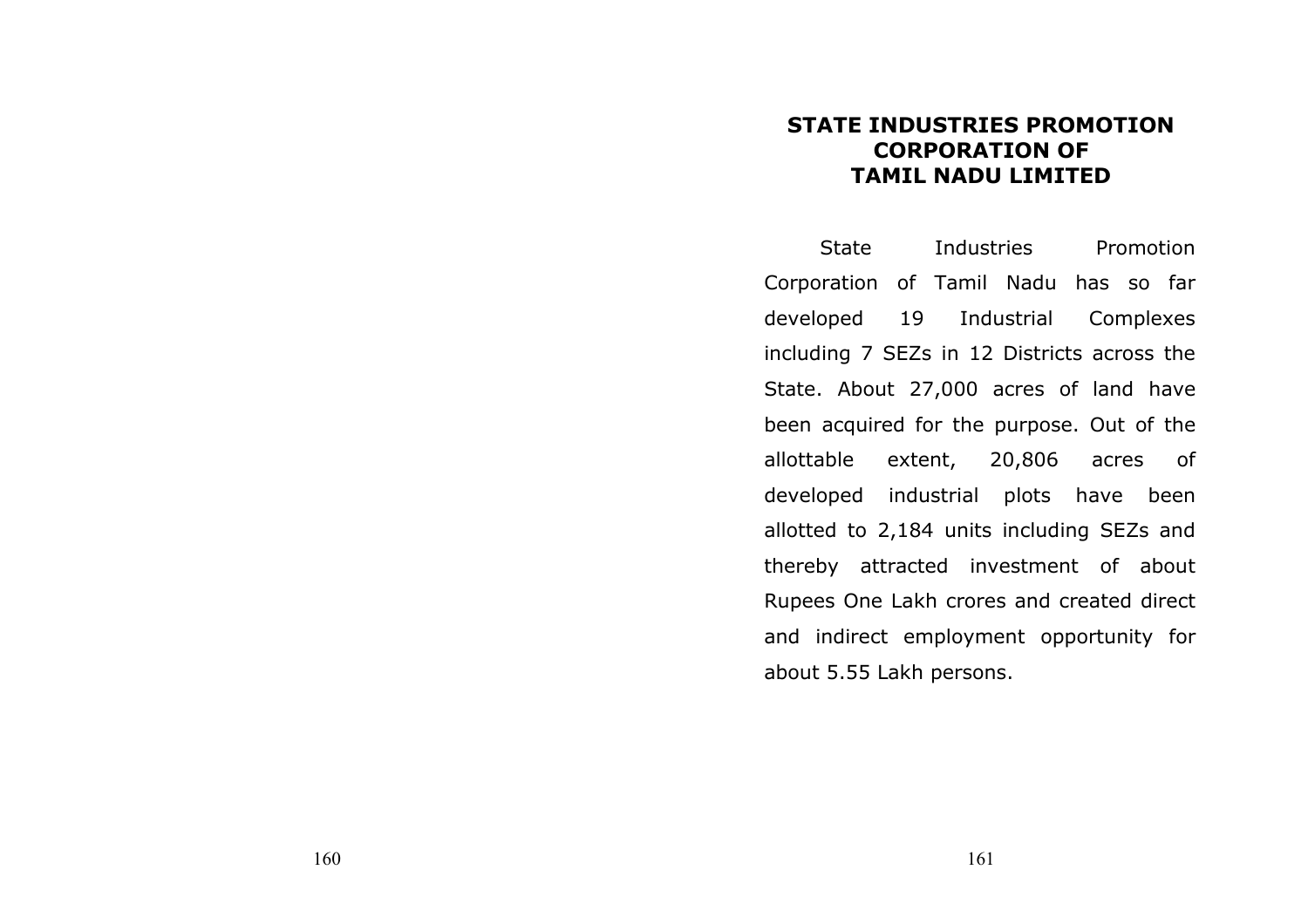| <b>Delow:</b> |                                                         |                                                                     |
|---------------|---------------------------------------------------------|---------------------------------------------------------------------|
|               |                                                         |                                                                     |
|               |                                                         |                                                                     |
|               | investment envisaged and employment generated are given | The extent of land allotted in each complex, No. of units allotted, |
|               |                                                         |                                                                     |
|               |                                                         |                                                                     |
|               |                                                         |                                                                     |

| 5                                   | م                            | $\infty$                        |                              | Ō                            |                                                   | ŪТ                       | 4                                 |                               |                          |                            | <u>ა ≳</u>                                           |
|-------------------------------------|------------------------------|---------------------------------|------------------------------|------------------------------|---------------------------------------------------|--------------------------|-----------------------------------|-------------------------------|--------------------------|----------------------------|------------------------------------------------------|
| <b>Superunpudur Industrial Park</b> | Pillaipakkam Industrial Park | Irungattukottai Irdustrial Park | Cuddalore Industrial Complex | Tuticorin Industrial Complex | Complex and Export<br>Development Industrial Park | Gummidipoondi Industrial | Manamadurai Industrial<br>Complex | Pudukottai Industrial Complex | Hosur Industrial Complex | Ranipet Industrial Complex | Name of the Complex<br><b>Park / Growth Centre</b>   |
| 1889.26                             | 687.93                       | 1343.94                         | 2472.64                      | 1175.55                      | 1149.78                                           |                          | 356.05                            | 319.85                        | 1678.46                  | 913.76                     | Allotted upto<br>31.3.2013<br>(in acres)<br>Extent   |
| 126                                 | $\frac{8}{2}$                | 234                             | 98                           | 88                           | ς<br>Ο                                            |                          |                                   | 95                            | 952                      | 506                        | <b>No. of Units</b><br>31.3.2013<br>Allotted<br>opto |
| 16381.66                            | 5321.69                      | 88.088                          | 980.46                       | 4782.00                      | 017.00                                            |                          | 2406.09                           | 60.69                         | 4505.78                  | 2318.72                    | (Rs. in crores)<br>Investment<br>(Approx.)           |
| 91634                               | 17761                        | 23492                           | 6369                         | 5024                         | 14165                                             |                          | 4619                              | 2500                          | 26483                    | 27858                      | Employment<br>(Approx.)                              |

| 4,87,271                | 88,209.32                                  | 2,134                                                | 19,690.54                                          | <b>Total</b><br>(Domestic Tariff Area)         |                |
|-------------------------|--------------------------------------------|------------------------------------------------------|----------------------------------------------------|------------------------------------------------|----------------|
| <b>D800</b>             | 7000.00                                    | $^{\circ}$                                           | 601.62                                             | Thervoykandigai Industrial<br>Park             | 5              |
| à                       | 260.50                                     |                                                      | 121.74                                             | Mapadu Industrial Park                         | 81             |
| 8659                    | 00.929                                     | ā                                                    | 364.35                                             | Cheyyar Industrial Complex                     |                |
| 63584                   | 17126.69                                   | 120                                                  | 2802.48                                            | Oragadam Industrial Growth<br>Lentre           | 56             |
| 4682                    | 1251.20                                    | 39                                                   | 951.37                                             | Gangaikondan Industrial<br>Growth Centre       | 5              |
| 23077                   | 2506.09                                    | 225                                                  | 1687.42                                            | Perundurai Industrial Growth<br>Centre         | 14             |
| 2222                    | 614.32                                     | 2                                                    | 418.89                                             | Bargur Industrial Complex                      | 53             |
| 3417                    | 906.86                                     | 50                                                   | 225.05                                             | Nilakottai Industrial Complex                  | $\overline{5}$ |
| 156646                  | 11362.68                                   | $\overline{z}$                                       | 530.40                                             | Siruseri Information<br><b>Technology Park</b> | H              |
| Employment<br>(Approx.) | (Rs. in crores)<br>Investment<br>(Approx.) | <b>No. of Units</b><br>31.3.2013<br>Allotted<br>opto | Allotted upto<br>31.3.2013<br>(in acres)<br>Extent | Name of the Complex<br>Park / Growth Centre    | <u>ა ≳</u>     |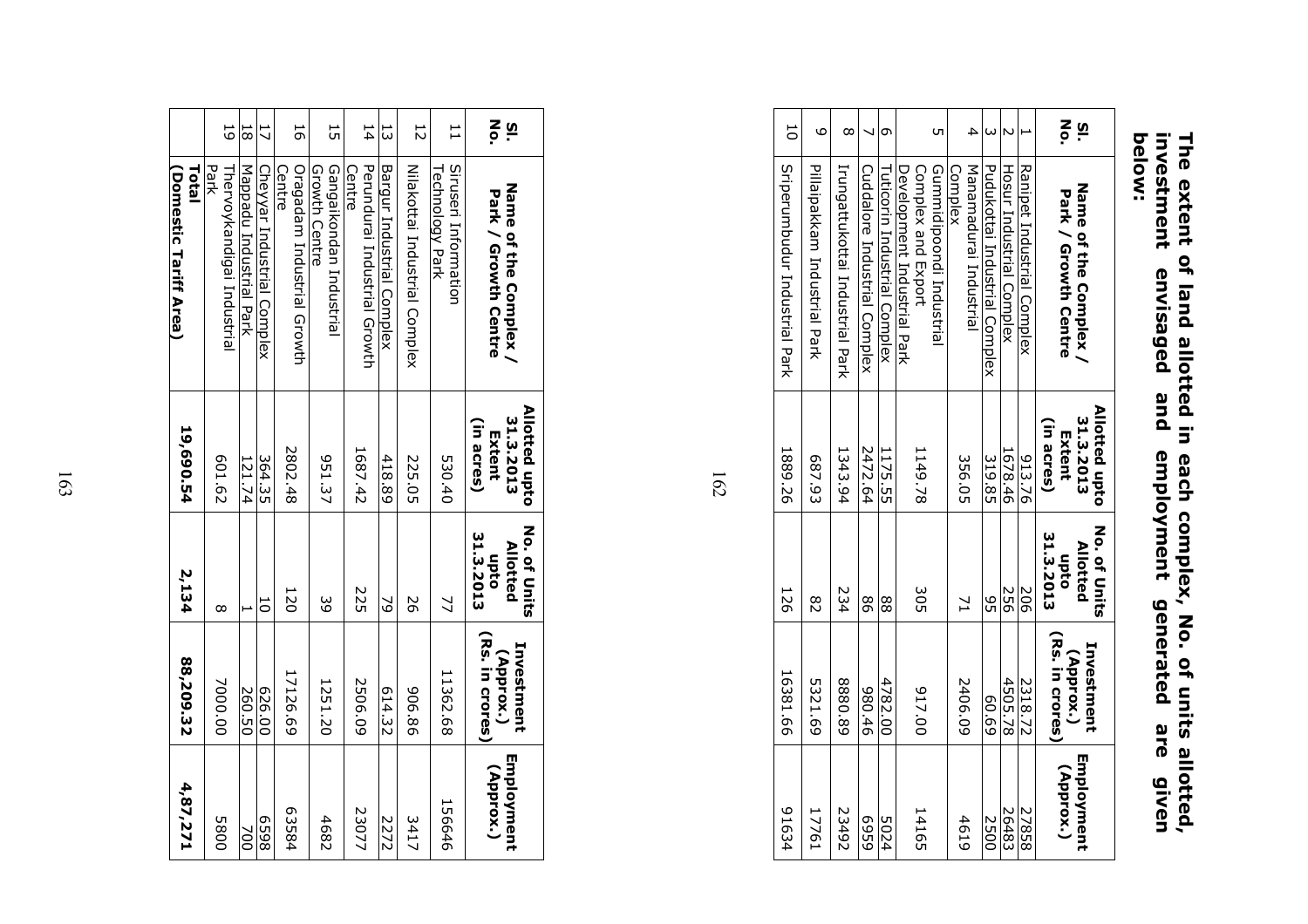## Special Economic Zones Special Economic Zones

In order to promote exports, SIPCOT has also ventured into promotion of sector specific Special Economic Zones in its industrial Complexes / Parks. The Organization has so far promoted seven such SEZs as given below:

| 170'29                  | 50 11,792.37                                          |                                            | 1,116.08                                    | Total                                                    |                    |
|-------------------------|-------------------------------------------------------|--------------------------------------------|---------------------------------------------|----------------------------------------------------------|--------------------|
| 100                     | 100.00                                                |                                            | 15.00                                       | Footwear and Leather Products<br>SEZ, Irungattukottai ** |                    |
| 950                     | 400.00                                                |                                            | 115.00                                      | Transport Engineering SEZ,<br>Gangaikondan               |                    |
| <b>D15</b>              | 191.61                                                |                                            | 35.00                                       | Engineering SEZ, Ranipet                                 | ŪΠ                 |
| 1675                    | 383.13                                                |                                            | 101.03                                      | Engineering SEZ, Perundurai                              |                    |
| 096                     | 135.87                                                |                                            | 12.08                                       | Granite SEZ, Bargur                                      |                    |
| 15,336                  | 3,208.45                                              | 14                                         | 303.86                                      | Hi-tech SEZ, Oragadam                                    |                    |
| 47,510                  | 7,373.31                                              | ΣS                                         | 465.48                                      | Hi-tech SEZ, Sriperumbudur                               |                    |
| Employment<br>generated | Investment<br>envisaged<br><b>Crores</b> )<br>(Rs. in | allotted upto<br>No. of units<br>31.3.2013 | (in acres)<br>31.3.2013<br>Allotted<br>opto | Name of the SEZ                                          | z<br>°<br><u>ທ</u> |

 $\frac{*}{*}$ \*\* Due to poor response, action is being taken to convert this as Domestic Due to poor response, action is being taken to convert this as Domestic<br>Tariff Area (DTA). Tariff Area (DTA).

164

# The table given below shows the total extent of land, number of units etc allotted in both DTA and SEZs: The table given below shows the total extent of land, number of<br>units etc allotted in both DTA and SEZs:

| 5,54,312                      | 2,184 1,00,001.69                                   |                                            | 20,806.62                                | <b>Total</b>                     |   |
|-------------------------------|-----------------------------------------------------|--------------------------------------------|------------------------------------------|----------------------------------|---|
| EP0'/9                        | 11,792.37                                           |                                            | 1,116.08                                 | 2   SEZ                          |   |
| 4,87,271                      | 88,209.32                                           | 2,134                                      | 19,690.54                                | Industrial<br>Parks<br>complexes |   |
| <b>Employmen</b><br>generated | Investment<br>envisaged<br><b>Crores</b><br>(Rs. in | allotted upto<br>No. of units<br>31.3.2013 | Allotted upto<br>31.3.2013<br>(in acres) | Description                      | ᅙ |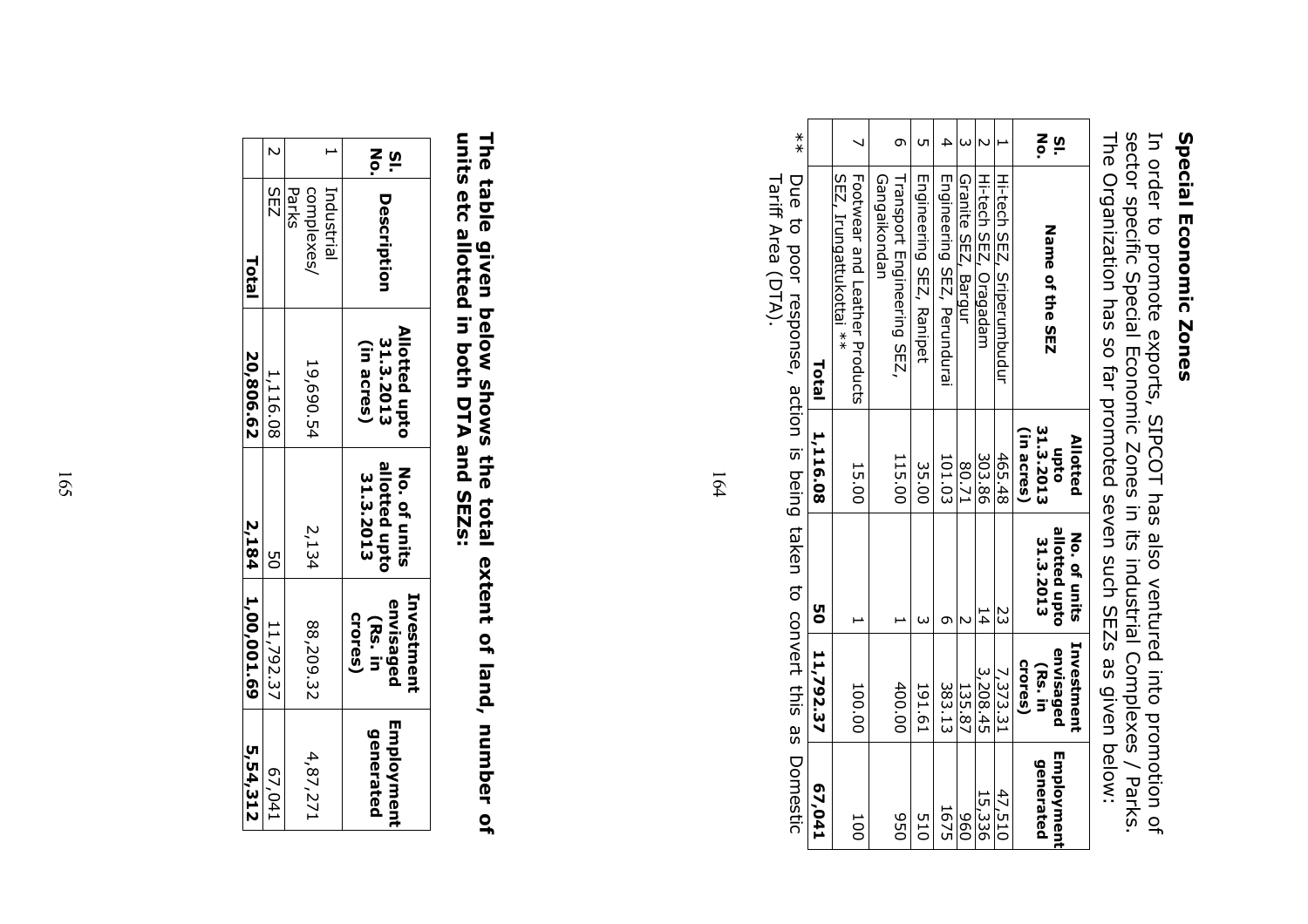# Awards received for development of SEZ Awards received for development of SEZ

(third) from the Ministry of Commerce and Industry, Government of India. (third) from the Ministry of Commerce and Industry, Government of India. 2010-11 for its Hi-tech SEZs at Sriperumbudur (second) and Oragadam 2010-11 for its Hi-tech SEZs at Sriperumbudur (second) and Oragadam SIPCOT has received the best developer awards for the SIPCOT has received the best developer awards for the year Year

## **Financial Performance** Financial Performance

it has paid 25% dividend to Government for the last 5 years. it has paid 25% dividend to Government for the last 5 years. SIPCOT has been consistently earning profit for the last 7 years and SIPCOT has been consistently earning profit for the last 7 years and

 (Rs. in crores) (Rs. in crores)

| Description            |        | 2008-09   2009-10   2010-10   2011 |        |        | Provisional<br>2012-13 |
|------------------------|--------|------------------------------------|--------|--------|------------------------|
| Total Income           | 351.86 | 302.09                             | 308.73 | 649.83 | 537.92                 |
| Net Profit             | 90.38  | 92.69                              | 121.95 | 197.60 | 218.14                 |
| [Dividend declared (%) |        |                                    |        |        |                        |
| Dividend Amount        | 14.48  | 14.48                              | 14.481 | 14.48  | 14.48                  |
|                        |        |                                    |        |        |                        |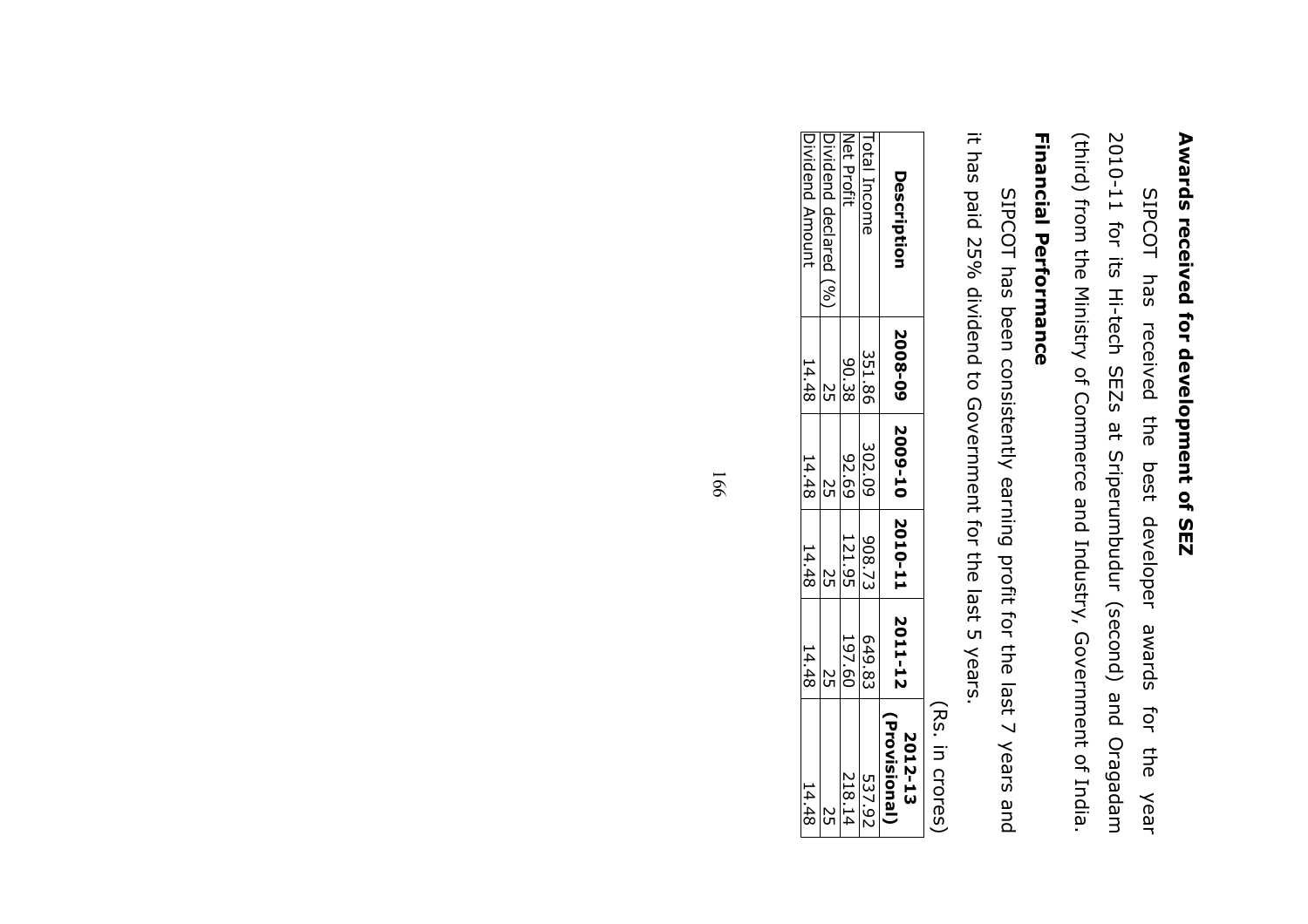## TAMIL NADU INDUSTRIAL DEVELOPMENT CORPORATION LIMITED

Tamil Nadu Industrial Development Corporation Limited (TIDCO) was established as Government of Tamil Nadu Enterprise to stimulate industrial development and leverage capital investment through joint ventures. It promotes Special Economic Zones (SEZ) and Agriculture Economic Zones (AEZ) through joint ventures. Titan Industries, Tamil Nadu Petro Products, TIDEL Park, Mahindra World City, Ascendas IT Park, IT Expressway, Chennai Trade Centre and L&T Shipbuilding Limited are some of the industrial and infrastructure initiatives by TIDCO.

The various initiatives of TIDCO are progressing satisfactorily. Biotechnology Park-II at Taramani, A Liquefied Natural Gas (LNG) Import Terminal at Tiruvallur district,

Petroleum Refinery Project at Cuddalore, AEZ for Cashew in Cuddalore District, IT Park at Coimbatore IT and ITES SEZ at Taramani, Food Processing SEZ in Tuticorin, Free Trade Warehousing Zone in Tiruvalllur district and Multi Product SEZ at Nanguneri, Perambalur & Krishnagiri Projects involving substantial investments and potential for high employment generation are in different stages of implementation.

## Financial Performance

Investments by TIDCO in the form of equity and debentures in its projects stood at Rs.377.06 crores at the end of March, 2013 (provisional).

TIDCO earned the following income during 2012-13 (Provisional): (Rs. in Lakhs)

| Total                         | 7009.33 |
|-------------------------------|---------|
| Remuneration from projects    | 2.50    |
| Profit on sale of investments | 566.03  |
| Miscellaneous income          | 148.66  |
| Interest income               | 1356.45 |
| Dividend income               | 4935.69 |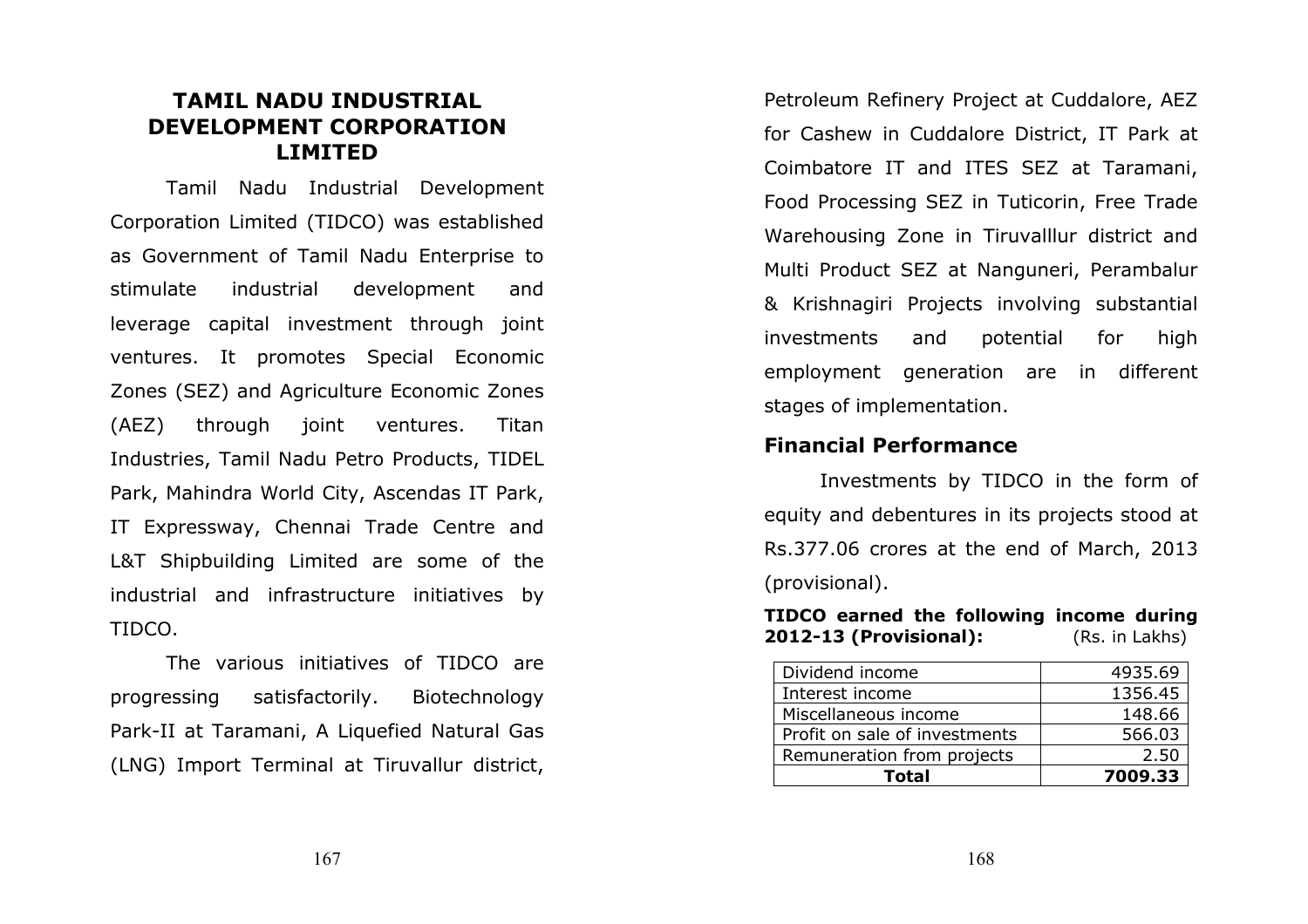| 4935.69                                      |                      | Total                                  |          |
|----------------------------------------------|----------------------|----------------------------------------|----------|
| 30.00                                        | g<br>O               | Lamilnadu Newsprint & Papers Limited   | $\alpha$ |
| 4331.00                                      | 175                  | Titan Industries Limited               |          |
| 322.50                                       | မ္က                  | TIDEL Park Limited                     | ō        |
| 79.22                                        |                      | Tamil Madu Petro-products Limited      |          |
| 1.89                                         | 100                  | Mepco Industries Limited               | 4        |
| 67.27                                        | 50                   | Manali Petrochemicals Limited          |          |
| 11.00                                        |                      | Mahindra World City Developers Limited | Ņ        |
| 18'26                                        | 95                   | <b>JSW Steel Limited</b>               |          |
| Rs. in Lakhs                                 | Rate (%)<br>Dividend | Name of the Company                    | si<br>No |
| Dividend received during<br>the year 2012-13 |                      |                                        |          |
|                                              |                      |                                        |          |

## 2012-13: Dividend 2012–13: Dividend was received from the following companies during SEM received from the following companies during

169

## 2008-09 to 2012-13 is furnished below: The Financial Performance of TIDCO for the last five years from 2008-09 to 2012-13 is furnished below: The Financial Performance of TIDCO for the last five years from

|                    |                                                            |                                                                                    |                    |                   |                    |                     |             |                    |                   | Proceeds                                                                            |               |
|--------------------|------------------------------------------------------------|------------------------------------------------------------------------------------|--------------------|-------------------|--------------------|---------------------|-------------|--------------------|-------------------|-------------------------------------------------------------------------------------|---------------|
| 3.88               |                                                            | 7.39                                                                               |                    |                   |                    |                     |             |                    |                   | Disinvestment 4.31 1.46 2.94 16.12 27.82                                            | .<br>О        |
|                    |                                                            |                                                                                    |                    |                   |                    |                     |             |                    |                   | tax                                                                                 |               |
| 64.39              |                                                            | $0.40$   $0.21$   $2.34$   $3.07$   $1.79$   $32.00$   $25.08$   $34.07$   $13.42$ |                    |                   |                    |                     |             |                    |                   | Profit after                                                                        | 4.            |
|                    |                                                            |                                                                                    |                    |                   |                    |                     |             |                    |                   | Income                                                                              |               |
| 49.37              |                                                            |                                                                                    |                    |                   |                    |                     |             | $4.94$ 5.08        |                   | Dividend                                                                            | .<br>.<br>.   |
| 360.84             |                                                            | 127.42  127.64  129.98  110.90  112.70  144.69  169.77  203.84  217.26             |                    |                   |                    |                     |             |                    |                   | Net worth                                                                           | N.            |
| 1.67               |                                                            |                                                                                    |                    |                   |                    |                     |             |                    |                   | Capital Outlay   3.85   9.13   44.53   33.00   41.60   13.73   74.63   5.10   28.99 | H.            |
| (Provisional)      |                                                            |                                                                                    |                    |                   |                    |                     |             |                    |                   |                                                                                     |               |
| 2012-13            | $\begin{array}{ c c }\n & 2011 \\ & -12 &   \n\end{array}$ | $\frac{2010}{11}$                                                                  | $\frac{2009}{-10}$ | $\frac{60}{8002}$ | $\frac{80-}{4002}$ | $\frac{2005}{2000}$ | 902<br>5002 | $\frac{2004}{-05}$ | $\frac{2003}{94}$ | Particulars                                                                         | $\frac{5}{2}$ |
| (Rupees in crores) |                                                            |                                                                                    |                    |                   |                    |                     |             |                    |                   |                                                                                     |               |

TIDCO stopped acceptance of fresh fixed deposits and renewal of<br>deposits with effect from 15.2.2007. The maturity date of last fixed<br>deposit was on 8.2.2012. The unclaimed fixed deposits as on 31.3.2013 is<br>at Rs.1.82 lakhs at Rs.1.82 lakhs. deposit was on 8.2.2012. The unclaimed fixed deposits as on 31.3.2013 is deposits with effect from 15.2.2007. The maturity date of last fixed TIDCO stopped acceptance of fresh fixed deposits and renewal of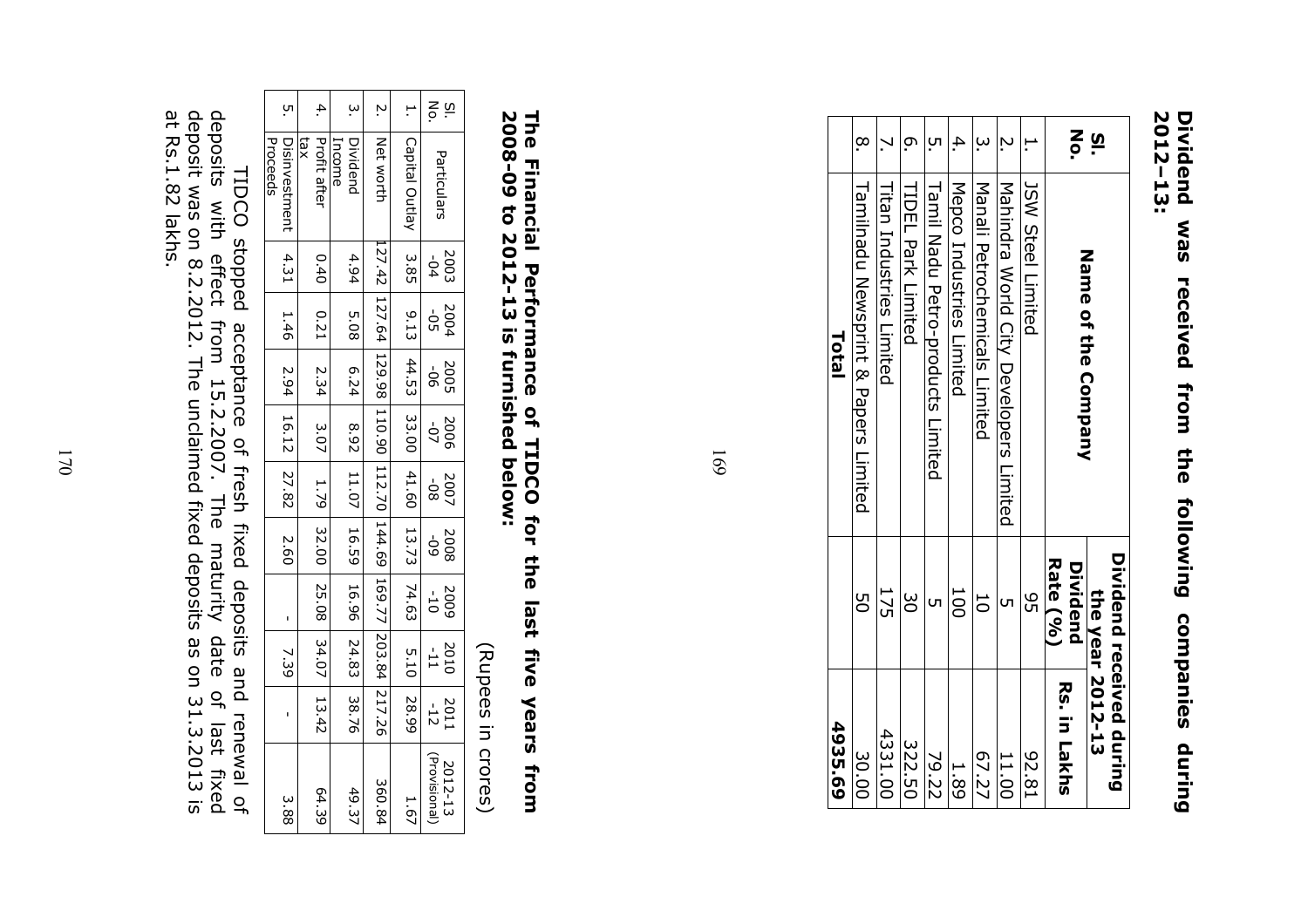# **TAMIL NADU NEWSPRINT AND PAPERS LIMIL NADU** TAMIL NADU NEWSPRINT AND PAPERS LIMITED

### $\frac{2010 - 11}{2011 - 12}$  $\frac{2004 - 05}{2005 - 06}$  $\frac{2007 - 08}{2008 - 09}$  $\frac{2001 - 02}{2002 - 03}$  $2001 2009 - 10$ 2009 - 10 2450082008 - 09 2549032007 - 08 2454712006 - 07 2006 - 07 2311612005 - 06 2300792004 - 05 196241 $\frac{2003 - 04}{ }$ 2003 - 04 1822152002 - 03 1678782001 - 02 184267Year **Production** Production(in Tons) (in Tons) 245008 231161 182215 the contract of the contract of the contract of the contract of the contract of the contract of the contract of the contract of the contract of Sales & other Income crores) (Rs. in 10<u>73.62</u><br>1225.04<br>1538.99 969.65 1100.30 880.40668.23 801.41 582.90 562.30<br>528.85 Profit before crores) (Rs. in tax 163.06<br>157.85 125.03 101.47 158.0666.5739.17 68.58 70.26 Profit after Profit after crores) (Rs. in tax 126.06<br>148.99<br>108.94 112.83<br>107.38 86.06 37.95 80.55 52.80 35.31 52.04 Tons) Export 52712(in 300982587150394 42492 33461 38645 41264 27780

(Expected )2012-2013

2012-2013

(Expected

371637

1800.00

130.00

91.03

70951

the contract of the contract of the contract of

1<u>95.14</u><br>125.11

64766<br>80459

# Mill Performance (Past twelve years) Mill Performance (Past twelve years)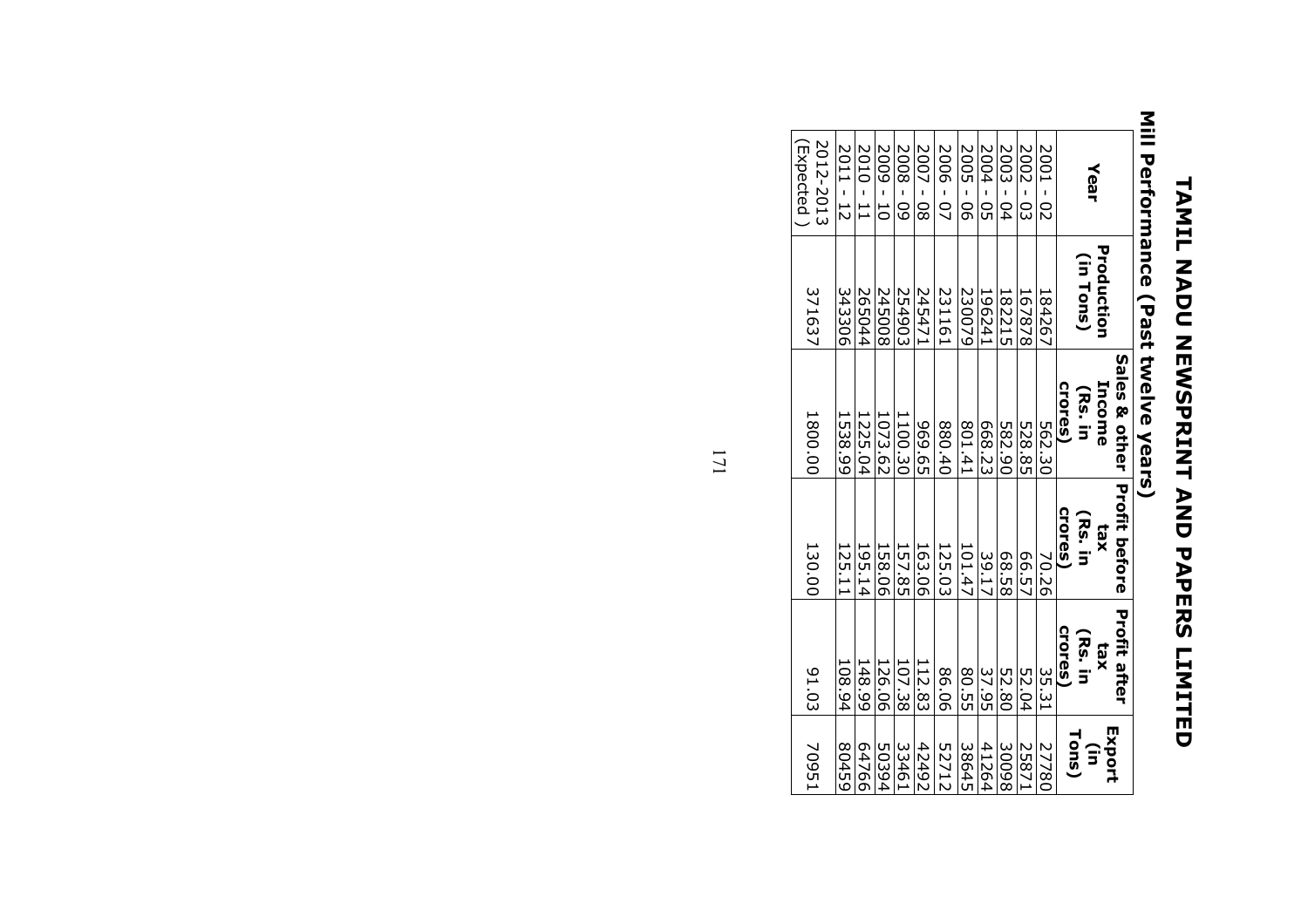## TAMIL NADU INDUSTRIAL INVESTMENT CORPORATION LIMITED

The performance of the Corporation for the last seven financial years in its operational areas of Sanction, Disbursement and Recovery is given below:

| Year                     | <b>Sanction</b> | Disburse-<br>ment | <b>Collection</b> | <b>Net</b><br>profit<br>*** |
|--------------------------|-----------------|-------------------|-------------------|-----------------------------|
| 2006-07                  | 457.03          | 321.33            | 369.78            | 7.59                        |
| 2007-08                  | )488.79         | 377.28            | 378.14            | 19.46                       |
| 2008-09                  | 538.37          | 416.22            | 380.84            | 29.36                       |
| 2009-10                  | 668.13          | 570.27            | 494.88            | 44.84                       |
| 2010-11                  | $***$ )939.25   | $***$ )735.58     | 710.81            | 52.82                       |
| 2011-12                  | 800.97          | 702.94            | 776.76            | 48.40                       |
| 2012-13<br>(Provisional) | 969.53          | 789.05            | 888.62            | 35.50                       |

(Rs. in crores)

- (\*) Excluding one time sanction of Rs.150 crores given to Co-operative Sugar Mills as per Government direction.
- (\*\*) This includes Rs.50 crores loan to Tamil Distribution Nadu Generation and Corporation Limited.
- (\*\*\*) Net Profit arrived after provisioning for NPA.

To promote industrial development in the industrially backward districts of Perambalur and Ariyalur, a new Field Office has been opened at Perambalur in June 2012.

3% interest subvention scheme for loans availed by MSMEs from TIIC implemented with effect from 3.9.2012.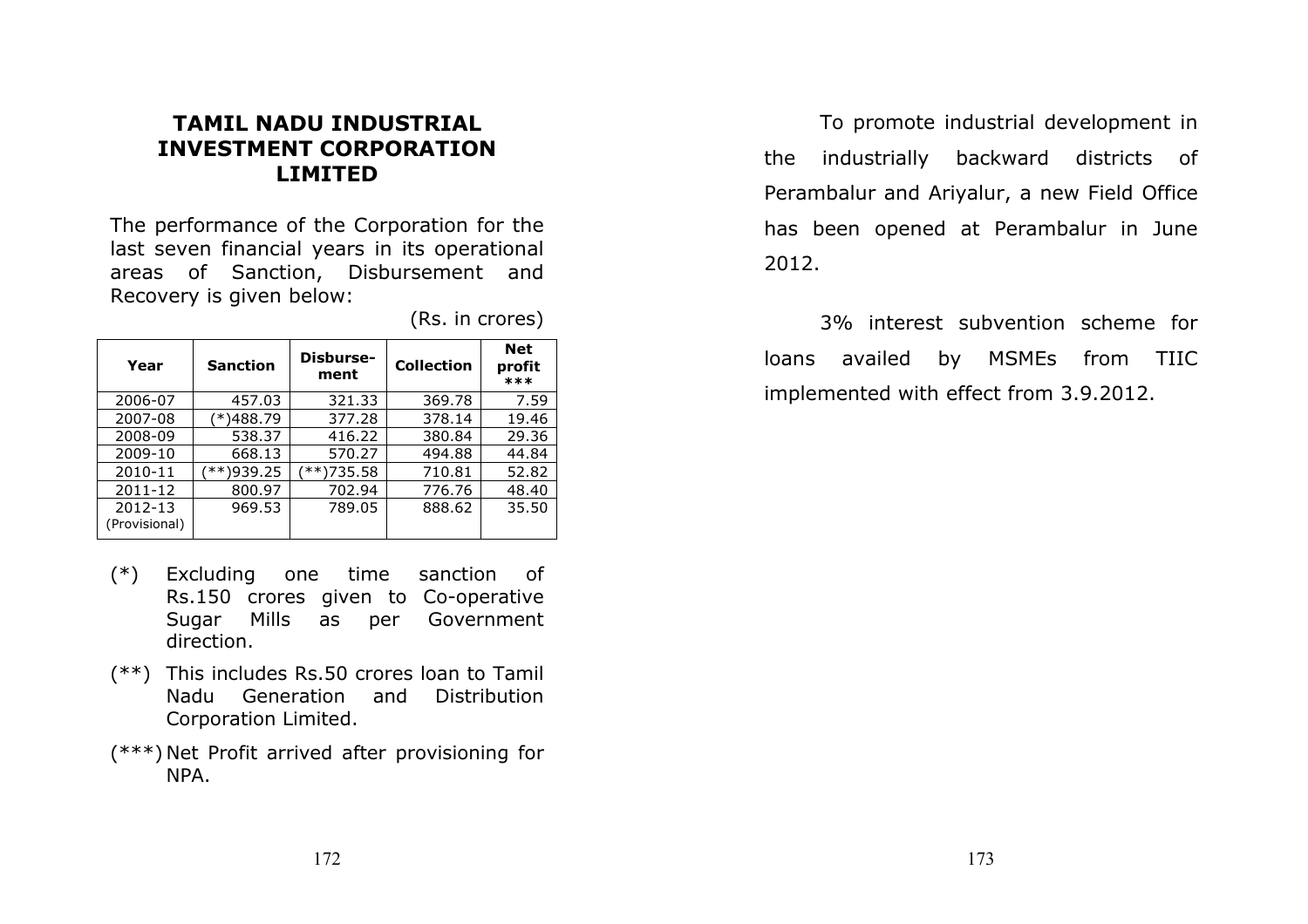# **TAMIL NOU CEMENTS CORPORATION LIMILED** TAMIL NADU CEMENTS CORPORATION LIMITED

## The unit-wise Physical and Financial Performance for the years<br>2011-12 (Actuals) and 2012-13 (Provisional) 2011-12 (Actuals) and 2012-13 (Provisional) The unit-wise Physical and Financial Performance for the years וטן<br>קי

| 142.71         |                       |                   | -475.74                |                   |                   | <b>Lotal</b>                |          |
|----------------|-----------------------|-------------------|------------------------|-------------------|-------------------|-----------------------------|----------|
|                |                       |                   |                        |                   |                   | Mayanur                     |          |
|                |                       |                   |                        |                   |                   | (Pipes) Unit (Closed) at    |          |
| $-11.65$       |                       |                   | $-19.10$               |                   |                   | Tamilnadu Asbestos          | $\sigma$ |
|                |                       |                   |                        |                   |                   | Chennai                     |          |
| 491.36         |                       |                   | 08'06                  |                   |                   | Corporate Office at         | UΠ       |
|                |                       |                   |                        |                   |                   | at Virudhachalam            |          |
| 30.29          | 4340                  | 4286              | 7.76                   | 3858              | 4248              | Stoneware Pipe Factory      | 4        |
|                |                       |                   |                        |                   |                   | <b>Alangulam</b>            |          |
|                |                       |                   |                        |                   |                   | Sheet Unit at               |          |
| $-531.42$      | 1404                  | 2965              | $-309.58$              | 16850             | 12521             | Tamilnadu Asbestos          | $\omega$ |
| $-1302.15$     | 103968                | 108870            | $-1431.68$             | 134890            | 134640            | Alangulam Cement Unit       |          |
| 1180.86        | 482246                | 482742            | 1186.06                | 387208            | 388055            | <b>Ariyalur Cement Unit</b> |          |
| <b>Loss</b>    |                       |                   |                        |                   |                   |                             |          |
| Profit/<br>Net | SaleS<br>Ton          | Production<br>Lon | Profit/<br><b>Loss</b> | Sales<br>Ton      | Production<br>Ton | <b>Name of the Chit</b>     | ღ ლ<br>ა |
|                |                       |                   |                        |                   |                   |                             |          |
|                | 2012-13 (Provisional) |                   |                        | 2011-12 (Actuals) |                   |                             |          |
|                | (Rs. in lakhs)        |                   |                        |                   |                   |                             |          |

174

# **TAMILNADU SALT CORPORATION LIMITED** TAMILNADU SALT CORPORATION LIMITED

## **Financial Performance** Financial Performance

given below: onwards. The financial performance of the corporation for past 16 years is Tamil Nadu salt corporation is continuously earning profit from 1990-91 given below: onwards. The financial performance of the corporation for past 16 years is Tamil Nadu salt corporation is continuously earningprofit from 1990-91

|               |                  | Working Results   |                 |                           |          |               | Paid to Government towards |                    |
|---------------|------------------|-------------------|-----------------|---------------------------|----------|---------------|----------------------------|--------------------|
| $\frac{5}{2}$ | Year             | Turnover<br>Sales | Profit<br>Gross | Net Profit<br>(after Tax) | Dividend | Lease<br>rent | Royalty (6+7+8)<br>Addl.   | Total              |
|               | N                | $\omega$          | 4               |                           |          |               | œ                          | C                  |
|               | 1997-1998        | 385.17            | 90.64           | 56.03                     | 22.00    | 1.82          |                            | 23.82              |
|               | 6661-8661        | 505.46            | 86.64           | 49.43                     | 33.00    | 1.82          |                            | 34.82              |
|               | 1999-2000        | 919.43            | 255.14          | 130.77                    | 47.55    | 6.40          |                            | 53.95              |
|               | 2000-2001        | 651.99            | 39.24           | 27.76                     | 15.85    | 7.46          |                            | 23.31              |
|               | 2001-2002 987.24 |                   | 40.74           | 27.95                     | 3.17     |               |                            | 7.46 164.30 174.93 |

(Rs. in lakhs)(Rs. in lakhs)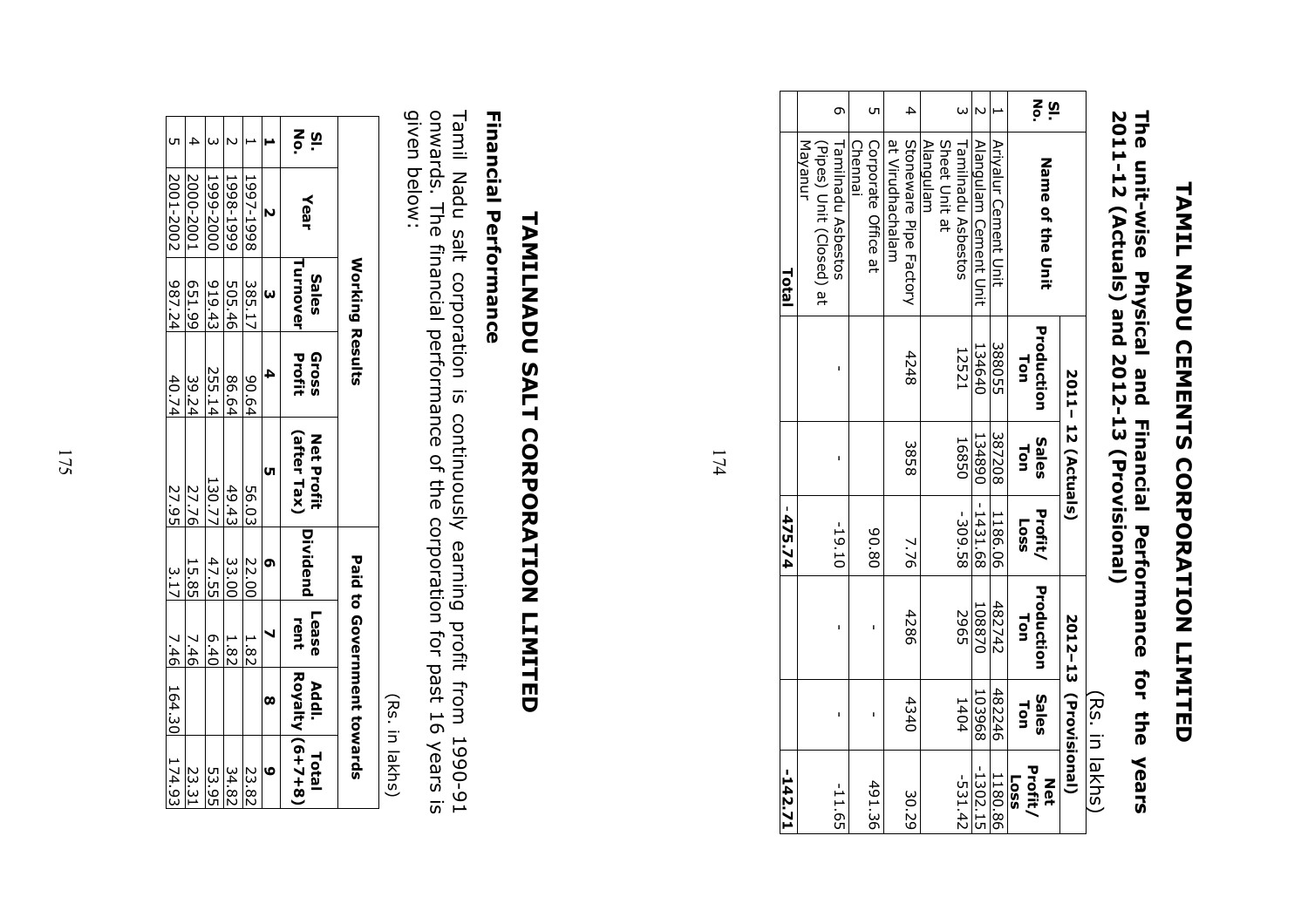| 56                     | 5         | 14        | 13        | 12        | $\overline{1}$     | 50        | $\circ$   | $\infty$  |           | Ō         |          | ღ<br>ს<br>პი                    |                |
|------------------------|-----------|-----------|-----------|-----------|--------------------|-----------|-----------|-----------|-----------|-----------|----------|---------------------------------|----------------|
| 2012-2013<br>Tentative | 2011-2012 | 2010-2011 | 0102-6002 | 2008-2009 | 2007-2008          | 2006-2007 | 2005-2006 | 2004-2005 | 2003-2004 | 2002-2003 |          | Year                            |                |
| 2391.54                | 2054.89   | 2172.46   | 1764.50   | 1686.12   | 2137.30            | 1760.68   | 1311.76   | 1298.10   | 18.450    | 89'966    |          | Turnover<br>Sales               |                |
| 404.20                 | 434.82    | 326.29    | 181.30    | 192.31    | 101.81             | 130.36    | 179.77    | 137.37    | 72.59     | 49.55     |          | Profit<br>Gross                 |                |
| ⋇                      | 284.92    | 228.43    | 118.71    | 121.85    | L <sub>6</sub> .59 | 83.27     | 114.14    | 83.59     | 44.68     | 21.22     | UТ       | after Tax)<br><b>Net Profit</b> |                |
|                        | 25.36     | 17.61     | 12.68     | 12.68     | 12.68              | 12.68     | 12.68     | 10.30     | 3.17      | 3.17      | ໑        | Dividend                        |                |
| 7.43                   | 7.43      | 7.43      | 7.43      | 7.43      | 7.43               | 7.43      | 7.43      | 7.47      | 7.50      | 7.46      |          | Lease<br>rent                   |                |
| ⋇                      | 147.84    | 135.45    | 160.92    | 257.00    | 292.06             |           |           |           | 48.08     | 161.08    | $\infty$ | <b>Royalty</b><br>Addl.         |                |
|                        | 180.63    | 160.49    | 181.03    | 277.11    | 312.17             | 20.11     | 20.11     | 17.77     | 58.75     | 171.71    | O        | $(6+7+8)$<br>Total              | (Rs. in lakhs) |

 $\ast$ \* Exact amount will be known on completion of audit of accounts.Exact amount will be known on completion of audit of accounts.

176

## **Production of Fortified Salts** Production of Fortified Salts

No. Sl.

Year

PDS NMP

1 2001-02

13228

2 2002-03

4 2004-05

 $\overline{4}$  $\omega$  $\overline{\mathsf{c}}$ 

5 2005-06

6 2006-07

lത UП

and the state of the state of the

7 2007-08

 $\overline{\phantom{0}}$ 

8 2008-095008-09

23769

 $\infty$ 

9 2009-10

-6003  $\overline{01}$ 

م

10

 $\overline{1}$ 

12

2012-13

31224

2011-12

24476

24476 | 24476 | 24476 | 24476 | 24476 | 22426 | 22426 | 22426 | 22426 | 22426 | 22426 | 22426 | 22426 | 22426

51

876

49.

24476

2064

32608

2191

1691 3882

3882

1691

2064 2064

2064

2010-11

3 2003-04

|               |               |                             | <b>IODISED SALT</b> |               |            |            |               | Double Fortified salt |            |
|---------------|---------------|-----------------------------|---------------------|---------------|------------|------------|---------------|-----------------------|------------|
| Tamil<br>Nadu | Tamil<br>Nadu | Karnataka Karnataka Pradesh |                     | <b>Andhra</b> | Kerala     | Total      | Nadu<br>Tamil | Karnataka Total       |            |
| <b>PDS</b>    | NNP           | <b>PDS</b>                  | スロス                 | PDS           | <b>PDS</b> |            | NNP           | N<br>즉                |            |
| 13228         |               | 5                           |                     |               |            | 13238      |               |                       | $\circ$    |
| 23544         | 1533          |                             | 785                 |               |            | 25862      | 275           |                       | 275        |
| 24728         | 2141          | 843                         | 1667                | 20            |            | 30723      | 925           |                       | 536        |
| 25253         | 2092          | 0068                        | 2749                | 3836          |            | 42829      | 574           |                       | 574        |
| 27227         | 2021          | 7895                        | 3187                | 1822          |            | 42610      | 202           |                       | <b>607</b> |
| 06562         | 1929          | 16911                       | 2499                | 10368         |            | 56075      | IZ6           |                       | <b>521</b> |
| 30684         | ց<br>25       | 7492                        | 1329                | E192          |            | 46248      | 2142          | 079                   | 2762       |
| 23769         |               |                             |                     |               |            | 23769      | 2432          |                       | 2432       |
| 25041         |               | 193                         |                     |               |            | 25234      | 2554          |                       | 2554       |
| 27076         |               | 515                         |                     |               |            | 27295 2043 |               |                       | 2043       |

(Quantity in ton)(Quantity in ton)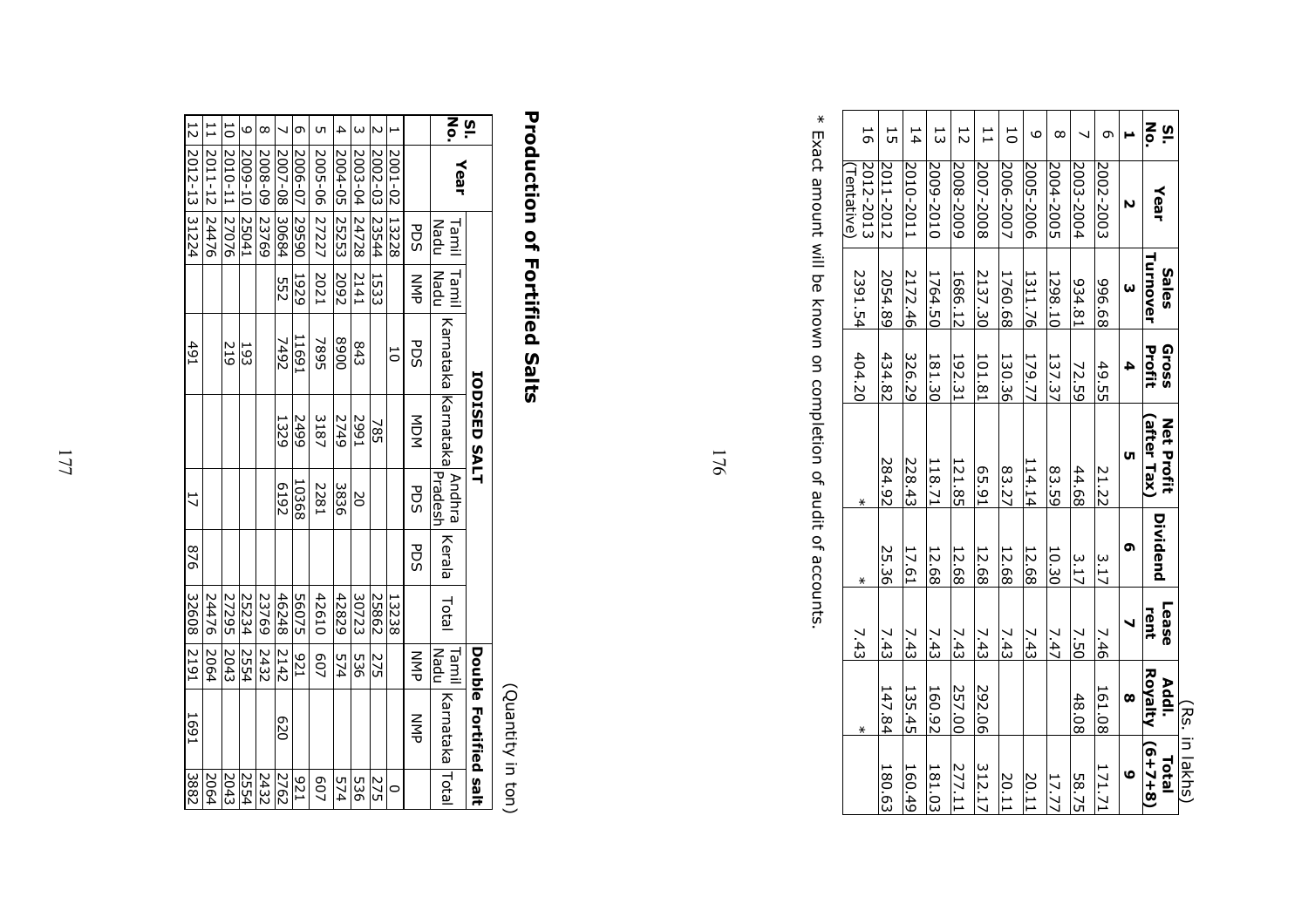## Production of Industrial Grade Salt

TNSC commenced the production from the year 1976. In the year 2012-2013 TNSC achieved the highest production

| SI.<br>No. | Year    | Production<br>(Tons) | <b>Sales</b><br>(Tons) |
|------------|---------|----------------------|------------------------|
| 1          | 2000-01 | 157328               | 84895                  |
| 2          | 2001-02 | 91280                | 116908                 |
| 3          | 2002-03 | 146435               | 103833                 |
| 4          | 2003-04 | 120192               | 96297                  |
| 5          | 2004-05 | 133431               | 149576                 |
| 6          | 2005-06 | 132908               | 94163                  |
| 7          | 2006-07 | 139692               | 94557                  |
| 8          | 2007-08 | 129805               | 123884                 |
| 9          | 2008-09 | 81630                | 80867                  |
| 10         | 2009-10 | 160920               | 97236                  |
| 11         | 2010-11 | 135450               | 160800                 |
| 12         | 2011-12 | 147845               | 138350                 |
| 13         | 2012-13 | 178675               | 118197                 |

## TAMIL NADU MAGNESITE LIMITED

Tamil Nadu Magnesite Limited (TANMAG), a Government of Tamil Nadu Undertaking, an ISO 9001-2008 (Quality Management System) and ISO 14001-2004 (Environment Management System) certified company, was formed in the year 1979.

## Activities of the Company

The Company have 3 Divisions i.e., Mines Division, Rotary Kiln Division and Shaft Kiln Division. The activities of 3 Divisions are as follows:

## Mines Division

Mining operations are being carried out in 96.34 hectares. At present 1,13,000 tons of Raw Magnesite per annum have been produced at Mines to cater to the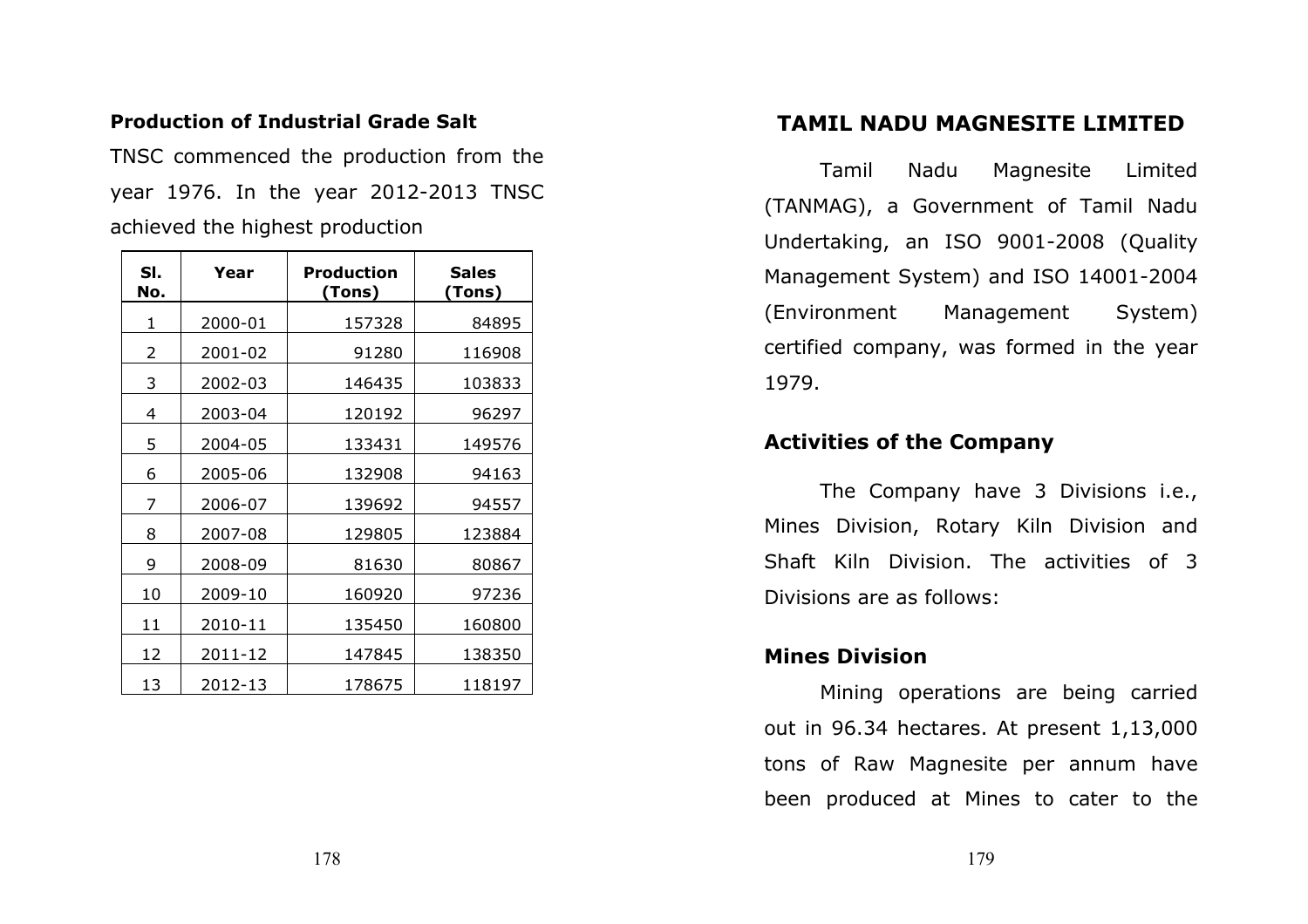requirements of Rotary Kiln Division and Shaft Kiln Division. The total Raw Magnesite production during the year 2011-12 was 1,12,356 tons and 1,10,440 tons for the year 2012-13.

The Raw Magnesite produced in Mines is used for producing Dead Burnt Magnesite (DBM) at Rotary Kiln Division (RKD) and Lightly Calcined Magnesite at Shaft Kiln Division (SKD).

## Rotary Kiln Division

During the year 2011-12 the total production of Dead Burnt Magnesite was 28,808 tons and 22,721 tons for the year 2012- 13.

## Shaft Kiln Division

The total production capacity of Shaft Kiln Division is 17,000 tons per annum. The total production of Lightly Calcined Magnesite was 15,413 tons during the year 2011-12 and 17,208 tons for the year 2012-13.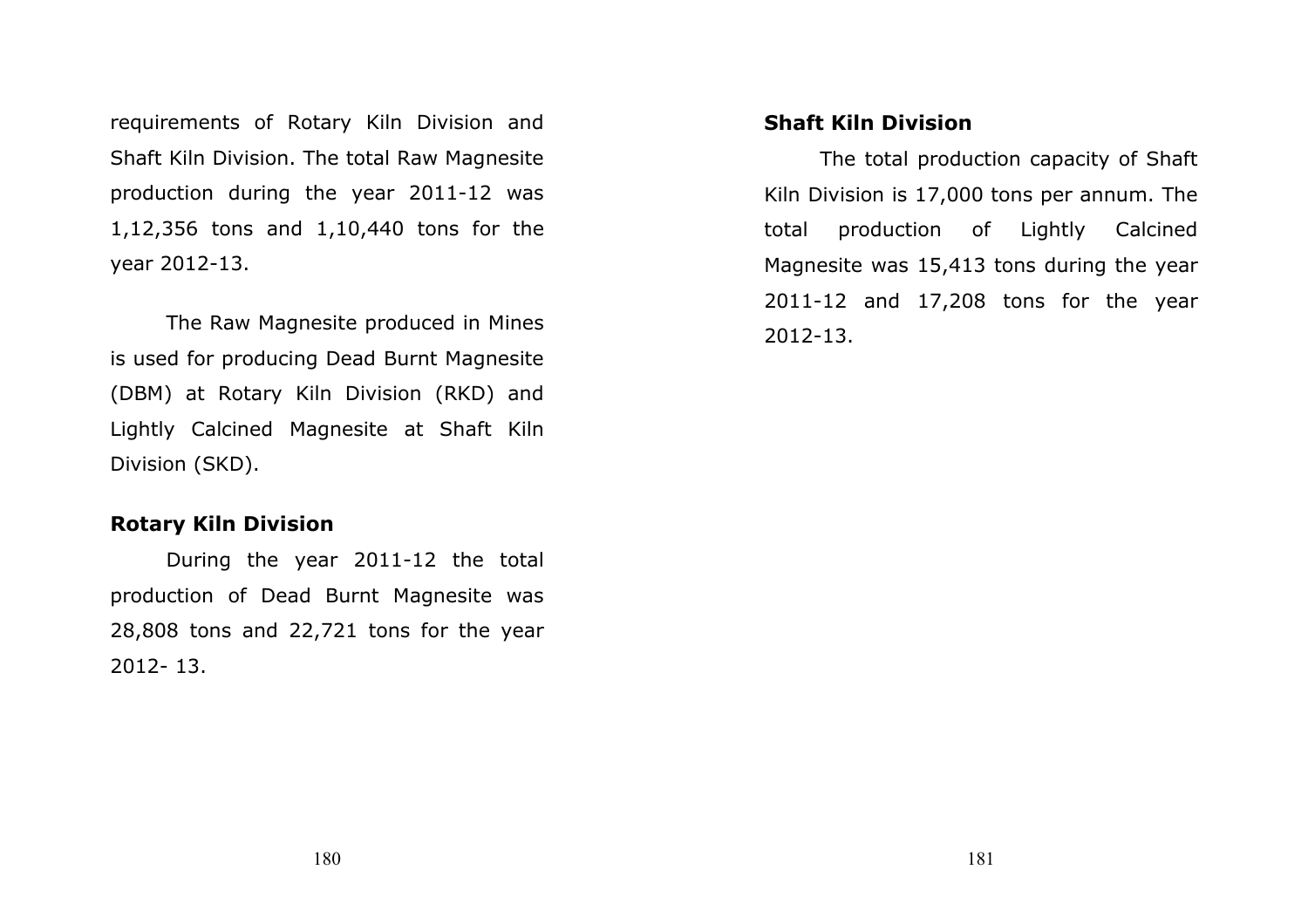## Details of Target, Production and Sale of Raw Magnesite, Dead Burnt Magnesite and Lightly Calcined Magnesite for the years 2007-08 to 2012-13 Details of Target, Production and Sale of RawMagnesite,<br>Dead Burnt Magnesite and Lightly Calcined Magnesite for the years<br>2007-08 to 2012-13

|                             |          |                      |                                        |               |                  | (Qty in Ton)               |       |
|-----------------------------|----------|----------------------|----------------------------------------|---------------|------------------|----------------------------|-------|
|                             |          | <b>Raw Magnesite</b> | Dead Burnt Magnesite                   |               |                  | Lightly Calcined Magnesite |       |
| Year                        | Target   |                      | Production   Larget Production   Sales |               | Target           | <b>Production</b>          | Sales |
| 2007-08                     | 1,10,000 | 1,18,609 35,000      |                                        | 34,005 34,446 | 14,000           | 16,021 16,137              |       |
| 5008-09                     | 1,31,000 | 1,16,420 34,500      |                                        | 30,614 28,324 | 17,000           | 14,809 14,999              |       |
| 2009-10                     | 1,31,000 | 1, 32, 532 35, 000   |                                        | 35,778 36,278 | 17,000           | 17,526 17,540              |       |
| 2010-11                     | 000'86   | 96,085 26,000        |                                        | 26,034 26,611 | 13,500           | 14,206 13,657              |       |
| 2011-12                     | 1,10,000 | 1,12,356 29,000      | 28,808 30,707                          |               | 15,000<br>16,400 | 15,413 16,853              |       |
| $\sum_{i=1}^{n}$<br>2012-13 | 1,07,700 | $1,10,440$ 22,500    |                                        | 22,721 20,572 | 17,000           | 17,208 17,121              |       |

(unaudited)

182

## **Financial Performance** Financial Performance

Details of Financial Performance for the past 10 yeDetails of Financial Performance for the past 10 years are given below: ars are given below:

|              |         |                   |                 |              | Rs. in Lakhs  |
|--------------|---------|-------------------|-----------------|--------------|---------------|
|              |         | EXpen. other than | cash Profit     |              | Profit / Loss |
| Year         | Income  | Depreciation      | SS <sub>O</sub> | Depreciatior | before Tax    |
| $2002 - 03$  | 2276.84 | 2339.90           | $(-) 63.14$     | 30.0000      | $(-) 93.14$   |
| 2003 - 04    | 2505.47 | 2683.43           | $(-)177.96$     | 25.4800      | $(-) 203.44$  |
| 2004 - 05    | 3464.30 | 3211.74           | 252.56          | 24.45        | 228.1         |
| 2005 - 06    | 3517.53 | 3481.49           | 36.04           | 33.65        | 2.39          |
| 2006 - 07    | 4280.34 | 4134.28           | 146.06          | 34.42        | 111.64        |
| 2007 - 08    | 4964.38 | 4777.25           | 187.13          | 36.27        | 150.86        |
| $5008 - 09$  | 6252.77 | 5606.15           | 646.62          | 93.60        | 553.02        |
| $2009 - 10$  | 7895.42 | 6435.03           | 1460.39         | 102.34       | 1358.05       |
| $2010 - 11$  | 6563.79 | 5784.21           | 779.58          | 98.80        | 80.78         |
| $2011 - 12$  | 9121.34 | 7901.56           | 1219.78         | 97.09        | 1122.69       |
| $2012 - 13$  | 8822.13 | 7937.90           | 1384.42         | 108.81       | 1275.61       |
| (Provisional |         |                   |                 |              |               |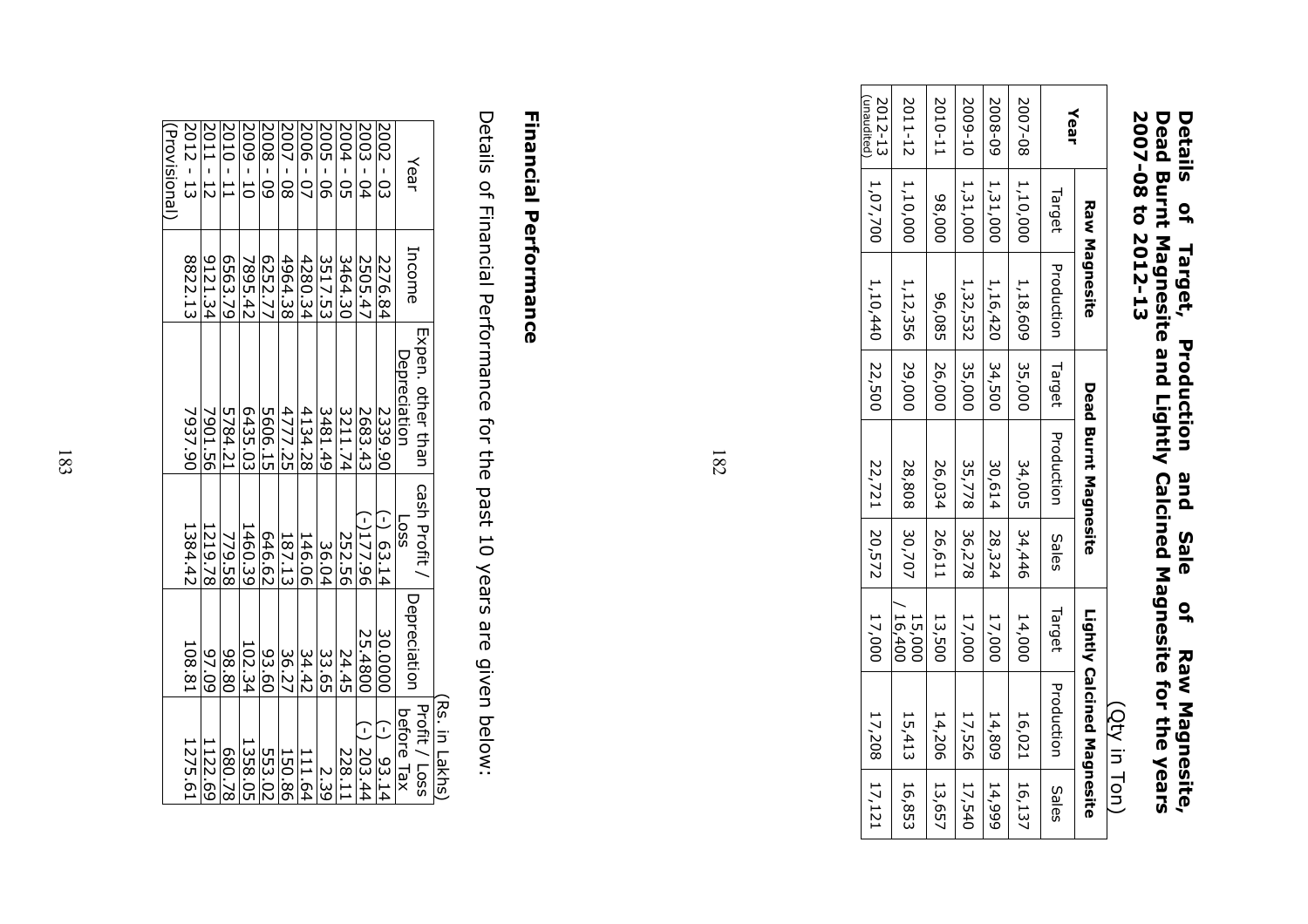# **TAMIL NADUSTRIAL EXPLOSIVES LIMILED** TAMIL NADU INDUSTRIAL EXPLOSIVES LIMITED

# **Production and Sales Performance** Production and Sales Performance

below: Production and sales performance for the last five years are as shown are uwous se

## **Production Performance** Production Performance

| Name                             | 2008-09  | 2009-10                    | 2010-11             | 2011-12 | (Unaudited<br>2012-13 |
|----------------------------------|----------|----------------------------|---------------------|---------|-----------------------|
| MMAN (Tons)                      | 140.000  | 335.750                    | 100.000             | 380.000 | 429.000               |
| Slurry Explosives<br>(suoi)      | 2193.420 | 1474.510                   | 1504.720   1263.150 |         | 622.800               |
| $($ Tons)<br>Emulsion Explosives | 2687.750 | 3363.150 3294.090 3463.200 |                     |         | 2732.100              |
| Detonators<br>(Lakh Nos.         | 510.530  | 534.930                    | 332.810             | 337.820 | 238.620               |
| Detonating Fuses<br>(Lakh Mtrs.) | 130.910  | 012710                     | 100.100             | 70.480  | 9.300                 |

184

## Sales PerformanceSales Performance

| MMAN (Tons)<br>Detonating Fuses<br>Detonators<br>Emulsion Explosives<br>Slurry Explosives<br>(Lakh Nos.)<br>(Tons)<br>$(\textsf{Tom})$<br>2742.00<br>2099.25<br>140.00<br>500.51<br>130.78<br>3344.680   3275.530   3513.700<br>1563.710 1501.870<br>103.930<br>516.840<br>180.000<br>337.230<br>100.000<br>01216<br>1273.560<br>360.000<br>335.750<br>72.600<br>2709.100<br>460.000<br>573.509<br>244.74<br>14.400 | (Lakh Mtrs.) | (Rs. in lakh)<br>Total Sales Value<br>4133.63<br>3986.00<br>3467.77<br>3862.08<br>3050.67 |
|---------------------------------------------------------------------------------------------------------------------------------------------------------------------------------------------------------------------------------------------------------------------------------------------------------------------------------------------------------------------------------------------------------------------|--------------|-------------------------------------------------------------------------------------------|
|---------------------------------------------------------------------------------------------------------------------------------------------------------------------------------------------------------------------------------------------------------------------------------------------------------------------------------------------------------------------------------------------------------------------|--------------|-------------------------------------------------------------------------------------------|

Rs.2.50 crores) during 2012-13. (inclusive of Merchandize Export of ammonium Nitrate to the extent of Rs.2.50 crores) during 2012-13. (inclusive of Merchandize Export of ammonium Nitrate to the extent of **The** The Company has achieved a turnover of Rs.33.5 crores Company has achieved  $\omega$ turnover  $\frac{1}{2}$ Rs.33.5 **Crores**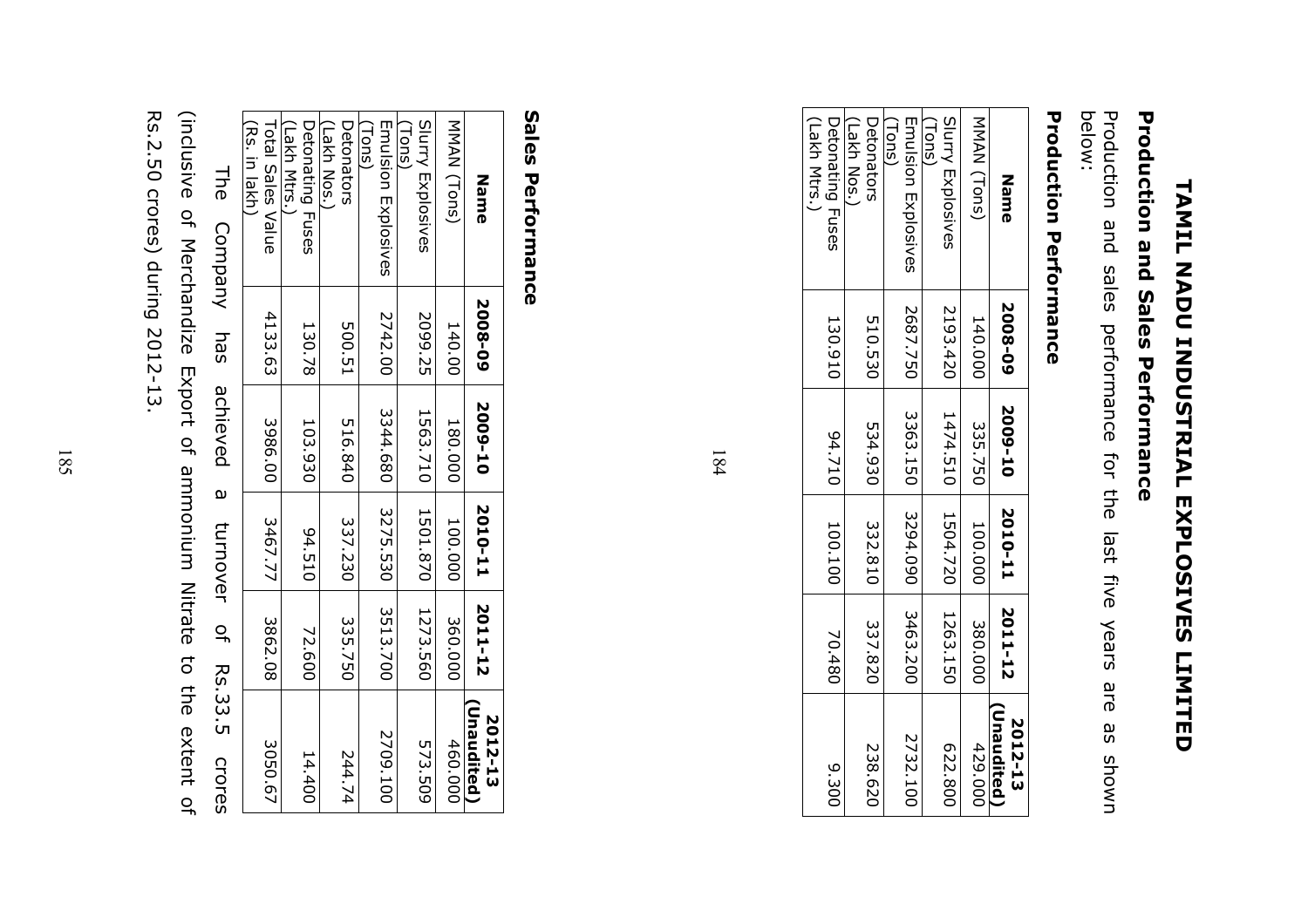## TAMIL NADU MINERALS LIMITED

TAMIN was established during April 1978, as an 100% undertaking of Government of Tamil Nadu. TAMIN is carrying out systematic and scientific exploitation of large deposits of black, White, Paradiso and other multi colour granites and also industrial minerals like Quartz, Feldspar, Vermiculite, Limestone, Silica Sand and Graphite in the State of Tamil Nadu for the past 30 years.

- 1. The estimated sales for the year 2012-13 has been Rs.115.56 crores against Rs.100.91 crores in the previous year (an increase of 15%)
- 2. The poor performing RA/RCSA contractors were terminated by forfeiting

their Security Deposits and invocation of Bank Guarantees.

- 3. The sale of 6,59,216 tons of Limestone fetched the highest revenue of Rs.21.44 crores during the year 2012-13 which is about 20% of Total turnover and in a milestone in the history of TAMIN.
- 4. The net profit at the estimated level of production and sales is Rs.203 lakhs for 2012-13, an increase of Rs.126 lakhs over the previous year.
- 5. Contribution to Government exchequer by way of seigniorage fee / Royalty for 2012-13 is estimated at Rs.14.70 crores.
- 6. Cost control measures will be continued vigorously to reduce the expenditure further and to increase the profit.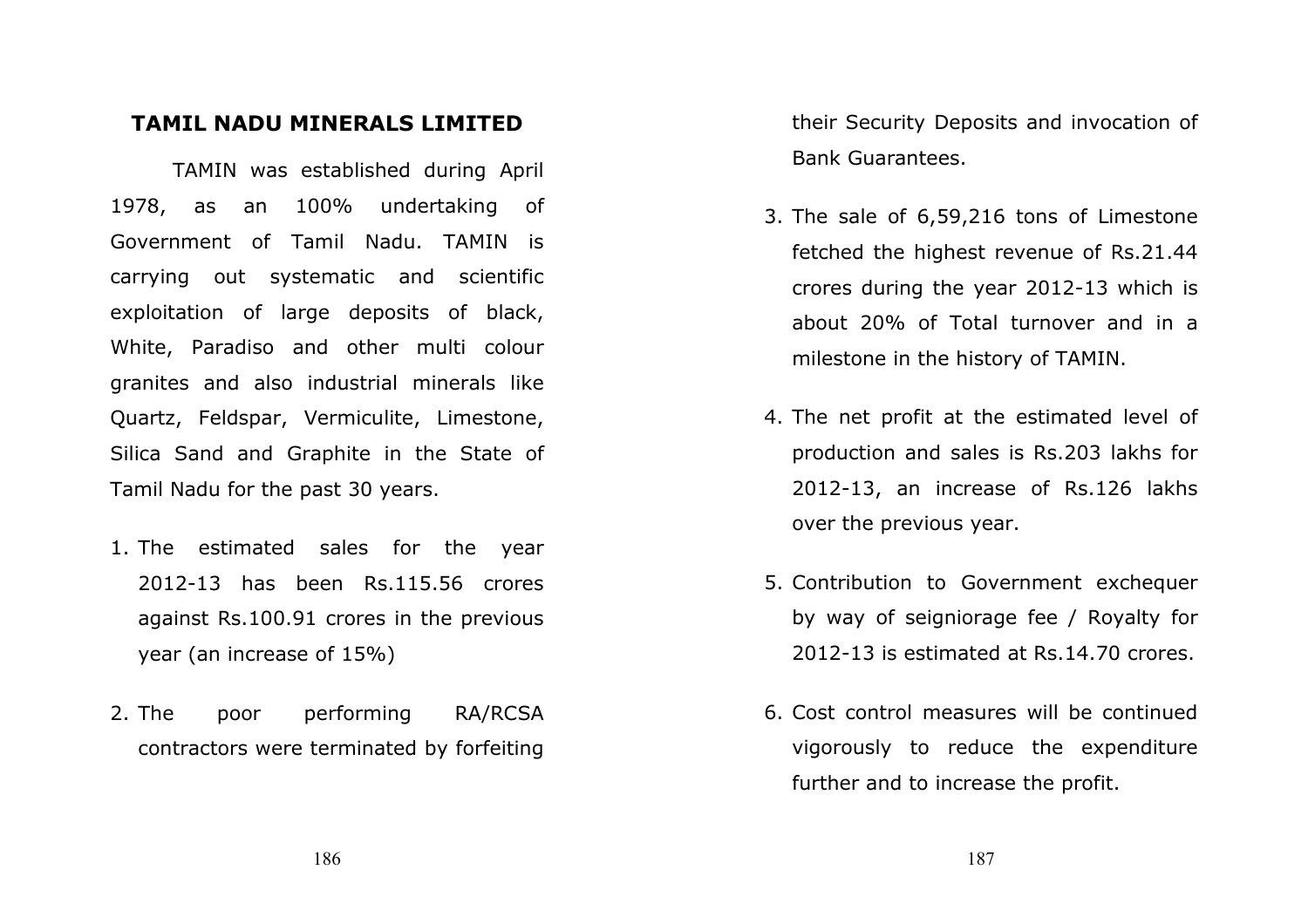## Production / Sales during 2012-13

|                |                              |                               |          | <b>Sales</b>               |
|----------------|------------------------------|-------------------------------|----------|----------------------------|
| SI.<br>No      | <b>Minerals</b>              | <b>Production</b>             | Quantity | Value<br>(Rs. in<br>Lakhs) |
| 1              | <b>Black Granites</b>        | M <sup>3</sup><br>16244       | 13214    | 4451.43                    |
| $\overline{2}$ | Multi Colour Granites        | 4225 $M^3$                    | 4173     | 810.60                     |
| 3              | Limestone                    | 670771 Ton                    | 659216   | 1293.77                    |
| 4              | Graphite Ore                 | 61054 Ton                     |          |                            |
| 5              | Quartz & Feldspar            | 4198 Ton                      | 4270     | 117.88                     |
| 6              | <b>Raw Vermiculite</b>       | 1345 Ton                      | 28       | 1.43                       |
| 7              | Silica Sand                  | 3335 Ton                      |          |                            |
| 8              | Granite Finished<br>Products | 18300 M <sup>3</sup>          | 12383    | 508.83                     |
| 9              | Graphite Flakes              | 5700 Ton                      | 4199     | 2569.22                    |
| 10             | I.S. Sand                    | 3335 Ton                      | 2914     | 356.01                     |
| 11             | Exfoliated<br>Vermiculite    | 1345 Ton                      | 1151     | 114.82                     |
|                |                              | Total                         |          | 10223.99                   |
|                |                              | <b>Other Operating Income</b> |          | 1332.16                    |
|                |                              | <b>Total Turn Over</b>        |          | 11556.15                   |

## Sales Turnover

TAMIN has proposed to achieve a Sales Turnover of Rs.175.53 crores in the year 2013-14.

## DEPARTMENT OF GEOLOGY AND MINING

The details of existing mining / quarrying leases and their extent for Major and Minor minerals are furnished below:

## Major Mineral

| SI.<br>No.   | Name of the<br>Mineral                     | No. of<br><b>Existing</b><br><b>Leases</b> | <b>Extent</b><br>(in sq. km)   |
|--------------|--------------------------------------------|--------------------------------------------|--------------------------------|
| $\mathbf{1}$ | Oil and Natural Gas                        | 25                                         | 469.91                         |
| 2            | Lignite                                    | 1                                          | 259                            |
|              |                                            |                                            | <b>Extent</b><br>(in hectares) |
| 3            | Lime stone                                 | 426                                        | 6253.98.0                      |
| 4            | with<br>Garnet sand<br>associated minerals | 79                                         | 780.04.5                       |
| 5.           | Quartz & Feldspar                          | 285                                        | 524.63.5                       |
| 6            | <b>Other Major Mineral</b>                 | 131                                        | 2157.31.5                      |
|              | Total                                      | 947                                        | 9715.97.5                      |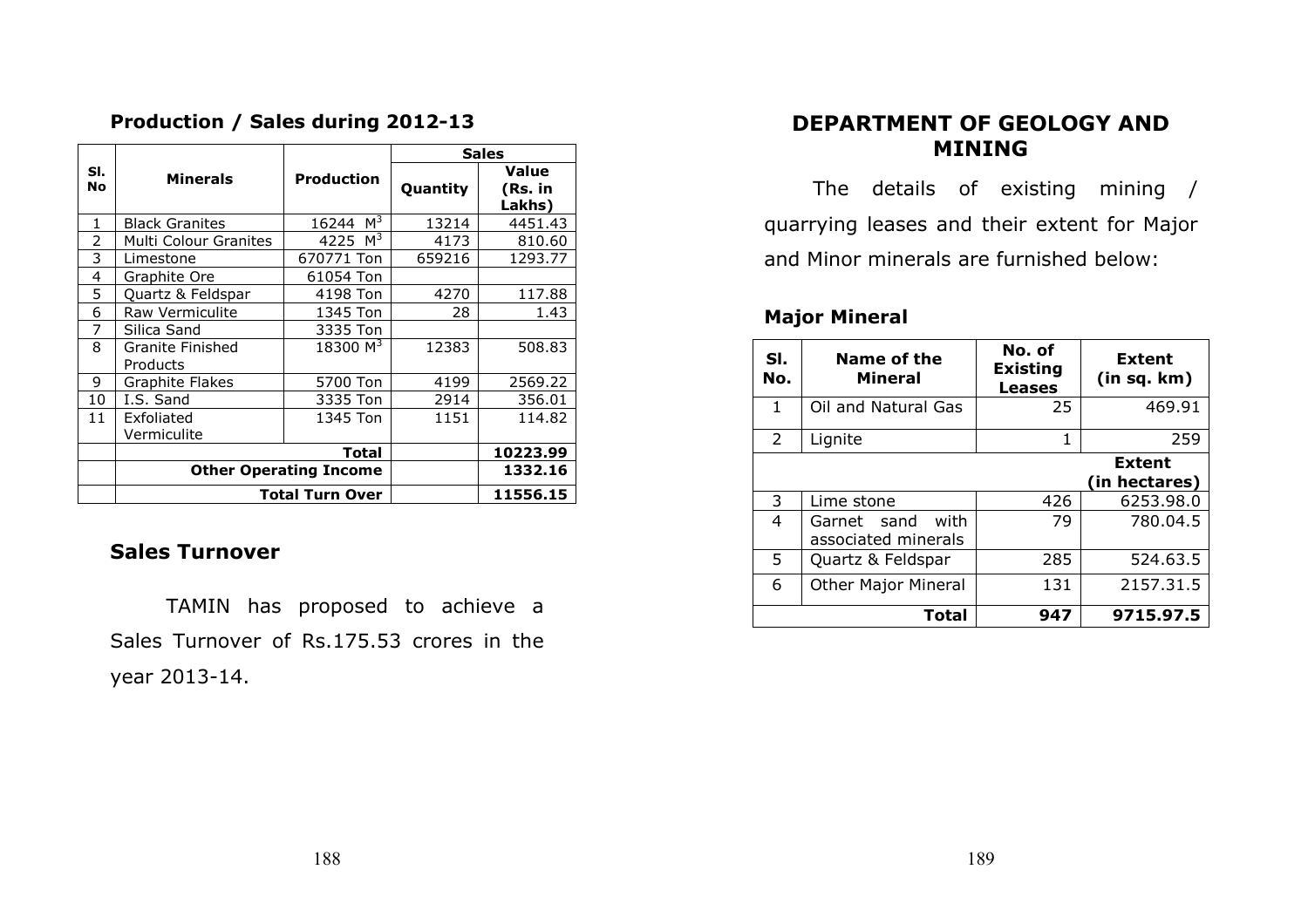## Minor Mineral

| SI.<br>No. | <b>Name of the Mineral</b>                              | No. of<br><b>Existing</b><br><b>Leases</b> | <b>Extent</b><br>(in hects.) |
|------------|---------------------------------------------------------|--------------------------------------------|------------------------------|
| 1          | <b>Black Granite</b>                                    | 236                                        | 1286.45.0                    |
| 2          | Multi Colour Granite                                    | 578                                        | 2107.39.0                    |
| 3          | Gravel/Savudu/Earth                                     | 785                                        | 1790.45.0                    |
| 4          | Rough stone                                             | 3742                                       | 7131.78.5                    |
| 5          | Other Minor Mineral<br>(Kankar, Black Clay &<br>Pebble) | 19                                         | 27,08.0                      |
|            | Total                                                   | 5360                                       | 12343.15.5                   |

## Mineral Revenue

| Year    | <b>Amount</b><br>(Rs. in crores) |
|---------|----------------------------------|
| 2008-09 | 571.12                           |
| 2009-10 | 592.54                           |
| 2010-11 | 671.38                           |
| 2011-12 | 835.71                           |
| 2012-13 | 941.64                           |

## DEPARTMENT OF SUGAR

The Sugar Industry is the largest agro based industry next to textiles in our state. Tamil Nadu is contributing about 9% of the total sugar production of the nation and stands in  $4<sup>th</sup>$  position next to Uttar Pradesh, Maharashtra and Karnataka. There are 46 Sugar Mills in Tamil Nadu of which 16 are in Cooperative 3 in Public Sector and 27 in Private Sector.

Out of 46 sugar mills, 43 sugar mills are functioning and 3 sugar mills – one in Public Sector – namely Madura Sugar Mills (from 2002-03 season onwards) and two in Private Sector, namely Arunachalam Sugar Mills (from 2003-04 season onwards) and EMPEE Sugars (2011-12 season onwards) are not functioning.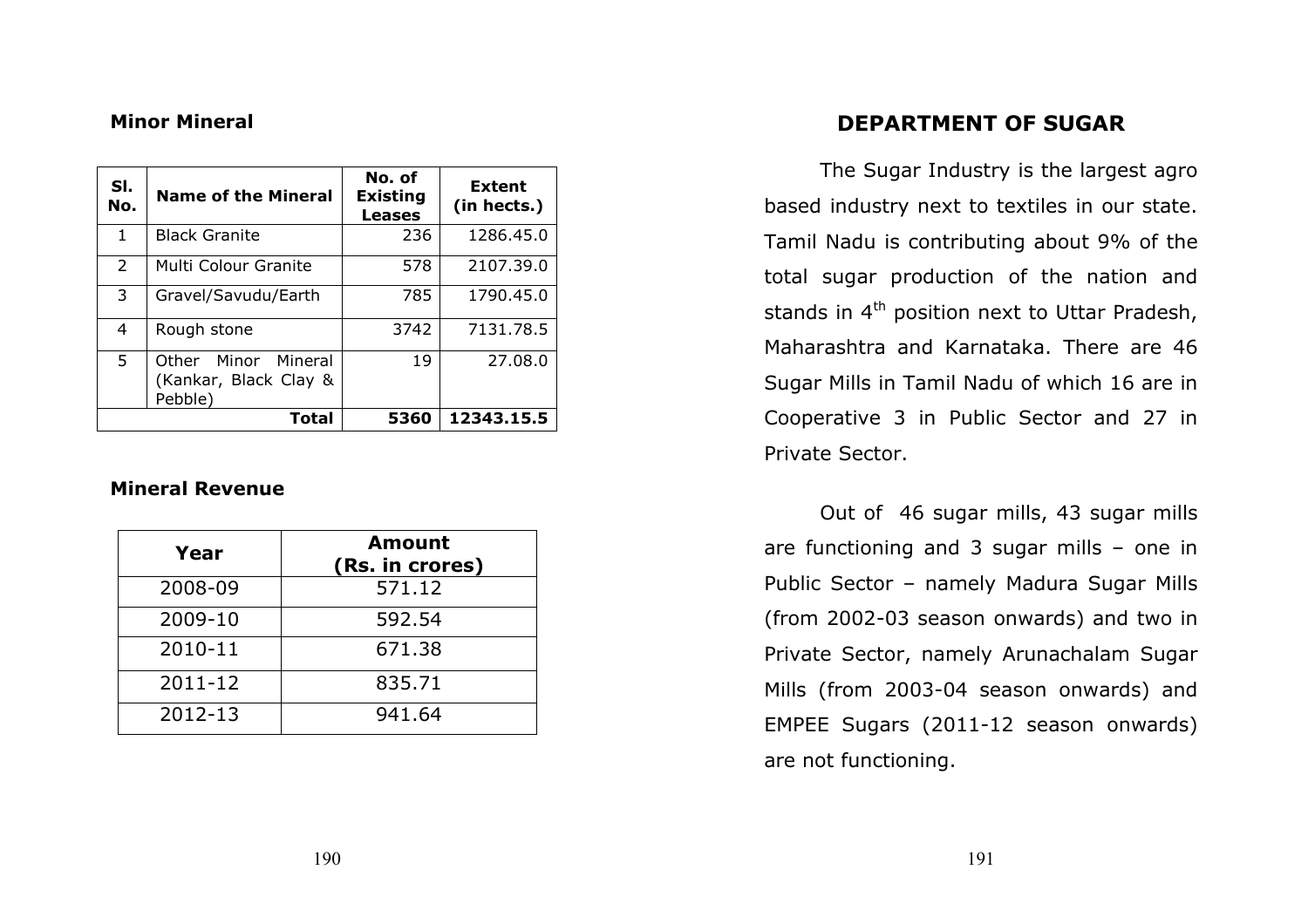## The sugar production in the National level compared to the production of sugar in Tamil Nadu for the past 6 crushing seasons and the estimated sugar production for the current 2012-13 season are furnished below: The sugar production in the National level compared to the<br>production of sugar in Tamil Nadu for the past 6 crushing seasons<br>and the estimated sugar production for the current 2012-13 season<br>are furnished below:

| (Estimated | 2012-13 | 2011-12 | 11-0102 | 2009-10           | 5008-09 | 2007-08 | 2006-07 |       | September | October to                 | (from         | season        | Crushing   |
|------------|---------|---------|---------|-------------------|---------|---------|---------|-------|-----------|----------------------------|---------------|---------------|------------|
|            | 245.00  | 260.00  | 245.00  | 188.00            | 146.00  | 263.28  | 282.00  |       | tons)     | productior<br>(in Lakh     |               | sugar         | All India  |
|            | 4.69    | 4.54    | 4.26    | 3.41              | 4.94    | 6.02    | 8.09    |       |           | (in Lakh tons)             | sugar mills   | public sector | Co-op. and |
|            | 14.89   | 19.25   | 14.20   | 676               | 11.01   | 15.39   | 17.30   | tons) |           | sugar<br>Mills (in<br>Lakh |               | sector        | Private    |
|            | 19.58   | 23.79   | 18.46   | $\frac{12.70}{2}$ | 15.95   | 21.41   | 25.39   |       | tons)     | $\widehat{H}$<br>Lakh      | production    | total sugar   | Tamil Nadu |
|            | 8.00    | $-1.5$  | 7.53    | 6.76              | 10.92   | 8.13    | 0.00    |       | India     | compared to Al             | Tamil<br>Nadu | produced      | of Sugar   |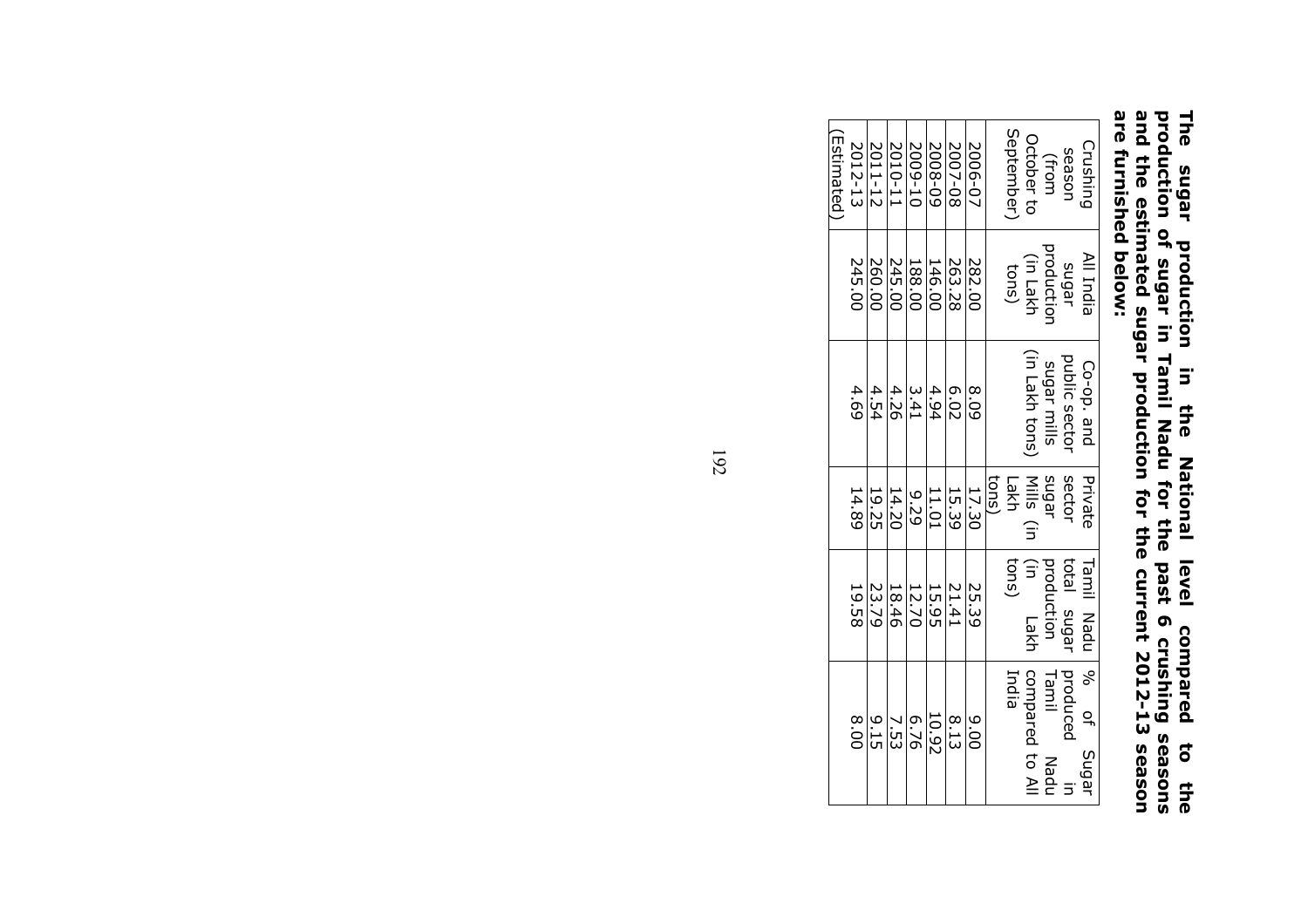## Sugarcane

Sugarcane is cultivated with tie-up arrangement with the respective sugar mills. In Tamil Nadu, the sugarcane area is clearly demarcated to the individual sugar mills to cultivate and develop cane to the capacity utilization of the mills. The crop loans, inputs like seed, fertilizers, pesticides, bio-inputs, etc. are supplied to the sugarcane farmers for cultivation of sugarcane under tie-up arrangement with Cooperative and Commercial Banks.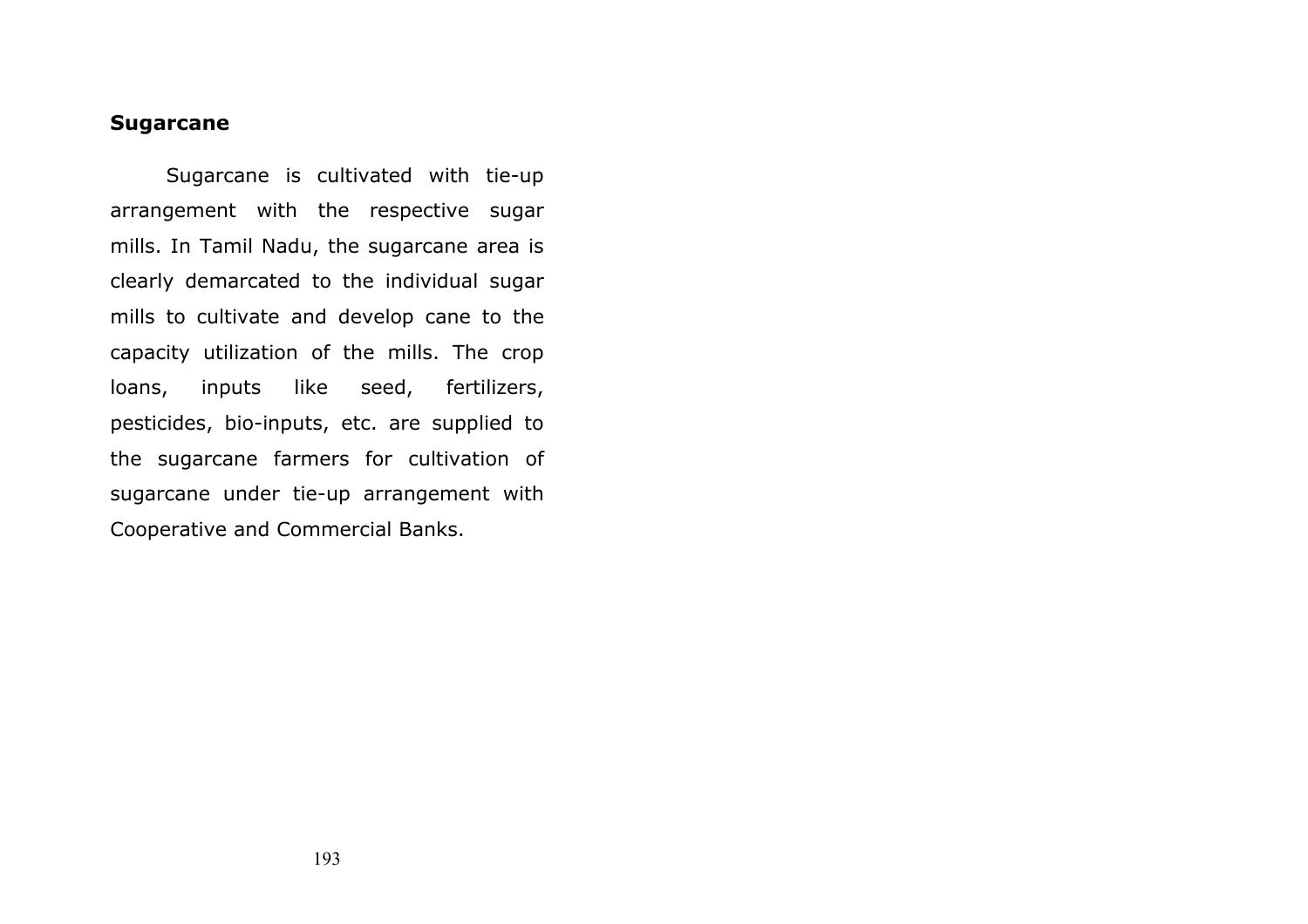## The total cane area registered and actual cane crushed during the past 6 years and the estimate for the current season is furnished hereunder: The total cane area registered and actual cane crushed during the<br>past 6 years and the estimate for the current season is furnished<br>hereunder:

| Estimated | 2012-13        | 2011-12 | 2010-11        | 2009-10     | 5008-09        | 2007-08 | 2006-07 | to September<br>(from October<br>Sugar seasor                               |
|-----------|----------------|---------|----------------|-------------|----------------|---------|---------|-----------------------------------------------------------------------------|
|           | 2.81           | 2.75    | 2.19           | <b>2.02</b> | 2.29           | 2.76    | 2.97    | the sugar mills<br>Total cane area<br>registered by<br>hectares<br>(in Lakh |
|           | 213.95         | 254.55  | 203.12         | 142.99      | 165.72         | 229.68  | 274.49  | crushed by the<br>sugar mills (in<br>Lakh tons)<br>Total cane               |
|           | 84             | 100     | $\overline{2}$ | ლ<br>ე      | $\mathfrak{S}$ | 115     | 144     | % for 172<br>utilizatior<br>Capacity<br>crushing<br>days of                 |
|           | $\frac{9}{15}$ | 9.35    | 60'6           | 88.8        | 29.6           | 9.32    | 9.25    | Recovery<br>Se                                                              |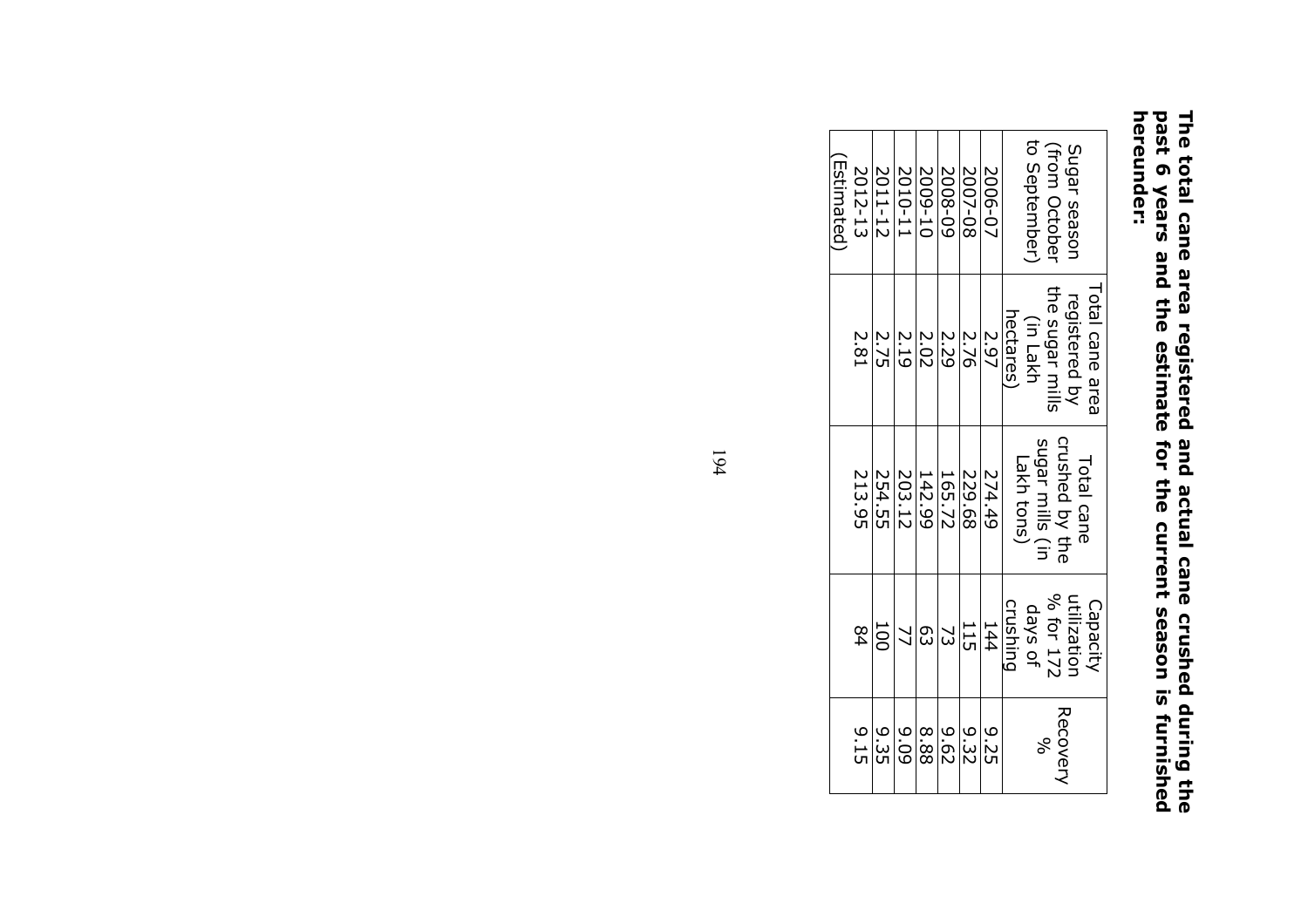## Cane Price

 For the 2012-13 crushing season, the Government of India announced the Fair and Remunerative Price (FRP) as Rs.1,700 per ton linked to 9.5% sugar recovery with a premium of Rs.17.90 per ton for every 0.1% increase in sugar recovery. Every year, the Government of Tamil Nadu is announcing the State Advised Price (SAP) more than the Fair and Remunerative Price announced by the Government of India. For the 2012-13 crushing season, the State Government announced the State Advised Price as Rs.2,350 per ton (inclusive of Rs.100 per ton towards transport subsidy) linked to 9.5% sugar recovery, with a premium of Rs.17.90 per ton for every 0.1% increase in recovery.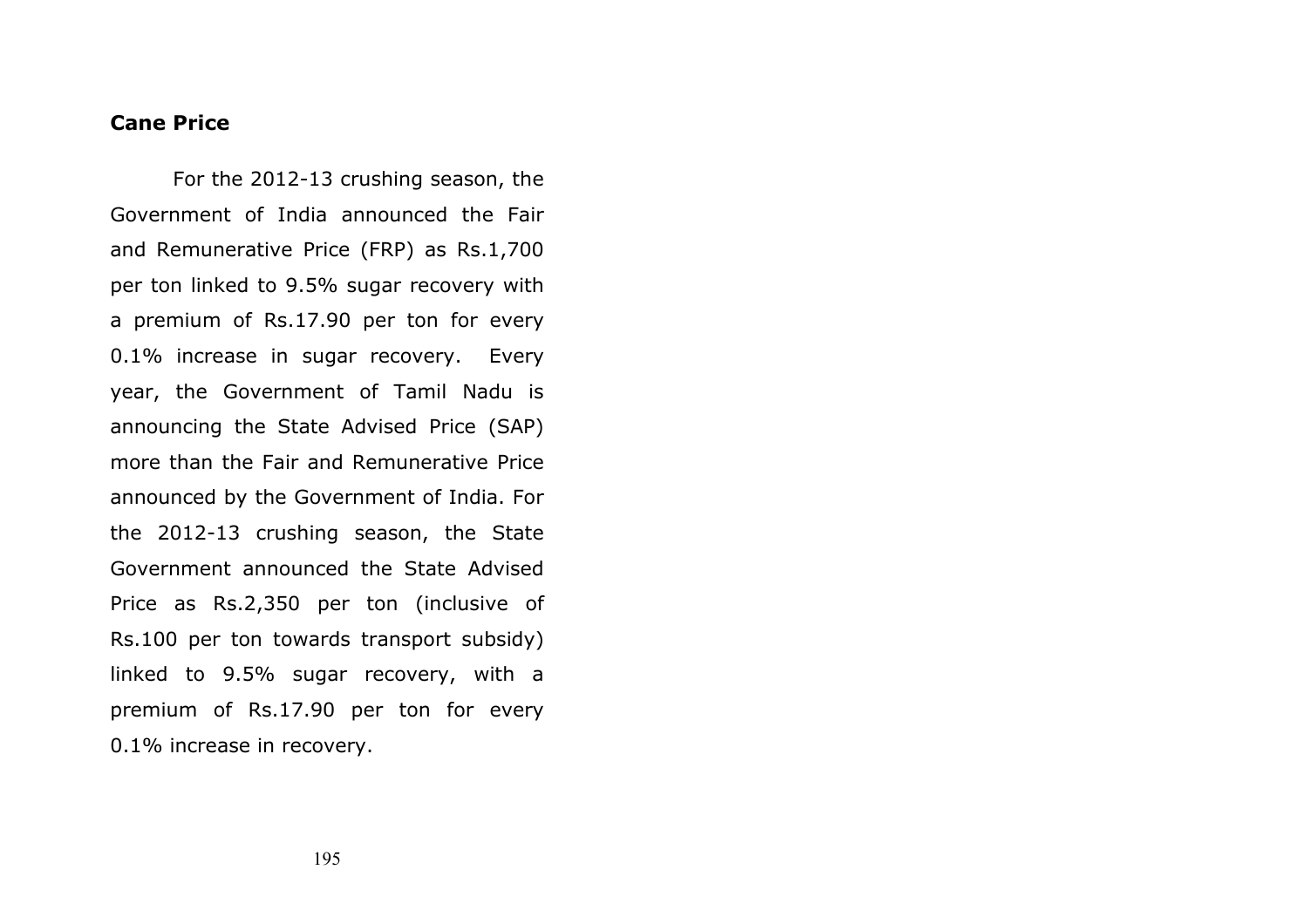| 2012-13    | 2011-12    | 2010-11    | 2009-10    | 5008-09 | 2007-08 | 2006-07        | Seasor<br>Sugar                                                                               |  |  |  |
|------------|------------|------------|------------|---------|---------|----------------|-----------------------------------------------------------------------------------------------|--|--|--|
| *1700.00   | $*1450.00$ | $*1391.20$ | $*1298.40$ | 811.80  | 811.80  | 802.50         | Statutor<br><b>Price FRP</b><br>Minimum<br>Rs./ ton<br>recovery<br><sub>%6</sub> 01<br>linked |  |  |  |
| $*2250.00$ | *2000.0C   | *1900.00   | $*1537.40$ | 1100.00 | 1034.00 | 1025.00        | Advised Price<br>linked to 9%<br>$(Rs. / \text{ton})$<br>recovery<br>State                    |  |  |  |
| 100        | ā          | ā          | 8          | 8       | 85      | $\frac{8}{2}$  | (Rs./ton)<br>transport<br>Average<br>Cost                                                     |  |  |  |
| 9.35       | 60'6       | 88'8       | 01.70      | 9.32    | 9.25    | 47.6           | Previous<br>Average<br>recovery<br>season<br>(%) of                                           |  |  |  |
| 17.90      | 15.30      | 14.60      | 11.30      | 00.00   | 00.6    | $\frac{6}{20}$ | increase<br>in<br>(Rs./ ton)<br>Incentive<br>recovery<br>0.196<br>Ęōr                         |  |  |  |
| c          | c          | c          | 22.60      | မ္မ     | 27      | 58             | (Rs./ton)<br>incentive<br>recovery<br>towards<br>Average                                      |  |  |  |
| 2350.00    | 2100.00    | 2000.00    | 1650.00    | 1220.00 | 1146.00 | 1123.00        | (Rs./ton)<br>Average<br>Price<br>cane                                                         |  |  |  |

# The average cane price paid to the sugarcane growers in Tamil Nadu for the past six seasons are furnished below: The average cane price paid to the sugarcane growers in Tamil Nadu<br>for the past six seasons are furnished below:

 $\ast$ \* F.R.P. per Ton linked to 9.5% recovery.F.R.P. per Ton linked to 9.5% recovery.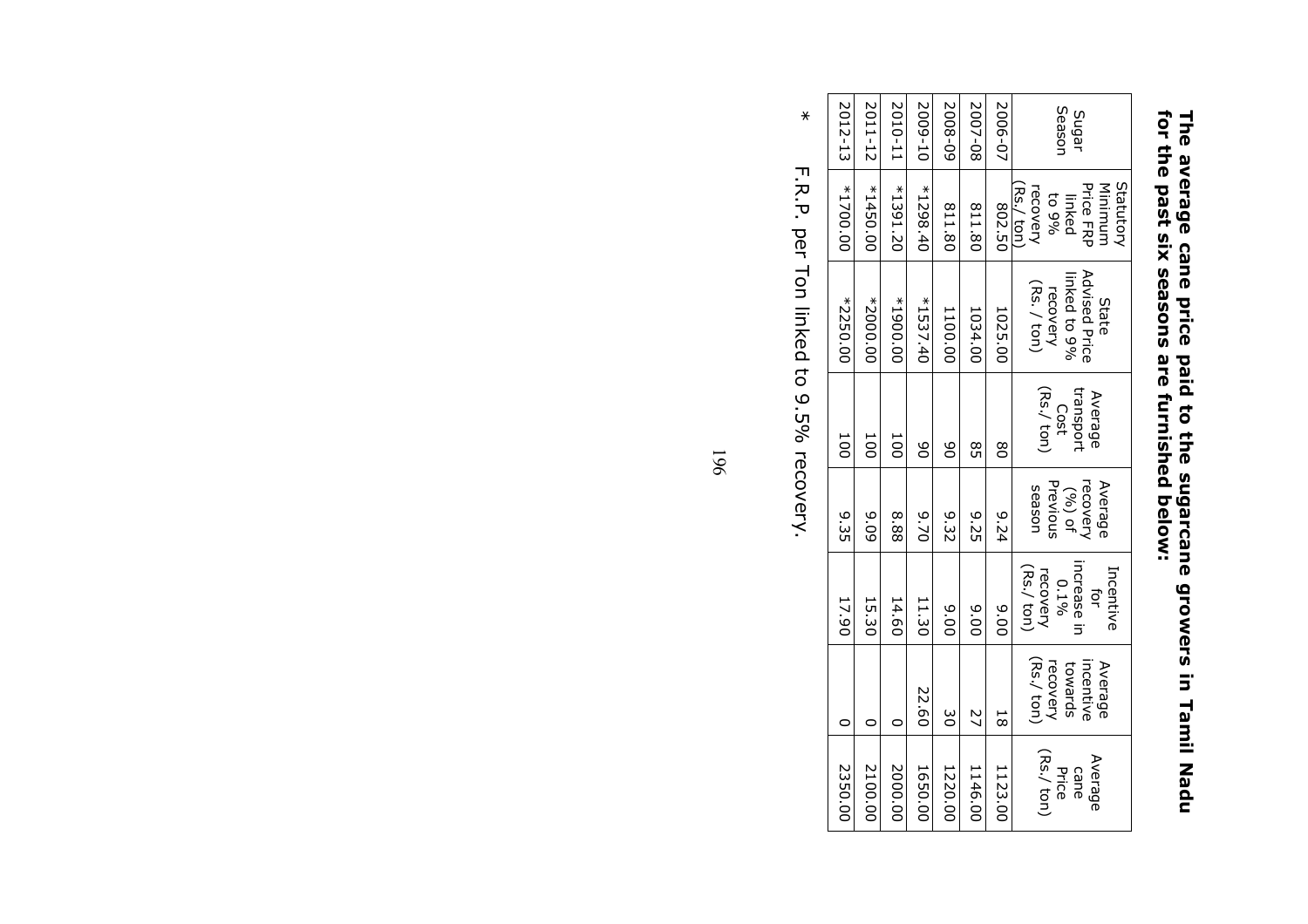## Main Bio-control Research Lab

 The Main Bio-control Research Laboratory, a unit of Tamil Nadu Co-operative Sugar Federation Limited is functioning at Chengalpattu, to serve sugarcane growers by way of producing effective and eco-friendly bio-fertiliser, bio-inputs and bio-pesticides. It is recognized by the Department of Science and Industrial Research, Government of India, New Delhi, catering to the needs of sugarcane growers through its innovative technological and research and development solutions. It helps the farmers in minimizing utilization of chemical fertilizers by enhancing the soil fertility with the awareness of organic farming.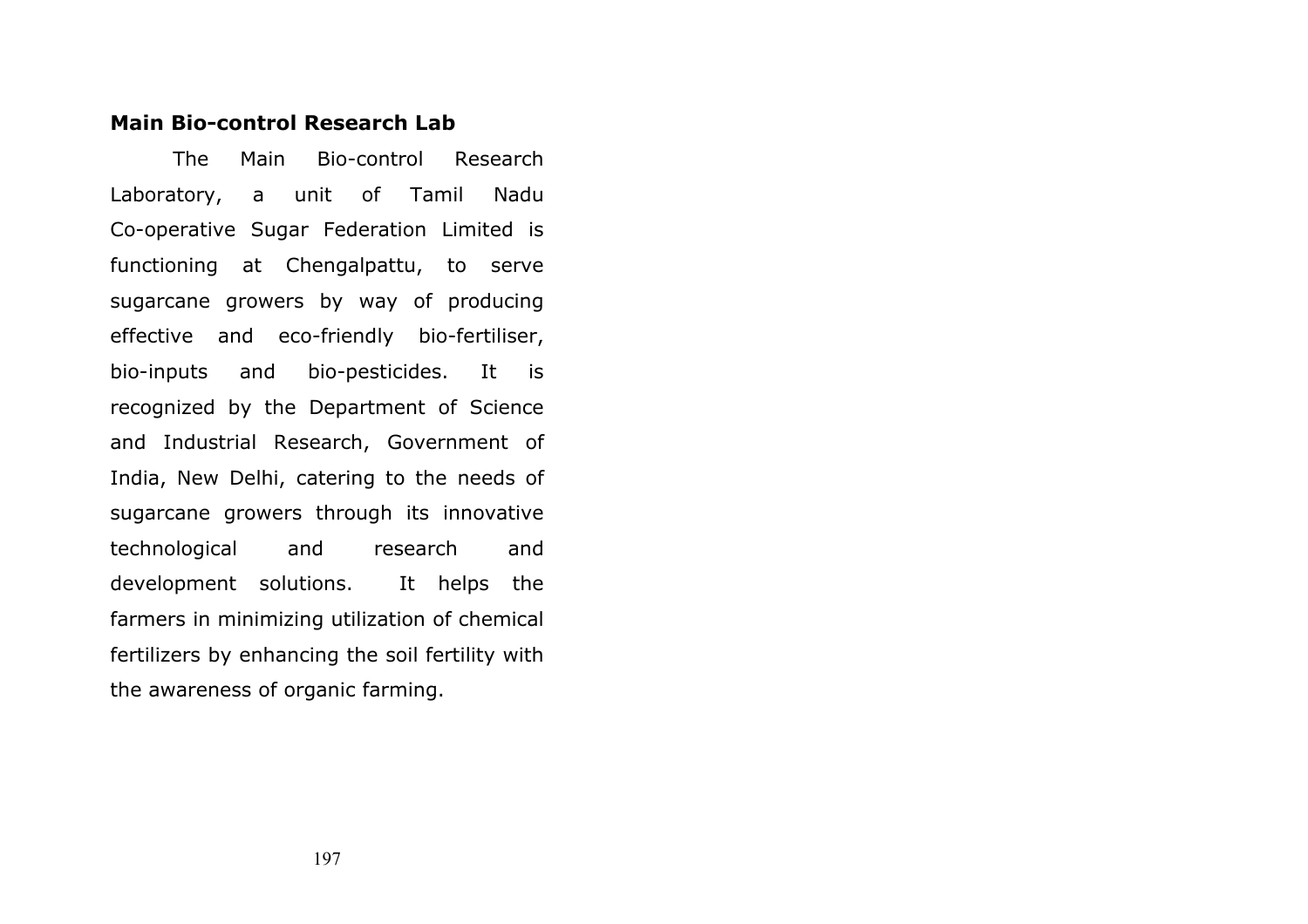## 2012-13 are furnished below: The details of production of Bio-inputs during 2006-07 to  $Q$ **Bio-inputs** during 2006-07  $\overline{\mathbf{c}}$

| .<br>დ                    |                          | ō.                      | .<br>С                                  | 4.                       | ب                              | Ņ                             | ŀ                      | š<br><u>is</u>          |
|---------------------------|--------------------------|-------------------------|-----------------------------------------|--------------------------|--------------------------------|-------------------------------|------------------------|-------------------------|
| A. Mycorrhiza<br>(in ton) | Metarrhizium<br>(in ton) | Pseudomonas<br>(in ton) | Granulosis virus<br>(in 250 mi.pottles) | Bio-inoculum<br>(in ton) | viride (in Ton<br>Trichoderma, | Phospho bacterium<br>(in ton) | Acetobacter<br>(in ton | Name of the<br>products |
| İ                         | $\vdots$                 | İ                       | 9tt9                                    | 10.10                    | 13.00                          | 76.00                         | 129.00                 | 2006-07                 |
| İ                         | i                        | 05.8                    | 0008                                    | 05.9                     | 14.00                          | 70.00                         | 119.00                 | 2007-08                 |
| İ                         | Ì                        | 0.02                    | 10000                                   | 2.91                     | 2.01                           | 33.92                         | 81.02                  | 2008-09                 |
| İ                         | $\vdots$                 | 19.00                   | 0009                                    | 10.20                    | 15.00                          | 78.00                         | 123.00                 | 2009-10                 |
| 11.00                     | 6.00                     | 20.05                   | 10000                                   | 12.10                    | 14.00                          | 41.00                         | 05.00                  | 2010-11 2011-12         |
| $\overline{5}$            | თ                        | 53                      | 13000                                   | 5                        | 5                              | $\frac{8}{1}$                 | 133                    |                         |
| 18.93                     | 00.G                     | 14.50                   | 13608                                   | 18.41                    | 16.02                          | 80.00                         | 146.00                 | 2012-13                 |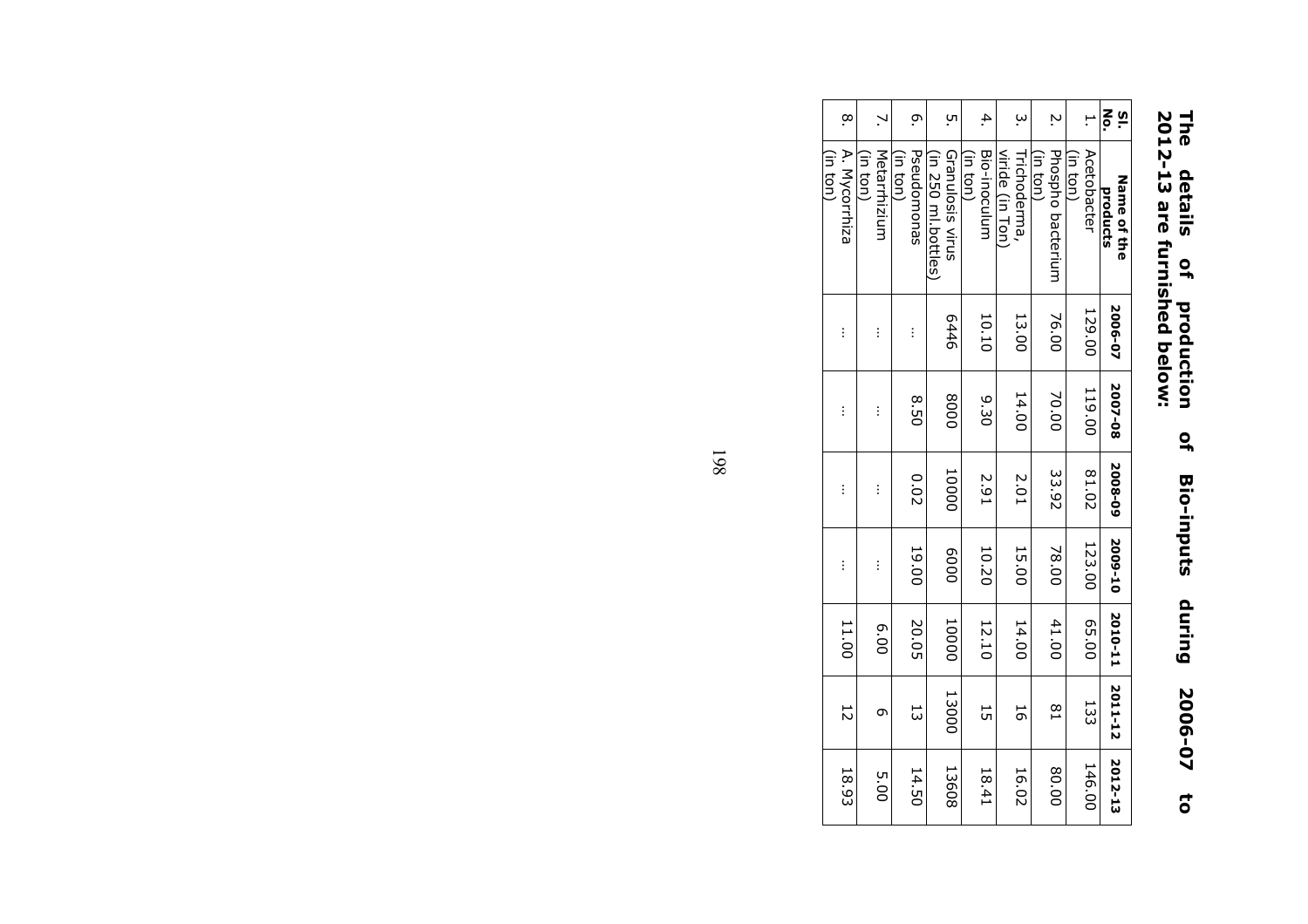#### Performance

 During the current season 2012-13 all the sugar mills in the State have programmed to crush 213.95 tons of cane and produce 19.58 Lakh tons of Sugar with an average recovery of 9.15%.

 In the current 2012-13 season as on 31.3.2013 the Co-operative and Public Sector sugar mills have crushed 41.80 tons of Cane and produced 3.65 tons of sugar with an average recovery of 8.90%.

 The details of total quantity of cane crushed, sugar produced, average recovery percentage and capacity utilization of sugar mills (Sector wise) for the past 4 seasons (October to September) and estimates for the current seasons are given in Annexure-I.

 The individual mill wise performance for the year 2011-12 crushing season is given in the Annexure-II.

The estimated cane crushing, sugar production, recovery and capacity utilization for the 2012-13 crushing season is furnished in the Annexure-III.

#### Ownership of the Mills

The total share capital of all the Co-operative and Public Sector sugar mills is Rs.253.64 crores, of which the Government share alone works out to Rs.126.09 crores and the remaining share capital of Rs.127.55 crores is held by about 5 lakh members.

 The details of share capital structure of Co-operative and Public Sector sugar mills, is given in the Annexure-IV.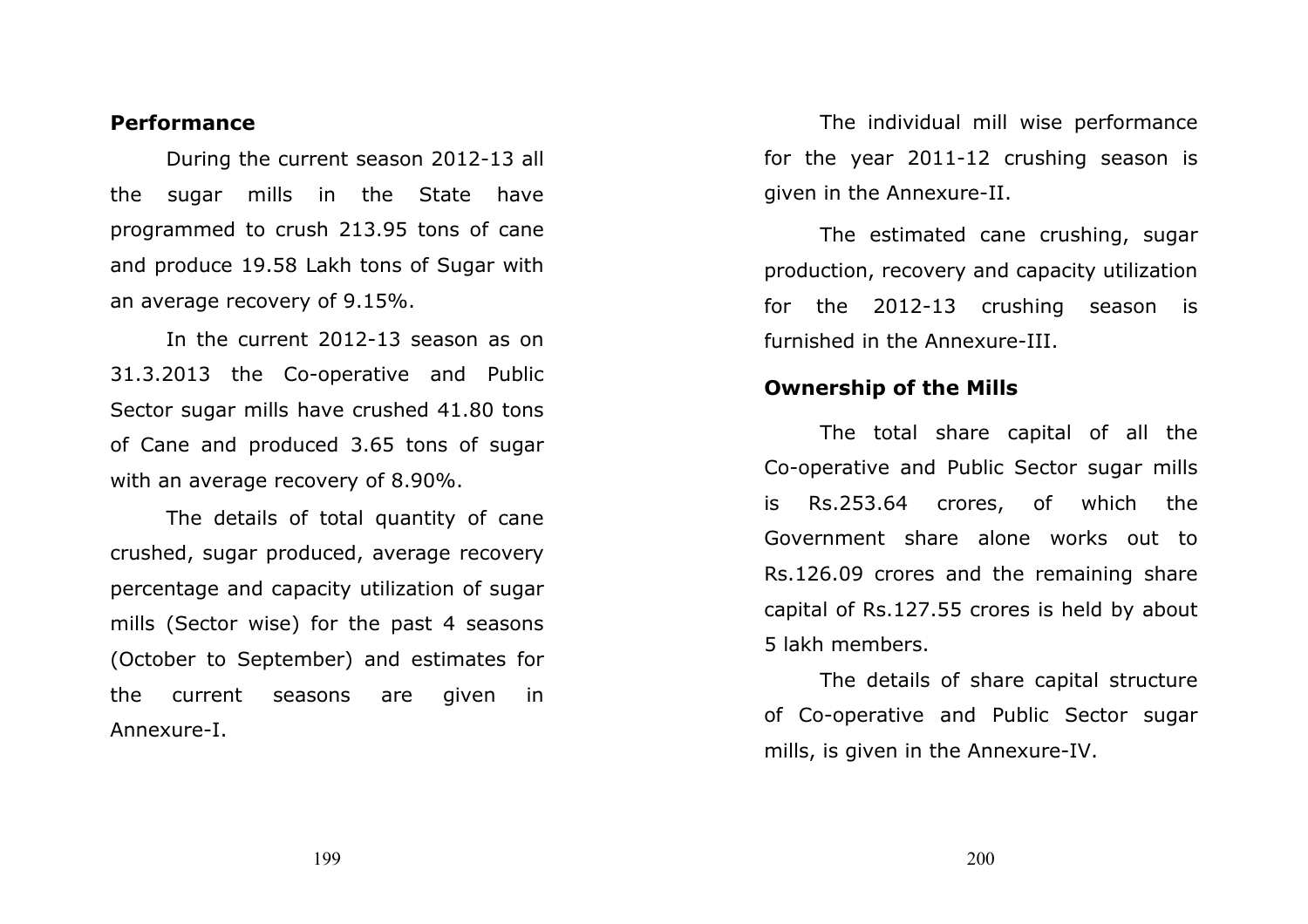#### Financial Performance of Sugar Mills

 For the financial year 2011-12, 3 Sugar Mills have earned current year profit out of 18 Co-operative and Public Sector Sugar Mills. For the financial year 2012-13, provisionally 5 sugar mills have earned profit during current year out of 18 Co-operative and Public Sector Sugar Mills.

#### Awards

The National Federation of Co-operative Sugar Factories (NFCSF), New Delhi has awarded the following Prizes for the Sugar Season 2011-12 (other recovery area).

|                | Kallakurichi-II Cooperative    |             | Best<br>Co-operative        |
|----------------|--------------------------------|-------------|-----------------------------|
|                | <b>Sugar Mills Limited</b>     |             | <b>Sugar Factory</b>        |
| $\overline{2}$ | Tirupattur                     | Cooperative | First Prize for Cane        |
|                | <b>Sugar Mills</b>             |             | Development                 |
| 3              | Dharmapuri                     | District    | Second prize for Cane       |
|                | <b>Cooperative Sugar Mills</b> |             | Development                 |
| 4              | Subramania Siva                | Coop.       | First Prize for Financial   |
|                | <b>Sugar Mills Limited</b>     |             | Management                  |
| 5              | Salem Cooperative Sugar        |             | Second Prize<br>for         |
|                | Mills                          |             | <b>Financial Management</b> |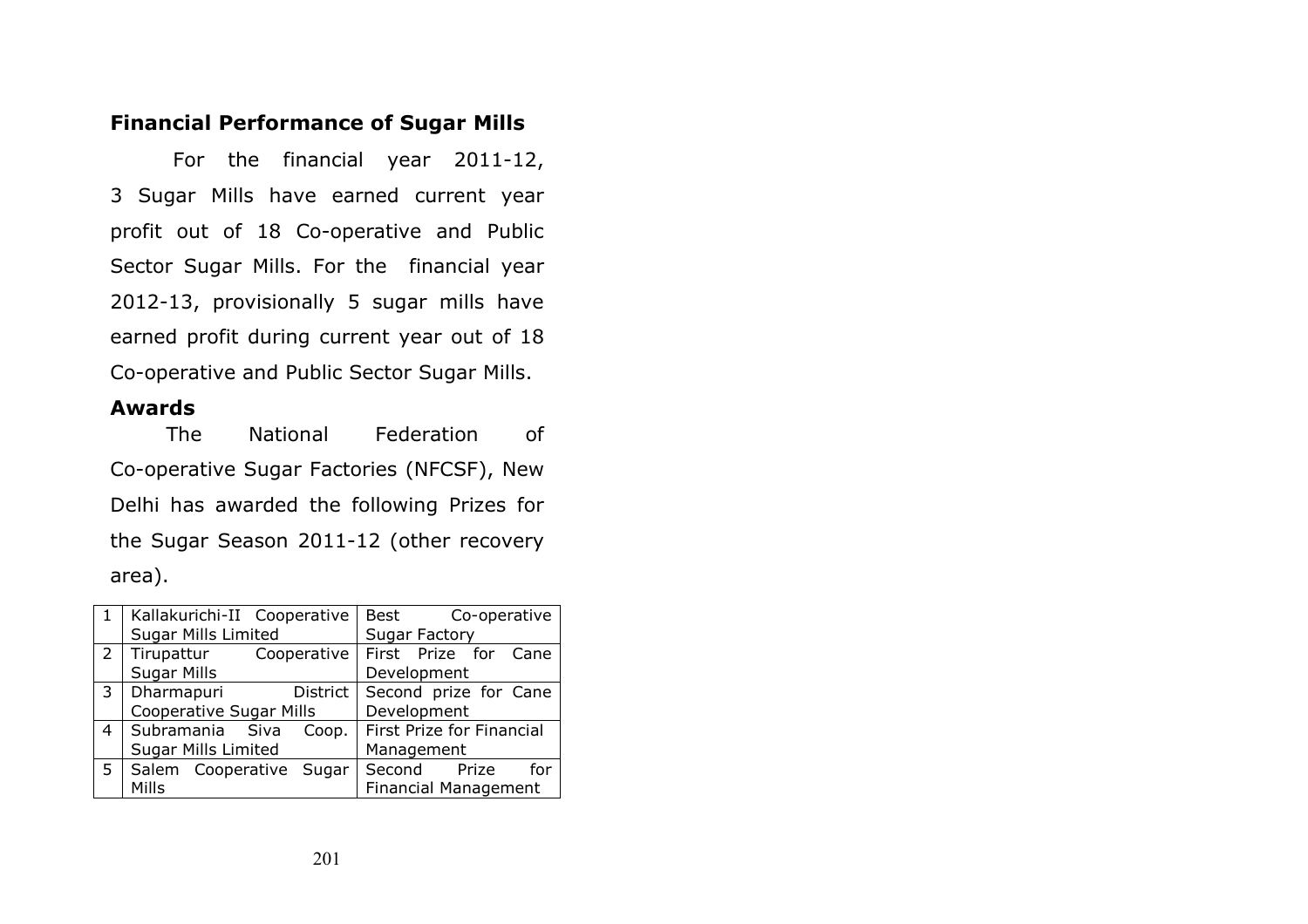|                       | ltem                         | ۲                 | No. of working<br>sugar mills | Cane crushed<br>(in lakh tons) |
|-----------------------|------------------------------|-------------------|-------------------------------|--------------------------------|
|                       | Coop.<br>Public Sector       | 2                 | 17                            | 49.86                          |
| 2008-09               | Private<br>Sector            | <u>ତ</u>          | 20                            | 115.86                         |
|                       | Total /<br>Average           | Ξ                 | 37                            | 165.72                         |
|                       | Coop.&<br>Public Sector      | o                 | ₿                             |                                |
| 2009-10               | Private<br>Sector            | Q                 | zz                            | 37.73 105.26                   |
|                       | Total/<br>Average            | N                 | မိ                            | 142.99                         |
|                       | Coop.<br>Public Sector       | $\infty$          | $\vec{8}$                     | 46.88                          |
| 2010-11               | Private<br>Sector            | ၜႍ                | 58                            | $156.24$ 203.12                |
|                       | Total/<br>Average            | <u>5</u>          | 44                            |                                |
|                       | Coop. &<br>Public Sector     |                   | $\vec{8}$                     |                                |
| 2011-12               | Private<br>Sector            | $\frac{1}{2}$     | Σ,                            |                                |
|                       | Total<br>$\prime$<br>Average | ್ಲ                | $\ddot{3}$                    | 50.26 204.29 254.55 52.01      |
|                       | Coop. &<br>Public Sector     | $\left(14\right)$ | $\vec{8}$                     |                                |
| Estimated)<br>2012-13 | Private<br>Sector            | ز و )<br>ق        | Σ,                            | 161.94                         |
|                       | Total<br>Estimated           | <u>ာ</u>          | $\frac{4}{3}$                 | 213.95                         |

Sector wise Cane crushed, Sugar Produced, Recovery **DNNNEXURE** – I and Capacity Utilization for the past 4 years and estimates for current season 2012-13

| Capacity<br>utilization(%) | Average<br>recovery | Sugar produced<br>(in lakh tons) |                |
|----------------------------|---------------------|----------------------------------|----------------|
| 27                         | 9.91                | 4.94                             | 2              |
| 77                         | فِهِ<br>ا<br>.<br>9 | 11.01                            | $\omega$       |
| 73                         | 8.62                | 15.95                            | $\overline{4}$ |
| 54                         | 0.10                | 3.44                             | o,             |
| 29                         | 8.83                | 8.29                             | o,             |
| စ္မ                        | 8.88                | 12.70                            |                |
| e<br>Co                    | 80.6                | 4.25                             | $\infty$       |
| ဗ္ဗိ                       | $60^{\circ}$        | 14.20                            | <u>ତ</u>       |
| 77                         | 808                 | 18.46                            | $\vec{e}$      |
| 8                          | 9.04                | 4.54                             |                |
| 113                        | 9.42                | 19.25                            | [12)           |
| å                          | 9.35                | 23.79                            | ر ج<br>ت       |
| 20                         | co<br>ខេ            | 4.69                             | (14)           |
| °                          | 6.16                | 14.89                            | $\frac{1}{9}$  |
| 94                         | $6 - 15$            | 19.58                            | $\frac{1}{9}$  |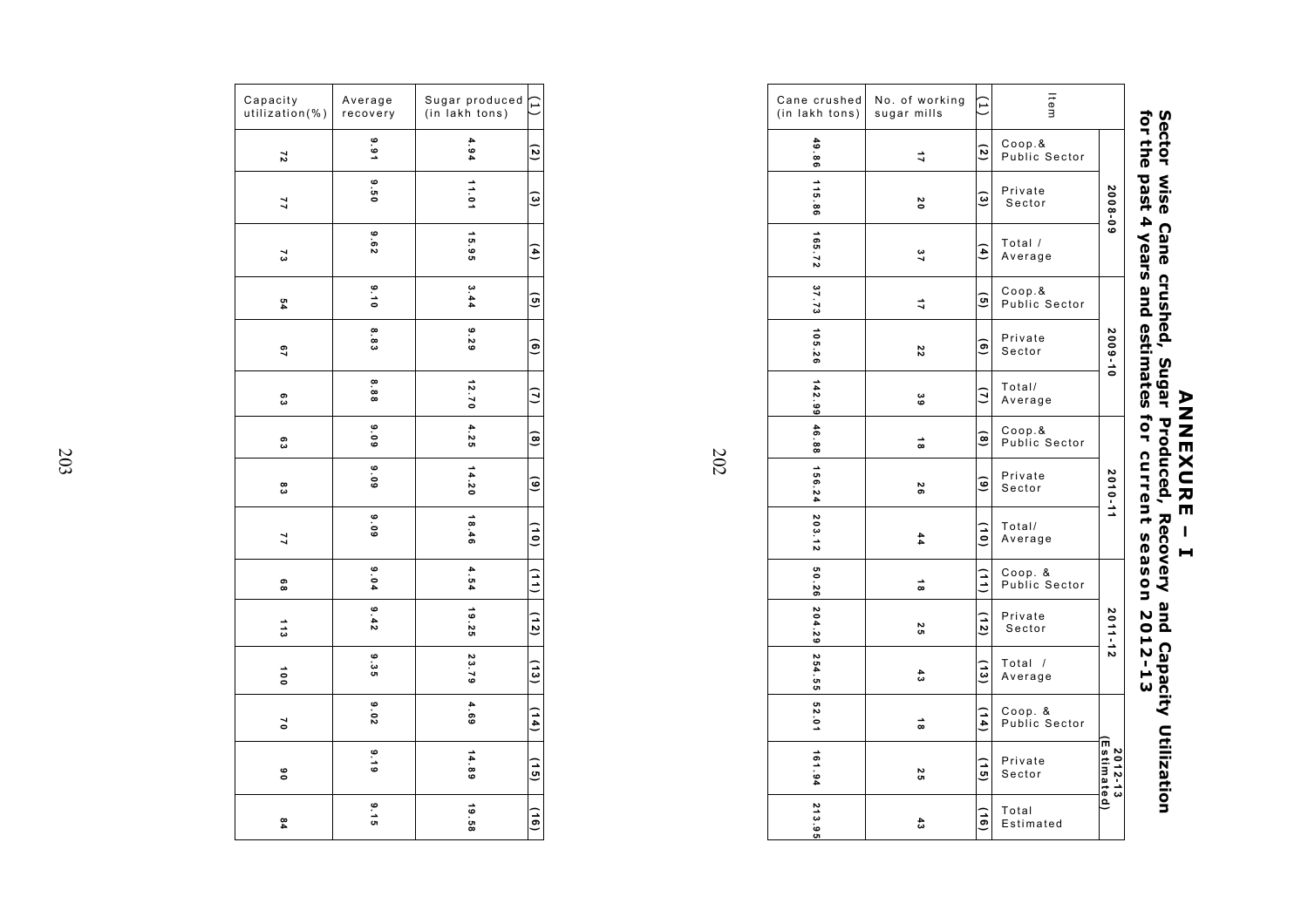| Þ<br>г |
|--------|
|        |
|        |
|        |
|        |
|        |
| π<br>r |
|        |
| ę      |
| ī      |
|        |
|        |
| Ų      |
| ш      |
|        |
| п      |
|        |
| н      |
|        |
| н      |
|        |

# Sugarcane Crushed and Sugar Production for 2011-12 Season Sugarcane Crushed and Sugar Production for 2011-12 Season

|           | 5                | 뉴               | 14              |                                            | $\frac{1}{2}$ | 旨                                                                                         | 5            | O         | $\infty$             |                   | Ō                                                 | UП                | 4                | ω     |                   |              |                           | <u>ვ ლ</u>                               |
|-----------|------------------|-----------------|-----------------|--------------------------------------------|---------------|-------------------------------------------------------------------------------------------|--------------|-----------|----------------------|-------------------|---------------------------------------------------|-------------------|------------------|-------|-------------------|--------------|---------------------------|------------------------------------------|
| TOTAL-(A) | Madurantakam     | <u>National</u> | Kallakurichi II | Subramaniya Siva                           | Cheyyar       | M.R.K.                                                                                    | <b>NPKRR</b> | Tiruttani | <b>Chengalrayan</b>  | <u>Tirupattur</u> | Vellore                                           | <u>Dharmapuri</u> | Kallakurichi - I | Salem | <u>Amaravathi</u> | <b>Ambur</b> | <b>COOPERATIVE SECTOR</b> | Name of Sugar Mills                      |
| 37400     | 2500             | 2500            | 2500            | 2500                                       |               | <u>지금일었습니</u><br>이어이어이어이                                                                  |              |           |                      |                   |                                                   | 2500<br>2000      |                  | 2500  | 1250              | 1400         |                           | Tons<br>Capacity<br>per Day              |
| 64.32     | 4.30             | 4.30            |                 |                                            |               | 4   이 4   이 미 4   이 4   4   4  <br>일 4   의 1   1   이 이 이 의 이 이<br>이 4   의 리 이 이 이 이 이 이 이 |              |           |                      |                   |                                                   |                   |                  | 4.30  | 2.15              | 2.40         |                           | Cane<br>required<br>for 100%<br>capacity |
| 43.9      | 0.74             | 2.83            | 4.31            | $\frac{2.68}{3.57}$<br>$\frac{2.57}{2.57}$ |               |                                                                                           | 1.50         |           | $\frac{1.312}{2.55}$ |                   | $\frac{4.64}{\frac{3.15}{2.36}}$                  |                   |                  | 4.28  | 1.70              | 1.48         |                           | Cane<br>Crushec<br>Crush<br>tons)        |
| 3.99      | 0.05             | 0.28            | 0.41            |                                            |               |                                                                                           |              |           |                      |                   | $\frac{1}{2} \frac{1}{2} \frac{1}{2} \frac{1}{2}$ |                   |                  | 0.41  | 0.16              | 0.14         |                           | Sugar<br>production<br>(Lakh tons)       |
| 0176      | စ <b>်</b><br>၁၉ |                 | 9.45            | 10.49                                      | 7.85          | 7.57                                                                                      | 7.00         | 8.68      | $\frac{10.45}{8.45}$ |                   | $\frac{8.79}{10.37}$                              |                   |                  | 9.54  | 9.53              | 9.45         |                           | <b>Recovery</b><br>Se                    |
| 89        |                  | 99              | ā               | 80                                         | $\frac{8}{2}$ |                                                                                           |              | 이시2       |                      | 있음                |                                                   | $\frac{92}{5}$    | 108              | ā     | 2                 | 82           |                           | Capacity<br>utilisation<br>(%)           |

| 32                             | Ξ                                   |                           | ဗိ    | 52                       | 28                    | N                       | 56                    | Σ<br>Σ               |                 | 24               | 23                         | 22                     | 77                  | 2O                                | 59                      | Ħ                     |               |             | $\frac{1}{8}$ | 17                    | Ħ                    | Νò.<br>$\overline{\overline{6}}$         |
|--------------------------------|-------------------------------------|---------------------------|-------|--------------------------|-----------------------|-------------------------|-----------------------|----------------------|-----------------|------------------|----------------------------|------------------------|---------------------|-----------------------------------|-------------------------|-----------------------|---------------|-------------|---------------|-----------------------|----------------------|------------------------------------------|
| Rajshree Sugars III<br>Gingee) | Rajshree Sugars II<br>Mundiampakkam | Rajshree Sugars-I (Theni) |       | Sakthi III (Modakurichi) | Sakthi II (Sivaganga) | Sakthi I (Sakthi Nagar) | Sri Ambika (Pennadam) | Sri Ambika (Thugili) | hirumandangudi) | Thiru Arooran-II | Thiru Arooran-I(A Chittur) | EID Parry (Aranthangi) | EID Parry (Pugalur) | <b>FID Parry (Pettavaithalai)</b> | EID Parry (Nellikuppam) | <b>PRIVATE SECTOR</b> | TOTAL-(A)+(B) | TOTAL-(B)   | Perambalur    | Arignar A <u>nn</u> a | <b>PUBLIC SECTOR</b> | Name of Sugar Mills                      |
| 3500                           | <b>5000</b>                         |                           | 2500  | 4000                     | 4000                  | 0006                    | 7500                  | 4000                 |                 | 0009             | 3500                       | 3500                   | 4000                | 2500                              | 0005                    |                       | 12900         | <b>DOSS</b> | 3000          | 2500                  |                      | Capacity<br>per Day<br>Tons              |
| 6.02                           | 8.60                                |                           | 4.30  | 88'9                     | 6.88                  | 15.48                   | 12.90                 | 6.88                 |                 | 10.32            | 6.02                       | 6.02                   | 6.88                | 4.30                              | 09.8                    |                       | 73.78         | 9.46        | 5.16          | 4.30                  |                      | Cane<br>required<br>for 100%<br>capacity |
| <b>8.63</b>                    | 12.74                               |                           | 6.02  | 6.35                     | 5.65                  | 15.46                   | 97.9                  | 3.74                 |                 | 503              | 6.75                       | 10.03                  | 12.17               | 0176                              | 16.81                   |                       | 50.26         | 6.36        | 2.84          | 3.52                  |                      | crushed<br>(Lakh<br>tons)<br>Cane        |
| 0.81                           | 1.16                                |                           | 09.0  | <b>D.61</b>              | 95.0                  | 1.45                    | 06.0                  | 0.35                 |                 | 0.48             | 0.63                       | 0.95                   | 1.19                | 0.84                              | 1.45                    |                       | 4.53          | 0.54        | 0.24          | 0.30                  |                      | Lakh tons)<br>production<br>Sugar        |
| 9.33                           | 6.09                                |                           | 10.02 | 9.65                     | 98.6                  | 9.40                    | 02.9                  | 9.23                 |                 | $6 + 6$          | 95.9                       | 5.51                   | 9.75                | 9.25                              | 09.8                    |                       | 8.85          | 8.60        | 8.60          | 09.8                  |                      | Recovery<br>S,                           |
| 143                            | 148                                 |                           | 140   | 82                       | 82                    | ā                       | λ                     | 54                   |                 | 49               | 112                        | 167                    | 177                 | 212                               | 561                     |                       | 89            | 97          | 55            | 82                    |                      | Capacity<br>utilisation<br>(96)          |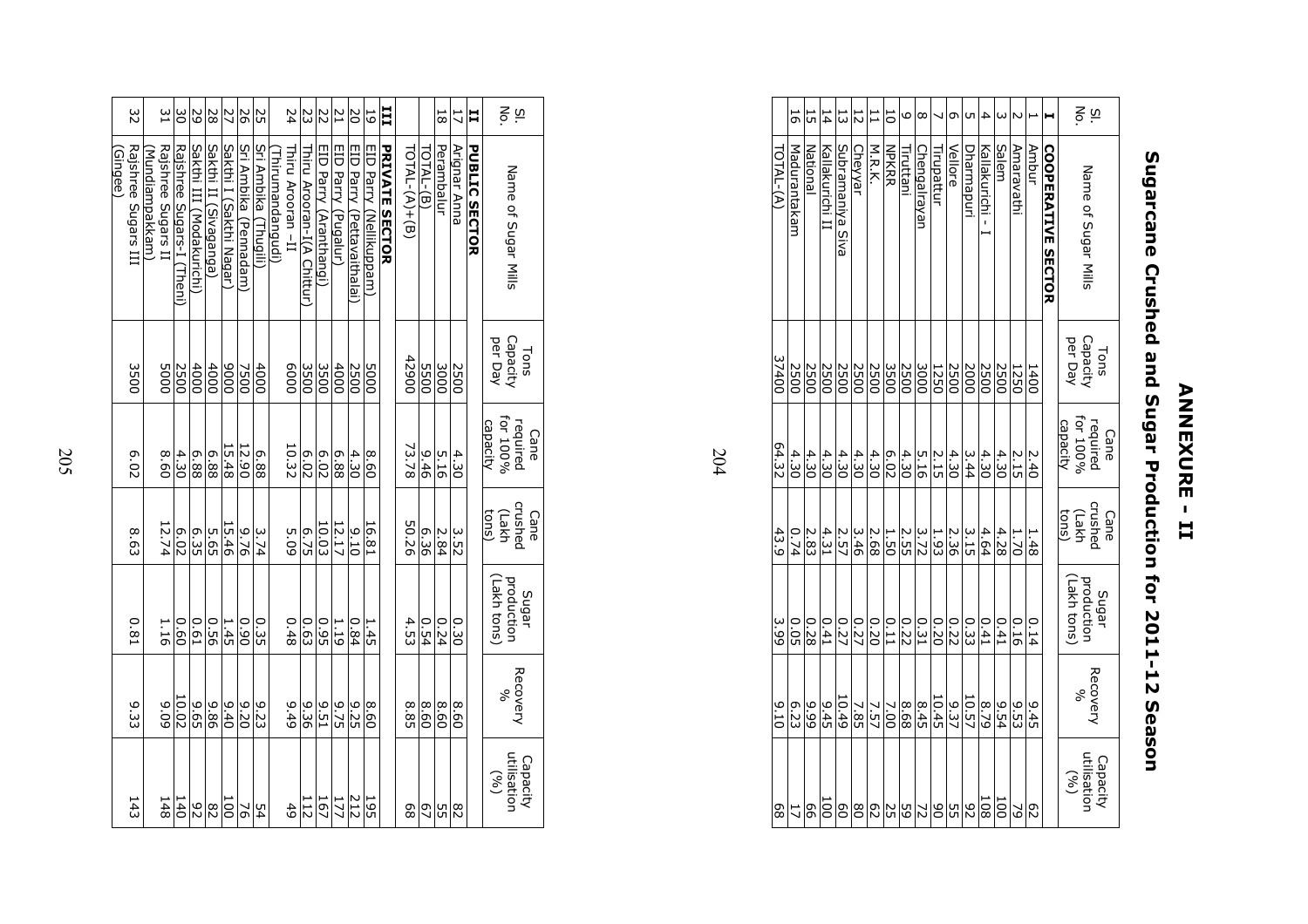|           | 5            | 뉴                   | 14              | 13               | $\frac{1}{2}$             |        | $\overline{0}$ | 9                   | $\infty$     |            | Ō       | UП                  | 4                                          |       |           |       |                    | g ≒                                                |
|-----------|--------------|---------------------|-----------------|------------------|---------------------------|--------|----------------|---------------------|--------------|------------|---------|---------------------|--------------------------------------------|-------|-----------|-------|--------------------|----------------------------------------------------|
| Total-(A) | Madurantakam | National            | Kallakurichi II | Subramaniya Siva | Cheyyar                   | M.R.K. | <b>NPKRR</b>   | Tiruttani           | Chengalrayan | Tirupattuı | Vellore | Dharmapuri          | Kallakurichi - I                           | Salem | Amaravath | Andur | Cooperative sector | Name of the<br>Mills                               |
| 37400     | <b>2500</b>  | 2500                | 2500            |                  | <u>레이터 대리 시</u><br>이의의의의의 |        |                |                     |              |            |         |                     | $\frac{2500}{2500}$<br>$\frac{2500}{1250}$ | 2500  | 1250      | 1400  |                    | Tons<br>Capacity<br>per Day                        |
| 64.32     |              | $\frac{4.30}{4.30}$ |                 |                  |                           |        |                |                     |              |            | 4.30    | $\frac{4.30}{3.44}$ |                                            | 4.30  | 2.15      | 2.40  |                    | Cane<br>required<br>for 100%<br>capacity           |
| 44.96     | 1.25         | <b>2.50</b>         | 4.00            | 3.40             | $\frac{4.10}{1}$          | 3.00   | 2.10           | 3.00                | 4.86         | 1.35       | 2.60    | 2.10                | $\frac{4.60}{1}$                           | 3.70  | 0.75      | 1.65  |                    | Estimate of<br>cane for<br>crushing<br>(Lakh tons) |
| 4.05      | 0.10         | 0.25                | 0.36            | 0.36             | 0.34                      | 0.24   | 0.19           | 0.26                | 0.41         | 0.14       |         | $\frac{0.40}{0.25}$ |                                            | 0.32  | 0.07      | 0.15  |                    | (Lakh tons)<br>sugar<br>production<br>Expected     |
| 9.02      | 8.00         | 9.80                | 10'6            | 10.66            | 8.34                      |        |                | $\frac{8.40}{8.50}$ |              | 10.00      | 9.60    | 10.75               | 8.65                                       | 8.75  | 9.00      | 9.27  |                    | Exp.<br>Recovery<br>(%)                            |
| $\geq$    |              |                     |                 |                  |                           |        |                |                     |              |            |         |                     |                                            | 98    | 35        | 69    |                    | Capacity<br>Utilization<br>(96)                    |

## Estimate of Sugarcane Crushing, Sugar Production, Recovery % and Capacity Utilization for 2012-13 Crushing Season

### ANNEXURE - III ANNEXURE - III

|                     |                  | $\ddot{43}$ | 42            |        | $^{41}$                 |                  | $\overline{40}$      |                  | 39                   | ပ္တ          |               | 37                | 98                      |                | ς<br>Ο             | 54                               |                  | ς                 |             | $\frac{5}{2}$        |          |
|---------------------|------------------|-------------|---------------|--------|-------------------------|------------------|----------------------|------------------|----------------------|--------------|---------------|-------------------|-------------------------|----------------|--------------------|----------------------------------|------------------|-------------------|-------------|----------------------|----------|
| Grand Total (A+B+C) | <b>FOTAL-(C)</b> | S.V. Sugars | Madras Sugars | Sugars | Dhanalakshmi Srinivasan | (Kolunthampattu) | Bannari Amman Sugars | (Sathiyamanganam | Bannari Amman Sugars | Ponni Sugars | Sathamangalam | Kothari Sugars II | Kothari Sugars-I Kattur | (Sankarapuram) | Dharani Sugars III | <u>Dharani Sugars II (Polur)</u> | (Vasudevanallur) | Dharani Sugars -1 |             | Name of Sugar Mills  |          |
| 147800              | 104900           | 3500        | <b>DOOS</b>   |        | 3500                    |                  | 0005                 |                  | 4000                 | 2500         |               | 300C              | 006Z                    |                | 0005               | 4000                             |                  | 2500              | per Day     | Capacity             | Tons     |
| 254.21              | 180.43           | 6.02        | 09.8          |        | 6.02                    |                  | 8.60                 |                  | 6.88                 | 4.30         |               | 5.16              | 4.99                    |                | 09.8               | 6.88                             |                  | 4.30              | capacity    | required<br>for 100% | Cane     |
| 254.55              | 204.29           | 3.40        | 10.04         |        | 2.98                    |                  | 11.03                |                  | 6.17                 | 7.13         |               | 6.43              | 6.37                    |                | 08'6               | 8.52                             |                  | 4.12              | tons)       | crushed<br>(Lakh     | Cane     |
| 23.78               | 19.25            | 0.30        | 66.0          |        | 0.26                    |                  | 1.10                 |                  | 0.64                 | 0.73         |               | 6°: 69            | 0.59                    |                | 06.0               | 0.80                             |                  | 0.38              | (Lakh tons) | production           | Sugar    |
| 6.04                | 9.42             | 8.96        | 9.85          |        | 65°                     |                  | 9.93                 |                  | 10.44                | 10.28        |               | 02.9              | 07.6                    |                | 9.23               | 9.35                             |                  | $-15$             |             | Recovery<br>Se       |          |
| 100                 | 113              | 9g          | <b>117</b>    |        | 9<br>O                  |                  | 128                  |                  | 80                   | 166          |               | 125               | 128                     |                | 114                | 124                              |                  | 96                | (96)        | utilisation          | Capacity |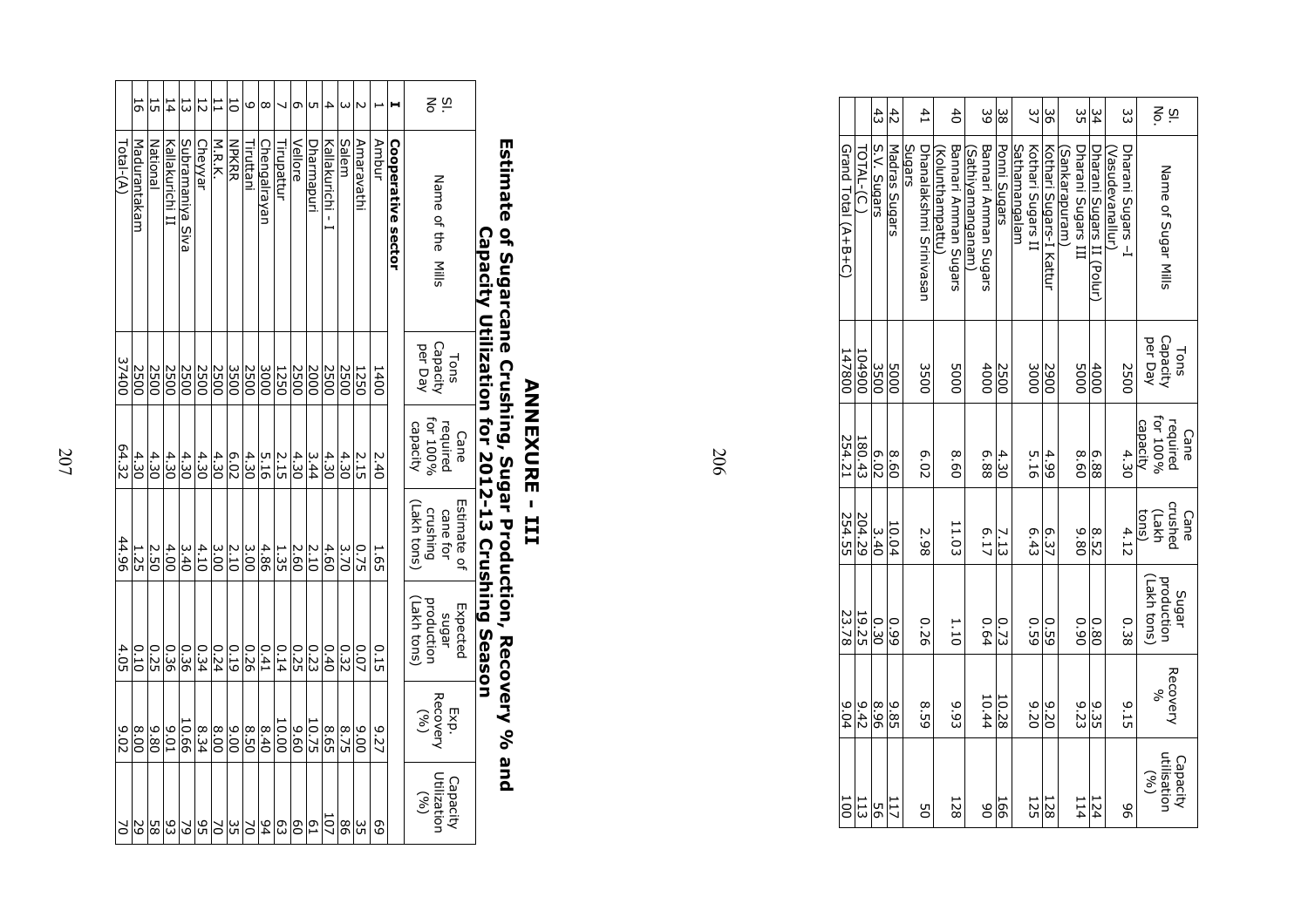|                     |                                    | $\ddot{4}$  | 42            |                    | 41                      | $\overline{4}$                         |                  | 39                   | ပ္တ              |                      | 37                | ပ္တ                     |                | ς<br>Ο              | 34                         |                           | ξ                 | $\frac{5}{5}$                                      |
|---------------------|------------------------------------|-------------|---------------|--------------------|-------------------------|----------------------------------------|------------------|----------------------|------------------|----------------------|-------------------|-------------------------|----------------|---------------------|----------------------------|---------------------------|-------------------|----------------------------------------------------|
| Grand Total (A+B+C) | $\mathsf{Toch}\text{-}\mathsf{CC}$ | S.V. Sugars | Madras Sugars | Suebn <sub>S</sub> | Dhahalakshmi Srinivasar | Bannari Amman Sugars<br>Kolunthampattu | (Sathiyamangalam | Bannari Amman Sugars | Ponni Sugars     | <b>Sathamangalam</b> | Kothari Sugars-II | Kothari Sugars-I Kattur | (Sankarapuram) | Dharani Sugars -III | Dharani Sugars -II (Polur) | (Vas <u>udevanallur</u> ) | Dharani Sugars -I | Name of the<br>Mills                               |
| 147800              | 006701                             | 3500        | 0005          |                    | 3500                    | <b>DOOS</b>                            |                  | 4000                 | 2500             |                      | 3000              | 006Z                    |                | <b>5000</b>         | 4000                       |                           | 2500              | per Day<br>Capacity<br>Tons                        |
| 254.21              | 180.43                             | 6.02        | 09.8          |                    | 6.02                    | 09.8                                   |                  | 6.88                 | 4.30             |                      | 5.16              | 4.99                    |                | 09.8                | 6.88                       |                           | 4.30              | for 100%<br>capacity<br>required<br>Cane           |
| 213.95              | 161.94                             | 2.41        | 7.25          |                    | 5.48                    | 05.0                                   |                  | 5.75                 | 5.94             |                      | 7.00              | G.65                    |                | 5.24                | 7.00                       |                           | 3.12              | Estimate of<br>(Lakh tons)<br>crushing<br>cane for |
| 19.58               | 14.89                              | 0.20        | 0.71          |                    | 0.45                    | 0.95                                   |                  | 0.58                 | 630              |                      | G9.0              | 09.0                    |                | 0.47                | 0.63                       |                           | 0.28              | (Lakh tons)<br>production<br>Expected<br>sugar     |
| $\frac{9}{15}$      | 6 T 6                              | 05.9        | 9.75          |                    | 8.20                    | 10.00                                  |                  | 10.10                | 10.00            |                      | 275               | 96.8                    |                | 00.6                | 0.00                       |                           | 0.06              | Recovery<br>Exp.<br>(96)                           |
| 84                  | 86                                 | $rac{4}{5}$ | 84            |                    | $^{6}$                  | $\overline{11}$                        |                  | $^{64}$              | $\frac{138}{28}$ |                      | 136               | 133                     |                | L9                  | 102                        |                           | 2                 | Utilization<br>Capacity<br>(96)                    |

| × |  |
|---|--|
| I |  |
|   |  |

| 32                           | 51                                    | δ                         | 59                       | 28                    | 27                      | 56                    | SS                          |                                       | 24          | 23                                | 22                       | $\overline{L}$        | ΣO                           | 5                        | 븝              |                 |           | 81            | 11           | 븝                    | <u>g</u> ≍                                         |
|------------------------------|---------------------------------------|---------------------------|--------------------------|-----------------------|-------------------------|-----------------------|-----------------------------|---------------------------------------|-------------|-----------------------------------|--------------------------|-----------------------|------------------------------|--------------------------|----------------|-----------------|-----------|---------------|--------------|----------------------|----------------------------------------------------|
| Rajshree Sugars-III (Gingee) | Rajshree Sugars-II<br>(Mundiampakkam) | Rajshree Sugars-I (Theni) | Sakthi III (Modakurichi) | Sakthi-II (Sivaganga) | Sakthi-I (Sakthi Nagar) | Sri Ambika (Pennadam) | <u>Sri Ambika (Thugili)</u> | Thiru Arooran-II<br>(Thirumandangudi) |             | <u>Thiru Arooran-I (A.Chithur</u> | E.I.D.Parry (Aranthangi) | E.I.D.Parry (Pugalur) | E.I.D.Parry (Pettavaithalai) | E.I.D.Parry Nellikuppam) | Private sector | $Total-(A)+(B)$ | Total-(B) | Perambalur    | Arignar Anna | <b>Public sector</b> | Name of the<br>Mills                               |
| 3500                         | <b>5000</b>                           | 2500                      | $\frac{4000}{2000}$      | 4000                  | 0006                    | 7500                  | 4000                        |                                       | 0009        | 3500                              | 3500                     | 4000                  | 2500                         | <b>5000</b>              |                | 42900           |           | $rac{20}{25}$ | 2500         |                      | Tons<br>Capacity<br>per Day                        |
| 6.02                         | 8.60                                  | 4.30                      | 6.88                     | 6.88                  | 15.48                   | 12.90                 | 6.88                        |                                       | 10.32       | 6.02                              | 6.02                     | 6.88                  | 4.30                         | 8.60                     |                | 73.78           | 9.46      | 5.16          | 4.30         |                      | Cane<br>required<br>for 100%<br>capacity           |
| 6.10                         | 69.8                                  | 3.75                      | 3.00                     | 4.50                  | 9.53                    | 00.6                  | 4.80                        |                                       | 00'9        | 00.9                              | 7.31                     | 7.74                  | <b>6.51</b>                  | 13.67                    |                | 52.01           | 7.05      | 3.25          | 3.80         |                      | Estimate of<br>(Lakh tons)<br>crushing<br>cane for |
| <b>D.54</b>                  | 0.78                                  | 0.37                      | 0.28                     | 0.44                  | 06.0                    | 0.83                  | 0.44                        |                                       | <b>D.56</b> | 0.53                              | 0.63                     | 0.73                  | 0.61                         | 1.13                     |                | 4.69            | 0.63      | 0.29          | 0.34         |                      | Lakh tons)<br>sugar<br>production<br>Expected      |
| 06.8                         | 00.6                                  | 9.88                      | $-9.20$                  | 9.78                  | $9 + 6$                 | <b>9.25</b>           | 60'6                        |                                       | 9.30        | 06.8                              | 8.62                     | 05.0                  | 9.30                         | 8.30                     |                | 20'6            | 00.6      | 9.00          | 006          |                      | Exp.<br>  Recovery  <br>(%)                        |
| $\overline{101}$             | $\overline{101}$                      | $^{25}$                   | 44                       | $\frac{6}{5}$         |                         | š                     | $\geq$                      |                                       | 58          | $\overline{5}$                    | 121                      | 113                   | 121                          | 159                      |                | 2               | Σ,        | 63            | 88           |                      | Capacity<br>Utilization<br>(96)                    |